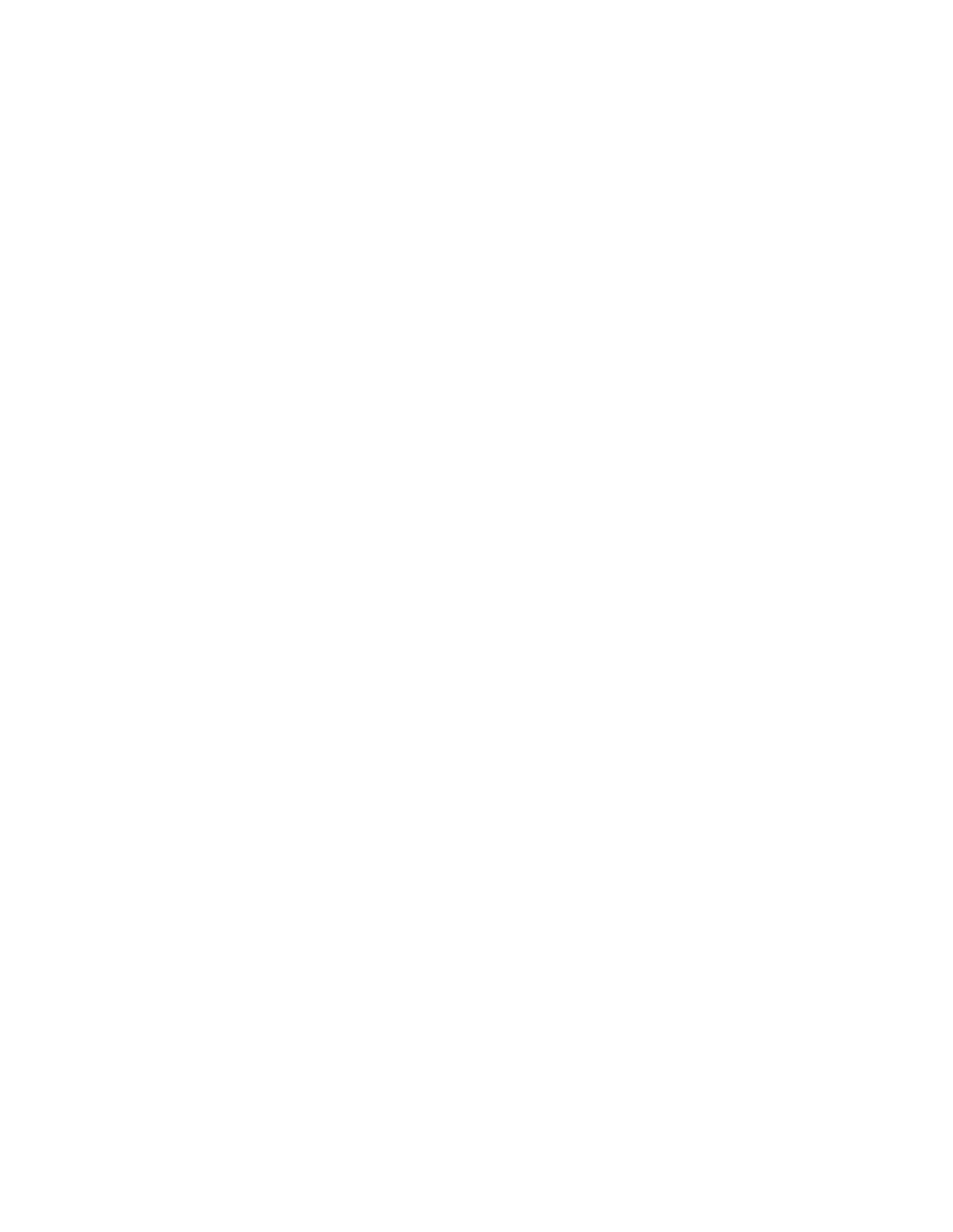## INTERNATIONAL MONETARY FUND

## SERBIA AND MONTENEGRO

## **Sixth Review Under the Extended Arrangement, Financing Assurances Review, Request for Waivers of Nonobservance of Performance Criteria, and Proposed Post-Program Monitoring**

Prepared by the European Department (in consultation with other departments)

Approved by Poul M. Thomsen and Michael Hadjimichael

January 19, 2006

- **Extended Arrangement (EA).** The fifth review of the three-year EA with Serbia and Montenegro (SCG) approved in May 2002 (SDR 650 million, or 139 percent of quota) was completed on June 29, 2005, with a total of SDR 587.5 million disbursed (Appendix I, IMF Country Report No. 05/233). A further SDR 62.5 million (13.4 percent of quota) would be made available upon completion of this final review. The EA, originally scheduled to expire on May 13, 2005, was extended twice until December 31, 2005 and February 28, 2006 to allow for completion of the fifth and sixth reviews. About \$700 million of Paris Club debt relief is conditional on completing the EA.
- **Discussions** took place in Belgrade and Podgorica during October 20–31 and November 29–December 2. The mission met with the Prime Ministers and Deputy Prime Ministers of Serbia and of Montenegro; economic and social ministers; the governors of the central banks; other key officials; and representatives of public enterprises, trade unions, the private sector, and think tanks. It coordinated its work with World Bank staff (Appendix II).
- **Staff.** The mission comprised Ms. Sorsa (head), Ms. Teferra, Messrs. Alvesson, Mottu, and Westphal (all EUR), Ms. Ivanova, Mr. Simone (both FAD), and Mr. Sdralevich (PDR). It was assisted by Mr. Hirschhofer (resident representative). Mr. Antić (OED) attended policy meetings.
- **Letter of Intent (LoI).** The attached LoI and Memorandum of Economic and Financial Policies (MEFP, Appendix III) describe the authorities' policies in 2005 and their program for 2006.
- Publication. The authorities have not yet decided on the publication of this staff report. All previous reports were published.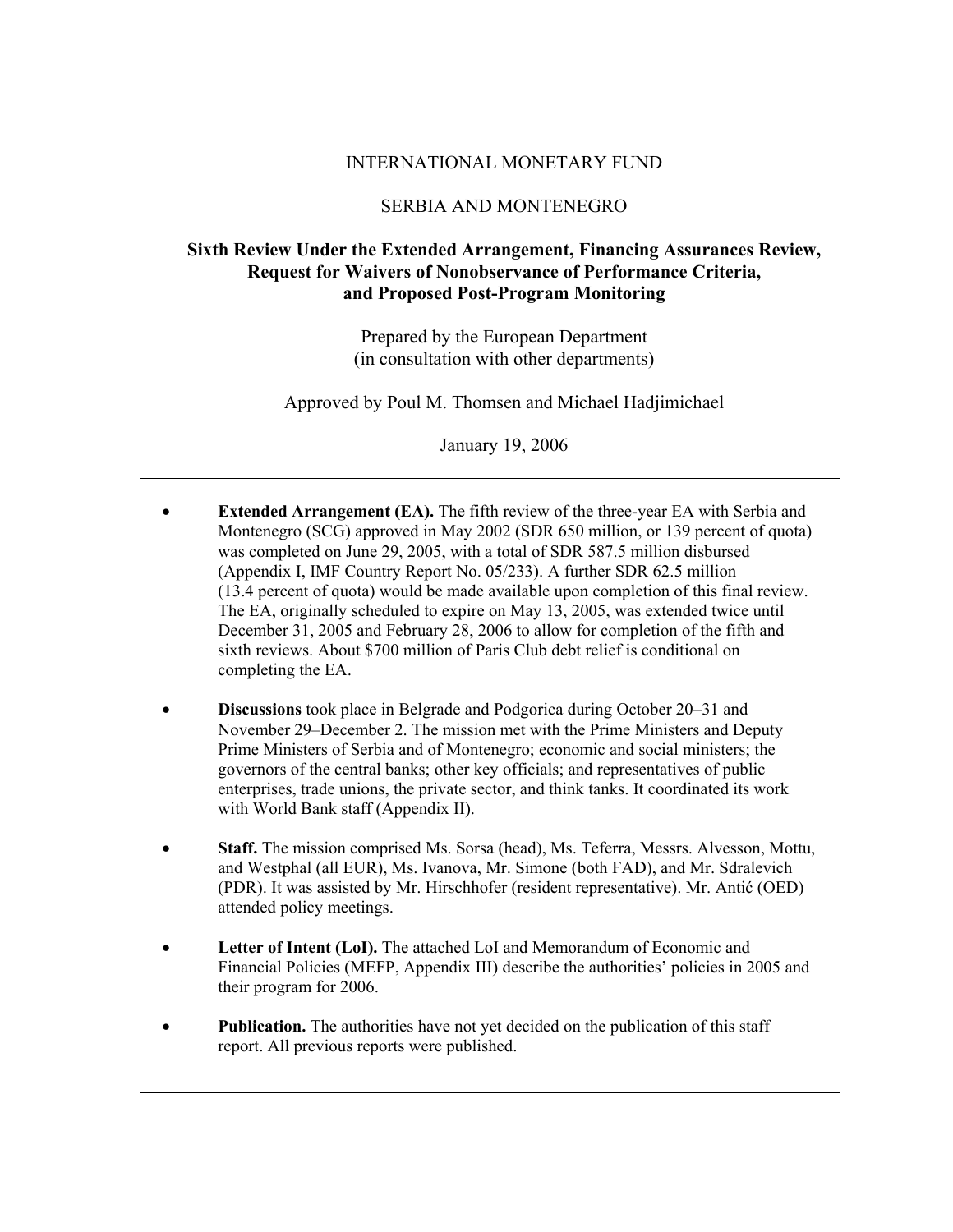# Contents Page

| $\mathbf{I}$ .                                                |                                                                                                                |  |
|---------------------------------------------------------------|----------------------------------------------------------------------------------------------------------------|--|
| $\prod$ .                                                     | A.<br><b>B.</b>                                                                                                |  |
| III.                                                          | A.<br><b>B.</b><br>Monetary and Exchange Rate Policies and Financial Sector Reform 25<br>$\mathcal{C}$ .<br>D. |  |
| IV.                                                           | E.                                                                                                             |  |
| <b>Text Box</b><br>1.                                         |                                                                                                                |  |
| Figures<br>1.<br>2.<br>3.<br>4.<br>5.<br>6.<br>7.<br>8.<br>9. |                                                                                                                |  |
| Tables<br>1.<br>2.<br>3.<br>4.<br>5.<br>6.<br>7.<br>8.<br>9.  |                                                                                                                |  |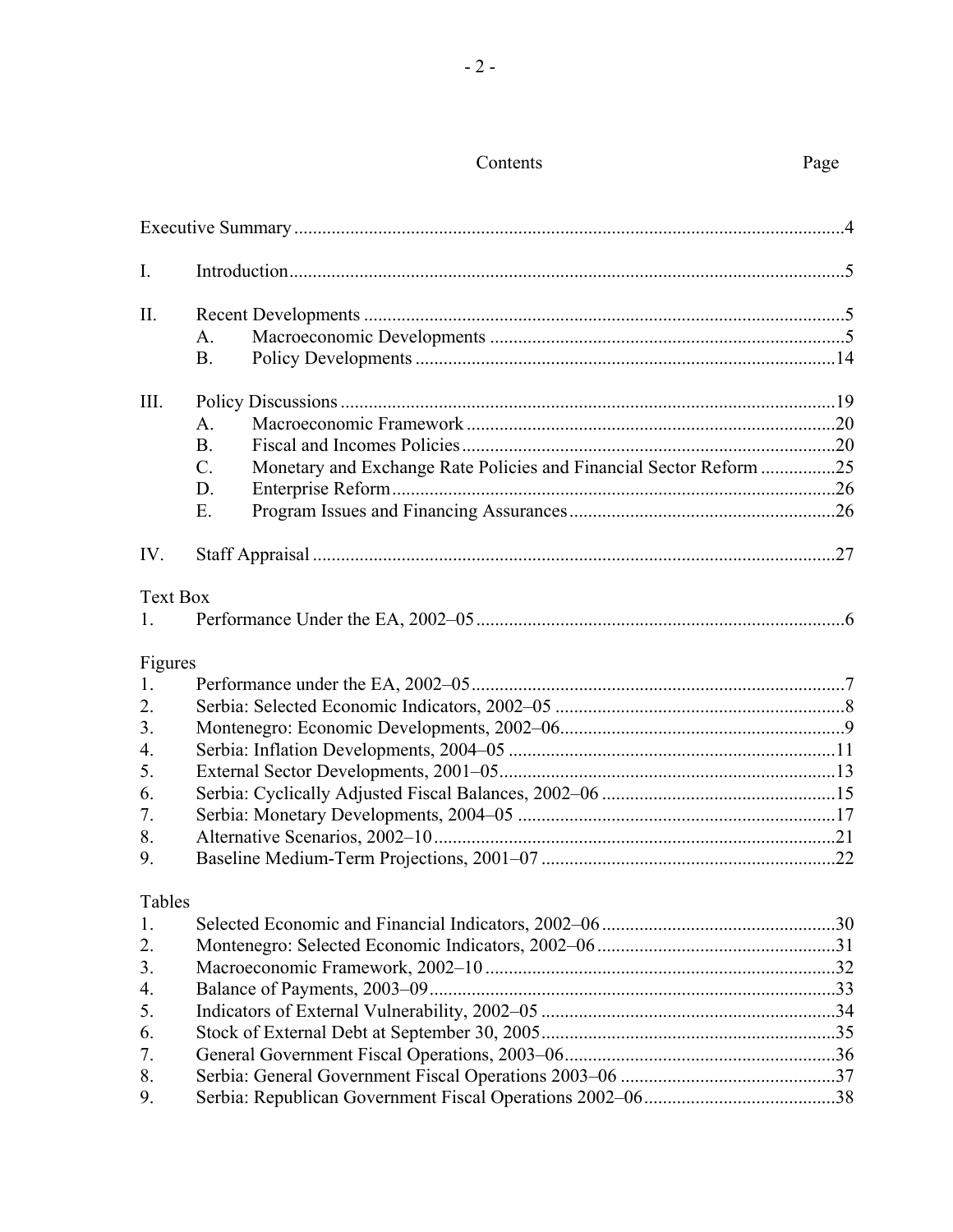| 10. |            |  |
|-----|------------|--|
| 11. |            |  |
| 12. |            |  |
| 13. |            |  |
| 14. |            |  |
| 15. |            |  |
|     | Appendices |  |
|     |            |  |
|     |            |  |

| . | $\pm 1111$ . The second and $\pm 1001001$ and $\pm 1001001$ and $\pm 1001001$ and $\pm 100101$ and $\pm 100101$ and $\pm 100101$ and $\pm 100101$ |  |
|---|---------------------------------------------------------------------------------------------------------------------------------------------------|--|
|   | III. Letter of Intent and Memorandum of Economic and Financial Policies55                                                                         |  |
|   |                                                                                                                                                   |  |
|   |                                                                                                                                                   |  |
|   |                                                                                                                                                   |  |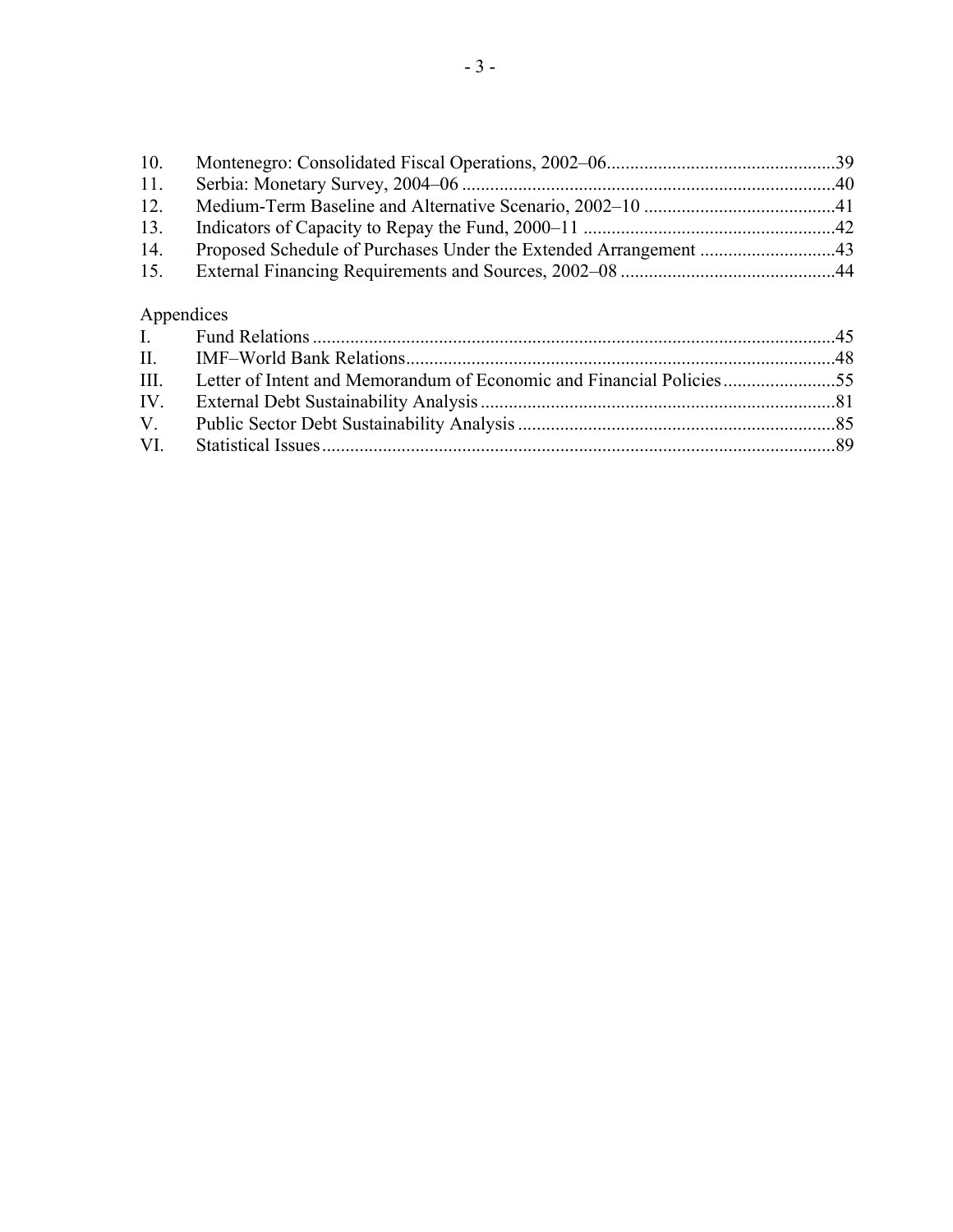### **Executive Summary**

Serbia and Montenegro's performance under the EA has been afflicted by two enduring rigidities: pervasive exchange rate and inflation indexation—a legacy of past hyperinflation; and financially indisciplined and unreformed "socially owned" enterprises. At the policy level, the result has been a seesawing tension between the pursuit of the inflation and the current account objectives, with financial indiscipline (say) prompting a worsening of inflation, a countervailing tightening of exchange rate policy, and a weakening of the external position. Absent decisive measures to address the underlying rigidities, the way forward under the EA has been to tighten fiscal policies in such a way as to keep the otherwise outward-drifting trade-off between inflation and the current account within manageable bounds. Thus, with both inflation and the current account deficit far above initially programmed levels, fiscal policy has been correspondingly much tighter than originally envisaged.

These underlying difficulties have been exacerbated over the past year by large capital inflows, attracted by the opportunities for establishing competitive, export-oriented private enterprises and inherent in an underdeveloped, but increasingly privatized financial sector. The result has been rapid growth of domestic demand, and again sustained pressure on both the current account and especially inflation. This led the authorities to opt for a hardening of exchange rate policy at the time of the fifth review and for a corresponding tightening of fiscal, monetary and incomes policies, as well as more decisive steps on the structural front. In the event, inflation performance has remained disappointing (basically because of the strength of domestic demand and one-off shocks), but the current account has performed somewhat better than expected by the staff.

With a view to completing the sixth (final) review of the arrangement, which would trigger the final Paris Club debt relief, the authorities are implementing a further tightening of fiscal, monetary, and incomes policies and have initiated significant structural reforms. The staff supports completion of the review, but would see any future program as needing to make more decisive progress on the underlying nominal and real rigidities. Post-program monitoring is recommended following the expiration of the EA.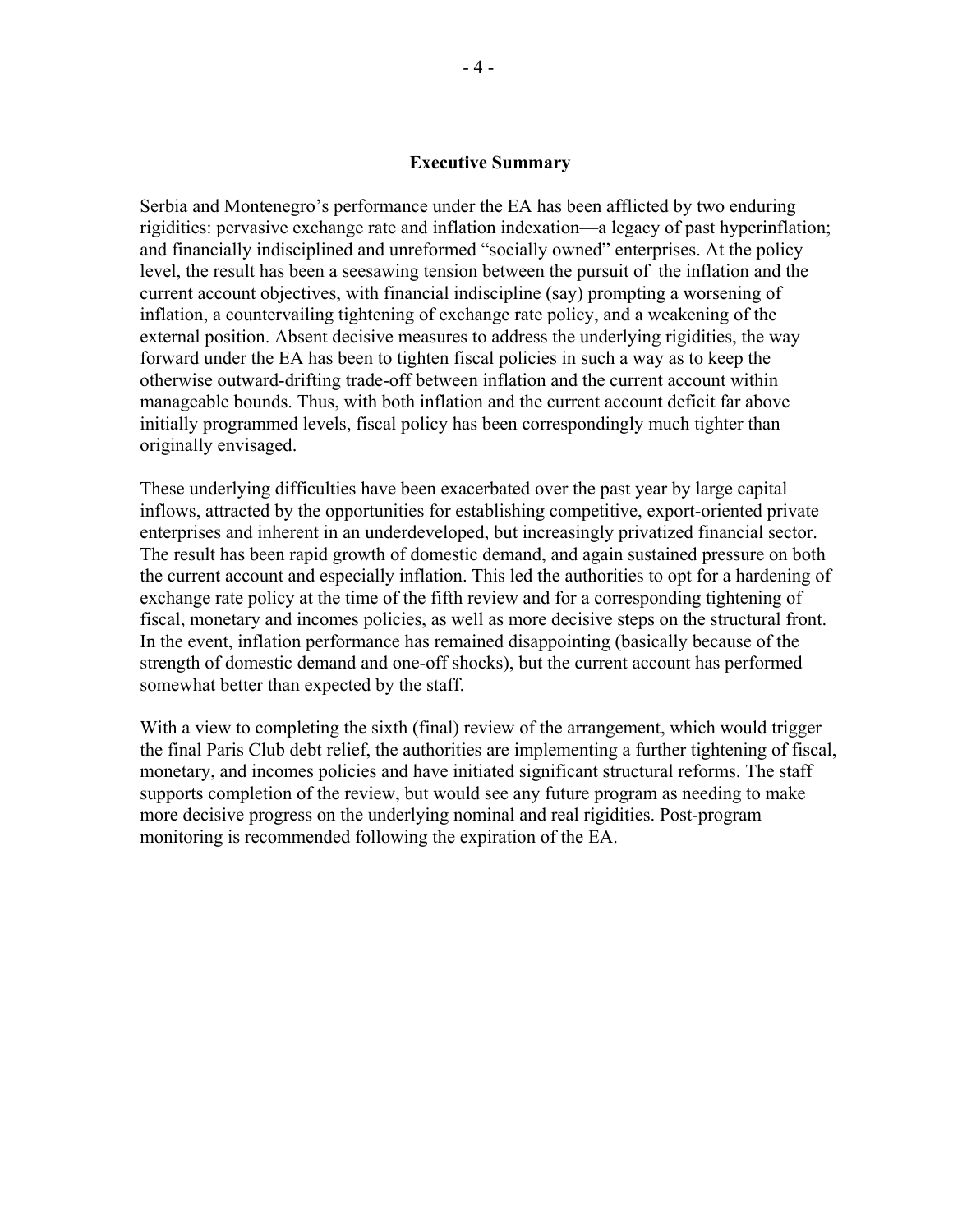#### **I. INTRODUCTION**

1. **Program implementation since the fifth review has been mixed, delaying the**  conclusion of the sixth and final review.<sup>1</sup> Discussions on the sixth review were prolonged, in particular, by the failure to pass the pension reform in line with program commitments. This required the identification of other permanent expenditure savings in the 2006 budget.

2. **The political situation in Serbia remains fragile, while Montenegro is preparing for a referendum on independence in April.** The governments' position improved following the start of negotiations with the EU in October on a Stabilization and Association Agreement. In Serbia, the implementation of reforms by the minority government has been difficult. The political agenda for 2006, which includes the status of Kosovo, the potential split of the union, and full cooperation with the international criminal tribunal, will be a challenge for policy making.

### **II. RECENT DEVELOPMENTS**

### **A. Macroeconomic Developments**

3. **Growth in 2005 reflected strong net exports, with an increasing contribution of domestic demand after mid-year** (Tables 1–3, Figures 2 and 3*)*. Output started to recover at mid-year following the drop in early 2005 on the heels of the end-2004, VAT-induced surge in investment and stockpiling.<sup>2</sup> Growth was strong in particular in the privatized enterprises and export-oriented sectors, while output declined in the sectors with a large number of



Sources: Serbian Statistics Office; and IMF staff estimates.

1

<sup>1</sup> Performance under the three-and-a-half-year EA is discussed in Box 1 and Figure 1.

 $2^{2}$  Imports and domestic production were brought forward to the fourth quarter of 2004 in anticipation of the VAT introduction in January 2005.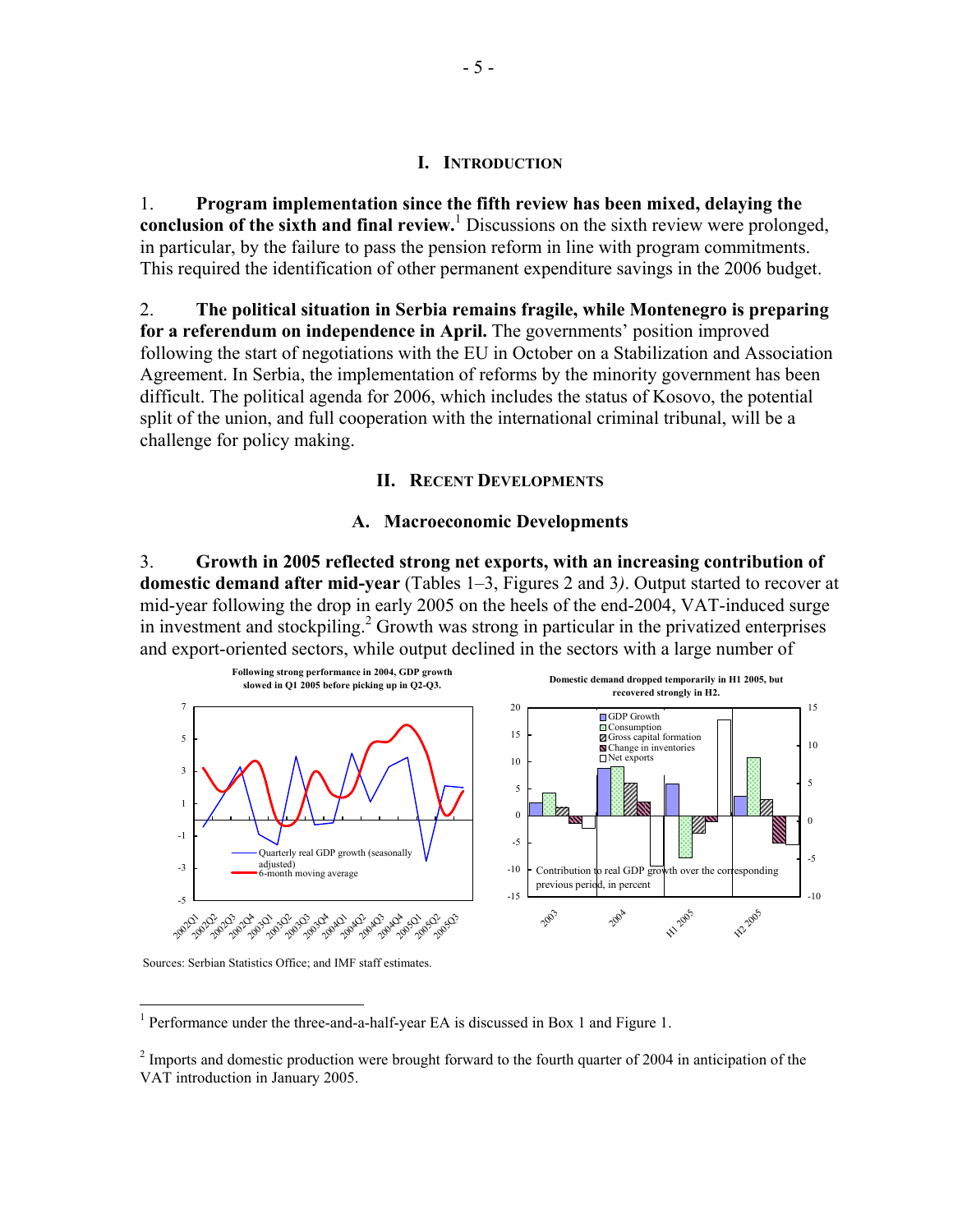### **Box 1: Performance Under the EA, 2002-05**

# **During the EA, policies were shifted to deal intermittently with the inflation and current**

**account objectives.** The initial program in 2002 aimed at disinflation with a quasi-fixed

exchange rate anchor and reconstruction of the economy through increased public investment and privatization. Although inflation dropped in 2002-03, the current account deficit widened, as slow structural reforms did not generate sufficient exports, and weak incomes policies undermined competitiveness. To contain external imbalances, a managed float was adopted in 2003, supported by greater fiscal tightening than anticipated. As the current account deficit and inflation persisted in 2004, the authorities returned to a crawling exchange rate anchor, to be supported by tighter fiscal and incomes policies, and faster structural reforms.

**The EA contributed to stabilizing the economy, but important vulnerabilities remain.** Since 2001, growth, external reserves, public debt, and the fiscal balance have improved more than initially programmed. Moreover, the public expenditure-to-GDP ratio declined by close to

Performance under the EA, 2002-2005 (In percent of GDP, unless otherwise indicated)

|                        | 2002    | 2005<br>Proj. | Change          |
|------------------------|---------|---------------|-----------------|
| Inflation (in percent) |         |               |                 |
| 2002 Program           | 20.0    | 7.0           | $-13.0$         |
| Outcome                | 142     | 16.6          | 2.4             |
| Current account        |         |               |                 |
| 2002 Program           | $-12.8$ | $-8.8$        | 4.0             |
| Outcome                | $-12.9$ | $-10.2$       | 2.7             |
| Fiscal balance         |         |               |                 |
| 2002 Program           | $-5.7$  | $-42$         | 1.5             |
| Outcome                | $-45$   | 0.9           | 5.4             |
| Growth (in percent)    |         |               | Average 2002-05 |
| 2002 Program           |         |               | 4.8             |
| Outcome                |         |               | 5.1             |

Sources: IMF Staff Reports.

4 percentage points between 2002-05. The substantial fiscal adjustment during the program was needed to compensate for the worse-than-expected private sector savings-investment balances. In this vein, both inflation and the current account deficit have exceeded the initially set targets and remain unsustainably high, and the still high external and public debt-to-GDP ratios are sources of vulnerability.

## **The slow structural transformation of the economy remains a major constraint on potential growth and stabilization.** The initial program focused on resolution and

privatization of banks and large socially owned enterprises, but had no commitments to restructure public enterprises. During 2001- 2004, trade liberalization and tax reforms improved the investment climate, but enterprise privatization lost momentum in mid-2003. With the re-orientation of the program in 2004, privatization of banks accelerated, several bankruptcies were declared, and the restructuring of public utilities advanced. Overall, despite progress in selling smaller socially owned companies, a significant number of



large enterprises remain to be restructured and sold, and the share of the private sector in GDP increased only from 40 to 55 percent between 2001-2005.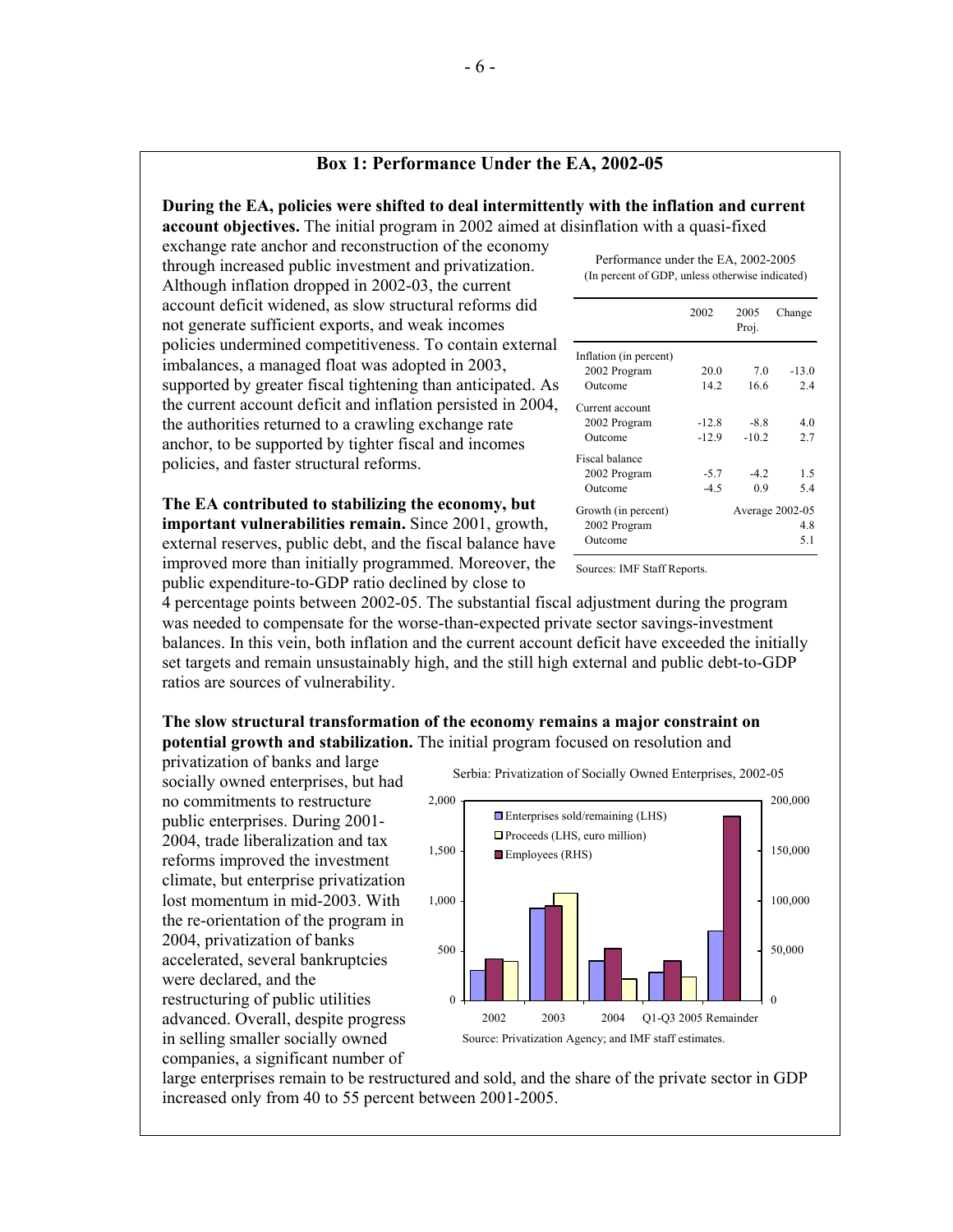

### Figure 1. Serbia and Montenegro: Performance under the EA, 2002–2005 (In percent of GDP, unless otherwise noted)

Sources: Serbia and Montenegro authorities; and IMF staff estimates and projections. 1/ Projections.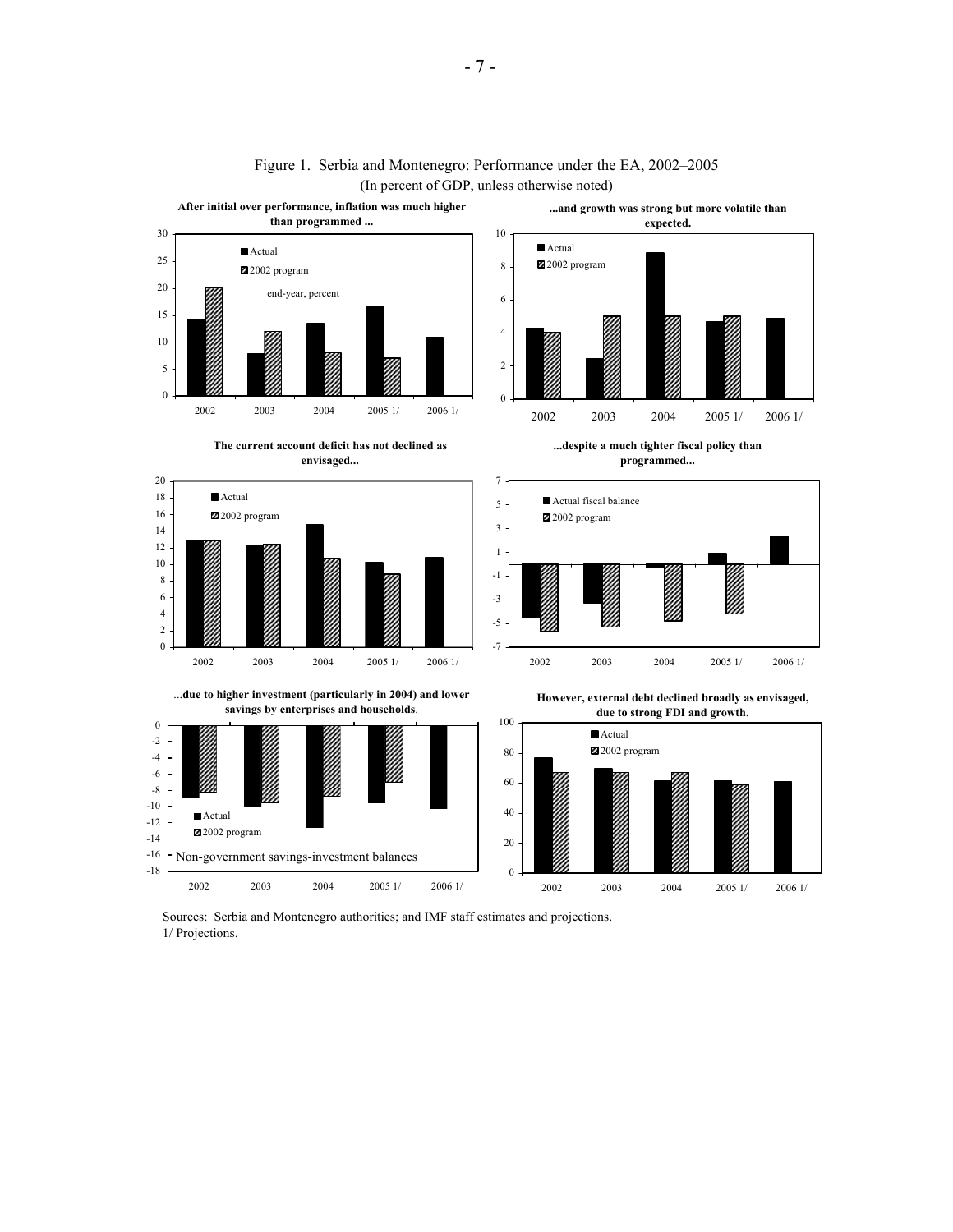

Figure 2. Serbia: Selected Economic Indicators, 2002-2005

Sources: National Bank of Serbia; Statistics Office of Serbia; and Fund staff estimates.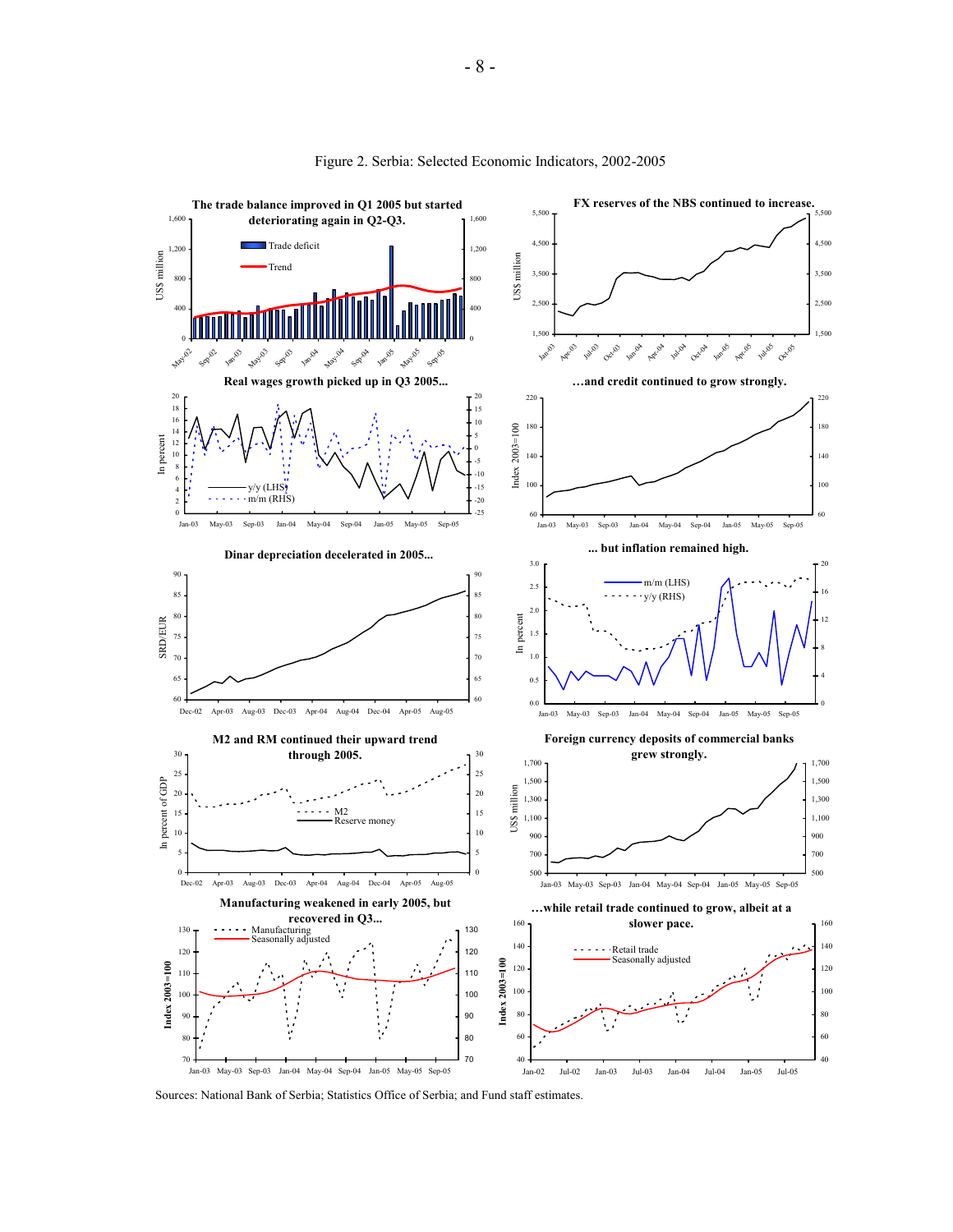

#### Figure 3. Montenegro: Economic Developments, 2002-2006 (In percent of GDP, unless otherwise indicated)

Sources: Montenegro Statistical Office, Central Bank and Ministry of Finance of Montenegro; and IMF staff estimates and projections.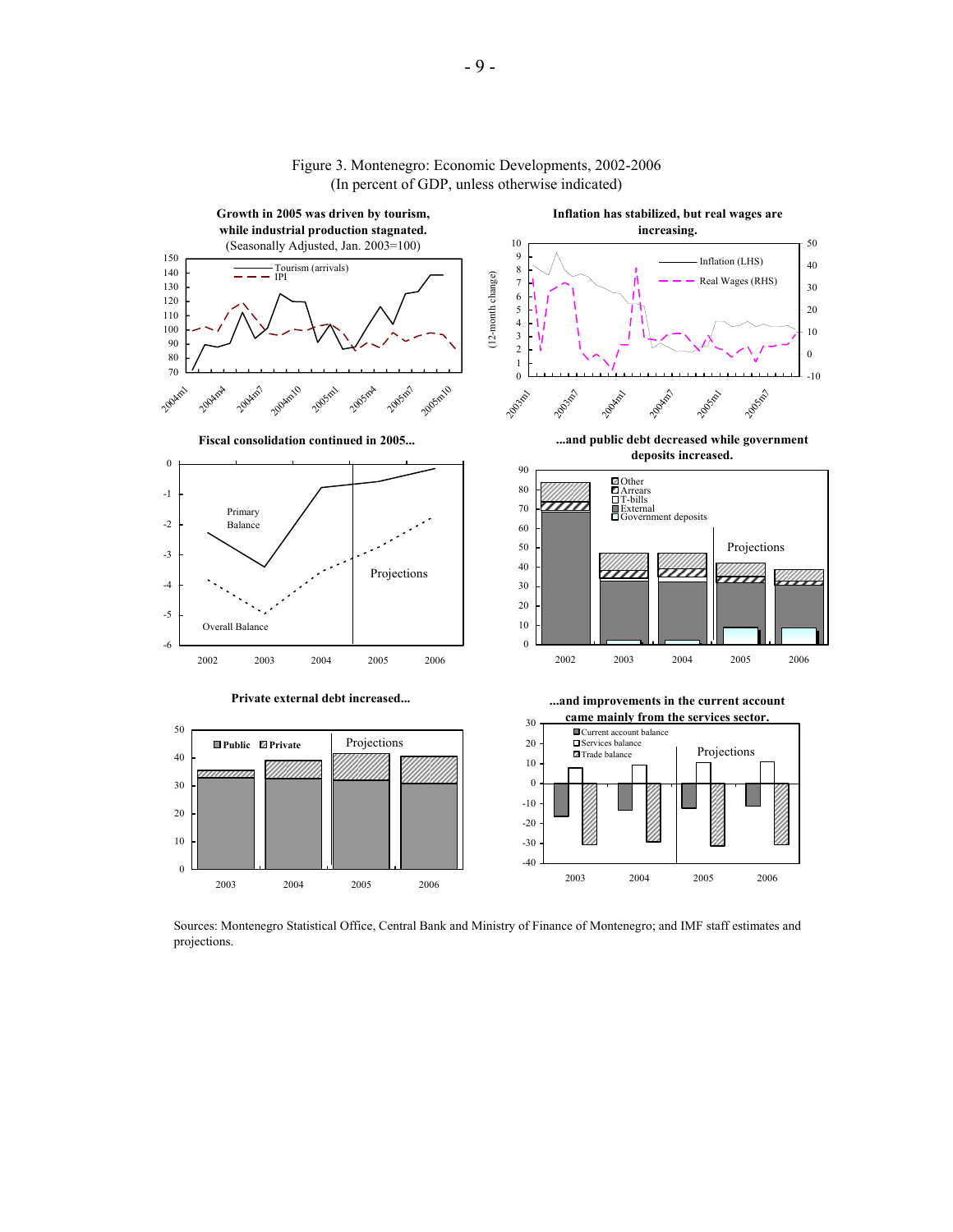unrestructured enterprises. Domestic demand picked up at mid-year, as the larger-thanexpected capital inflows<sup>3</sup> fuelled credit growth. With still limited competitive domestic supply, this exacerbated macroeconomic imbalances and contributed to inflationary and import pressures. In Montenegro, a good tourism season sustained growth.



Sources: Serbian Office of Statistics: National Bank of Serbia; and IMF staff estimates.

4. **Inflation stabilized, but at a very high level.** Annual headline inflation in Serbia remained at 17–18 percent throughout 2005 (against the end-year target of 13.8 percent set at the fifth review). In addition to strong demand, this reflected a series of shocks, including the VAT introduction, disruptions to agricultural supply due to flooding, and the rise in world energy prices, which were amplified by the widespread indexation of prices. On the other hand, the decline in core inflation through August, on the heels of the slowing in dinar/euro depreciation as of early 2005, suggests that the pass-through from the exchange rate to prices was high and that the exchange rate helped anchor inflationary expectations (Figure 4). However, this improvement was offset more recently by second-round effects from energy price increases and renewed demand pressures.

1

 $3$  Net foreign inflows of capital were 4 percent of GDP above program projections.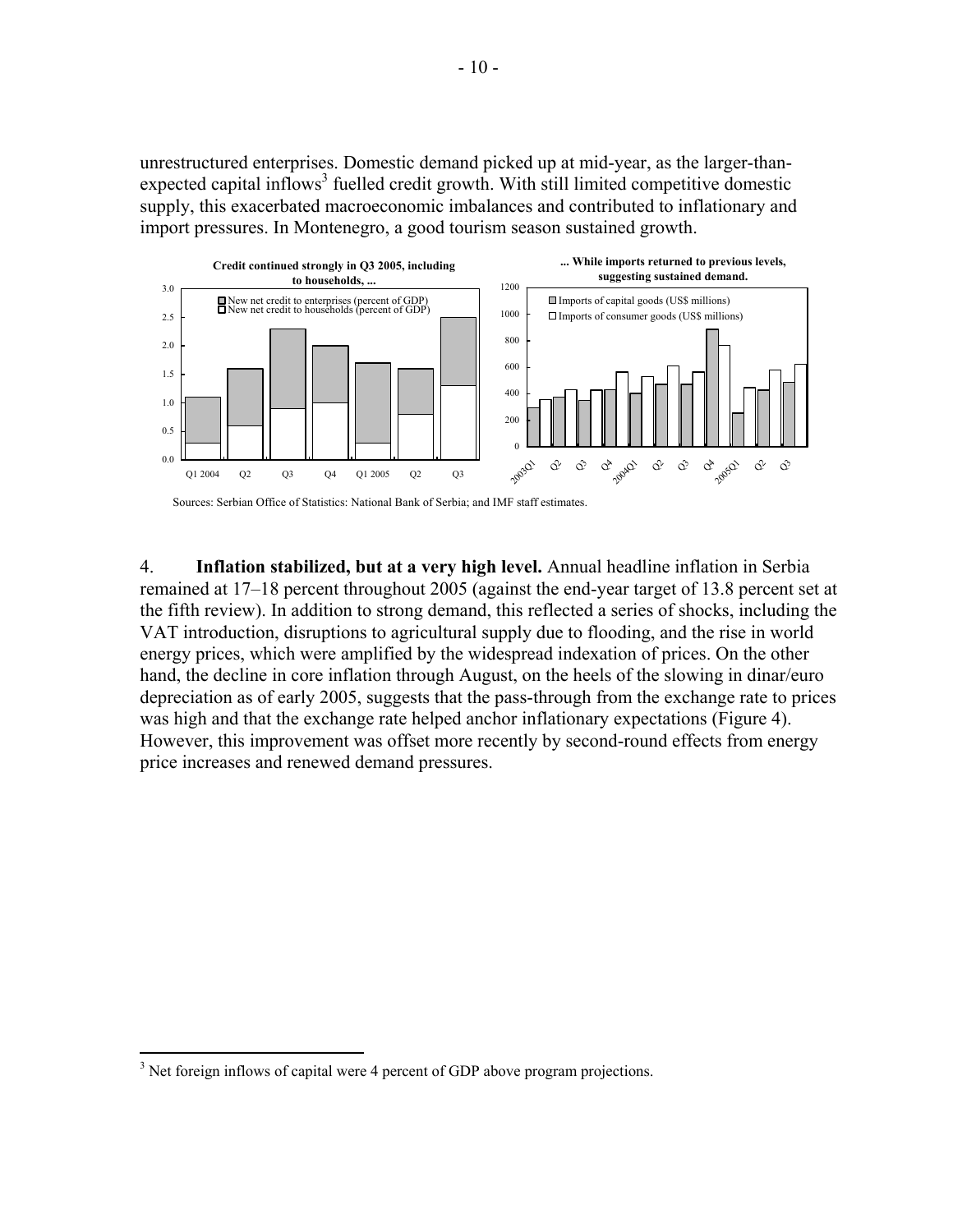

#### Figure 4. Serbia: Inflation Developments, 2004-05

Sources: Serbian Statistical Office; National Bank of Serbia; and IMF staff estimates.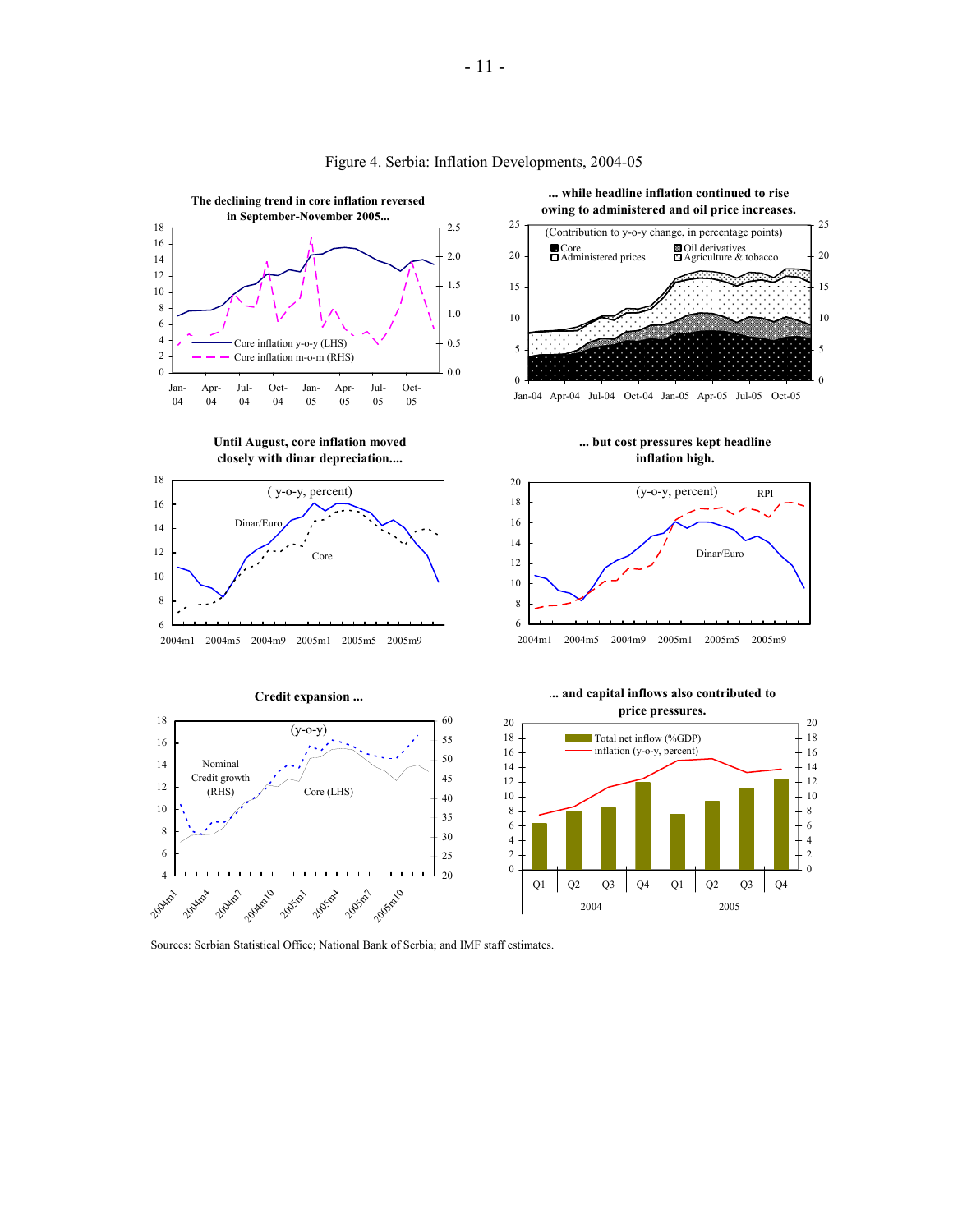5. **The current account deficit improved more than programmed, but remains large** (Tables 4–6, Figure 5). Aided by favorable commodity prices and the impact of FDI and restructuring, exports grew by 38 percent year-on-year in the first three quarters in dollar terms. In absolute terms, however, they were still less than half of imports, pointing to the structural nature of the trade deficit. Despite rising oil prices, import growth was subdued, reflecting the VAT effect, in addition to tighter macroeconomic policies. Real effective



exchange rate developments, market share, and comparative cost calculations suggest that competitiveness in Serbia remained adequate, while it continues to be a concern in Montenegro.



Source: IMF staff estimates.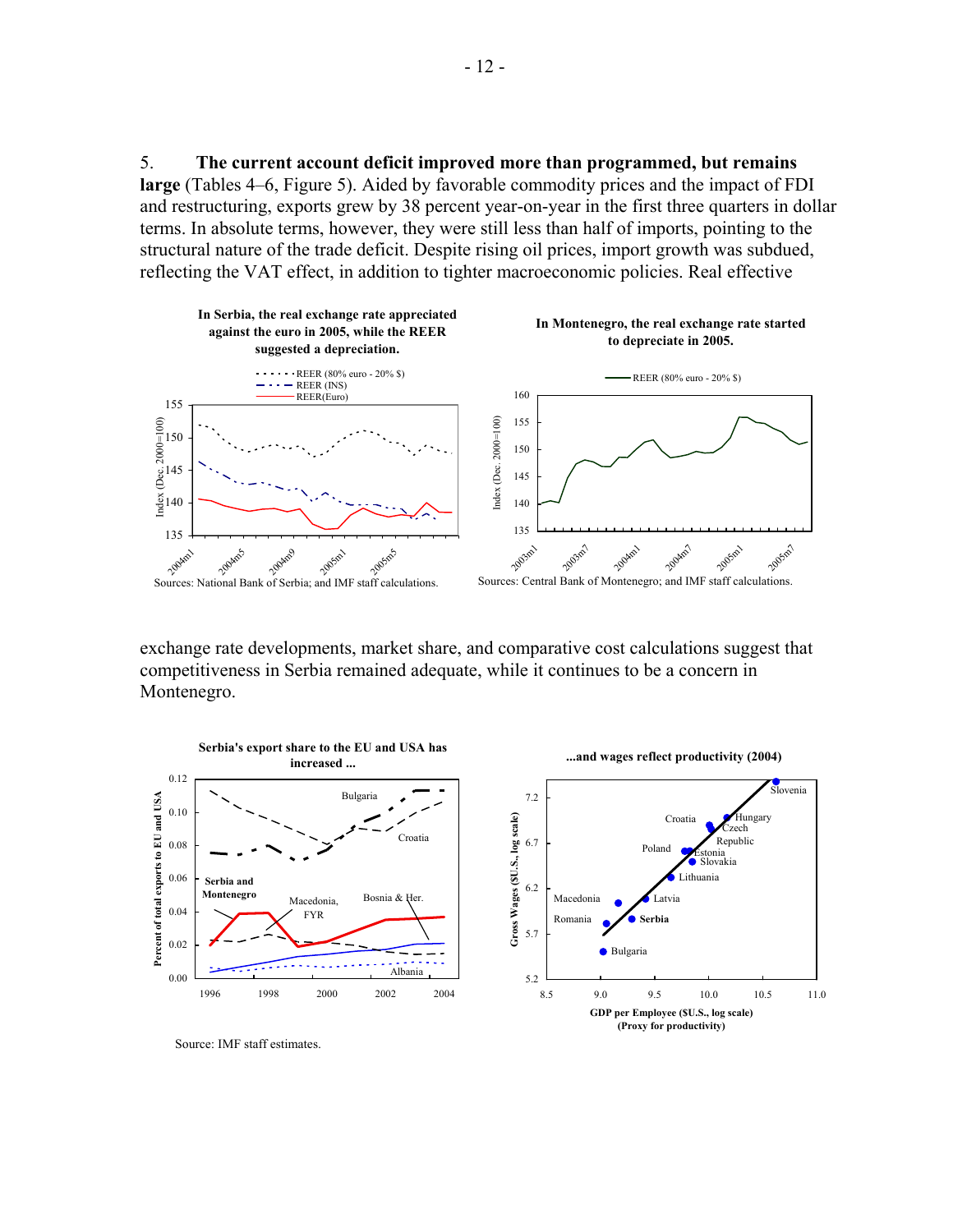

#### Figure 5. Serbia and Montenegro: External Sector Developments, 2001–05 (In percent of GDP, unless noted otherwise)

**The REER depreciation since 2003...**



**...may have helped exports but imports continue to be much larger than exports.**



**The current account is increasingly financed by debt-creating flows...**



**The large increase in imports at end 2004 reflects temporary factors due to the VAT introduction**







Sources: Serbian Statistics Office; National Bank of Serbia; and IMF staff estimates. 1/ Projection.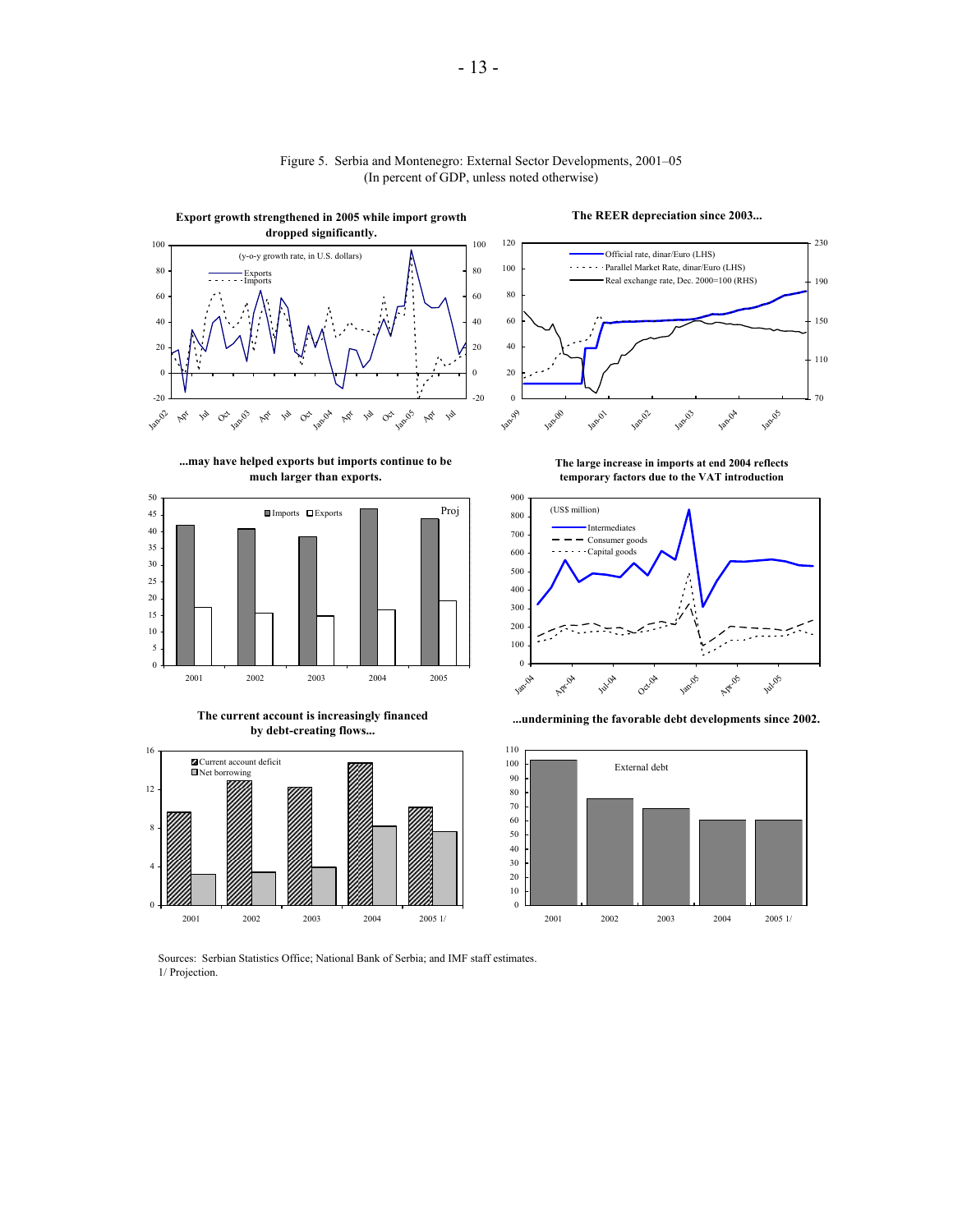## 6. **Higher-than-expected foreign borrowing increased macroeconomic vulnerability**

**to "sudden stops" or exchange rate shocks.** The surge in foreign loans since 2004 has mainly been related to better access to external capital by recently privatized or newly established enterprises, banks, and leasing companies, in particular from their parent companies abroad. Although shortterm debt remains modest, the continued strong foreign borrowing by the private sector, amounting to about 6–7 percent of GDP in Serbia in 2004–05, is of concern. The debt-to-GDP ratio has remained high at about 61 percent. Coupled with large inflows of remittances, equivalent to over 14 percent of GDP, and mostly privatization-related FDI, this boosted gross foreign reserves of the NBS to \$5.4 billion at end-November.

Serbia: Financing of the Current Account Deficit, 2004-2005 (In percent of GDP)

|                                                                          | 2004   | $2005$ (est.) |
|--------------------------------------------------------------------------|--------|---------------|
| Financing                                                                | 13.5   | 9.2           |
| 1. Debt creating flows                                                   | 7.6    | 7.3           |
| Of which                                                                 |        |               |
| Medium- to long-term borrowing, net                                      | 6.0    | 6.0           |
| (By borrower)                                                            |        |               |
| Public sector                                                            | 1.0    | 1.1           |
| Private sector                                                           | 5.1    | 4.9           |
| <b>Banks</b>                                                             | 2.1    | 1.9           |
| Corporate sector                                                         | 2.9    | 3.0           |
| Short term debt, net                                                     | 1.6    | 1.3           |
| 2. Non-debt creating flows<br>Of which                                   | 8.7    | 9.0           |
| Grants                                                                   | 2.1    | 1.2           |
| Foreign direct investment                                                | 4.0    | 6.8           |
| 3. Change in Central Bank NFA<br>(negative figure indicates an increase) | $-2.8$ | $-7.1$        |

Source: National Bank of Serbia; and IMF staff estimates.

## **B. Policy Developments**

7. **Tight fiscal policies helped contain demand pressures in 2005 (Tables 7–10), but plans for large infrastructure projects can create future fiscal risks.** As described in Box 1, fiscal policy since 2002 has been significantly tighter than in the initial program to compensate for the worse-than-expected private sector savings-investment balances. The general government surplus through September, at 0.6 percent of GDP, reflected these continued prudent policies. Over the whole of 2005, the overall and cyclically adjusted balances (Figure 6) are projected to improve by 1.2 percent of GDP to a consolidated SCG surplus of 0.9 percent of GDP. The small revenue underperformance, mainly due to cuts in oil excises to contain prices, was compensated by savings in subsidies and goods and services, which also helped accommodate overruns in municipal wages and higher capital spending. Moreover, employment rationalization in the army, health, education, and public administration paved the way for permanent expenditure savings. However, the steps initiated in Serbia toward public-private partnerships (PPPs) for the construction and management of toll highways, at an estimated total cost of close to 6 percent of GDP over three years, is of concern. Because of their uncertain economic profitability, these projects, although initially privately funded and managed, may result in large future contingent liabilities as a result of implicit government guarantees.<sup>4</sup> In Montenegro, the programmed

 4 International experience with similar PPPs suggests that insufficient profitability could potentially lead to renegotiation of concession contracts at some point in the future, possibly with adverse fiscal consequences.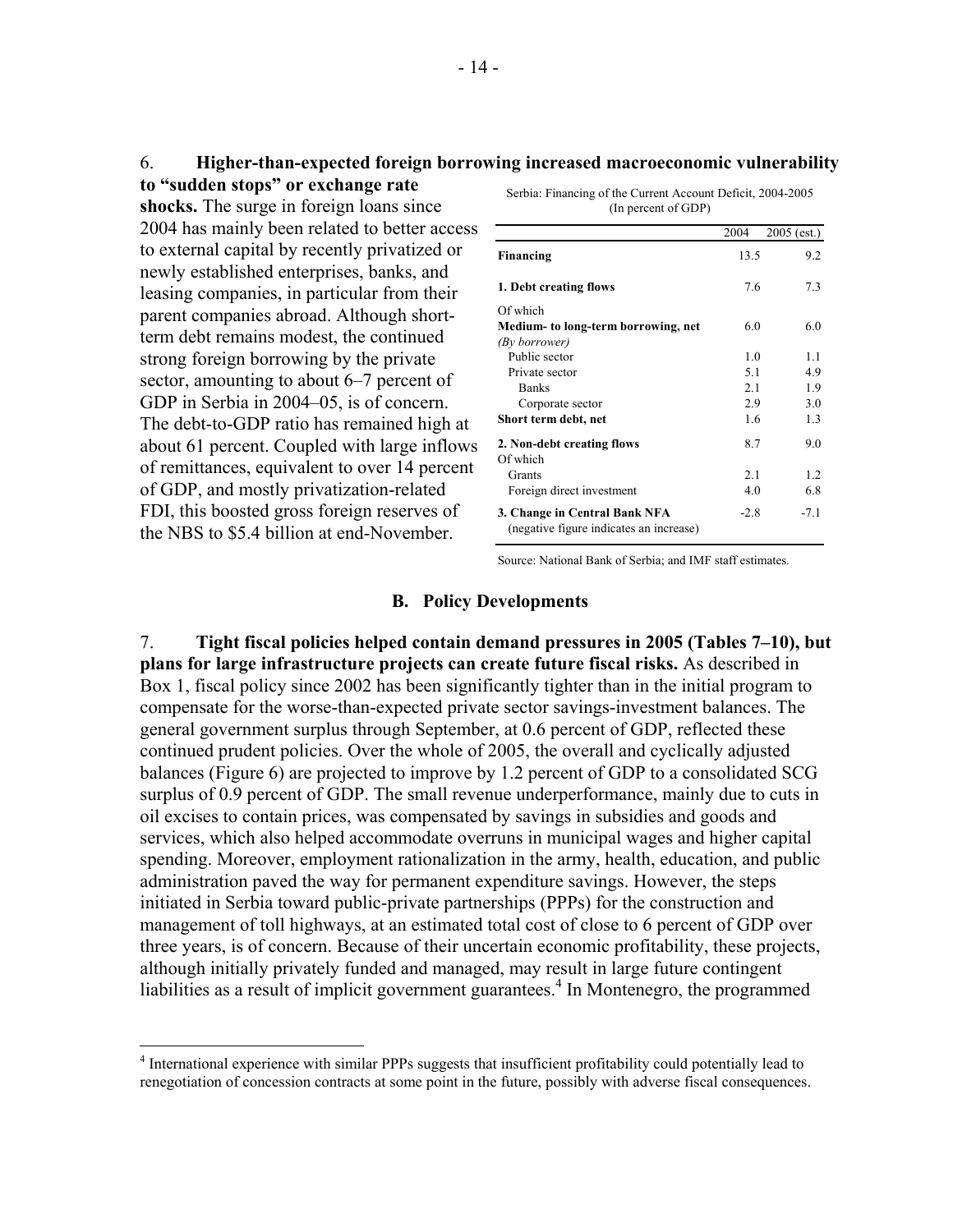Figure 6. Serbia: Cyclically Adjusted Fiscal Balances, 2002-2006 1/

**The structural fiscal adjustment since 2003 implied a highly contractionary stance, even in 2004, suggesting that the adjustment was not only due to strong growth.** 



**The fiscal tightening in 2005 and 2006 is projected to be mostly of a structural nature given relatively small deviation of output from its trend. (**In percent of GDP)



**Following the rebound in 2004, the output gap is expected to narrow.** (In percent of potential GDP; positive sign = actual GDP above potential)





1/ In percent of Serbian GDP. Estimates follow OECD, *Measuring cyclically adjusted Budget Balance for OECD Countries,* OECD Working Paper No. 434, 2005, and involve estimating the elasticities of cyclically dependent budget items with respect to the output gap, and adjusting actual revenue and expenditure components according to the ratio of potential output to actual output and the assumed/estimated elasticities. The years 2005 and 2006 are based on staff projections.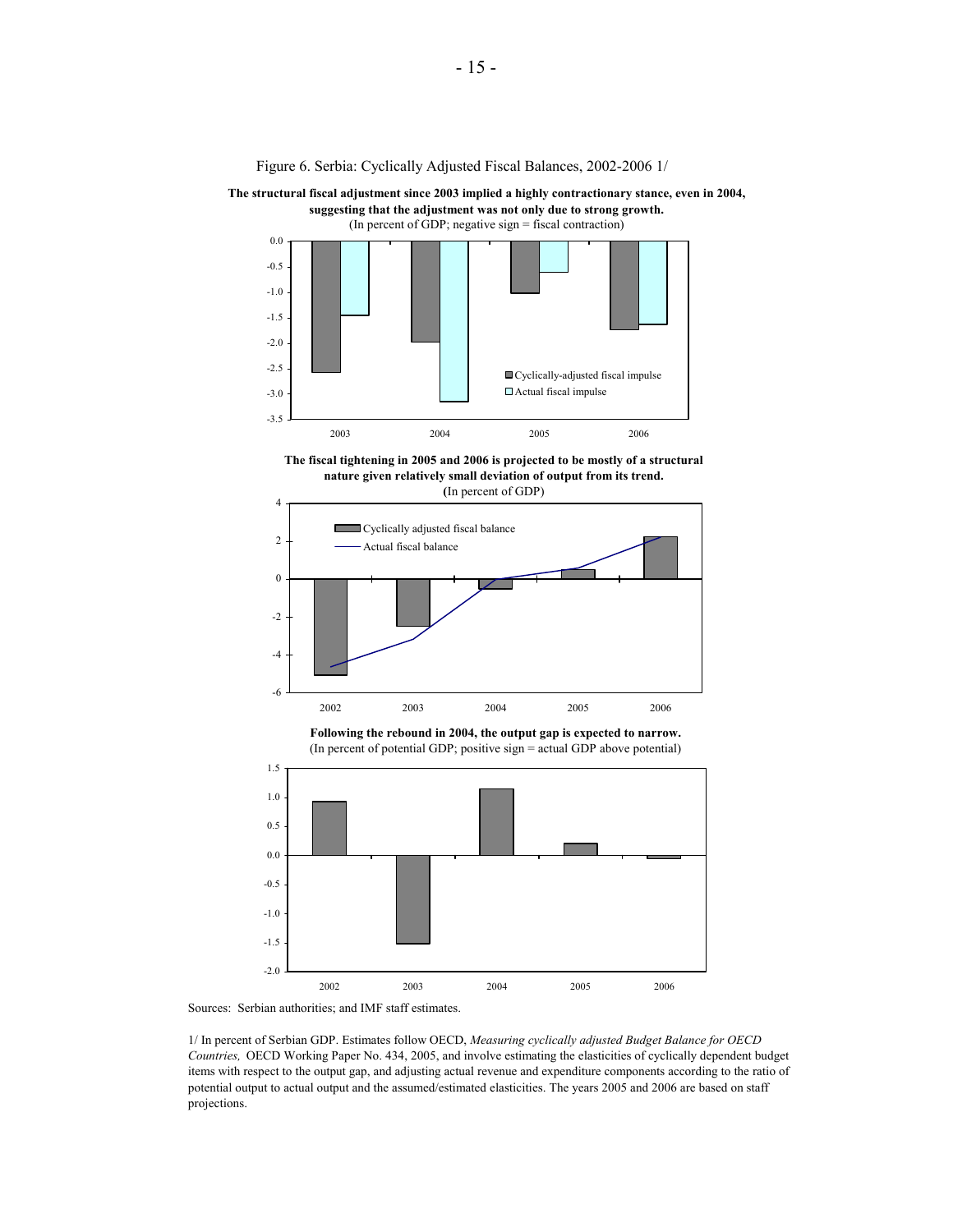fiscal stance was achieved by higher-than-expected tax revenues, as expenditure targets were undermined by delays with civil service reform and increased capital outlays.

8. **Incomes policy, aimed at containing wage growth in the government and public enterprise sectors in support of the exchange rate anchor and disinflation efforts, was weaker than anticipated.** The wage bill in the monitored public enterprises exceeded program targets due to spending on bonuses,<sup>5</sup> while savings from lay-offs were spent on wages. In the budget sector, wages increased by more than envisaged due to large hikes granted by municipalities and to the reallocation of redundancy allowances to wage increases, mainly in the education sector.

## 9. **In the face of large foreign exchange inflows, monetary policy in Serbia was insufficiently tight to stem the resulting rapid expansion of broad money and credit**  (Table 11, Figure 7). Larger-than-expected capital inflows have created appreciation

pressures and attendant interventions have boosted liquidity.<sup>6</sup> The increase in repo operations since June was insufficient to sterilize the excess liquidity, as indicated by negative real

interest rates. Furthermore, in the midst of strong credit growth in July, the NBS announced a lowering of the statutory reserve requirement (SRR) on household foreign exchange deposits, sending confusing signals on its monetary stance.<sup>7</sup> The high euro liquidity fuelled an acceleration in net credit growth in the third quarter, especially in the foreign banks, which is estimated to reach 10 percent of GDP by end-year, twice as high as programmed. The policy tightening towards end-year should help contain demand in 2006.



 $\overline{a}$  $<sup>5</sup>$  The misreporting of wages in relation to the March 2005 performance criterion is addressed in a separate</sup> report.

<sup>&</sup>lt;sup>6</sup> While the limited openness of the capital account creates some scope for monetary policy, the interest rate transmission mechanism is weakened by the high euroization of assets and liabilities. Therefore, the NBS had to rely on prudential measures to deal with foreign currency liquidity in banks.

 $<sup>7</sup>$  The SRR on enterprise foreign exchange deposits was increased in August from 26 to 29 percent. The stepwise</sup> SRR reduction on household deposits from 47 to 40 percent announced in August was largely neutralized by a subsequent increase in the SRR on enterprise deposits to 35 percent by October. Both SRR rates were unified in December at 38 percent, implying only a slight net tightening. The reservable base was expanded in November to cover all foreign borrowing with no remuneration.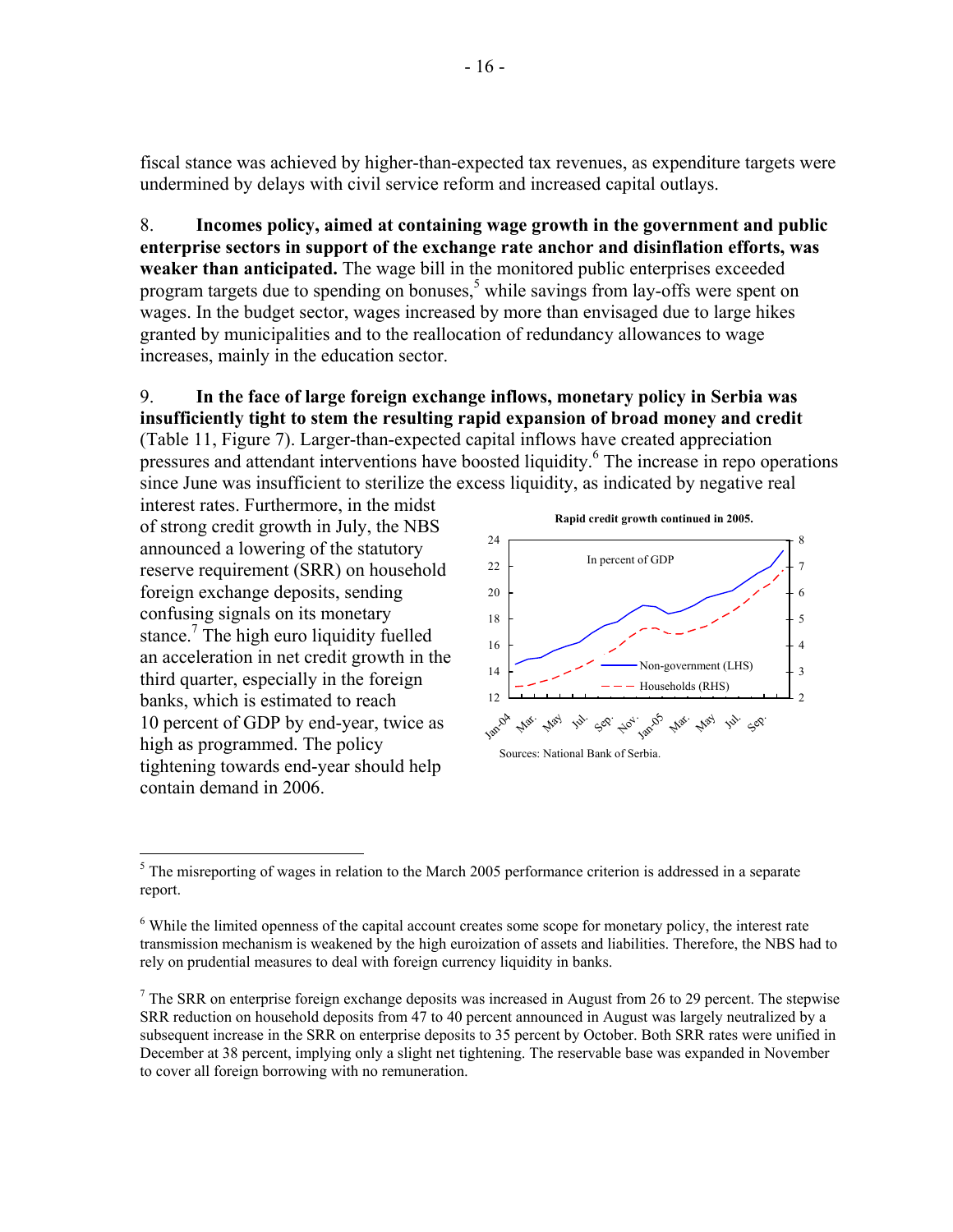

#### Figure 7. Serbia: Monetary Developments, 2004–2005

Sources: Serbian Office of Statistics; National Bank of Serbia; and IMF staff calculations. 1/ Repo operations replaced the issuance of NBS-bills in January 2005; calculated based on interest rates for 14-day repos and a rolling six-month average of RPI inflation (three months forward-looking/three months backward-looking).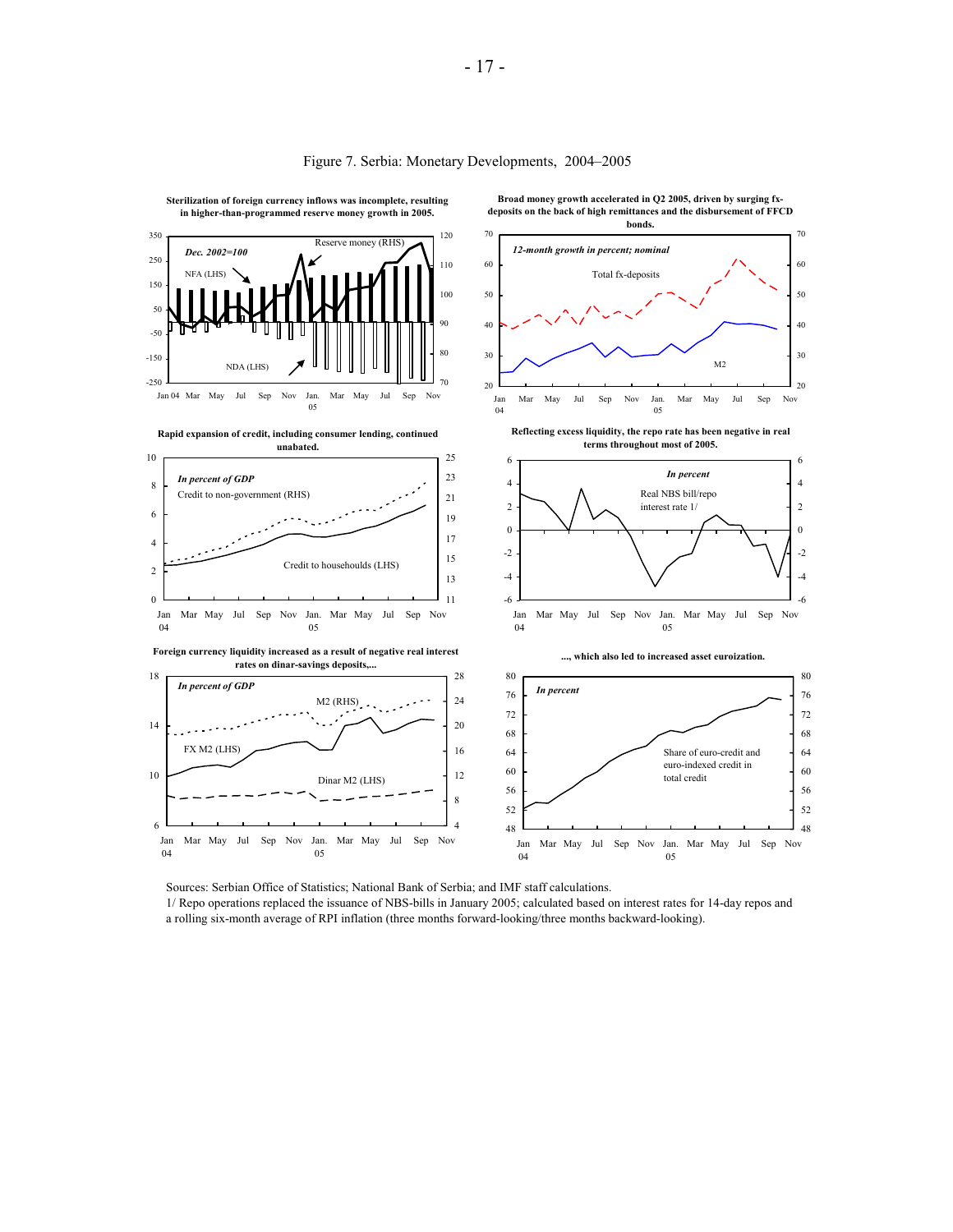10. **Bank privatization proceeded successfully and supervision improved, but the recent increase in non-performing loans is of concern.** The privatization of four state banks helped raise the share of foreign bank ownership to 63 percent by end-September. To address weaknesses in banking regulation and supervision identified by the FSAP mission, the NBS strengthened supervisory practices and its regulations. The capital adequacy ratio was increased from 10 to 12 percent, effective end-December 2005, and a new banking law aligning current practices towards Basel Core Principles was adopted in November.<sup>8</sup> However, as emphasized in the Financial System Stability Assessment (FSSA), the rapid pace of credit expansion may have started to erode financial stability, as non-performing loans (NPLs) increased in the year through September, including in the foreign banks. Important risks also arise from banks' indirect exposure to exchange rate fluctuations, as euroization of loans—many of which to unhedged borrowers—has reached 73 percent in September.

11. **While overall progress with structural reform during the EA was disappointing, a strengthened reform agenda for 2005 was implemented broadly in line with commitments, albeit with delays.** The share of the private sector in 2005 is estimated to have increased by 5 percentage points to 55 percent of GDP. However, the still large share of resources held in uncompetitive activities in the public or socially owned sectors lowers the growth potential and puts a high burden on demand management to address macroeconomic imbalances.

- In **Serbia**, privatization of the socially owned companies progressed in line with the program, and over 100 companies were declared insolvent under the new bankruptcy law, signaling a tightening of financial discipline. The restructuring of public enterprises progressed with the spin-off of about 100 non-core companies and assets and reductions in overstaffing (14 percent of their employment), while commitments related to the privatization of the state-owned oil and gas conglomerate NIS were met with some delay.
- In **Montenegro**, economic restructuring continued with the completion of the sale of the aluminum complex and of the largest remaining state-owned bank, but privatization in the energy sector was delayed.

 $\overline{a}$ 

<sup>&</sup>lt;sup>8</sup> The new law strengthens the "fit and proper" provisions applicable to bank owners, directors, and managers; focuses the definition of significant ownership; tightens related-party exposure limits; addresses asset classification and reporting; establishes the role of banks' board of directors in risk management and enables remedial actions to address financial misreporting; and grants statutory protection to NBS staff. Some weaknesses remain regarding consolidated supervision.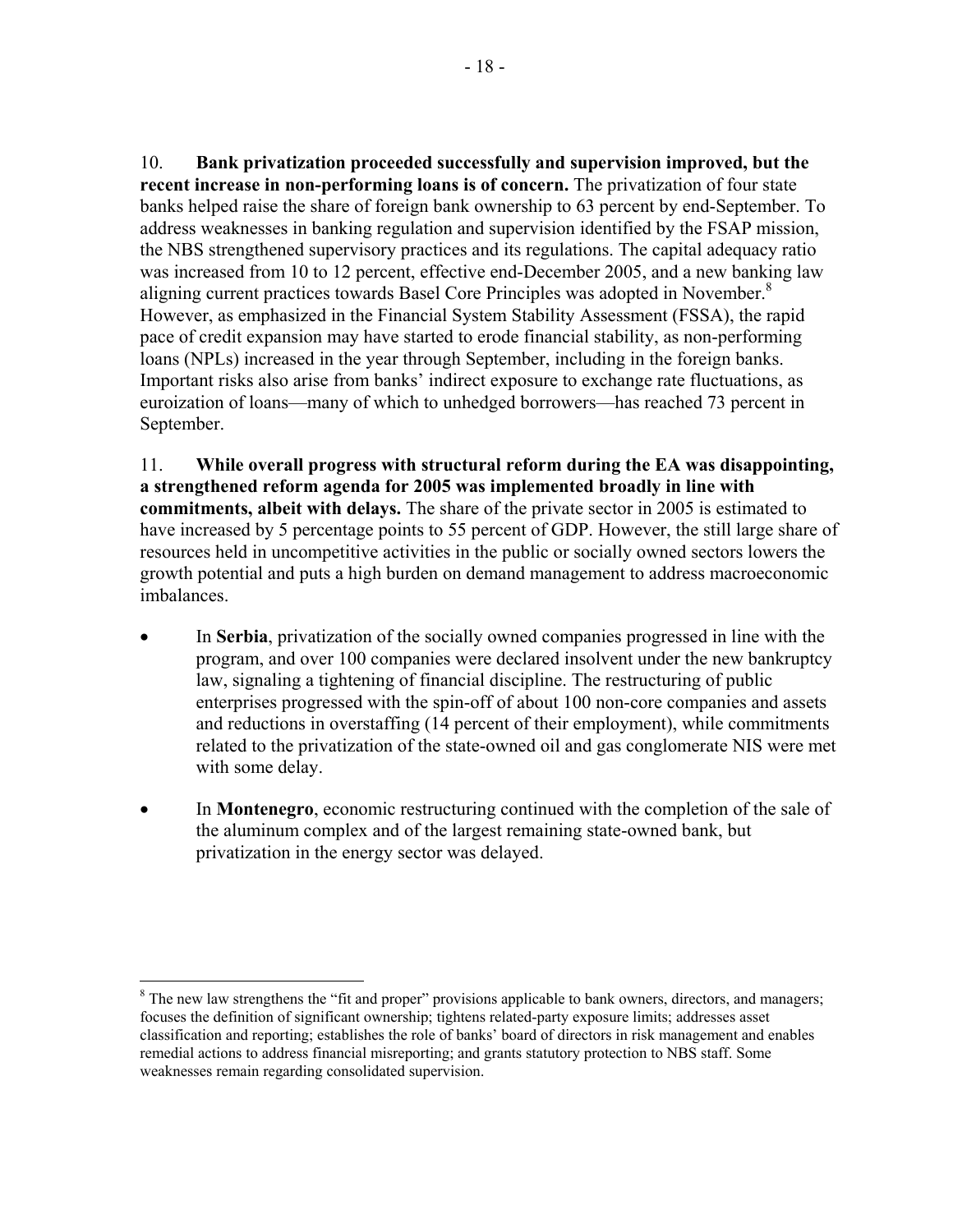### **III. POLICY DISCUSSIONS**

12. **The discussions focused on policies to sustain growth, and reduce inflation and external imbalances in 2006.** There was broad agreement that given the gradual impact of structural reforms on output, maintaining macroeconomic stability in the near term required tight demand management policies. This offered the only credible avenue for achieving relatively reasonable inflation and current account outcomes in the short term. Over the longer term, the continuation of structural reforms was seen as crucial for both growth and lowering the vulnerabilities associated with the external imbalances. It was also acknowledged that the policy mix in Serbia could be limited by structural rigidities. In this context, the burden of demand management fell heavily on fiscal and incomes policies, as the authorities wanted to continue to use the exchange rate policy to anchor inflationary expectations, given the increasing euroization and indexation of prices. However, fiscal policy in turn is hampered by a rigid public spending structure and institutional weaknesses, and incomes policy by public enterprises that still largely operate with soft financial constraints.

13. **Understandings were reached on a package to strengthen current policies to achieve lower inflation and a more sustainable external balance.** Given the lack of progress on the inflation front, the authorities wanted to continue the current policy of slow depreciation of the dinar for the time being. This policy is expected to be consistent with a reduction of inflation in 2006, as the one-off shocks to prices wear out, expectations adapt, and tighter demand management policies take hold. The small nominal depreciation, coupled with tighter demand management and structural reforms, would also aid competitiveness by reducing pressures for real appreciation. However, fiscal, incomes, and, in particular, monetary policies needed to be further tightened to support such policy by containing demand pressures associated with the large inflows of capital. In addition, monetary policy needed to stand ready to sterilize the interventions required in support of the exchange rate policy. In Montenegro, policy discussions focused on the need to continue fiscal consolidation and restrain increases in public wages to protect external competitiveness.

14. **Measures will also be taken to address some of the rigidities reducing policy effectiveness in Serbia.** The flexibility of fiscal policy will be increased by large permanent cuts in spending, while monetary policy effectiveness will improve, if the increases in dinar interest rates succeed in arresting euroization.

15. **The policy mix carries significant risks, but the authorities were confident that the agreed measures would address these challenges.** The staff pointed to the risks that excess demand and the reliance on the exchange rate anchor continue to pose to inflation and external objectives. This is compounded by the fragile political environment in 2006, which could affect implementation of fiscal policy and the pace of reforms (Figure 8, Table 12). Maintenance of a strict incomes policy in public enterprises and in the government sector could also easily falter. Higher real interest rates could attract short-term capital inflows, despite current restrictions, which would complicate monetary management. The authorities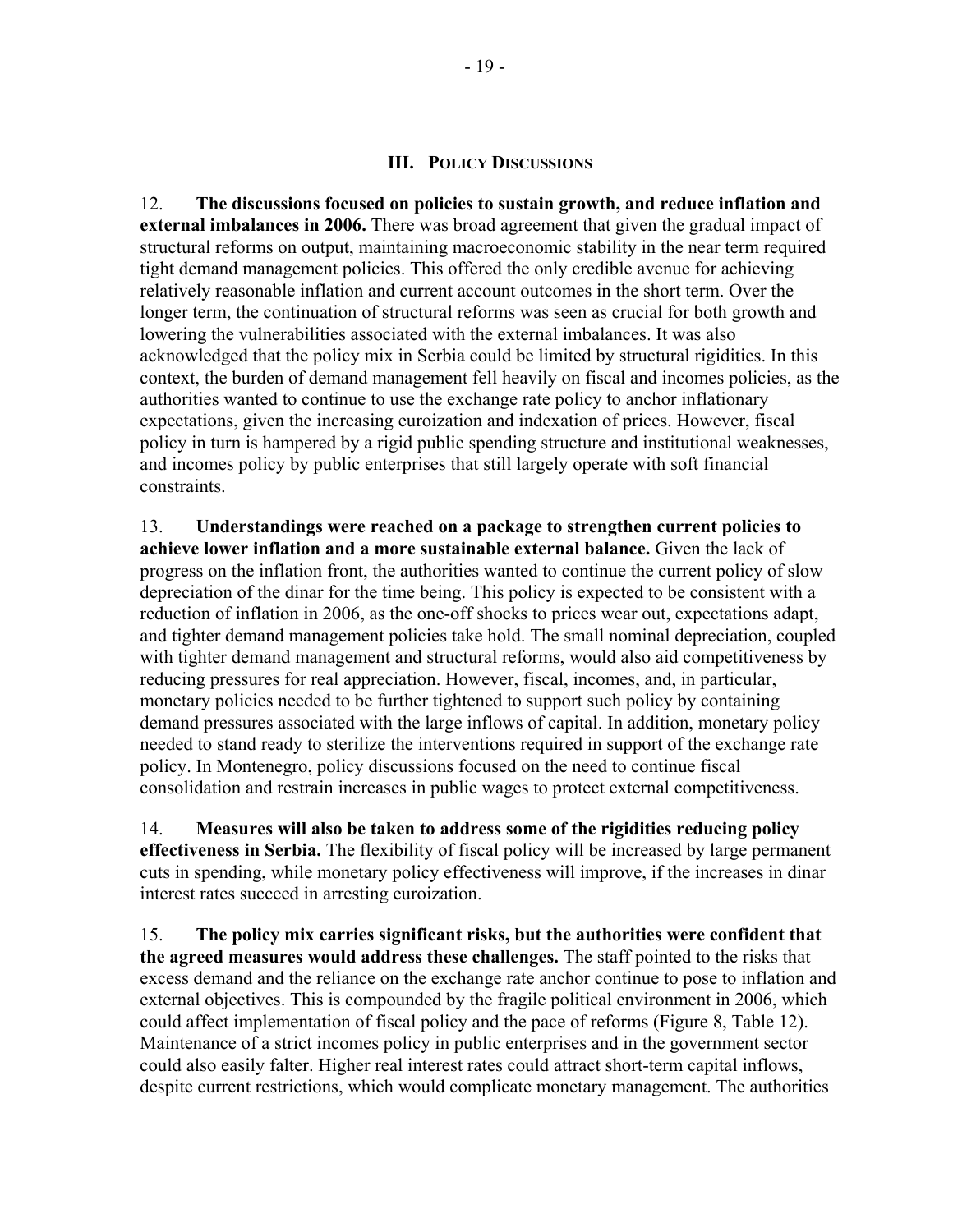acknowledged the risks but thought that the policy mix struck a realistic balance between inflation and current account objectives.

## **A. Macroeconomic Framework**

16. **Growth is expected to continue to be relatively strong and inflation to decline in 2006, but downside risks remain** (Tables 1, 13–15, Figure 9)  $(\text{\texttt{N15}})$ .<sup>9</sup> Potential growth is set to remain largely unchanged, while exports and domestic demand, not least consumption, are likely to remain strong, the further tightening of the macroeconomic policy stance notwithstanding. Against this background, the staff expects GDP growth to remain around 5 percent and the underlying current account deficit to decline only relatively slowly. Achieving the inflation target of 11½ percent by end-year in Serbia will be a challenge. It will require that demand management policies take hold, cost pressures subside, exchange rate expectations adapt, and incomes policies are tightened in the public sector. The risks are amplified by the uncertainties associated with international oil prices. Furthermore, despite policy tightening, the strong credit growth towards end-2005 may spill more into imports than expected, with attendant risks for the current account target. External debt would decline in terms of GDP, albeit at a relatively slow pace (Appendix IV). In Montenegro, growth is expected to remain at  $3-4$  percent, with inflation at about  $3\frac{1}{2}$ -4 percent.

## **B. Fiscal and Incomes Policies**

## **Serbia**

1

17. **The program's fiscal target for end-2005 is expected to be missed on account of pension arrears payments (¶18–28)**. The authorities insisted—on the basis of eventually mistaken expectations of revenue overperformance—on starting the clearance of 0.2 percent of GDP of pension arrears already in December 2005. This was agreed on the understanding that this shortfall together with an additional mid-2006 pension arrears payment (0.2 percent of GDP) and any unexpected shortfalls in 2005 will be fully compensated in 2006 so as to ensure that the cumulative 2005–06 fiscal improvement remains 3.6 percent of GDP. The additional revenue and expenditure measures will be announced in government decrees to be issued in January 2006, by the time of the Board meeting (¶27). As a result, the overall surplus target for 2005 was revised down to 1.1 percent of GDP.

 $9^9$   $\parallel$  refers to the relevant paragraph in the MEFP.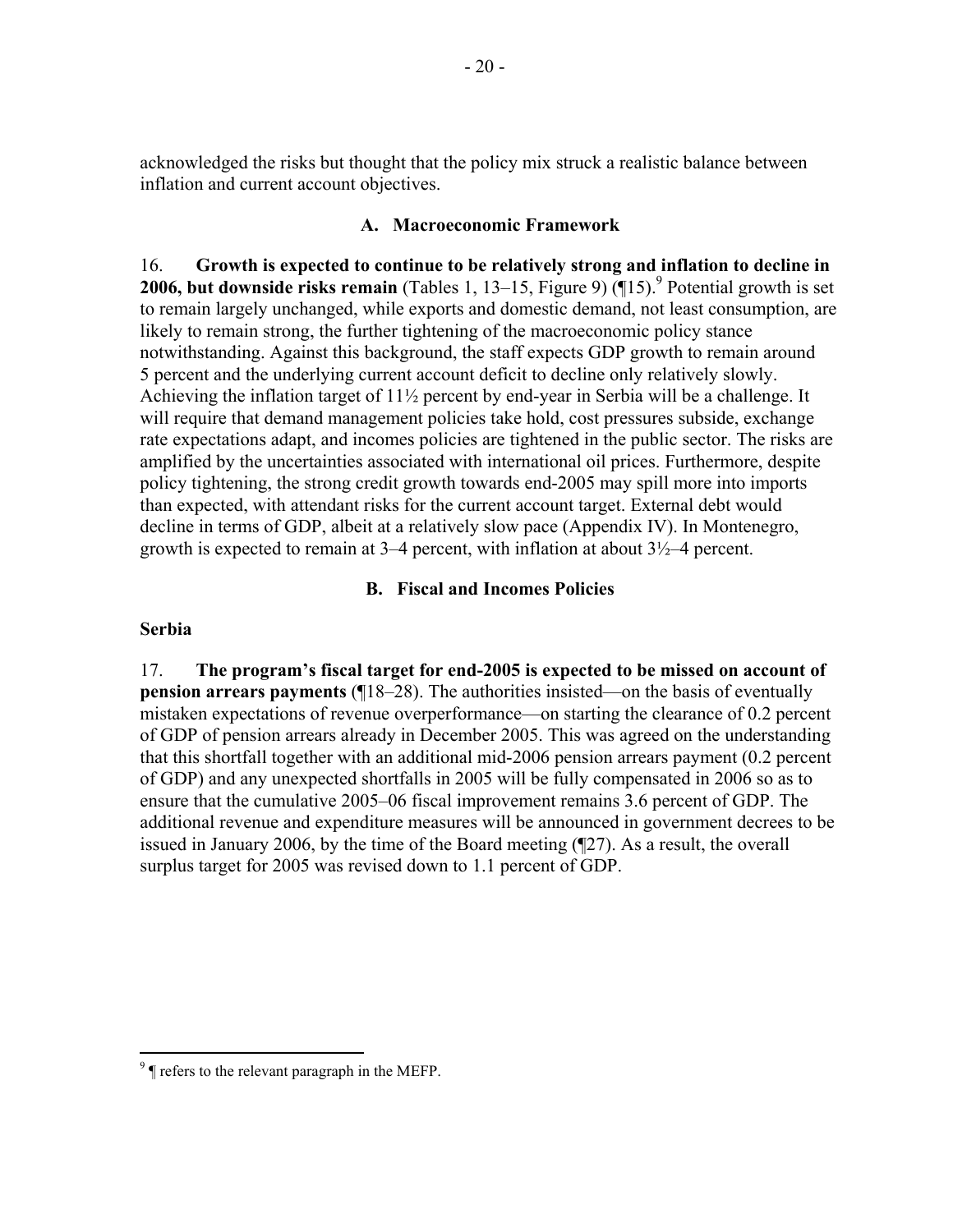

#### Figure 8. Serbia and Montenegro: Alternative Scenarios, 2002-2010 (In percent of GDP, unless otherwise indicated)

- 21 -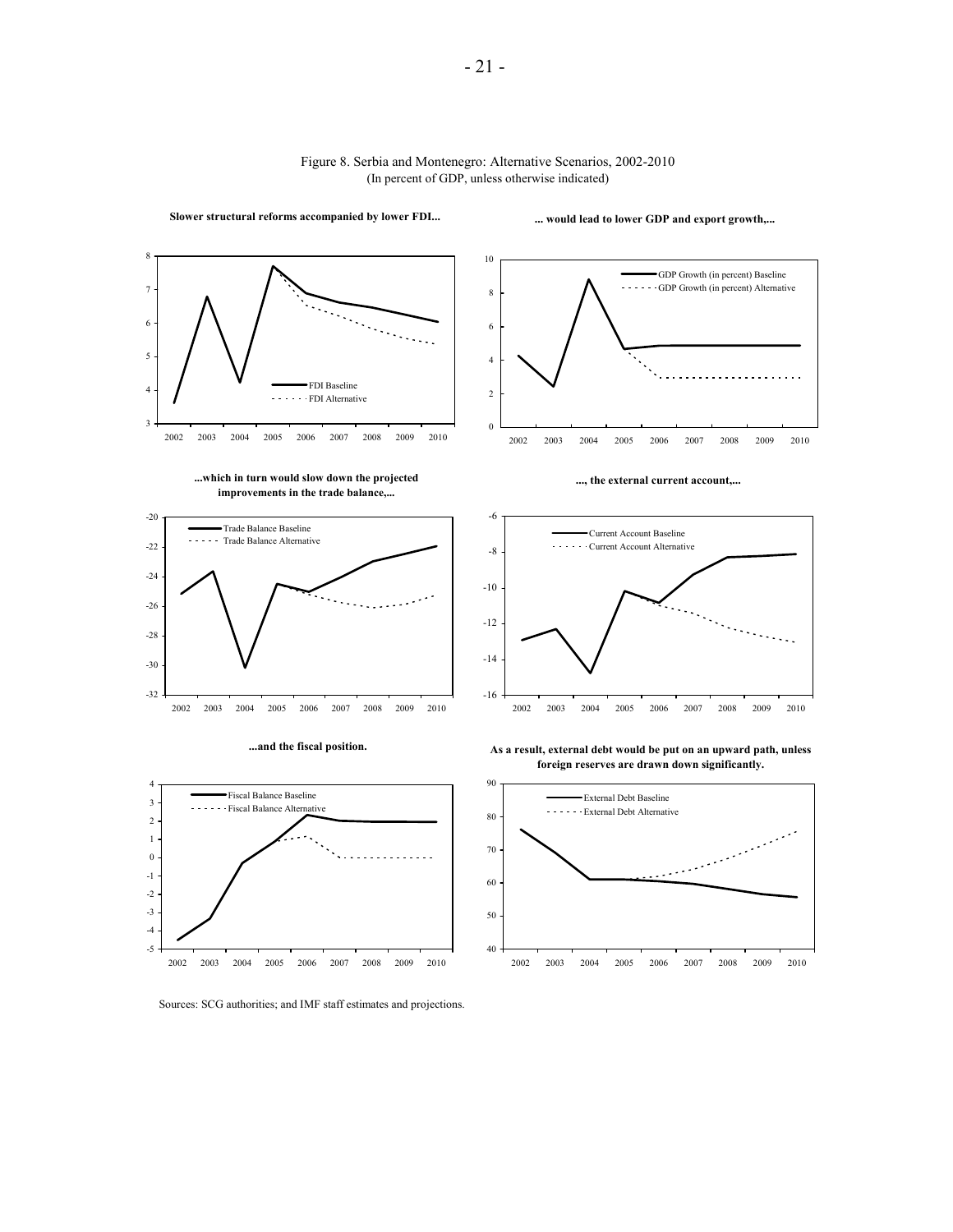

#### Figure 9. Serbia and Montenegro: Baseline Medium-Term Projections, 2001–07 (In percent of GDP, unless otherwise noted)

Sources: Serbia and Montenegro authorities; and IMF staff estimates and projections. 1/ Projections.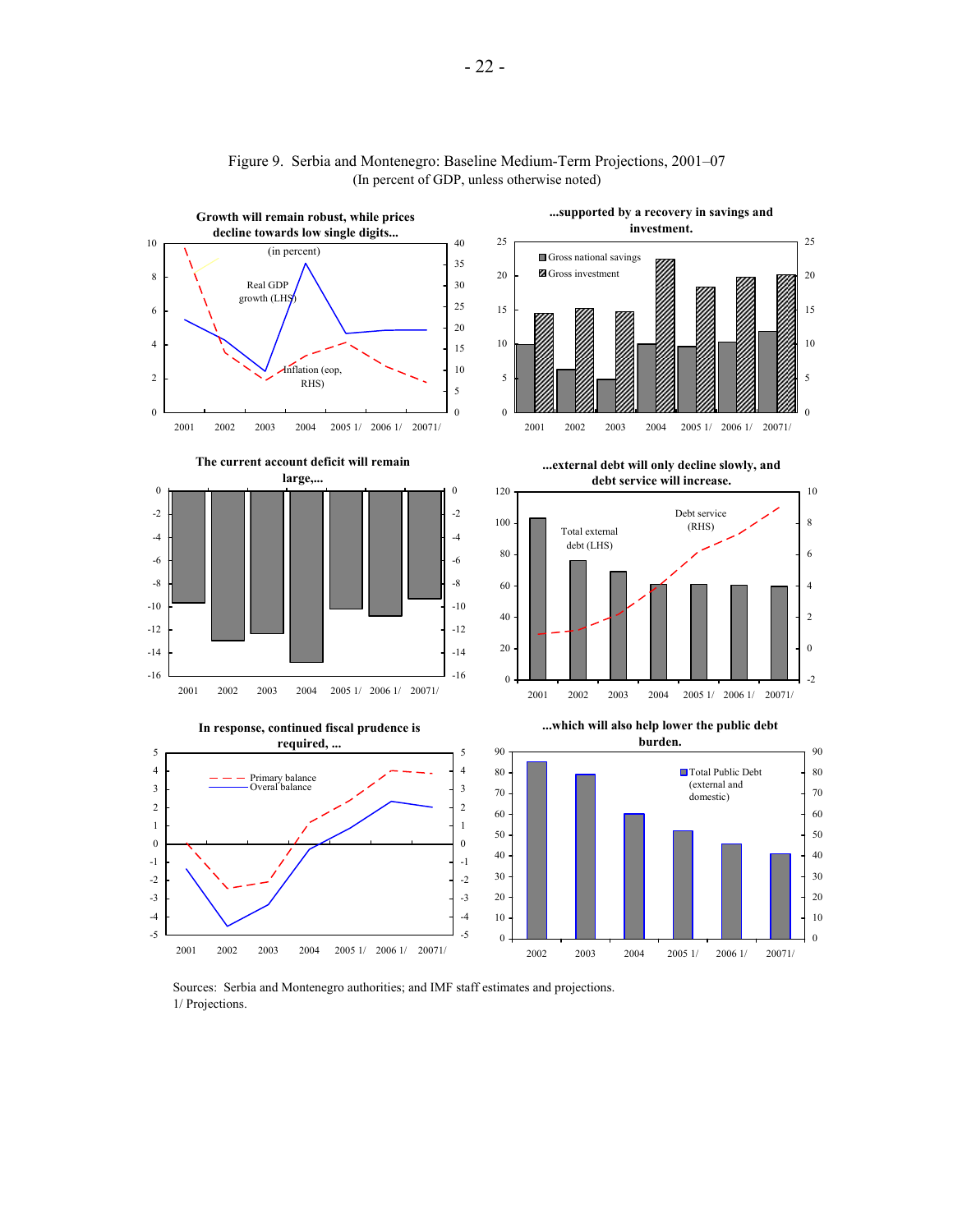18. **The 2006 budget aims at increasing public savings, lowering the size of government, and improving the quality of spending.** It was agreed that the persistently high inflation and the risks to the external balance justified a significant increase in the surplus. The consolidated fiscal position will improve by 1.4 percent of GDP, reaching a surplus of 2.5 percent of GDP. To support sustainability and ensure that the size of government continues to decline and the quality of adjustment improves, the authorities agreed to save any revenue overperformance in 2006 and beyond (Appendix V).

|                                     | 2003   | 2004   | 2005         |        | 2006   |  |
|-------------------------------------|--------|--------|--------------|--------|--------|--|
|                                     |        |        | $5th$ Review | Proj.  | Proj.  |  |
| Total revenue                       | 42.7   | 45.2   | 44.8         | 44.2   | 44.6   |  |
| Total expenditure                   | 46.0   | 45.5   | 43.7         | 43.3   | 42.2   |  |
| Of which:                           |        |        |              |        |        |  |
| Wages                               | 10.4   | 10.3   | 10.1         | 10.6   | 9.8    |  |
| Transfers and subs.                 | 23.0   | 22.1   | 21.3         | 20.7   | 19.9   |  |
| Capital spending                    | 2.5    | 2.7    | 2.4          | 2.8    | 3.2    |  |
| <b>Overall balance</b><br>of which: | $-3.3$ | $-0.3$ | 1.2          | 0.9    | 2.4    |  |
| <b>Serbia</b>                       | $-2.9$ | 0.0    | 1.4          | 1.1    | 2.5    |  |
| Montenegro 1/                       | $-4.9$ | $-3.5$ | $-2.7$       | $-2.7$ | $-1.7$ |  |

| Serbia and Montenegro: Fiscal Policy in 2003-06 |  |
|-------------------------------------------------|--|
| (Excluding grants; in percent of GDP)           |  |

Sources: Finance ministries; and IMF staff estimates.

1/ In percent of Montenegro GDP.

- **Revenues** will increase slightly in terms of GDP. This reflects broadly unchanged tax policies (except for oil excises) and continued improvements in collection. There are downside risks, however, related to uncertainties pertaining to nontax revenue collection and the sustained performance of the VAT.
- Current **expenditure** would drop by 1.4 percent of GDP, mostly due to permanent savings of about 1 percent of GDP. This would create space for a small increase (0.5 percent of GDP) in capital spending to 3 percent of GDP, which both staff and the authorities viewed as long overdue. As a result, the size of government, which remains among the largest in the region, will be curtailed further, and the flexibility of fiscal policy improved in support the exchange rate anchor.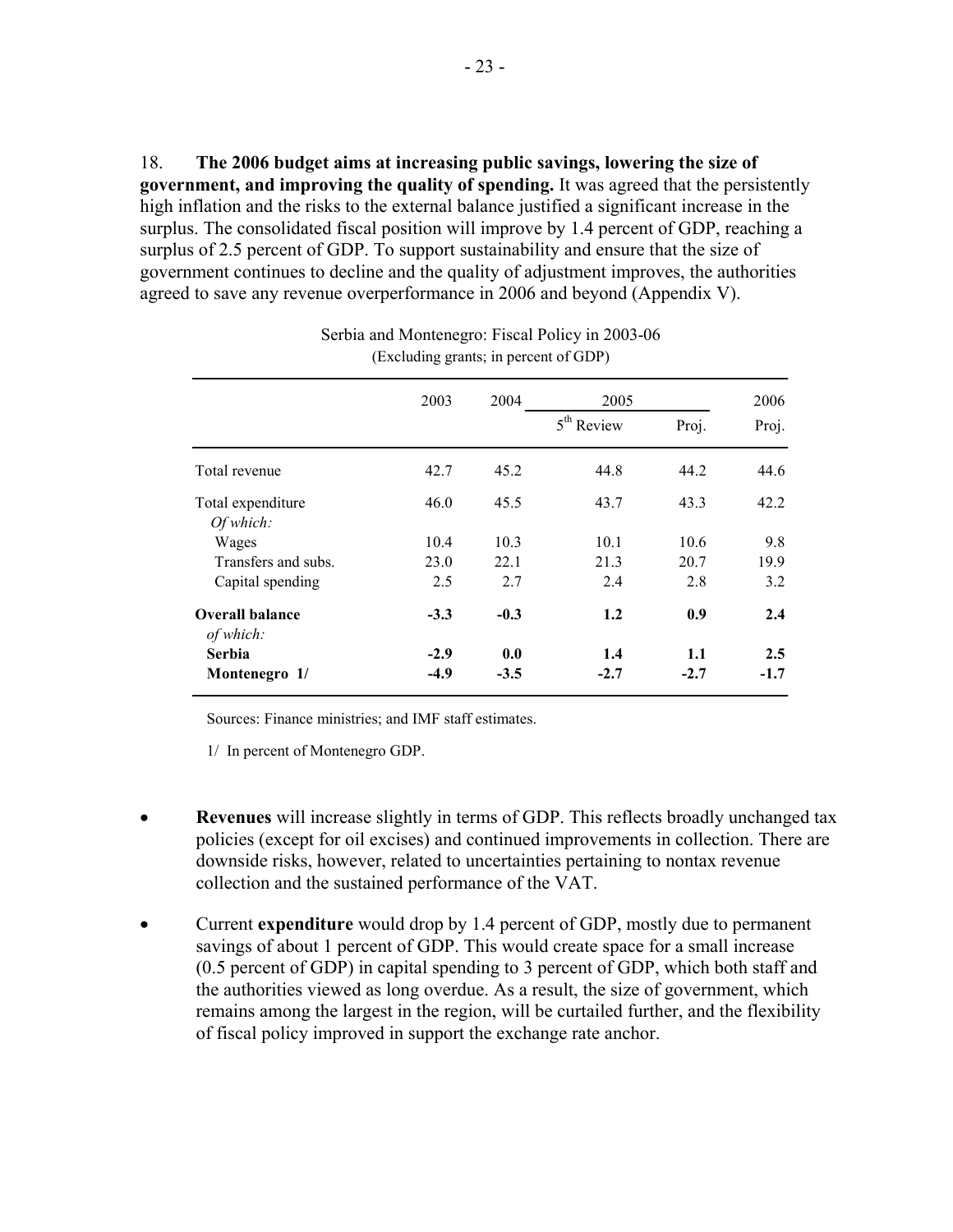|               | Overall<br>Expenditure<br>balance |    | Wage bill | Transfers | Non-discr.<br>spending<br>(percent)<br>of total) |                | Public<br>debt |  |
|---------------|-----------------------------------|----|-----------|-----------|--------------------------------------------------|----------------|----------------|--|
| <b>Serbia</b> | 0.0                               | 46 | 10        | 21        | 67                                               | 3              | 60             |  |
| Montenegro    | $-3.5$                            | 40 | 10        | 17        | 68                                               | $\overline{2}$ | 48             |  |
| Albania       | $-5.3$                            | 29 | 7         | 8         | 51                                               | 3              | 55             |  |
| BiH           | $-1.9$                            | 51 | n.a.      | 19        | n.a.                                             | 6              | 31             |  |
| Bulgaria      | 1.7                               | 40 | 5         | 17        | 53                                               | $\overline{4}$ | 39             |  |
| Croatia       | $-4.9$                            | 52 | 12        | 22        | 66                                               | 5              | 54             |  |
| Macedonia     | 0.7                               | 37 | 9         | 19        | 76                                               | 3              | 33             |  |
| Romania       | $-1.2$                            | 31 | 5         | 14        | 62                                               | 4              | 26             |  |

| Southeastern Europe: Fiscal Indicators, 2004 |                     |  |
|----------------------------------------------|---------------------|--|
|                                              | (In percent of GDP) |  |

Source: IMF staff reports.

## 19. **The authorities intend to pursue a number of policy reforms in support of the 2006 fiscal targets:**

- The new **Health** Insurance Law enacted in November will rationalize health services and reduce health insurance benefits. In the **army**, the reduction in employment will continue, leading to savings in materials while providing room for arrears repayments and higher capital spending. A wide range of **subsidies** to private, public, and socially owned enterprises and agriculture will be reduced, with the support of measures aimed at restructuring their beneficiaries.
- **Local government** wage bill growth will be limited to 9 percent, which will be enforced through potential cuts in transfers to non-compliant municipalities.
- Prudent **wage policies** are expected to keep the average wage increase below average inflation. The above reforms will rationalize government employment, based on voluntary departures. To reduce the social cost of public sector downsizing, the budget includes outlays for redundancy payments. This is further supported by active labor market policies, training programs and targeted social benefits (see IMF Country Report No. 05/13).

20. **While the approved pension reform will produce savings starting in 2007, the pension system will continue to run large deficits.** The change in the indexation period and the gradual shift to CPI-indexed benefits will save an estimated 1 percent of GDP annually by 2010. Accumulated pension arrears, amounting to about 2.1 percent of GDP, will be cleared in cash over a five-year period and will be accommodated in the medium-term fiscal framework.

21. **Incomes policy in public enterprises will aim at lowering inflationary expectations and encouraging restructuring** (¶41). While pointing to the efforts already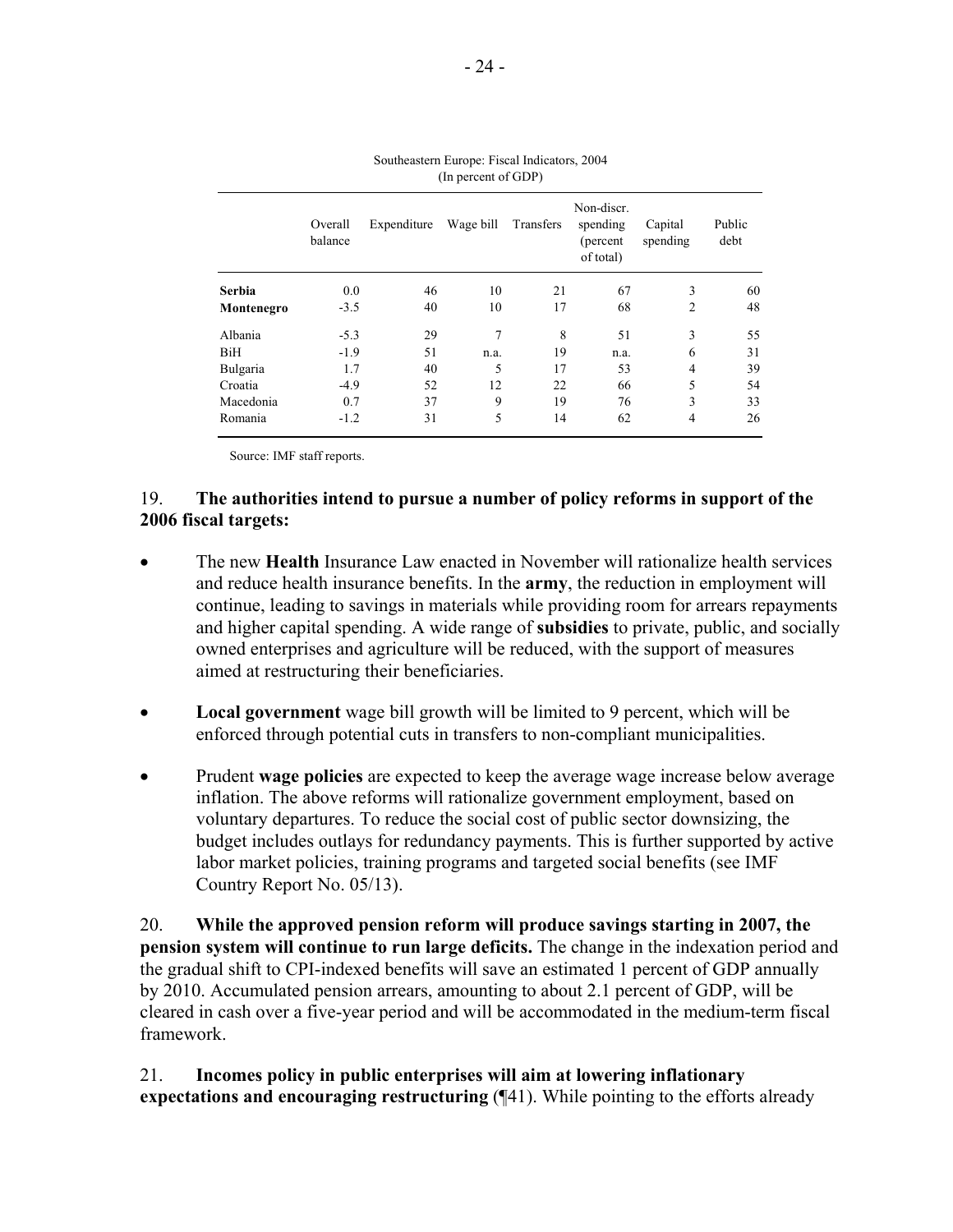made in 2005, the authorities agreed to limit wage bill growth in the eight monitored public enterprises to 10.3 percent in 2006 (below projected average inflation of 13.1 percent in Serbia). They intend to achieve this objective in part through their ongoing program of employment rationalization, which is expected to lead to a further 6 percent reduction in employment in these enterprises in 2006.

# **Montenegro**

22. **To reduce external imbalances and improve fiscal sustainability, the fiscal deficit**  will decline further in 2006 (¶29). The authorities' priority was to use the fiscal savings from past employment reductions and the pre-payment of debt with the large privatization revenues to create new agencies required by EU integration. At the same time, it was agreed to reduce the consolidated government deficit by 1 percent of GDP, to 1.7 percent of GDP. Tax revenues will remain stable, as the changes to some tax rates in early 2006 are expected to be revenue-neutral, and the wage bill will continue to decline.

# **C. Monetary and Exchange Rate Policies and Financial Sector Reform**

23. **The Serbian authorities reiterated their preference for continuing the current exchange rate policy in 2006** (134). They explained that continued slow nominal depreciation of the dinar, despite pressures toward appreciation from the large capital inflows, reflected a trade-off between inflation and current account objectives. The staff concurred that this policy could contribute to reducing inflation, but pointed to the risks for the external balance through likely real appreciation. It was also concerned with potential underestimation of the exchange rate risk by borrowers. While agreeing that the predictable exchange rate may have contributed to the surge in euro-indexed bank lending and the concomitant indirect credit risk, the authorities considered that this could be addressed by allowing greater exchange rate fluctuations during the year to increase uncertainty around the exchange rate path. The staff noted, however, that this may not lower the risks if the annual depreciation target is known.

24. **There was agreement that a tighter monetary policy in Serbia was needed to support fiscal and incomes policies in containing demand pressures** (¶30–33). However, the maintenance of the exchange rate target with continued strong capital inflows is likely to complicate monetary management. This will require substantial sterilization by the NBS with stepped up repo operations to contain liquidity and demand pressures. In line with the recommendation of the FSAP mission, the NBS started using the 14-day repo rate as the key policy rate to improve the signaling of the monetary policy stance to the public.<sup>10</sup> Moreover, to contain credit growth and euroization, the NBS will continue to use prudential measures, in particular reserve requirements.

<sup>1</sup>  $10$  The NBS also agreed to establish an interest rate corridor by (i) establishing a single lending facility with interest rates linked to the repo rate; and (ii) increasing the deposit facility interest rate.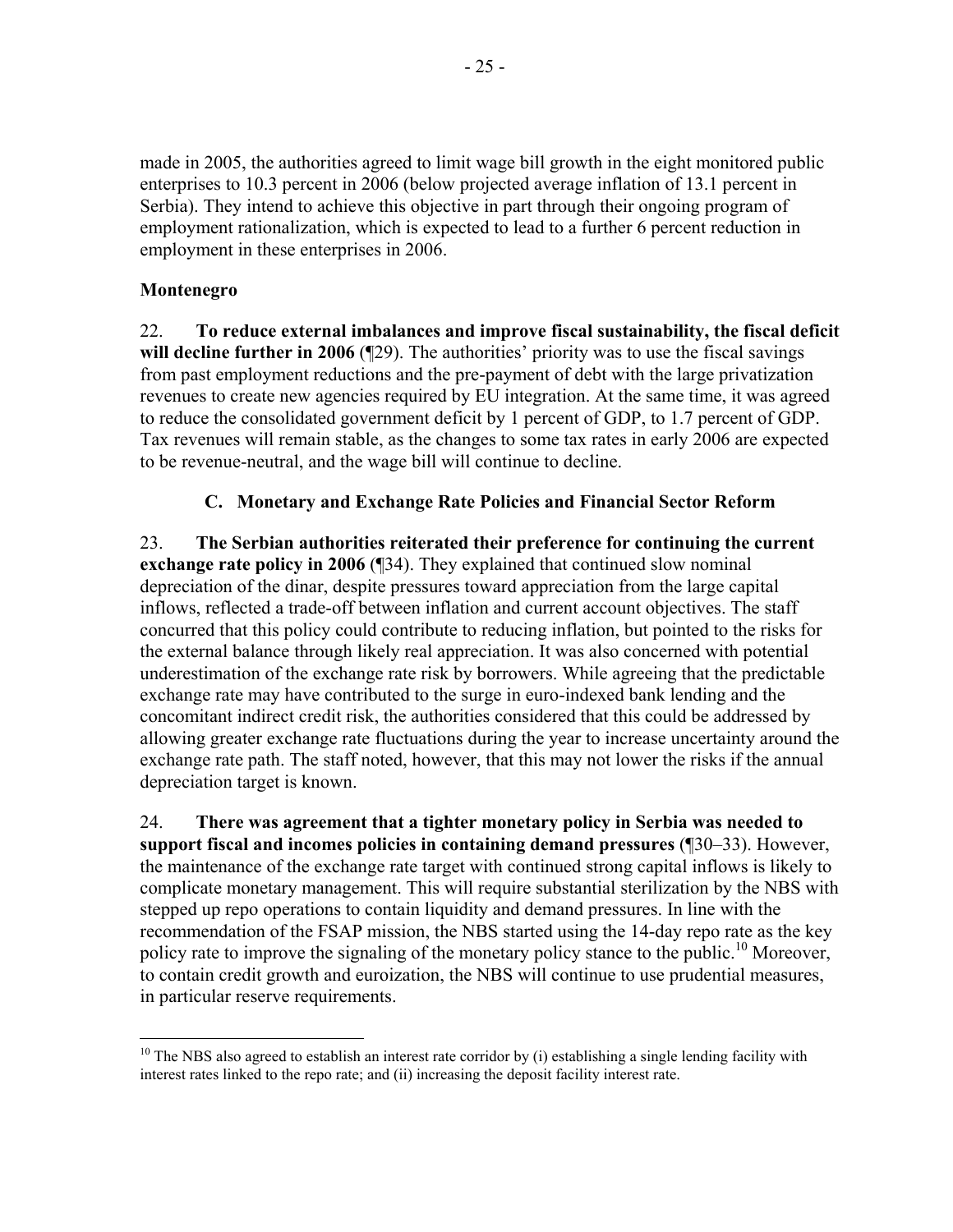25. **The staff welcomed progress in privatizing banks and strengthening the supervisory framework in Serbia, but challenges remain in addressing the prudential risks emanating from rapid credit growth** (¶35–38). As highlighted in the FSSA, efforts will be required to implement the new banking law, eliminate regulatory forbearance, and address the recent increase in NPLs. This involves accelerating the implementation of the Supervisory Development Plan and improving the capacity of the NBS to monitor indirect credit risk resulting from borrowers' exposure to exchange rate risk. Restructuring of the insurance sector, in particular the two largest socially owned companies, is expected to continue.

26. **In Montenegro, the restructuring of the banking sector and improvement of the financial legislative framework will continue** (¶39). The remaining state involvement in commercial banks will be unwound with the sale of minority shares in two more banks. New legislation regarding the banking sector and the central bank, intended to enhance competition and strengthen banking supervision, will be finalized.

# **D. Enterprise Reform**

27. **Enterprise restructuring and privatization will proceed to enhance growth and reduce the structural external deficit** (¶40–44). The Serbian authorities reiterated their commitment to sell the majority stake in the two oil refineries (possibly combined with other assets) of the state-owned conglomerate NIS in 2006, following the hiring of a privatization advisor in January 2006. Restructuring of the electricity and railway companies, as well as of large socially owned conglomerates, including the important mining complex, will continue with World Bank support, and unsellable companies will be declared bankrupt. The authorities also committed to offer all remaining socially owned companies for sale by end-2006, facilitated by the new framework allowing for public debt workouts, conditional on successful privatization. The companies and assets recently spun-off from public enterprises are expected to be sold.

28. **In Montenegro, the momentum for privatization will be maintained** (¶45). Failed or pending tenders will be re-launched, and the non-core assets of the electricity company, an insurance company, and hotels will be sold.

# **E. Program Issues and Financing Assurances**

29. **As corrective actions compensating for the missed performance criteria (PCs) and benchmarks were implemented, the staff supports the authorities' request for waivers** (Appendix III, Annexes A–D). Despite delays and setbacks (pension reform), all measures underlying the Fund's structural conditionality were eventually implemented or compensated. The missed end-June and end-September wage bill targets will be compensated by cutting excess bonus payments and better monitoring of all wages and bonuses in 2006. The missing of the end-June and end-September net credit to government target, mainly due to expenditure overruns, is expected to be corrected by end-year. Four out of five non-observed PCs were missed with short delays, and the underlying measures were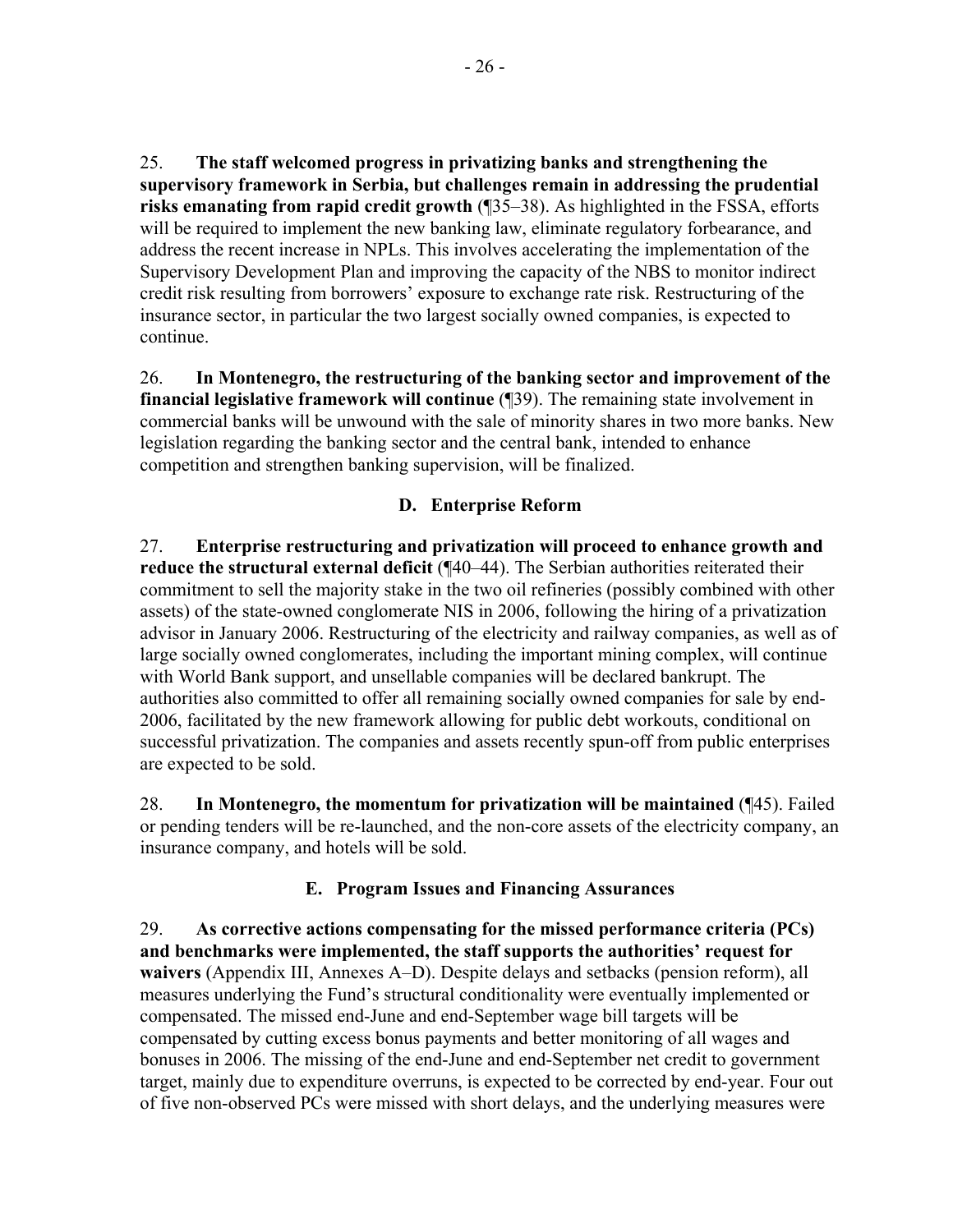successfully implemented. The fifth non-observed PC, related to pension reform, was compensated by permanent expenditure savings elsewhere in the 2006 budget. **Prior actions** for the completion of the sixth review are related to ensuring the agreed fiscal targets for 2006.

30. **The external financing outlook remains adequate, and negotiations on settling external arrears have progressed.** The Paris Club agreement was implemented with all but one creditor; past debt with China and Russia is being settled; and negotiations with other official and private creditors are progressing—albeit at a relatively slow pace. External grants and loans, FDI, and other capital inflows are expected increase gross external reserves to about \$7 billion by end-2006 (about 5 months of prospective imports).

31. **Circumstances warrant post-program monitoring (PPM) following the expiration of the EA.** Fund credit outstanding is currently at about 170 percent of quota and is expected to remain above 100 percent until 2009; the external position remains vulnerable; and no successor arrangement is envisaged in the near term. The authorities' program for 2006, which includes quarterly quantitative targets, provides an appropriate basis for PPM.

# **IV. STAFF APPRAISAL**

32. **Performance under the three-and-a-half-year EA has been mixed.** Output growth has been relatively strong, but has been accompanied by persistent inflation and a large current account deficit. The main reason has been the hesitant and piecemeal approach to structural reform, which, despite a welcome catch-up in 2005, leaves significant macroeconomic risks going forward. While improvements in the business climate, accompanied by restructuring and privatization of banks, helped investment and growth, the slow restructuring of public and socially owned enterprises kept the private sector share in the economy low. The persistence of structural rigidities and the maintenance of uncompetitive sectors constrained domestic output and increased the burden on fiscal, incomes, and monetary policies.

33. **While exports and continued strong domestic demand supported growth in 2005, persistent macroeconomic imbalances and risks remain, despite a tightening of macroeconomic policies.** Higher-than-expected foreign capital inflows boosted liquidity and credit, which in the absence of timely monetary tightening fueled domestic demand, particularly in the second half of 2005, despite restrictive fiscal policies. The strong demand, combined with the earlier impact of various shocks, caused both core and headline inflation to run well above program targets. However, the current account deficit narrowed more than expected, mainly on account of a shift in demand towards non-tradable goods, although the improvement may be temporary given the uncertain effect of the VAT introduction on imports. The continued strong foreign borrowing by the private sector maintained external debt high. This, coupled with the still large current account deficit, the exchange rate anchor, and foreign exchange lending by banks to often unhedged borrowers, increased vulnerability to sudden stops in funding and exchange rate risk.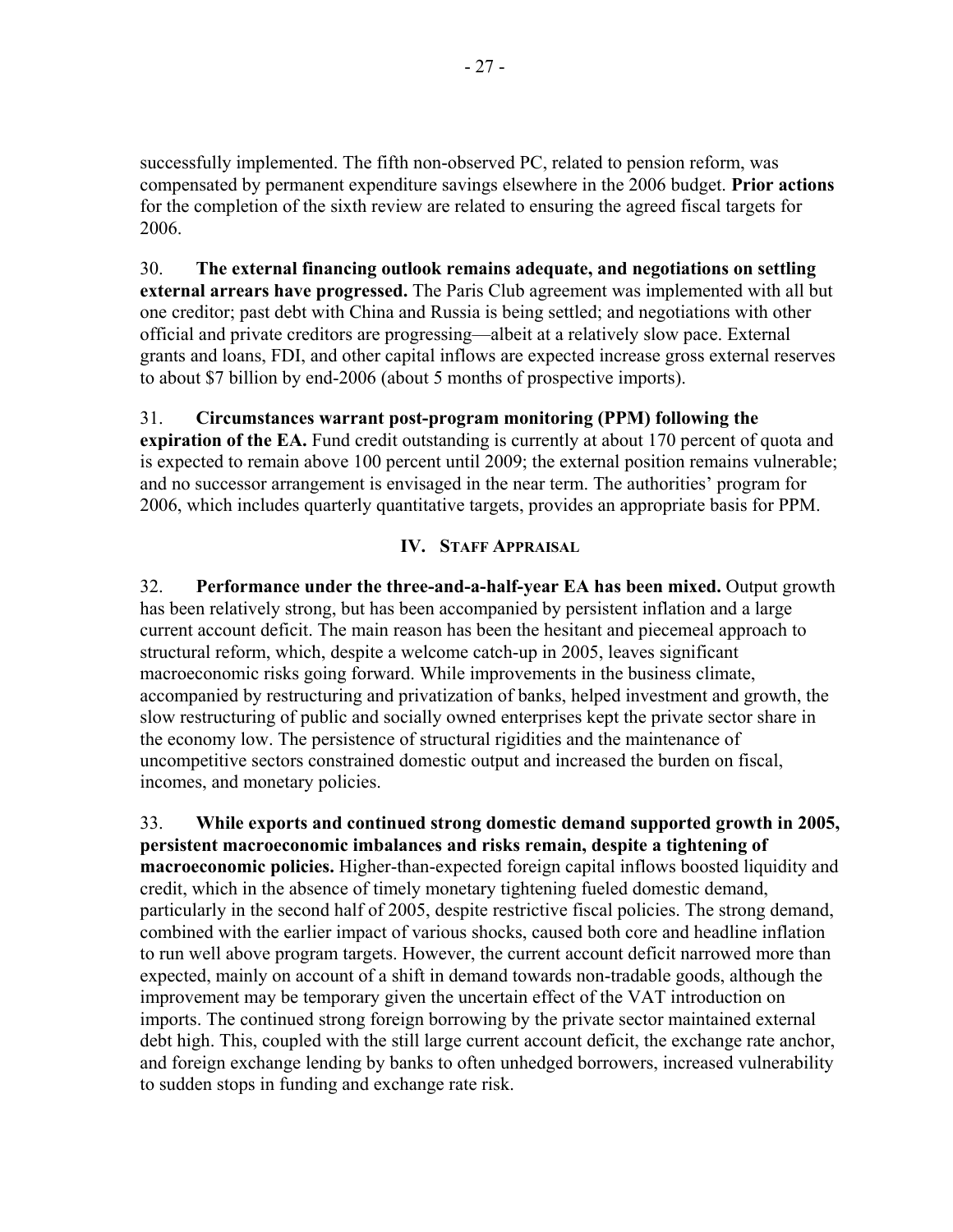34. **The authorities have responded to these challenges with a further tightening of macroeconomic policies, and a reinvigoration of structural reform.** The exchange rate anchor, coupled with tighter fiscal, monetary, and incomes policies and the unwinding of the various shocks to prices should help lower inflation in 2006. Together with the expected positive impact on exports from FDI and structural reform, these policies should also help contain the current account deficit and sustain growth.

35. **Although the pension reform fell short of program commitments, the fiscal improvement envisaged for 2005–06 is significant, and its quality is set to improve with the implementation of the agreed permanent expenditure savings.** The large increase in public savings over the program period has been necessitated by the sharply deteriorating private sector savings-investment balance. The commitment to save revenue overperformance is welcome. On expenditures, while the setback to pension reform is regrettable, the compensatory cuts in other permanent spending increase the flexibility of fiscal policy and its medium-term sustainability. Further reforms in the government sector, aimed at continued spending reductions to lower the tax burden in the medium term, remain on the agenda.

36. **Given the risks stemming from the constraints on exchange rate policy, a stricter incomes policy is needed to contain demand and improve competitiveness.** The record has been disappointing and more political determination is needed to support agreed policy targets. While there were slippages in the authorities' attempt to contain wage increases in the budget and public enterprise sectors at the level of the two republics, the staff welcomes efforts to moderate wage increases in 2006, including in local governments and utilities.

37. **The current exchange rate policy in Serbia of managed floating with limited flexibility, which seeks to achieve both the inflation and external balance objectives, carries significant risks.** While the exchange rate anchor should help lower inflationary expectations, it may affect competitiveness and jeopardize the current account target. Moreover, both objectives may be difficult to achieve unless demand is substantially tightened and structural reforms boost supply. Policy implementation is further complicated by the pressures toward appreciation from the large capital inflows, which calls for sterilization of potential interventions. The perceived exchange rate predictability may also contribute to excessive exchange rate risk-taking, despite increased volatility during the year. The exchange rate policy will be further discussed with the authorities at the time of the next Article IV consultation discussions.

38. **Faced with large foreign inflows, monetary policy should have been tightened earlier in 2005 to absorb excess liquidity and stem the rapid expansion of credit.** While the NBS will continue to develop market-based instruments of monetary policy and improve the signaling of its monetary stance, the reliance on prudential measures to contain credit growth needs to continue in the near term.

39. **Significant progress was made in the area of bank privatization, but rapid credit expansion and rising foreign exchange-indexed lending have increased the vulnerability**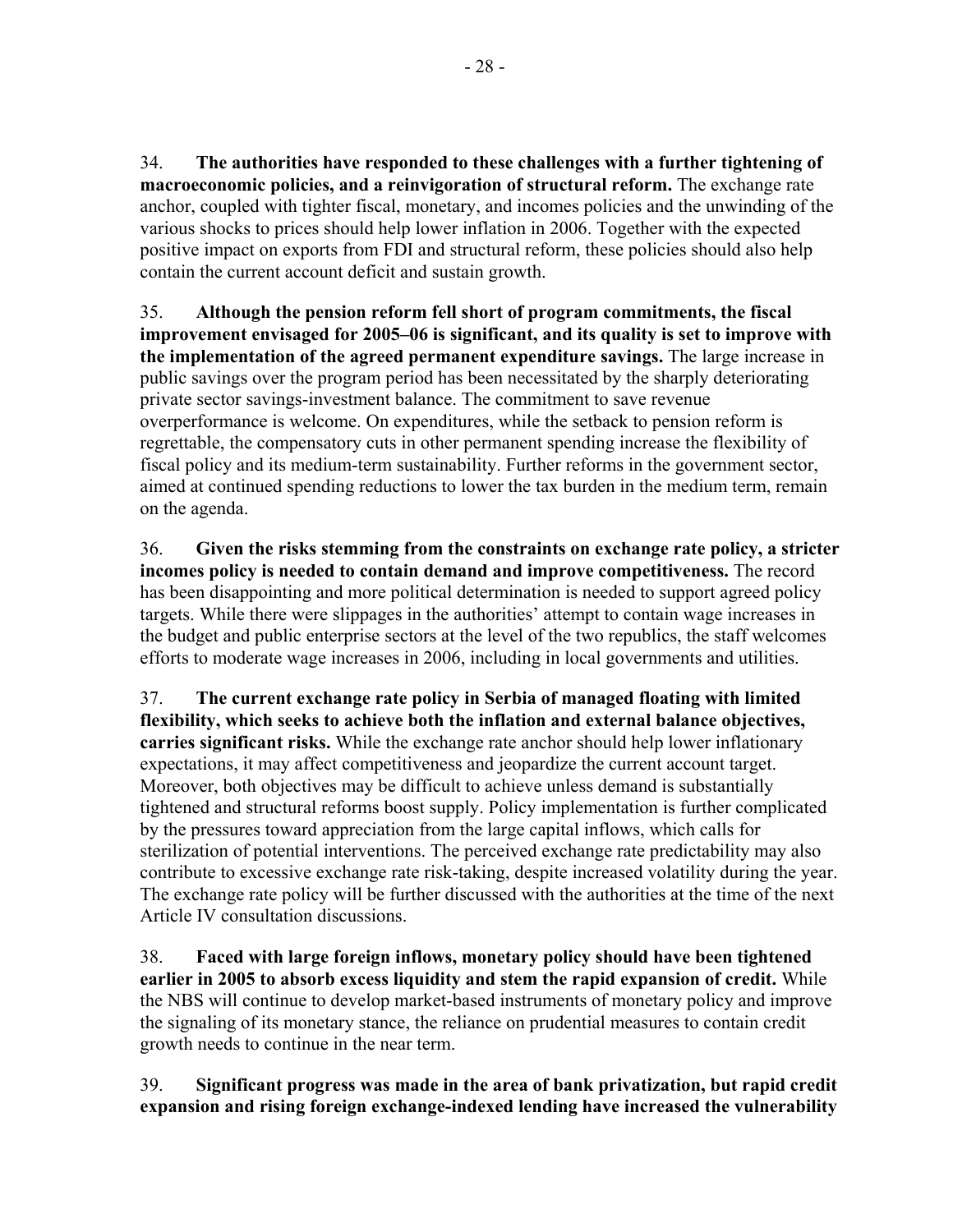**of the banking system, calling for strengthened supervision.** The enactment of the new banking law is a major step towards aligning prudential standards to international norms. However, bank supervision needs to be strengthened further to meet the challenges posed by the increase in NPLs and indirect credit risk.

40. **Structural reforms are crucial to increasing potential output and addressing macroeconomic imbalances in the medium term, and should be substantially accelerated.** The staff welcomes the intention to offer all remaining socially owned enterprises for sale by end-2006, initiate further bankruptcies, and continue to restructure and privatize public enterprises. The implementation of these reforms requires more political determination than seen so far. Agreed measures should be executed vigorously, despite resistance from vested interests, to ensure that resources move to more profitable activities and contribute to growth and employment.

41. **In Montenegro, continued tight macroeconomic policies are required to improve competitiveness under the euroized monetary regime, and ensure sustainable growth.** Structural reforms will be of paramount importance to increase domestic output and reduce external imbalances. Wage pressures beyond productivity growth in the run-up to elections next year remain a concern and should be resisted.

42. **Overall, while the situation remains subject to significant risks, the staff supports the authorities' request to complete the sixth review under the EA, including the financing assurance review.** Although the process has not been smooth, the authorities have implemented the agreed tightening of policies and made significant strides on the structural agenda. The staff also supports the requests for waivers for the missed PCs, since corrective actions were taken or the targeted measures were adopted with short delays.

43. **The Managing Director recommends PPM for SCG,** as Fund credit outstanding is expected to exceed 100 percent of quota through 2009, the external position remains vulnerable, and no successor arrangement is envisaged in the near term.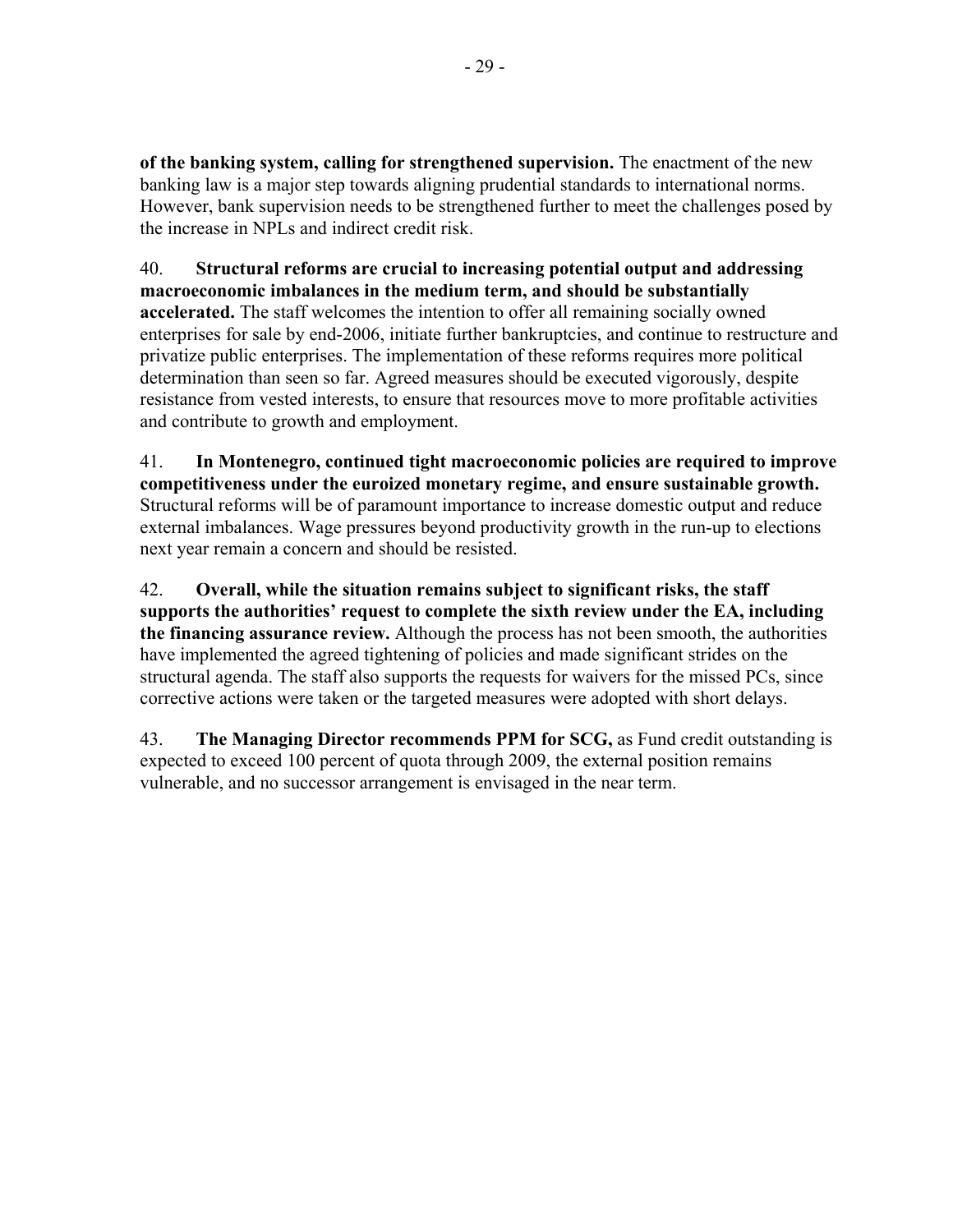| 5th Review<br>5th Review<br>Est.<br>Proj.<br>Proj.<br>(Percent change, unless otherwise indicated)<br>Real economy<br>Real GDP<br>4.3<br>2.4<br>7.2<br>8.8<br>4.7<br>4.6<br>4.5<br>2.4<br>7.5<br>9.3<br>4.8<br>Serbia<br>4.6<br>2.5<br>3.1<br>3.3<br>$3 - 4$<br>1.7<br>3.1<br>$3 - 4$<br>Montenegro<br>7.5<br>Industrial production (period average)<br>1.7<br>$-2.7$<br>7.5<br>5.0<br>0.0<br>Retail prices (period average)<br>21.2<br>11.3<br>9.5<br>9.5<br>15.4<br>16.3<br>11.4<br>Retail prices (end of period)<br>14.2<br>7.6<br>13.4<br>13.4<br>12.3<br>16.6<br>10.9<br>Serbia<br>14.8<br>7.8<br>13.7<br>13.7<br>13.0<br>17.7<br>11.5<br>9.4<br>6.7<br>4.3<br>4.3<br>3.5<br>3.6<br>Montenegro<br>24.0<br>12.3<br>11.9<br>11.9<br>4.4<br>Net real wage (period average)<br>$\ldots$<br>Average net wage (in euros per month)<br>149<br>175<br>192<br>192<br>205<br>.<br>13.3<br>14.6<br>18.5<br>18.5<br>Unemployment rate (in percent) 2/3/<br>$\ldots$<br>1,866<br>2,480<br>2,877<br>2,919<br>GDP per capita (U.S. dollars)<br>3,184<br>3,139<br>(In percent of GDP)<br>General government finances 4/<br>45.2<br>Revenue<br>42.8<br>42.7<br>44.5<br>44.8<br>44.4<br>47.3<br>46.0<br>45.5<br>44.8<br>43.7<br>43.5<br>Expenditure<br>$-4.5$<br>$-3.3$<br>$-0.3$<br>$-0.3$<br>0.9<br>Overall balance (cash basis)<br>1.2<br>0.2<br>0.1<br>0.1<br>0.2<br>Foreign grants<br>1.1<br>0.1<br>1.2<br>1.0<br>1.0<br>0.9<br>0.8<br>Foreign loans (net)<br>1.8<br>2.2<br>4.3<br>0.6<br>0.5<br>3.1<br>3.7<br>Privatization receipts<br>$-0.5$<br>$-2.4$<br>$-1.4$<br>$-1.4$<br>Domestic financing (net)<br>$-5.4$<br>$-5.4$<br>85.4<br>79.2<br>60.2<br>60.2<br>52.1<br>Gross debt 2/5/<br>53.1<br>91.9<br>90.3<br>87.9<br>87.9<br>95.1<br>of which: Forex-denominated (in percent of total)<br>87.7<br>(12-month percent change)<br>Monetary sector (end-of-period) 2/ 6/<br>79.8<br>10.9<br>6.9<br>23.7<br>Money (M1)<br>8.0<br>8.0<br>52.7<br>27.5<br>30.3<br>30.3<br>38.9<br>Broad money (M2) 7/<br>22.2<br>49.6<br>25.1<br>52.1<br>47.9<br>27.0<br>62.6<br>Credit to non-government<br>(In percent)<br>Interest rates (weighted average, end of period)<br>9.7<br>10.6<br>15.9 9/<br>NBS bills / Repo rate 8/<br>16.3<br>$\ddotsc$<br>$\mathcal{L}$<br>2.6<br>2.7<br>3.7<br>3.89/<br>Deposit rate<br>$\ddotsc$<br>$\ddotsc$<br>(In percent of GDP, unless otherwise indicated)<br>Balance of payments<br>$-12.9$<br>$-15.5$<br>$-14.8$<br>$-10.2$<br>Current account balance, before grants<br>$-12.3$<br>$-11.0$<br>Underlying current account balance 10/<br>$-13.7$<br>$-13.1$<br>$-12.6$<br>$-11.7$<br>$\ddotsc$<br>$\ddotsc$<br>15.5<br>14.8<br>17.5<br>16.6<br>20.7<br>19.3<br>Exports of goods (f.o.b.)<br>13.4<br>8.0<br>26.3<br>20.9<br>23.0<br>22.1<br>(Percent change in volume)<br>40.7<br>38.4<br>48.8<br>46.8<br>47.4<br>43.8<br>47.7<br>Imports of goods (c.i.f.)<br>23.2<br>7.3<br>34.1<br>$-1.9$<br>(Percent change in volume)<br>31.2<br>1.4<br>12.8<br>40.7<br>38.4<br>45.8<br>43.9<br>50.0<br>46.5<br>47.7<br>Underlying imports of goods (c.i.f.) 10/<br>7.3<br>6.2<br>(Percent change in volume)<br>23.2<br>26.1<br>22.8<br>14.1<br>11.8<br>$-25.2$<br>$-31.0$<br>$-30.2$<br>$-24.5$<br>$-25.0$<br>Trade balance<br>$-23.6$<br>$-26.6$<br>14.6<br>14.4<br>11.1<br>10.8<br>14.1<br>14.6<br>14.6<br>Remittances, net<br>$-9.7$<br>$-13.1$<br>$-12.5$<br>$-9.5$<br>$-8.9$<br>$-9.5$<br>$-8.8$<br>Current account balance, after grants<br>3.6<br>6.8<br>4.3<br>4.2<br>6.4<br>7.7<br>6.9<br>Foreign direct investment<br>3.5<br>4.0<br>8.4<br>8.2<br>6.4<br>7.6<br>5.1<br>Foreign loans, net | 2002 | 2003 | 2004 |  | 2005 |  | 2006      |  |
|--------------------------------------------------------------------------------------------------------------------------------------------------------------------------------------------------------------------------------------------------------------------------------------------------------------------------------------------------------------------------------------------------------------------------------------------------------------------------------------------------------------------------------------------------------------------------------------------------------------------------------------------------------------------------------------------------------------------------------------------------------------------------------------------------------------------------------------------------------------------------------------------------------------------------------------------------------------------------------------------------------------------------------------------------------------------------------------------------------------------------------------------------------------------------------------------------------------------------------------------------------------------------------------------------------------------------------------------------------------------------------------------------------------------------------------------------------------------------------------------------------------------------------------------------------------------------------------------------------------------------------------------------------------------------------------------------------------------------------------------------------------------------------------------------------------------------------------------------------------------------------------------------------------------------------------------------------------------------------------------------------------------------------------------------------------------------------------------------------------------------------------------------------------------------------------------------------------------------------------------------------------------------------------------------------------------------------------------------------------------------------------------------------------------------------------------------------------------------------------------------------------------------------------------------------------------------------------------------------------------------------------------------------------------------------------------------------------------------------------------------------------------------------------------------------------------------------------------------------------------------------------------------------------------------------------------------------------------------------------------------------------------------------------------------------------------------------------------------------------------------------------------------------------------------------------------------------------------------------------------------------------------------------------------------------------------------------------------------------------------------------------------------------------------------------------------------------------------------------------------------------------------------------------------------------------------------------------------------------------|------|------|------|--|------|--|-----------|--|
|                                                                                                                                                                                                                                                                                                                                                                                                                                                                                                                                                                                                                                                                                                                                                                                                                                                                                                                                                                                                                                                                                                                                                                                                                                                                                                                                                                                                                                                                                                                                                                                                                                                                                                                                                                                                                                                                                                                                                                                                                                                                                                                                                                                                                                                                                                                                                                                                                                                                                                                                                                                                                                                                                                                                                                                                                                                                                                                                                                                                                                                                                                                                                                                                                                                                                                                                                                                                                                                                                                                                                                                                              |      |      |      |  |      |  |           |  |
|                                                                                                                                                                                                                                                                                                                                                                                                                                                                                                                                                                                                                                                                                                                                                                                                                                                                                                                                                                                                                                                                                                                                                                                                                                                                                                                                                                                                                                                                                                                                                                                                                                                                                                                                                                                                                                                                                                                                                                                                                                                                                                                                                                                                                                                                                                                                                                                                                                                                                                                                                                                                                                                                                                                                                                                                                                                                                                                                                                                                                                                                                                                                                                                                                                                                                                                                                                                                                                                                                                                                                                                                              |      |      |      |  |      |  |           |  |
|                                                                                                                                                                                                                                                                                                                                                                                                                                                                                                                                                                                                                                                                                                                                                                                                                                                                                                                                                                                                                                                                                                                                                                                                                                                                                                                                                                                                                                                                                                                                                                                                                                                                                                                                                                                                                                                                                                                                                                                                                                                                                                                                                                                                                                                                                                                                                                                                                                                                                                                                                                                                                                                                                                                                                                                                                                                                                                                                                                                                                                                                                                                                                                                                                                                                                                                                                                                                                                                                                                                                                                                                              |      |      |      |  |      |  |           |  |
|                                                                                                                                                                                                                                                                                                                                                                                                                                                                                                                                                                                                                                                                                                                                                                                                                                                                                                                                                                                                                                                                                                                                                                                                                                                                                                                                                                                                                                                                                                                                                                                                                                                                                                                                                                                                                                                                                                                                                                                                                                                                                                                                                                                                                                                                                                                                                                                                                                                                                                                                                                                                                                                                                                                                                                                                                                                                                                                                                                                                                                                                                                                                                                                                                                                                                                                                                                                                                                                                                                                                                                                                              |      |      |      |  |      |  | 4.9       |  |
|                                                                                                                                                                                                                                                                                                                                                                                                                                                                                                                                                                                                                                                                                                                                                                                                                                                                                                                                                                                                                                                                                                                                                                                                                                                                                                                                                                                                                                                                                                                                                                                                                                                                                                                                                                                                                                                                                                                                                                                                                                                                                                                                                                                                                                                                                                                                                                                                                                                                                                                                                                                                                                                                                                                                                                                                                                                                                                                                                                                                                                                                                                                                                                                                                                                                                                                                                                                                                                                                                                                                                                                                              |      |      |      |  |      |  | 5.0       |  |
|                                                                                                                                                                                                                                                                                                                                                                                                                                                                                                                                                                                                                                                                                                                                                                                                                                                                                                                                                                                                                                                                                                                                                                                                                                                                                                                                                                                                                                                                                                                                                                                                                                                                                                                                                                                                                                                                                                                                                                                                                                                                                                                                                                                                                                                                                                                                                                                                                                                                                                                                                                                                                                                                                                                                                                                                                                                                                                                                                                                                                                                                                                                                                                                                                                                                                                                                                                                                                                                                                                                                                                                                              |      |      |      |  |      |  |           |  |
|                                                                                                                                                                                                                                                                                                                                                                                                                                                                                                                                                                                                                                                                                                                                                                                                                                                                                                                                                                                                                                                                                                                                                                                                                                                                                                                                                                                                                                                                                                                                                                                                                                                                                                                                                                                                                                                                                                                                                                                                                                                                                                                                                                                                                                                                                                                                                                                                                                                                                                                                                                                                                                                                                                                                                                                                                                                                                                                                                                                                                                                                                                                                                                                                                                                                                                                                                                                                                                                                                                                                                                                                              |      |      |      |  |      |  | 2.0       |  |
|                                                                                                                                                                                                                                                                                                                                                                                                                                                                                                                                                                                                                                                                                                                                                                                                                                                                                                                                                                                                                                                                                                                                                                                                                                                                                                                                                                                                                                                                                                                                                                                                                                                                                                                                                                                                                                                                                                                                                                                                                                                                                                                                                                                                                                                                                                                                                                                                                                                                                                                                                                                                                                                                                                                                                                                                                                                                                                                                                                                                                                                                                                                                                                                                                                                                                                                                                                                                                                                                                                                                                                                                              |      |      |      |  |      |  |           |  |
|                                                                                                                                                                                                                                                                                                                                                                                                                                                                                                                                                                                                                                                                                                                                                                                                                                                                                                                                                                                                                                                                                                                                                                                                                                                                                                                                                                                                                                                                                                                                                                                                                                                                                                                                                                                                                                                                                                                                                                                                                                                                                                                                                                                                                                                                                                                                                                                                                                                                                                                                                                                                                                                                                                                                                                                                                                                                                                                                                                                                                                                                                                                                                                                                                                                                                                                                                                                                                                                                                                                                                                                                              |      |      |      |  |      |  |           |  |
|                                                                                                                                                                                                                                                                                                                                                                                                                                                                                                                                                                                                                                                                                                                                                                                                                                                                                                                                                                                                                                                                                                                                                                                                                                                                                                                                                                                                                                                                                                                                                                                                                                                                                                                                                                                                                                                                                                                                                                                                                                                                                                                                                                                                                                                                                                                                                                                                                                                                                                                                                                                                                                                                                                                                                                                                                                                                                                                                                                                                                                                                                                                                                                                                                                                                                                                                                                                                                                                                                                                                                                                                              |      |      |      |  |      |  | 3.6       |  |
|                                                                                                                                                                                                                                                                                                                                                                                                                                                                                                                                                                                                                                                                                                                                                                                                                                                                                                                                                                                                                                                                                                                                                                                                                                                                                                                                                                                                                                                                                                                                                                                                                                                                                                                                                                                                                                                                                                                                                                                                                                                                                                                                                                                                                                                                                                                                                                                                                                                                                                                                                                                                                                                                                                                                                                                                                                                                                                                                                                                                                                                                                                                                                                                                                                                                                                                                                                                                                                                                                                                                                                                                              |      |      |      |  |      |  | $\ddotsc$ |  |
|                                                                                                                                                                                                                                                                                                                                                                                                                                                                                                                                                                                                                                                                                                                                                                                                                                                                                                                                                                                                                                                                                                                                                                                                                                                                                                                                                                                                                                                                                                                                                                                                                                                                                                                                                                                                                                                                                                                                                                                                                                                                                                                                                                                                                                                                                                                                                                                                                                                                                                                                                                                                                                                                                                                                                                                                                                                                                                                                                                                                                                                                                                                                                                                                                                                                                                                                                                                                                                                                                                                                                                                                              |      |      |      |  |      |  | .         |  |
|                                                                                                                                                                                                                                                                                                                                                                                                                                                                                                                                                                                                                                                                                                                                                                                                                                                                                                                                                                                                                                                                                                                                                                                                                                                                                                                                                                                                                                                                                                                                                                                                                                                                                                                                                                                                                                                                                                                                                                                                                                                                                                                                                                                                                                                                                                                                                                                                                                                                                                                                                                                                                                                                                                                                                                                                                                                                                                                                                                                                                                                                                                                                                                                                                                                                                                                                                                                                                                                                                                                                                                                                              |      |      |      |  |      |  |           |  |
|                                                                                                                                                                                                                                                                                                                                                                                                                                                                                                                                                                                                                                                                                                                                                                                                                                                                                                                                                                                                                                                                                                                                                                                                                                                                                                                                                                                                                                                                                                                                                                                                                                                                                                                                                                                                                                                                                                                                                                                                                                                                                                                                                                                                                                                                                                                                                                                                                                                                                                                                                                                                                                                                                                                                                                                                                                                                                                                                                                                                                                                                                                                                                                                                                                                                                                                                                                                                                                                                                                                                                                                                              |      |      |      |  |      |  | 3,215     |  |
|                                                                                                                                                                                                                                                                                                                                                                                                                                                                                                                                                                                                                                                                                                                                                                                                                                                                                                                                                                                                                                                                                                                                                                                                                                                                                                                                                                                                                                                                                                                                                                                                                                                                                                                                                                                                                                                                                                                                                                                                                                                                                                                                                                                                                                                                                                                                                                                                                                                                                                                                                                                                                                                                                                                                                                                                                                                                                                                                                                                                                                                                                                                                                                                                                                                                                                                                                                                                                                                                                                                                                                                                              |      |      |      |  |      |  |           |  |
|                                                                                                                                                                                                                                                                                                                                                                                                                                                                                                                                                                                                                                                                                                                                                                                                                                                                                                                                                                                                                                                                                                                                                                                                                                                                                                                                                                                                                                                                                                                                                                                                                                                                                                                                                                                                                                                                                                                                                                                                                                                                                                                                                                                                                                                                                                                                                                                                                                                                                                                                                                                                                                                                                                                                                                                                                                                                                                                                                                                                                                                                                                                                                                                                                                                                                                                                                                                                                                                                                                                                                                                                              |      |      |      |  |      |  |           |  |
|                                                                                                                                                                                                                                                                                                                                                                                                                                                                                                                                                                                                                                                                                                                                                                                                                                                                                                                                                                                                                                                                                                                                                                                                                                                                                                                                                                                                                                                                                                                                                                                                                                                                                                                                                                                                                                                                                                                                                                                                                                                                                                                                                                                                                                                                                                                                                                                                                                                                                                                                                                                                                                                                                                                                                                                                                                                                                                                                                                                                                                                                                                                                                                                                                                                                                                                                                                                                                                                                                                                                                                                                              |      |      |      |  |      |  | 44.6      |  |
|                                                                                                                                                                                                                                                                                                                                                                                                                                                                                                                                                                                                                                                                                                                                                                                                                                                                                                                                                                                                                                                                                                                                                                                                                                                                                                                                                                                                                                                                                                                                                                                                                                                                                                                                                                                                                                                                                                                                                                                                                                                                                                                                                                                                                                                                                                                                                                                                                                                                                                                                                                                                                                                                                                                                                                                                                                                                                                                                                                                                                                                                                                                                                                                                                                                                                                                                                                                                                                                                                                                                                                                                              |      |      |      |  |      |  | 42.2      |  |
|                                                                                                                                                                                                                                                                                                                                                                                                                                                                                                                                                                                                                                                                                                                                                                                                                                                                                                                                                                                                                                                                                                                                                                                                                                                                                                                                                                                                                                                                                                                                                                                                                                                                                                                                                                                                                                                                                                                                                                                                                                                                                                                                                                                                                                                                                                                                                                                                                                                                                                                                                                                                                                                                                                                                                                                                                                                                                                                                                                                                                                                                                                                                                                                                                                                                                                                                                                                                                                                                                                                                                                                                              |      |      |      |  |      |  | 2.4       |  |
|                                                                                                                                                                                                                                                                                                                                                                                                                                                                                                                                                                                                                                                                                                                                                                                                                                                                                                                                                                                                                                                                                                                                                                                                                                                                                                                                                                                                                                                                                                                                                                                                                                                                                                                                                                                                                                                                                                                                                                                                                                                                                                                                                                                                                                                                                                                                                                                                                                                                                                                                                                                                                                                                                                                                                                                                                                                                                                                                                                                                                                                                                                                                                                                                                                                                                                                                                                                                                                                                                                                                                                                                              |      |      |      |  |      |  | 0.2       |  |
|                                                                                                                                                                                                                                                                                                                                                                                                                                                                                                                                                                                                                                                                                                                                                                                                                                                                                                                                                                                                                                                                                                                                                                                                                                                                                                                                                                                                                                                                                                                                                                                                                                                                                                                                                                                                                                                                                                                                                                                                                                                                                                                                                                                                                                                                                                                                                                                                                                                                                                                                                                                                                                                                                                                                                                                                                                                                                                                                                                                                                                                                                                                                                                                                                                                                                                                                                                                                                                                                                                                                                                                                              |      |      |      |  |      |  | 0.7       |  |
|                                                                                                                                                                                                                                                                                                                                                                                                                                                                                                                                                                                                                                                                                                                                                                                                                                                                                                                                                                                                                                                                                                                                                                                                                                                                                                                                                                                                                                                                                                                                                                                                                                                                                                                                                                                                                                                                                                                                                                                                                                                                                                                                                                                                                                                                                                                                                                                                                                                                                                                                                                                                                                                                                                                                                                                                                                                                                                                                                                                                                                                                                                                                                                                                                                                                                                                                                                                                                                                                                                                                                                                                              |      |      |      |  |      |  | 2.1       |  |
|                                                                                                                                                                                                                                                                                                                                                                                                                                                                                                                                                                                                                                                                                                                                                                                                                                                                                                                                                                                                                                                                                                                                                                                                                                                                                                                                                                                                                                                                                                                                                                                                                                                                                                                                                                                                                                                                                                                                                                                                                                                                                                                                                                                                                                                                                                                                                                                                                                                                                                                                                                                                                                                                                                                                                                                                                                                                                                                                                                                                                                                                                                                                                                                                                                                                                                                                                                                                                                                                                                                                                                                                              |      |      |      |  |      |  | $-5.3$    |  |
|                                                                                                                                                                                                                                                                                                                                                                                                                                                                                                                                                                                                                                                                                                                                                                                                                                                                                                                                                                                                                                                                                                                                                                                                                                                                                                                                                                                                                                                                                                                                                                                                                                                                                                                                                                                                                                                                                                                                                                                                                                                                                                                                                                                                                                                                                                                                                                                                                                                                                                                                                                                                                                                                                                                                                                                                                                                                                                                                                                                                                                                                                                                                                                                                                                                                                                                                                                                                                                                                                                                                                                                                              |      |      |      |  |      |  | 45.9      |  |
|                                                                                                                                                                                                                                                                                                                                                                                                                                                                                                                                                                                                                                                                                                                                                                                                                                                                                                                                                                                                                                                                                                                                                                                                                                                                                                                                                                                                                                                                                                                                                                                                                                                                                                                                                                                                                                                                                                                                                                                                                                                                                                                                                                                                                                                                                                                                                                                                                                                                                                                                                                                                                                                                                                                                                                                                                                                                                                                                                                                                                                                                                                                                                                                                                                                                                                                                                                                                                                                                                                                                                                                                              |      |      |      |  |      |  | 88.8      |  |
|                                                                                                                                                                                                                                                                                                                                                                                                                                                                                                                                                                                                                                                                                                                                                                                                                                                                                                                                                                                                                                                                                                                                                                                                                                                                                                                                                                                                                                                                                                                                                                                                                                                                                                                                                                                                                                                                                                                                                                                                                                                                                                                                                                                                                                                                                                                                                                                                                                                                                                                                                                                                                                                                                                                                                                                                                                                                                                                                                                                                                                                                                                                                                                                                                                                                                                                                                                                                                                                                                                                                                                                                              |      |      |      |  |      |  |           |  |
|                                                                                                                                                                                                                                                                                                                                                                                                                                                                                                                                                                                                                                                                                                                                                                                                                                                                                                                                                                                                                                                                                                                                                                                                                                                                                                                                                                                                                                                                                                                                                                                                                                                                                                                                                                                                                                                                                                                                                                                                                                                                                                                                                                                                                                                                                                                                                                                                                                                                                                                                                                                                                                                                                                                                                                                                                                                                                                                                                                                                                                                                                                                                                                                                                                                                                                                                                                                                                                                                                                                                                                                                              |      |      |      |  |      |  | 11.6      |  |
|                                                                                                                                                                                                                                                                                                                                                                                                                                                                                                                                                                                                                                                                                                                                                                                                                                                                                                                                                                                                                                                                                                                                                                                                                                                                                                                                                                                                                                                                                                                                                                                                                                                                                                                                                                                                                                                                                                                                                                                                                                                                                                                                                                                                                                                                                                                                                                                                                                                                                                                                                                                                                                                                                                                                                                                                                                                                                                                                                                                                                                                                                                                                                                                                                                                                                                                                                                                                                                                                                                                                                                                                              |      |      |      |  |      |  | 27.2      |  |
|                                                                                                                                                                                                                                                                                                                                                                                                                                                                                                                                                                                                                                                                                                                                                                                                                                                                                                                                                                                                                                                                                                                                                                                                                                                                                                                                                                                                                                                                                                                                                                                                                                                                                                                                                                                                                                                                                                                                                                                                                                                                                                                                                                                                                                                                                                                                                                                                                                                                                                                                                                                                                                                                                                                                                                                                                                                                                                                                                                                                                                                                                                                                                                                                                                                                                                                                                                                                                                                                                                                                                                                                              |      |      |      |  |      |  | 33.7      |  |
|                                                                                                                                                                                                                                                                                                                                                                                                                                                                                                                                                                                                                                                                                                                                                                                                                                                                                                                                                                                                                                                                                                                                                                                                                                                                                                                                                                                                                                                                                                                                                                                                                                                                                                                                                                                                                                                                                                                                                                                                                                                                                                                                                                                                                                                                                                                                                                                                                                                                                                                                                                                                                                                                                                                                                                                                                                                                                                                                                                                                                                                                                                                                                                                                                                                                                                                                                                                                                                                                                                                                                                                                              |      |      |      |  |      |  |           |  |
|                                                                                                                                                                                                                                                                                                                                                                                                                                                                                                                                                                                                                                                                                                                                                                                                                                                                                                                                                                                                                                                                                                                                                                                                                                                                                                                                                                                                                                                                                                                                                                                                                                                                                                                                                                                                                                                                                                                                                                                                                                                                                                                                                                                                                                                                                                                                                                                                                                                                                                                                                                                                                                                                                                                                                                                                                                                                                                                                                                                                                                                                                                                                                                                                                                                                                                                                                                                                                                                                                                                                                                                                              |      |      |      |  |      |  |           |  |
|                                                                                                                                                                                                                                                                                                                                                                                                                                                                                                                                                                                                                                                                                                                                                                                                                                                                                                                                                                                                                                                                                                                                                                                                                                                                                                                                                                                                                                                                                                                                                                                                                                                                                                                                                                                                                                                                                                                                                                                                                                                                                                                                                                                                                                                                                                                                                                                                                                                                                                                                                                                                                                                                                                                                                                                                                                                                                                                                                                                                                                                                                                                                                                                                                                                                                                                                                                                                                                                                                                                                                                                                              |      |      |      |  |      |  | $\cdots$  |  |
|                                                                                                                                                                                                                                                                                                                                                                                                                                                                                                                                                                                                                                                                                                                                                                                                                                                                                                                                                                                                                                                                                                                                                                                                                                                                                                                                                                                                                                                                                                                                                                                                                                                                                                                                                                                                                                                                                                                                                                                                                                                                                                                                                                                                                                                                                                                                                                                                                                                                                                                                                                                                                                                                                                                                                                                                                                                                                                                                                                                                                                                                                                                                                                                                                                                                                                                                                                                                                                                                                                                                                                                                              |      |      |      |  |      |  | $\ddotsc$ |  |
|                                                                                                                                                                                                                                                                                                                                                                                                                                                                                                                                                                                                                                                                                                                                                                                                                                                                                                                                                                                                                                                                                                                                                                                                                                                                                                                                                                                                                                                                                                                                                                                                                                                                                                                                                                                                                                                                                                                                                                                                                                                                                                                                                                                                                                                                                                                                                                                                                                                                                                                                                                                                                                                                                                                                                                                                                                                                                                                                                                                                                                                                                                                                                                                                                                                                                                                                                                                                                                                                                                                                                                                                              |      |      |      |  |      |  |           |  |
|                                                                                                                                                                                                                                                                                                                                                                                                                                                                                                                                                                                                                                                                                                                                                                                                                                                                                                                                                                                                                                                                                                                                                                                                                                                                                                                                                                                                                                                                                                                                                                                                                                                                                                                                                                                                                                                                                                                                                                                                                                                                                                                                                                                                                                                                                                                                                                                                                                                                                                                                                                                                                                                                                                                                                                                                                                                                                                                                                                                                                                                                                                                                                                                                                                                                                                                                                                                                                                                                                                                                                                                                              |      |      |      |  |      |  |           |  |
|                                                                                                                                                                                                                                                                                                                                                                                                                                                                                                                                                                                                                                                                                                                                                                                                                                                                                                                                                                                                                                                                                                                                                                                                                                                                                                                                                                                                                                                                                                                                                                                                                                                                                                                                                                                                                                                                                                                                                                                                                                                                                                                                                                                                                                                                                                                                                                                                                                                                                                                                                                                                                                                                                                                                                                                                                                                                                                                                                                                                                                                                                                                                                                                                                                                                                                                                                                                                                                                                                                                                                                                                              |      |      |      |  |      |  | $-10.8$   |  |
|                                                                                                                                                                                                                                                                                                                                                                                                                                                                                                                                                                                                                                                                                                                                                                                                                                                                                                                                                                                                                                                                                                                                                                                                                                                                                                                                                                                                                                                                                                                                                                                                                                                                                                                                                                                                                                                                                                                                                                                                                                                                                                                                                                                                                                                                                                                                                                                                                                                                                                                                                                                                                                                                                                                                                                                                                                                                                                                                                                                                                                                                                                                                                                                                                                                                                                                                                                                                                                                                                                                                                                                                              |      |      |      |  |      |  | $-10.8$   |  |
|                                                                                                                                                                                                                                                                                                                                                                                                                                                                                                                                                                                                                                                                                                                                                                                                                                                                                                                                                                                                                                                                                                                                                                                                                                                                                                                                                                                                                                                                                                                                                                                                                                                                                                                                                                                                                                                                                                                                                                                                                                                                                                                                                                                                                                                                                                                                                                                                                                                                                                                                                                                                                                                                                                                                                                                                                                                                                                                                                                                                                                                                                                                                                                                                                                                                                                                                                                                                                                                                                                                                                                                                              |      |      |      |  |      |  | 22.6      |  |
|                                                                                                                                                                                                                                                                                                                                                                                                                                                                                                                                                                                                                                                                                                                                                                                                                                                                                                                                                                                                                                                                                                                                                                                                                                                                                                                                                                                                                                                                                                                                                                                                                                                                                                                                                                                                                                                                                                                                                                                                                                                                                                                                                                                                                                                                                                                                                                                                                                                                                                                                                                                                                                                                                                                                                                                                                                                                                                                                                                                                                                                                                                                                                                                                                                                                                                                                                                                                                                                                                                                                                                                                              |      |      |      |  |      |  | 21.8      |  |
|                                                                                                                                                                                                                                                                                                                                                                                                                                                                                                                                                                                                                                                                                                                                                                                                                                                                                                                                                                                                                                                                                                                                                                                                                                                                                                                                                                                                                                                                                                                                                                                                                                                                                                                                                                                                                                                                                                                                                                                                                                                                                                                                                                                                                                                                                                                                                                                                                                                                                                                                                                                                                                                                                                                                                                                                                                                                                                                                                                                                                                                                                                                                                                                                                                                                                                                                                                                                                                                                                                                                                                                                              |      |      |      |  |      |  |           |  |
|                                                                                                                                                                                                                                                                                                                                                                                                                                                                                                                                                                                                                                                                                                                                                                                                                                                                                                                                                                                                                                                                                                                                                                                                                                                                                                                                                                                                                                                                                                                                                                                                                                                                                                                                                                                                                                                                                                                                                                                                                                                                                                                                                                                                                                                                                                                                                                                                                                                                                                                                                                                                                                                                                                                                                                                                                                                                                                                                                                                                                                                                                                                                                                                                                                                                                                                                                                                                                                                                                                                                                                                                              |      |      |      |  |      |  |           |  |
|                                                                                                                                                                                                                                                                                                                                                                                                                                                                                                                                                                                                                                                                                                                                                                                                                                                                                                                                                                                                                                                                                                                                                                                                                                                                                                                                                                                                                                                                                                                                                                                                                                                                                                                                                                                                                                                                                                                                                                                                                                                                                                                                                                                                                                                                                                                                                                                                                                                                                                                                                                                                                                                                                                                                                                                                                                                                                                                                                                                                                                                                                                                                                                                                                                                                                                                                                                                                                                                                                                                                                                                                              |      |      |      |  |      |  |           |  |
|                                                                                                                                                                                                                                                                                                                                                                                                                                                                                                                                                                                                                                                                                                                                                                                                                                                                                                                                                                                                                                                                                                                                                                                                                                                                                                                                                                                                                                                                                                                                                                                                                                                                                                                                                                                                                                                                                                                                                                                                                                                                                                                                                                                                                                                                                                                                                                                                                                                                                                                                                                                                                                                                                                                                                                                                                                                                                                                                                                                                                                                                                                                                                                                                                                                                                                                                                                                                                                                                                                                                                                                                              |      |      |      |  |      |  |           |  |
|                                                                                                                                                                                                                                                                                                                                                                                                                                                                                                                                                                                                                                                                                                                                                                                                                                                                                                                                                                                                                                                                                                                                                                                                                                                                                                                                                                                                                                                                                                                                                                                                                                                                                                                                                                                                                                                                                                                                                                                                                                                                                                                                                                                                                                                                                                                                                                                                                                                                                                                                                                                                                                                                                                                                                                                                                                                                                                                                                                                                                                                                                                                                                                                                                                                                                                                                                                                                                                                                                                                                                                                                              |      |      |      |  |      |  |           |  |
|                                                                                                                                                                                                                                                                                                                                                                                                                                                                                                                                                                                                                                                                                                                                                                                                                                                                                                                                                                                                                                                                                                                                                                                                                                                                                                                                                                                                                                                                                                                                                                                                                                                                                                                                                                                                                                                                                                                                                                                                                                                                                                                                                                                                                                                                                                                                                                                                                                                                                                                                                                                                                                                                                                                                                                                                                                                                                                                                                                                                                                                                                                                                                                                                                                                                                                                                                                                                                                                                                                                                                                                                              |      |      |      |  |      |  |           |  |
|                                                                                                                                                                                                                                                                                                                                                                                                                                                                                                                                                                                                                                                                                                                                                                                                                                                                                                                                                                                                                                                                                                                                                                                                                                                                                                                                                                                                                                                                                                                                                                                                                                                                                                                                                                                                                                                                                                                                                                                                                                                                                                                                                                                                                                                                                                                                                                                                                                                                                                                                                                                                                                                                                                                                                                                                                                                                                                                                                                                                                                                                                                                                                                                                                                                                                                                                                                                                                                                                                                                                                                                                              |      |      |      |  |      |  |           |  |
|                                                                                                                                                                                                                                                                                                                                                                                                                                                                                                                                                                                                                                                                                                                                                                                                                                                                                                                                                                                                                                                                                                                                                                                                                                                                                                                                                                                                                                                                                                                                                                                                                                                                                                                                                                                                                                                                                                                                                                                                                                                                                                                                                                                                                                                                                                                                                                                                                                                                                                                                                                                                                                                                                                                                                                                                                                                                                                                                                                                                                                                                                                                                                                                                                                                                                                                                                                                                                                                                                                                                                                                                              |      |      |      |  |      |  |           |  |
| 14.3<br>14.9<br>14.9<br>16.0<br>11.8<br>15.2                                                                                                                                                                                                                                                                                                                                                                                                                                                                                                                                                                                                                                                                                                                                                                                                                                                                                                                                                                                                                                                                                                                                                                                                                                                                                                                                                                                                                                                                                                                                                                                                                                                                                                                                                                                                                                                                                                                                                                                                                                                                                                                                                                                                                                                                                                                                                                                                                                                                                                                                                                                                                                                                                                                                                                                                                                                                                                                                                                                                                                                                                                                                                                                                                                                                                                                                                                                                                                                                                                                                                                 |      |      |      |  |      |  | 16.3      |  |
| External debt (end of period; billions of U.S. dollars) 5/<br>62.0<br>76.2<br>69.2<br>61.1<br>57.1<br>61.1<br>(In percent of GDP)                                                                                                                                                                                                                                                                                                                                                                                                                                                                                                                                                                                                                                                                                                                                                                                                                                                                                                                                                                                                                                                                                                                                                                                                                                                                                                                                                                                                                                                                                                                                                                                                                                                                                                                                                                                                                                                                                                                                                                                                                                                                                                                                                                                                                                                                                                                                                                                                                                                                                                                                                                                                                                                                                                                                                                                                                                                                                                                                                                                                                                                                                                                                                                                                                                                                                                                                                                                                                                                                            |      |      |      |  |      |  | 60.5      |  |
| 2.3<br>4.3<br>4.3<br>5.6<br>5.9<br>Gross official reserves (in billions of U.S. dollars)<br>3.6                                                                                                                                                                                                                                                                                                                                                                                                                                                                                                                                                                                                                                                                                                                                                                                                                                                                                                                                                                                                                                                                                                                                                                                                                                                                                                                                                                                                                                                                                                                                                                                                                                                                                                                                                                                                                                                                                                                                                                                                                                                                                                                                                                                                                                                                                                                                                                                                                                                                                                                                                                                                                                                                                                                                                                                                                                                                                                                                                                                                                                                                                                                                                                                                                                                                                                                                                                                                                                                                                                              |      |      |      |  |      |  | 6.9       |  |
| 3.1<br>3.4<br>3.7<br>4.0<br>4.3<br>5.2<br>(In months of prospective imports of GNFS)                                                                                                                                                                                                                                                                                                                                                                                                                                                                                                                                                                                                                                                                                                                                                                                                                                                                                                                                                                                                                                                                                                                                                                                                                                                                                                                                                                                                                                                                                                                                                                                                                                                                                                                                                                                                                                                                                                                                                                                                                                                                                                                                                                                                                                                                                                                                                                                                                                                                                                                                                                                                                                                                                                                                                                                                                                                                                                                                                                                                                                                                                                                                                                                                                                                                                                                                                                                                                                                                                                                         |      |      |      |  |      |  | 5.3       |  |
| REER (annual average change, in percent;                                                                                                                                                                                                                                                                                                                                                                                                                                                                                                                                                                                                                                                                                                                                                                                                                                                                                                                                                                                                                                                                                                                                                                                                                                                                                                                                                                                                                                                                                                                                                                                                                                                                                                                                                                                                                                                                                                                                                                                                                                                                                                                                                                                                                                                                                                                                                                                                                                                                                                                                                                                                                                                                                                                                                                                                                                                                                                                                                                                                                                                                                                                                                                                                                                                                                                                                                                                                                                                                                                                                                                     |      |      |      |  |      |  |           |  |
| 17.1<br>5.5<br>$-$ indicates depreciation) $2/$<br>$-3.5$<br>$-3.6$<br>$-2.7$                                                                                                                                                                                                                                                                                                                                                                                                                                                                                                                                                                                                                                                                                                                                                                                                                                                                                                                                                                                                                                                                                                                                                                                                                                                                                                                                                                                                                                                                                                                                                                                                                                                                                                                                                                                                                                                                                                                                                                                                                                                                                                                                                                                                                                                                                                                                                                                                                                                                                                                                                                                                                                                                                                                                                                                                                                                                                                                                                                                                                                                                                                                                                                                                                                                                                                                                                                                                                                                                                                                                |      |      |      |  |      |  |           |  |

Table 1. Serbia and Montenegro: Selected Economic and Financial Indicators, 2002–06 1/

Sources: Statistical Offices of SCG, Serbia, and Montenegro; National Bank of Serbia; State Ministries of Finance; and IMF staff estimates.

1/ Excluding Kosovo (with the exception of foreign debt).

2/ Excluding Montenegro.

3/ Break in series in 2004, when it becomes consistent with Eurostat/ILO definition.

4/ Fiscal operations of all levels of government, except for Montenegro where it excludes local governments.

5/ Including the first phase of the Paris Club debt reduction in 2002 and implementation in 2005 of the London Club agreement.

6/ At current exchange rates.

7/ Excluding frozen foreign currency deposits.

8/ Repo rates refer to 14-day repos. Repo operations replaced the issuance of NBS bills from January 31, 2005 onward.

9/ November 2005.

10/ Corrected for the surge in imports and remittances at end-2004 ahead of the introduction of the VAT in January 2005.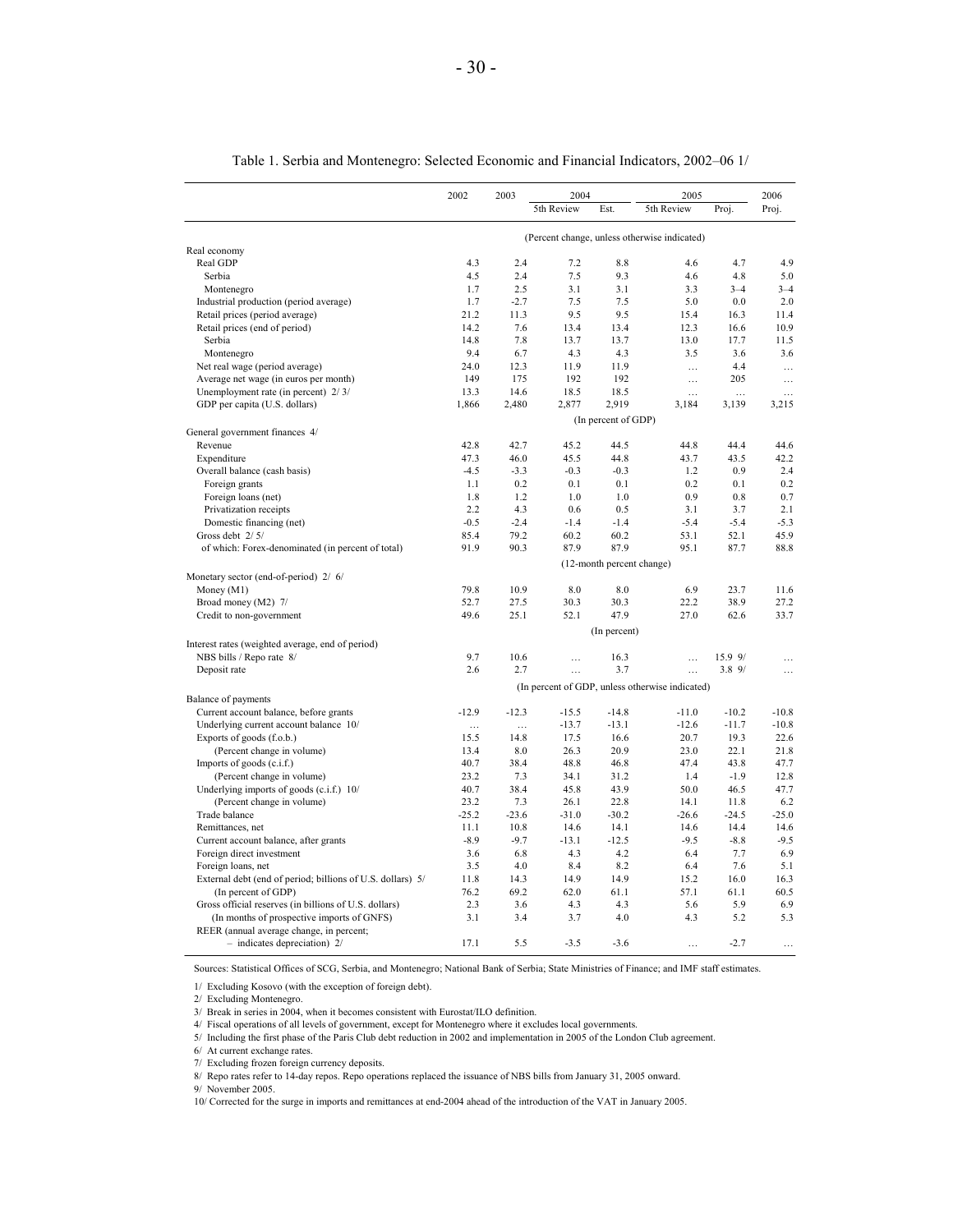|                                         | 2002     | 2003                          | 2004            | 2005                |            | 2006       |  |  |  |
|-----------------------------------------|----------|-------------------------------|-----------------|---------------------|------------|------------|--|--|--|
|                                         |          |                               | Est. 5th Review |                     | Proj.      | Proj.      |  |  |  |
| Real economy                            |          |                               |                 |                     |            |            |  |  |  |
| Nominal GDP (EUR millions)              | 1,302    | 1,433                         | 1,535           | 1,639               | 1,644      | 1,759      |  |  |  |
| Average net wage (in euros per month)   | 142.2    | 173.9                         | 195.3           | $\cdots$            | $\cdots$   | $\ldots$   |  |  |  |
|                                         |          |                               |                 | (Percent change)    |            |            |  |  |  |
| Real GDP                                | 1.7      | 2.3                           | 3.7             | 3.3                 | $3 - 4$    | $3-4$      |  |  |  |
| Industrial production                   | 0.6      | 2.4                           | 13.8            | $\ldots$            | $\cdots$   | $\cdots$   |  |  |  |
| Retail prices (period average)          | 19.7     | 7.5                           | 3.1             | 3.6                 | 3.6        | 3.6        |  |  |  |
| Retail prices (end of period, 12-month) | 9.4      | 6.2                           | 4.2             | 3.5                 | 3.6        | 3.6        |  |  |  |
|                                         |          |                               |                 | (In percent of GDP) |            |            |  |  |  |
| General government finances 1/          |          |                               |                 |                     |            |            |  |  |  |
| Revenue                                 | 35.1     | 34.8                          | 36.4            | 36.3                | 37.7       | 37.5       |  |  |  |
| Expenditure                             | 38.6     | 39.8                          | 39.9            | 38.9                | 40.5       | 39.2       |  |  |  |
| Of which: Interest                      | 1.0      | 1.0                           | 1.6             | $\ldots$            | 0.9        | 0.9        |  |  |  |
| Cash balance (before grants)            | $-3.8$   | $-4.9$                        | $-3.5$          | $-2.7$              | $-2.7$     | $-1.7$     |  |  |  |
| Domestic financing (net) 2/             | $-3.7$   | 1.7                           | 0.6             | $-9.9$              | $-8.4$     | $-1.8$     |  |  |  |
| Privatization receipts                  | 4.9      | 1.0                           | 0.4             | 10.0                | 9.4        | 2.2        |  |  |  |
| Public debt (end of period, stock) 3/   | 85.0     | 48.6                          | 47.8            | $\dddotsc$          | 42.3       | 39.0       |  |  |  |
| External debt                           | 68.7     | 33.0                          | 32.7            | .                   | 32.0       | 30.8       |  |  |  |
| Domestic debt                           | 16.4     | 15.7                          | 15.1            | $\dddotsc$          | 10.3       | 8.2        |  |  |  |
| External debt (end of period, stock) 3/ | 69.4     | 35.6                          | 39.2            | $\cdots$            | 41.6       | 40.7       |  |  |  |
| Public                                  | 68.7     | 33.0                          | 32.7            | $\cdots$            | 32.0       | 30.8       |  |  |  |
| Private                                 | 0.7      | 2.6                           | 6.5             | $\ddotsc$           | 9.6        | 9.8        |  |  |  |
|                                         |          | (In millions of U.S. dollars) |                 |                     |            |            |  |  |  |
| Balance of payments - IMF 4/            |          |                               |                 |                     |            |            |  |  |  |
| Exports of goods (f.o.b.)               | $\cdots$ | 264.8                         | 504.4           | 493.2               | 536.0      | 573.7      |  |  |  |
| Imports of goods (c.i.f.)               | $\cdots$ | $-762.1$                      | $-1,062.6$      | $-1,145.3$          | $-1,175.1$ | $-1,205.5$ |  |  |  |
| Current account balance, before grants  | .        | $-265.4$                      | $-252.6$        | $-282.1$            | $-251.9$   | $-234.5$   |  |  |  |
| (In percent of GDP)                     | $\cdots$ | $-16.4$                       | $-13.2$         | $-13.1$             | $-12.3$    | $-11.3$    |  |  |  |

Table 2. Montenegro: Selected Economic Indicators, 2002–06

 Sources: Ministry of Finance; Central Bank of Montenegro; Statistical Office of Montenegro; and Fund staff estimates.

1/ Excludes local governments.

2/ Includes FFCD repayments.

3/ Data on foreign debt is preliminary.

 4/ Balance of Payments data are preliminary. In particular, information regarding the inter-trade between Serbia and Montenegro remains disputed. If data sourced from Montenegro were used the level of the current account deficit would be lower.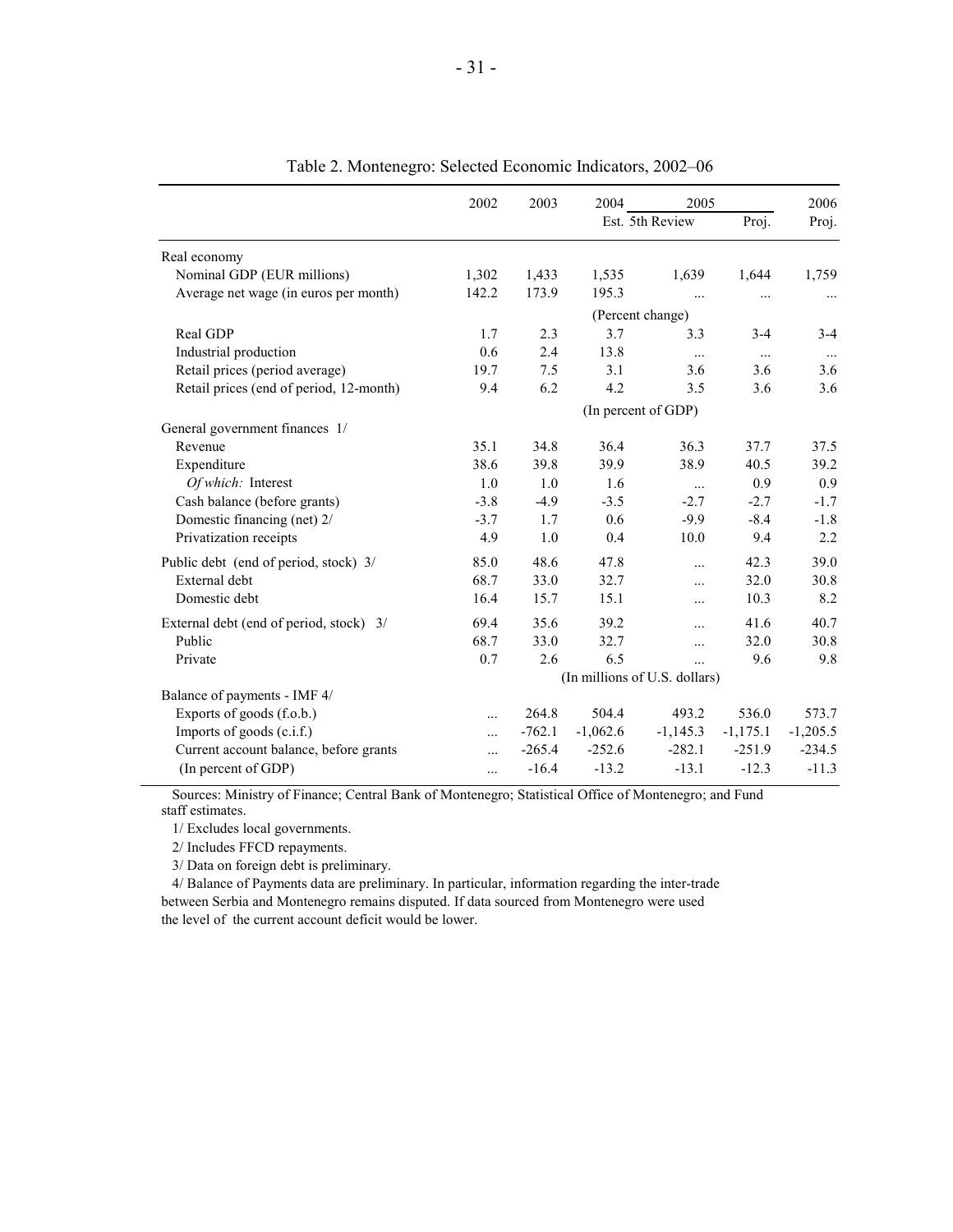|                                               | 2002    | 2003    | 2004    | 2005    | 2006                | 2007    | 2008    | 2009    | 2010    |
|-----------------------------------------------|---------|---------|---------|---------|---------------------|---------|---------|---------|---------|
|                                               |         |         | Est.    |         | Proj.               |         |         |         |         |
| Nominal GDP (billions of dinars)              | 998     | 1,189   | 1,421   | 1,745   | 2,069               | 2,362   | 2,653   | 2,952   | 3,263   |
|                                               |         |         |         |         | (Percent change)    |         |         |         |         |
| Real GDP                                      | 4.3     | 2.4     | 8.8     | 4.7     | 4.9                 | 4.9     | 4.9     | 4.9     | 4.9     |
| Retail prices (end-period)                    | 14.2    | 7.6     | 13.4    | 16.6    | 10.9                | 7.1     | 6.2     | 5.2     | 4.8     |
|                                               |         |         |         |         | (In percent of GDP) |         |         |         |         |
| Gross domestic savings                        | $-8.1$  | $-7.3$  | $-5.2$  | $-4.4$  | $-3.2$              | $-1.5$  | 0.6     | 1.9     | 3.2     |
| Non-government                                | $-6.4$  | $-7.3$  | $-8.2$  | $-8.9$  | $-9.6$              | $-7.1$  | $-5.0$  | $-3.8$  | $-2.4$  |
| Government                                    | $-1.7$  | 0.0     | 2.9     | 4.5     | 6.4                 | 5.6     | 5.6     | 5.7     | 5.5     |
| Net factor receipts and transfers from abroad | 14.4    | 12.1    | 15.2    | 14.1    | 13.5                | 13.4    | 13.1    | 12.7    | 12.3    |
| Non-government                                | 13.3    | 12.6    | 16.0    | 14.9    | 14.3                | 14.2    | 13.8    | 13.4    | 12.9    |
| Government                                    | 1.1     | $-0.5$  | $-0.7$  | $-0.9$  | $-0.9$              | $-0.8$  | $-0.7$  | $-0.8$  | $-0.6$  |
| Gross national savings                        | 6.3     | 4.9     | 10.0    | 9.7     | 10.3                | 11.9    | 13.6    | 14.6    | 15.4    |
| Non-government                                | 6.9     | 5.4     | 7.8     | 6.1     | 4.8                 | 7.1     | 8.8     | 9.7     | 10.6    |
| Government                                    | $-0.6$  | $-0.5$  | 2.2     | 3.6     | 5.5                 | 4.9     | 4.8     | 4.9     | 4.9     |
| Gross domestic investment 1/                  | 15.2    | 14.8    | 22.5    | 18.4    | 19.8                | 20.2    | 21.0    | 21.9    | 22.7    |
| Non-government 1/                             | 11.8    | 12.3    | 19.8    | 15.6    | 16.6                | 17.0    | 17.8    | 18.6    | 19.4    |
| Gross fixed capital formation                 | 9.7     | 11.6    | 16.6    | 15.9    | 16.3                | 16.8    | 17.5    | 18.3    | 19.1    |
| Change in inventories                         | 2.1     | 0.7     | 3.2     | $-0.3$  | 0.3                 | 0.3     | 0.3     | 0.3     | 0.3     |
| Government                                    | 3.4     | 2.5     | 2.7     | 2.8     | 3.2                 | 3.2     | 3.2     | 3.3     | 3.3     |
| Savings-investment balance                    | $-8.9$  | $-9.9$  | $-12.5$ | $-8.8$  | $-9.5$              | $-8.3$  | $-7.4$  | $-7.3$  | $-7.2$  |
| Non-government                                | $-4.9$  | $-6.9$  | $-12.0$ | $-9.5$  | $-11.8$             | $-9.9$  | $-8.9$  | $-8.9$  | $-8.8$  |
| Government                                    | $-4.0$  | $-2.9$  | $-0.5$  | 0.8     | 2.3                 | 1.6     | 1.6     | 1.6     | 1.6     |
| Foreign savings                               | 8.9     | 9.9     | 12.5    | 8.8     | 9.5                 | 8.3     | 7.4     | 7.3     | 7.2     |
| Foreign savings including official grants     | 12.9    | 12.3    | 14.8    | 10.2    | 10.8                | 9.3     | 8.3     | 8.2     | 8.1     |
| Net exports of goods and services             | $-23.3$ | $-22.0$ | $-27.7$ | $-22.8$ | $-23.0$             | $-21.7$ | $-20.4$ | $-20.0$ | $-19.5$ |
| Memorandum item:                              |         |         |         |         |                     |         |         |         |         |
| Current account balance (before grants)       | $-12.9$ | $-12.3$ | $-14.8$ | $-10.2$ | $-10.8$             | $-9.3$  | $-8.3$  | $-8.2$  | $-8.1$  |

Table 3. Serbia and Montenegro: Macroeconomic Framework, 2002–10

Sources: SCG authorities; and IMF staff projections.

1/ Including changes in inventories. Break in series in 2004.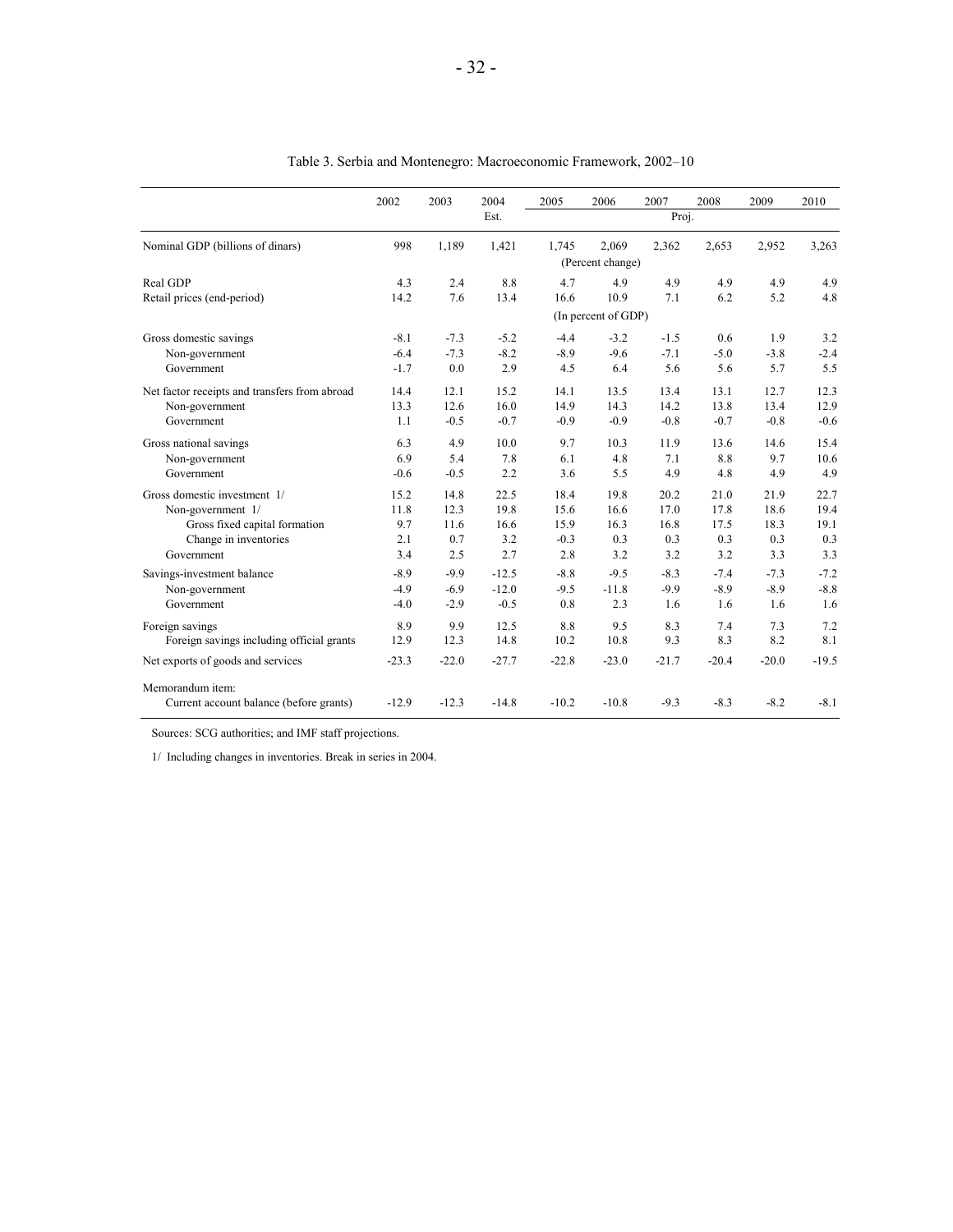|                                                                          | 2003                 | 2004             |                  | 2005                 |                      | 2006                 | 2007             | 2008             | 2009             |
|--------------------------------------------------------------------------|----------------------|------------------|------------------|----------------------|----------------------|----------------------|------------------|------------------|------------------|
|                                                                          |                      | 5th Review       | Est.             | 5th Review           | Proj.                |                      | Proj.            |                  |                  |
| <b>Trade balance</b>                                                     | $-4,886$             | $-7,434$         | $-7,344$         | $-7,064$             | $-6,423$             | $-6,730$             | $-6,793$         | $-6,816$         | $-7,004$         |
| (In percent of GDP)                                                      | $-23.6$              | $-31.0$          | $-30.2$          | $-26.6$              | $-24.5$              | $-25.0$              | $-24.1$          | $-23.0$          | $-22.5$          |
| Exports f.o.b.<br>(percent growth)                                       | 3.054<br>26.6        | 4,219<br>38.1    | 4,044<br>32.4    | 5,503<br>30.4        | 5,055<br>25.0        | 6,082<br>20.3        | 7,208<br>18.5    | 8,467<br>17.5    | 9,628<br>13.7    |
| (percent growth in euro)                                                 | 5.8                  | 25.8             | 20.6             | 23.6                 | 23.9                 | 24.6                 | 20.7             | 17.1             | 13.5             |
| Imports c.i.f.                                                           | $-7.941$             | $-11.653$        | $-11.388$        | $-12.568$            | $-11.477$            | $-12.812$            | $-14.001$        | $-15.283$        | $-16.632$        |
| (percent growth)                                                         | 25.6                 | 46.8             | 43.4             | 7.8                  | 0.8                  | 11.6                 | 93               | 92               | 8.8              |
| (percent growth in euro)<br>Services (non-factor services, net)          | 5.0<br>336           | 33.6<br>486      | 30.6<br>600      | 2.2<br>771           | $-0.1$<br>443        | 15.6<br>546          | 11.3<br>663      | 8.8<br>758       | 8.6<br>770       |
| Receipts                                                                 | 1,130                | 1,678            | 1,646            | 2,178                | 1,987                | 2,177                | 2,366            | 2,497            | 2,542            |
| Expenditure                                                              | -795                 | $-1192$          | $-1046$          | $-1407$              | -1545                | $-1631$              | $-1703$          | $-1739$          | $-1772$          |
| Net factor income                                                        | $-231$               | $-293$           | $-291$           | $-535$               | $-468$               | $-666$               | $-701$           | $-752$           | $-822$           |
| Of which: Net interest<br>Earnings                                       | $-222$<br>70         | $-274$<br>81     | $-272$<br>81     | $-514$<br>79         | $-448$<br>97         | $-666$<br>124        | $-701$<br>138    | $-752$<br>145    | $-822$<br>152    |
| Payments 1/                                                              | $-291$               | $-354$           | $-352$           | $-593$               | $-545$               | $-790$               | $-839$           | $-897$           | $-974$           |
| Unrequited private and official transfers, net                           | 2,777                | 4.092            | 3.999            | 3.891                | 4,153                | 3.937                | 4.213            | 4,351            | 4.494            |
| Private remittances, net                                                 | 2,239                | 3,510            | 3,437            | 3,891                | 3,780                | 3,937                | 4,213            | 4,351            | 4,494            |
| Inflows<br>Outflows                                                      | 2,661<br>$-422$      | 4,129<br>$-620$  | 4,035<br>$-598$  | n.a.                 | n.a.                 | n.a.                 | n.a.             | n.a.             | n.a              |
| Current account balance, before grants                                   | $-2,543$             | $-3,731$         | $-3,597$         | n.a.<br>$-2,937$     | n.a.<br>$-2,668$     | n.a.<br>$-2,913$     | n.a.<br>$-2,617$ | n.a.<br>$-2,460$ | n.a.<br>$-2,562$ |
| (In percent of GDP)                                                      | $-12.3$              | $-15.5$          | $-14.8$          | $-11.0$              | $-10.2$              | $-10.8$              | $-9.3$           | -8.3             | $-8.2$           |
| Adjusted for VAT effect                                                  | n.a.                 | $-13.7$          | $-13.1$          | $-12.6$              | $-11.7$              | n.a.                 | n.a.             | n.a.             | n.a.             |
| Official grants 2/                                                       | 538                  | 583              | 562              | $\mathbf{0}$         | 373                  | $\mathbf{0}$         | $\mathbf{0}$     | $\mathbf{0}$     | $\mathbf{0}$     |
| Foreign direct investment, net<br>Foreign loans, net                     | 1,405<br>822         | 1,028<br>2.011   | 1,031<br>1,999   | 1,698<br>1,707       | 2,020<br>2.005       | 1,854<br>1,381       | 1,870<br>611     | 1,919<br>612     | 1,949<br>826     |
| Medium and long term, net                                                | 756                  | 1,588            | 1,606            | 1,474                | 1,671                | 1,181                | 411              | 412              | 626              |
| Disbursements                                                            | 974                  | 2,119            | 2,119            | 2,179                | 2,235                | 2,322                | 2,010            | 2,300            | 3,240            |
| Of which: Official creditors 2/<br>Amortization                          | 460<br>$-218$        | 537<br>$-530$    | 537<br>$-513$    | 617<br>$-705$        | 527<br>$-564$        | 452<br>$-1,142$      | 430<br>$-1,599$  | 450<br>$-1,888$  | 460<br>$-2,614$  |
| Short term, net                                                          | 66                   | 423              | 393              | 234                  | 334                  | 200                  | 200              | 200              | 200              |
| Other capital inflows                                                    | 281                  | 296              | 58               | 254                  | 372                  | 261                  | 262              | 263              | 264              |
| Commercial banks, net                                                    | 31                   | 26               | 88               | 20                   | 207                  | $\mathbf{0}$         | $\mathbf{0}$     | $\mathbf{0}$     | $\Omega$         |
| Capital account balance<br>(Capital account in euro terms)               | 2,539<br>2,245       | 3,362<br>2,704   | 3,176<br>2,555   | 3,679<br>2,808       | 4,604<br>3,698       | 3,497<br>2,909       | 2,745<br>1,861   | 2,797<br>1,896   | 3,043<br>2,062   |
| Errors and omissions                                                     | 409                  | 432              | 505              | $\mathbf{0}$         | $-400$               | $\mathbf{0}$         | $\mathbf{0}$     | $\mathbf{0}$     | $\theta$         |
| Overall balance                                                          | 943                  | 646              | 646              | 742                  | 1,908                | 584                  | 129              | 338              | 481              |
| Financing                                                                | $-1,001$             | $-3,905$         | $-3,905$         | $-3,012$             | $-1,993$             | $-2,799$             | $-509$           | $-725$           | $-893$           |
| Net foreign assets (increase, -)<br>Central Bank, net                    | $-1,001$<br>$-1.001$ | $-711$<br>$-711$ | $-711$<br>$-711$ | $-1,240$<br>$-1.240$ | $-1,993$<br>$-1.993$ | $-1,029$<br>$-1,029$ | $-509$<br>$-509$ | $-725$<br>$-725$ | $-893$<br>$-893$ |
| Gross foreign reserves (increase, -)                                     | $-1,277$             | $-719$           | $-719$           | $-1,301$             | $-1,967$             | $-1,079$             | $-400$           | $-408$           | $-405$           |
| Of which: IMF purchases                                                  | 276                  | 243              | 243              | 276                  | 183                  | 89                   | $\Omega$         | $\theta$         | $\theta$         |
| Gross foreign liabilities (increase $+$ )                                | 276<br>$\bf{0}$      | 8<br>$-235$      | 8<br>-235        | 60<br>-215           | $-25$<br>$-208$      | 50<br>-39            | $-109$<br>$-109$ | $-317$<br>$-317$ | $-487$<br>$-487$ |
| IMF repayment<br>Arrears (reduction, -) 3/                               | $\mathbf{0}$         | $-3,194$         | $-3,194$         | $-1,772$             | $\mathbf{0}$         | $-1,770$             | $\mathbf{0}$     | $\mathbf{0}$     | $\mathbf{0}$     |
| Financing expected / to be secured                                       | n.a.                 | n.a.             | n.a.             | 443                  | $\mathbf{0}$         | 383                  | 271              | 276              | 280              |
| Official grants 2/                                                       | n.a.                 | n.a.             | n.a.             | 410                  | $\mathbf{0}$         | 353                  | 271              | 276              | 280              |
| Official borrowing (excluding IMF) 2/                                    | n.a.                 | n.a.             | n.a.             | 33                   | $\boldsymbol{0}$     | 30                   | $\mathbf{0}$     | $\boldsymbol{0}$ | $\boldsymbol{0}$ |
| Residual gap<br>Arrears settlement with creditors 3/                     | 59<br>$\Omega$       | 3.259<br>3,194   | 3.259<br>3,194   | 1,827<br>1772        | 84<br>$\mathbf{0}$   | 1,832<br>1,770       | 109<br>$\Omega$  | 111<br>$\bf{0}$  | 132<br>$\Omega$  |
| Debt relief from creditors                                               | 59                   | 65               | 65               | 55                   | 84                   | 12                   | 12               | 12               | $\mathbf{0}$     |
| <b>Memorandum items:</b>                                                 |                      |                  |                  |                      |                      |                      |                  |                  |                  |
| Current account balance, after grants                                    | $-2,005$             | $-3,148$         | $-3,036$         | $-2,527$             | $-2,295$             | $-2,560$             | $-2,346$         | $-2,184$         | $-2,282$         |
| (In percent of GDP)<br>Gross international reserves, USD mn (end period) | $-9.7$<br>3,557      | $-13.1$<br>4,302 | $-12.5$<br>4,302 | $-9.5$<br>5,602      | $-8.8$<br>5,870      | $-9.5$<br>6,949      | $-8.3$<br>7,349  | $-7.4$<br>7,757  | $-7.3$<br>8,163  |
| (In months of prospective imports of goods & services)                   | 3.4                  | 3.7              | 4.0              | 4.3                  | 4.9                  | 5.3                  | 5.2              | 5.1              | 4.9              |
| Debt service, cash                                                       | 451                  | 972              | 972              | 1,732                | 1,719                | 1,971                | 2,547            | 3,102            | 4,075            |
| (In percent of GDP)<br>Principal                                         | 2.2<br>218           | 4.1<br>675       | 4.0<br>675       | 6.5<br>1,076         | 6.6<br>1,190         | 7.3<br>1,181         | 9.0<br>1,708     | 10.5<br>2,204    | 13.1<br>3,101    |
| Interest                                                                 | 233                  | 297              | 297              | 656                  | 529                  | 790                  | 839              | 897              | 974              |
| External Debt 4/                                                         | 14.303               | 14,876           | 14,876           | 15,173               | 16,021               | 16,276               | 16,876           | 17,271           | 17,657           |
| (In percent of GDP)                                                      | 69.2                 | 62.0             | 61.1             | 57.1                 | 61.1                 | 60.5                 | 59.8             | 58.2             | 56.7             |
| Underlying external debt 5/<br>(In percent of GDP)                       | n.a.<br>n.a.         | 16,652<br>69.4   | 16,652<br>68.4   | 18,367<br>69.1       | 17,809<br>67.9       | 19,615<br>73.0       | 20,214<br>71.6   | 20,610<br>69.5   | 20,996<br>67.4   |
| Net external debt (debt minus gross reserves)                            | 9.860                | 9.714            | 9,776            | 8,731                | 9,561                | 8,737                | 8.936            | 9.514            | 9.495            |
| (In percent of GDP)                                                      | 47.6                 | 40.5             | 40.1             | 32.8                 | 36.5                 | 32.5                 | 31.6             | 32.1             | 30.5             |

#### Table 4. Serbia and Montenegro: Balance of Payments, 2003–09 (In millions of U.S. dollars, unless otherwise indicated)

Sources: SCG authorities; and IMF staff estimates.

1/ Debt service due after debt reduction granted by bilateral and commercial creditors, but before capitalization of moratorium interest (in "debt relief").

2/ Official grants and loans recorded above-the-line are amounts based on conservative assumptions; further possible amounts are shown below-the-line.

3/ Negotiations are on-going to clear all remaining external arrears.

4/ Including July 2004 debt reduction from London Club, and assuming completion of Paris Club debt relief operation and comparable debt relief

by non-Paris Club and commercial creditors in 2006.

5/ Excluding all debt relief concluded or assumed after end-June 2004.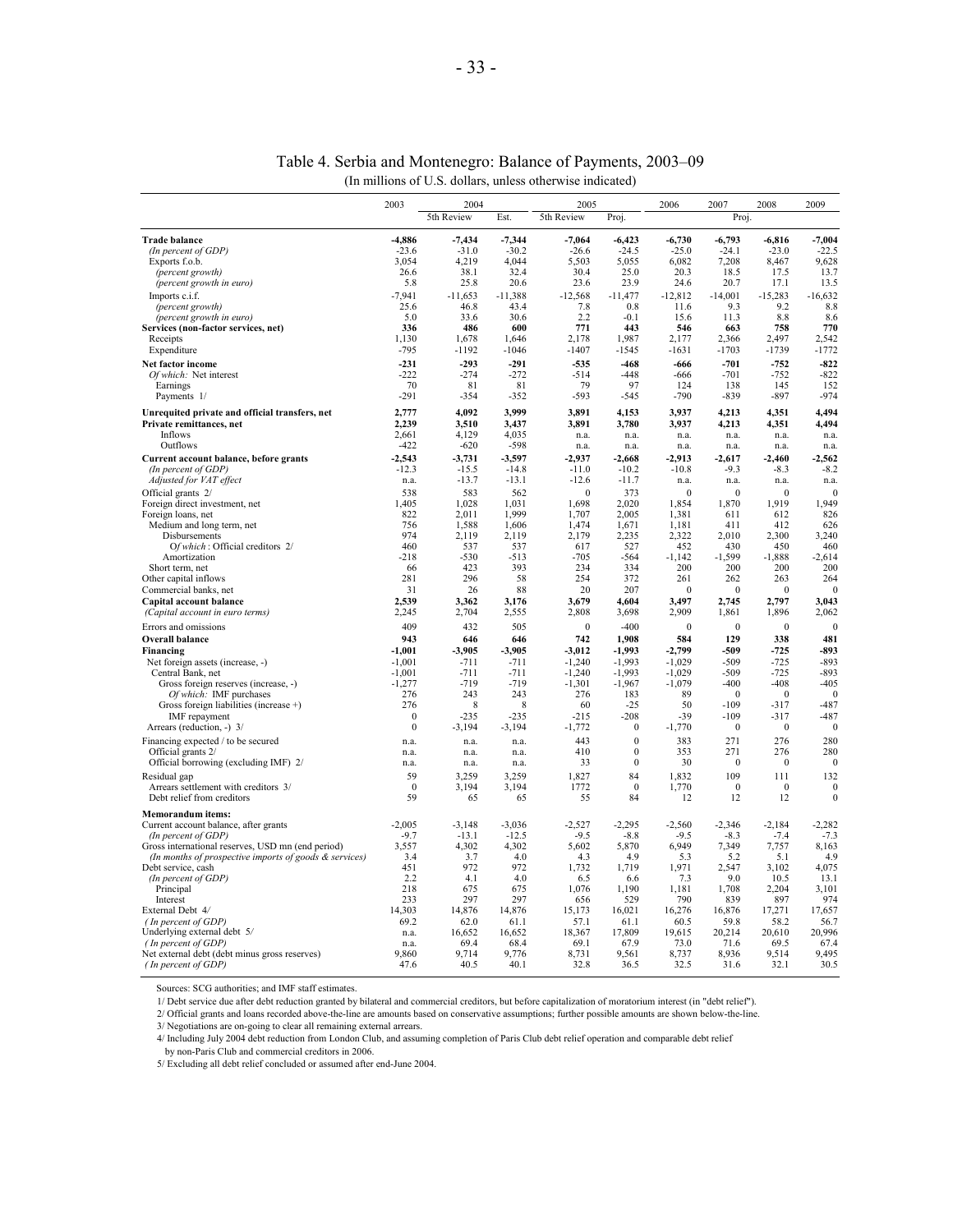|                                                                           | 2002    | 2003    | 2004    | 2005<br>Prel. |
|---------------------------------------------------------------------------|---------|---------|---------|---------------|
| <b>Financial indicators</b>                                               |         |         |         |               |
| Public sector debt                                                        | 85.4    | 79.2    | 67.3    | 52.1          |
| Broad money (percent change, 12-month basis)                              | 52.7    | 27.5    | 30.3    | 38.9          |
| Private sector credit (percent change, 12-month basis)                    | 49.6    | 25.1    | 47.9    | 62.6          |
| Weighted deposit interest rates (percent per month, December) 2/          | 0.2     | 0.2     | 0.3     | 0.3           |
| Retail prices (percent change per annum, end of period)                   | 14.2    | 7.6     | 13.4    | 14.3          |
| <b>External Indicators</b>                                                |         |         |         |               |
| Exports (recorded exports, percent change, 12-month basis in US\$)        | 19.5    | 29.9    | 28.4    | 26.1          |
| Imports (percent change, 12-month basis in US\$)                          | 30.7    | 25.6    | 43.4    | 0.8           |
| Current account balance, before grants                                    | $-12.9$ | $-12.3$ | $-14.8$ | $-10.2$       |
| Current account balance after grants and FDI                              | $-5.3$  | $-2.9$  | $-8.2$  | $-1.0$        |
| Errors and omissions                                                      | 2.1     | 2.0     | 2.1     | $-1.5$        |
| Gross official reserves (in US\$ million)                                 | 2,280   | 3,557   | 4,302   | 5.870         |
| (in months of imports GS of the following year)                           | 3.1     | 3.4     | 4.0     | 4.9           |
| Central Bank short-term foreign liabilities (in US\$ million) 3/          | 100     | 100     | 100     | 100           |
| Gross reserves of the banking system (in US\$ million)                    | 3,063   | 4,443   | 5,204   | 6,600         |
| (in months of imports GS of the following year)                           | 4.2     | 4.3     | 4.8     | 5.5           |
| Short term foreign liabilities of the commercial banks (in US\$ million)  | 74      | 136     | 136     | n.a.          |
| Foreign currency liabilities of the commercial banks (in US\$ million)    | 1,781   | 2,651   | 4,493   | 4,525         |
| Official reserves/Broad money (M2) (in percent)                           | 72      | 82      | 80      | 93            |
| Official reserves/reserve money (in percent)                              | 194     | 277     | 320     | 538           |
| Short term external debt by original maturity (in US\$ million) 4/        | 1,020   | 1,056   | 999     | 925           |
| Short term external debt by remaining maturity (in US\$ million) 4/       | 1,224   | 1,731   | 2,075   | 2,106         |
| Short term external debt by original maturity (in percent of reserves)    | 44.7    | 29.7    | 23.2    | 15.8          |
| Short term external debt by remaining maturity (in percent of reserves)   | 53.7    | 48.7    | 48.2    | 35.9          |
| Short term external debt by original maturity (in percent of total debt)  | 8.6     | 7.4     | 6.7     | 5.8           |
| Short term external debt by remaining maturity (in percent of total debt) | 10.3    | 12.1    | 13.9    | 13.1          |
| Total external debt (In US\$ millions)                                    | 11,839  | 14,303  | 14,876  | 16,021        |
| Of which: Public and publicly guaranteed debt 5/                          | 10,919  | 13,348  | 13,977  | 15,091        |
| Total external debt (in percent of exports of G&S)                        | 365     | 342     | 261     | 228           |
| External interest payments, cash basis (in percent of exports of G&S)     | 4.3     | 5.6     | 5.2     | 7.5           |
| External amortization payments, cash basis (in percent of exports of G&S) | 1.3     | 5.2     | 11.9    | 16.9          |
| Exchange rate, official (per euro, end of period)                         | 61.5    | 68.3    | 78.9    | 85.2          |
| Real effective exchange rate (annual average, 1995=100) 6/                | 73.2    | 77.2    | 74.5    | n.a.          |
| Sovereign long-term credit rating, Standard & Poor's                      | n.a.    | n.a.    | $B+$    | $B+$          |
| Fitch                                                                     | n.a.    | n.a.    | BB-     | BB-           |

### Table 5. Serbia and Montenegro: Indicators of External Vulnerability, 2002–05 1/ (In percent of GDP, unless otherwise indicated)

Sources: SCG authorities; and IMF staff estimates.

1/ All stocks are measured end-of-period. Excludes Kosovo, except for external debt.

2/ Weighted average of interest rates on commercial paper, bank bills, and certificates of deposit.

3/ Excluding IMF and liabilities to domestic residents. In 2002, the NBS assumed short-tem external debt of commercial banks of \$100 million.

 4/ Includes overdue obligations on debt related to imports of oil and gas. Short-term external debt by remaining maturity also includes amortization due in the following year on medium- and long-term debt.

5/ Assuming all long- and medium-term external debt of banks and enterprises is government guaranteed.

6/ Increase denotes appreciation.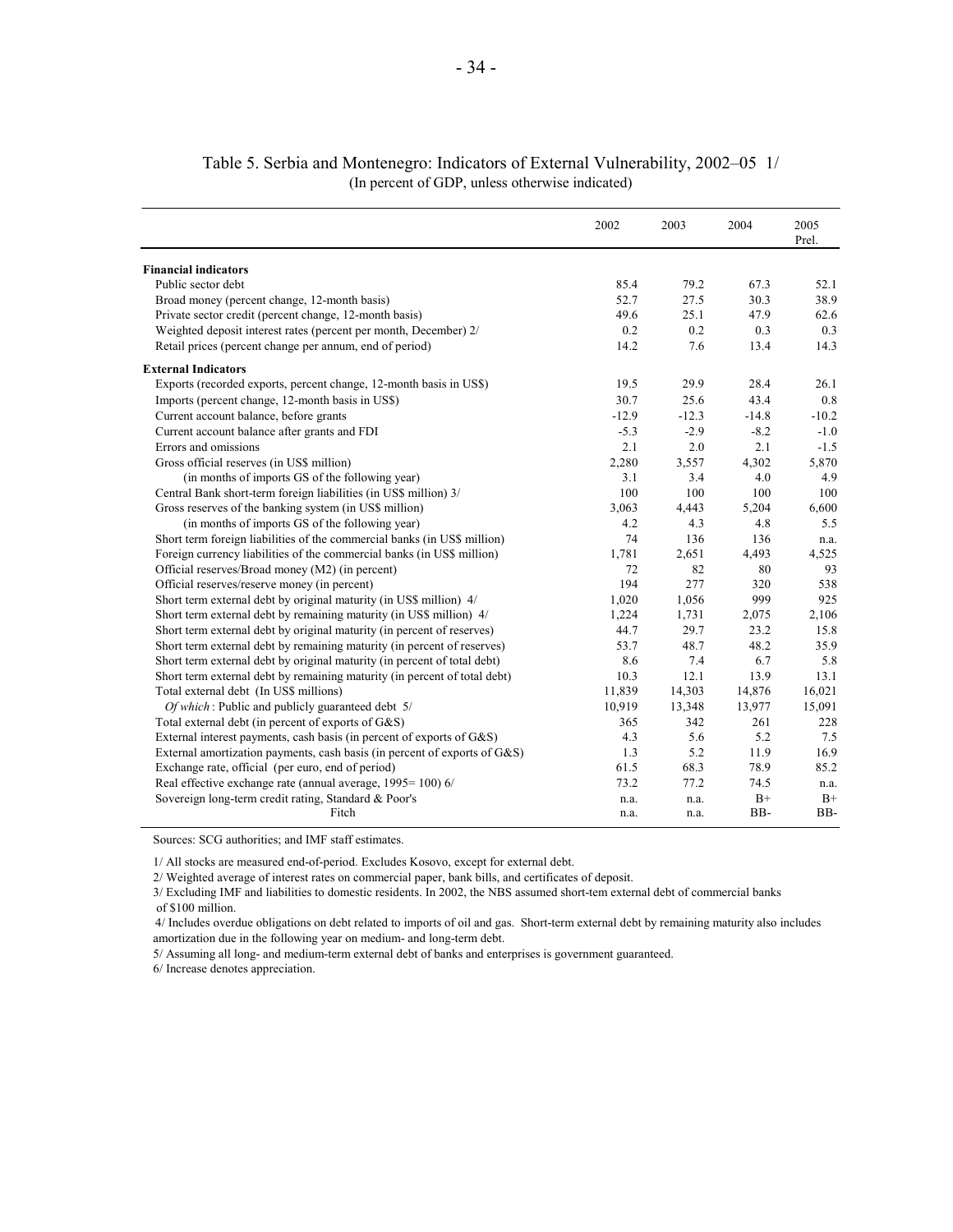#### Table 6. Serbia and Montenegro: Stock of External Debt at September 30, 2005 1/ (In millions of U.S. dollars)

|                                                          | Total  |              | Of which: Arrears 2/ |              |                  |
|----------------------------------------------------------|--------|--------------|----------------------|--------------|------------------|
| Creditor                                                 | Debt   | Principal    | Interest             | Late         | Total            |
|                                                          |        |              |                      | Interest     | Arrears          |
| Total debt                                               | 15,303 | 1,545        | 330                  | 504          | 2,379            |
| Of which:                                                |        |              |                      |              |                  |
| Serbia                                                   | 14,531 | 1,496        | 316                  | 460          | 2,271            |
| Montenegro                                               | 772    | 49           | 14                   | 45           | 108              |
| Multilateral institutions                                | 5,199  | 9            | 5                    | 8            | 21               |
| <b>IMF</b>                                               | 918    | $\mathbf{0}$ | $\boldsymbol{0}$     | $\mathbf{0}$ | $\mathbf{0}$     |
| <b>IBRD</b>                                              | 2,502  | $\mathbf{0}$ | $\boldsymbol{0}$     | $\mathbf{0}$ | $\boldsymbol{0}$ |
| <b>IDA</b>                                               | 450    | $\mathbf{0}$ | $\boldsymbol{0}$     | $\mathbf{0}$ | $\mathbf{0}$     |
| <b>EUROFIMA</b>                                          | 148    | $\Omega$     | $\theta$             | $\theta$     | $\theta$         |
| <b>IFC</b>                                               | 116    | 9            | 5                    | 8            | 21               |
| EIB                                                      | 372    | 0            | $\boldsymbol{0}$     | $\mathbf{0}$ | $\mathbf{0}$     |
| European Union                                           | 338    | $\mathbf{0}$ | $\boldsymbol{0}$     | $\mathbf{0}$ | $\boldsymbol{0}$ |
| <b>EUROFOND - CEB</b>                                    | 28     | $\mathbf{0}$ | $\mathbf{0}$         | $\mathbf{0}$ | $\mathbf{0}$     |
| <b>EBRD</b>                                              | 329    | $\Omega$     | $\theta$             | $\theta$     | $\theta$         |
| Official bilateral creditors                             | 3,811  | 331          | 188                  | 121          | 640              |
| Paris Club                                               | 3,061  | $\mathbf{0}$ | $\mathbf{0}$         | 0            | $\overline{0}$   |
| Other official bilateral creditors                       | 750    | 331          | 188                  | 121          | 640              |
| Commercial creditors                                     | 5,131  | 559          | 136                  | 376          | 1,071            |
| London Club                                              | 1,162  | 29           | 33                   | 12           | 74               |
| Other commercial creditors: convertible currencies 3/    | 3,861  | 435          | 91                   | 363          | 889              |
| Other commercial creditors: nonconvertible currencies 3/ | 108    | 95           | 13                   | $\mathbf{0}$ | 108              |
| Short-term debt 3/                                       | 1,161  | 646          | 1                    | $\mathbf{0}$ | 647              |
| Trade credits on oil $&$ gas imports $4/$                | 236    | 236          | $\boldsymbol{0}$     | $\mathbf{0}$ | 236              |
| Other short-term debt                                    | 925    | 410          | 1                    | $\mathbf{0}$ | 411              |

Sources: SCG authorities, and IMF staff estimates.

L,

1/ Debt figures reflect the Paris Club debt rescheduling agreement (November 2001) and London Club restructuring (signed in July 2004).

2/ Regular and late interest calculated in accordance with terms of original agreements.

3/ Debt is not owed by government and does not have government guarantees.

4/ Overdue obligations (trade credits) owed to oil and gas enterprises in Russia.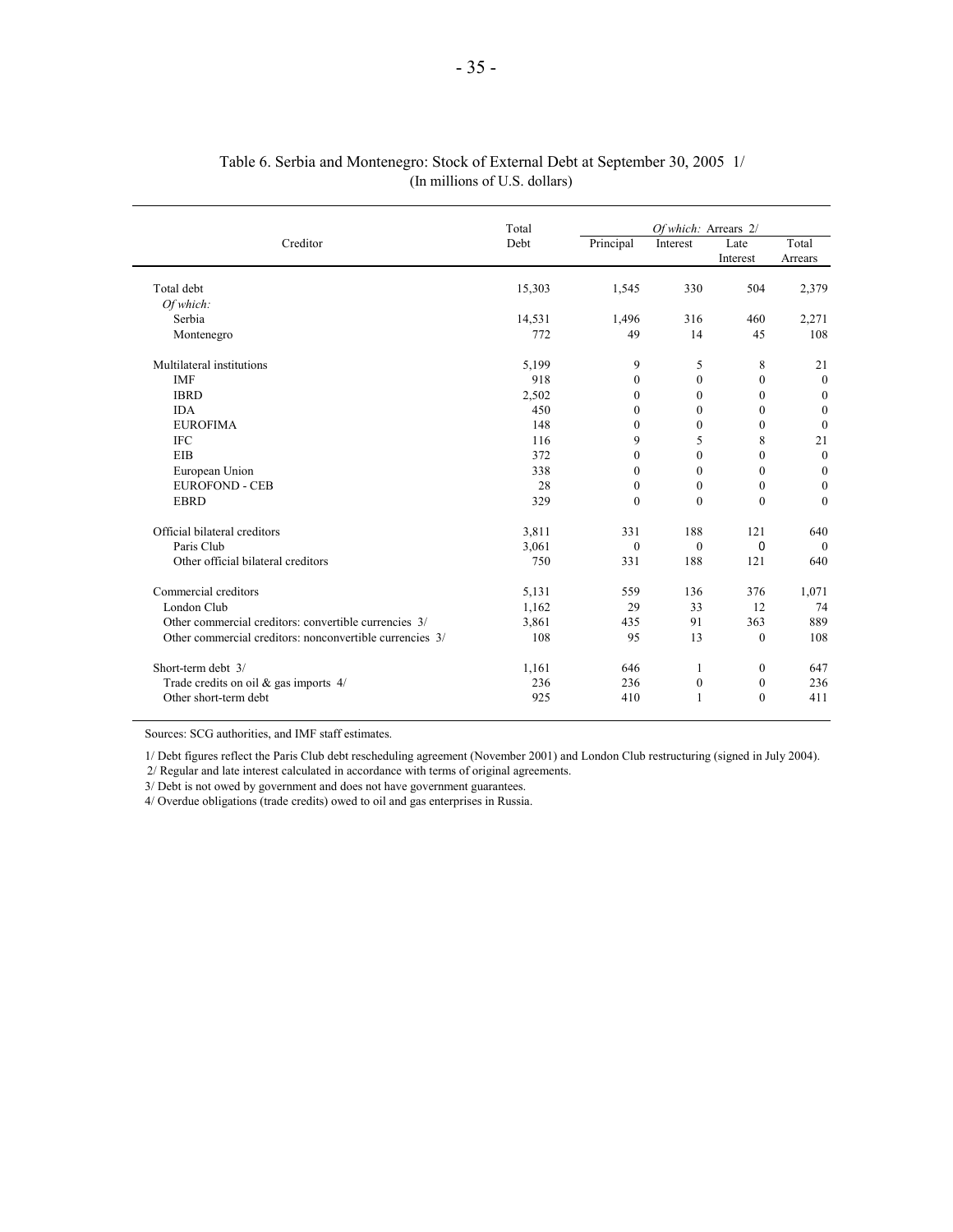|                                             | 2003           | 2004           | 2005                    |         | 2006     | 2003   | 2004         | 2005                     |        | 2006   |
|---------------------------------------------|----------------|----------------|-------------------------|---------|----------|--------|--------------|--------------------------|--------|--------|
|                                             |                | Est.           | 5th Review              | Proj.   | Proj.    |        | Est.         | 5th Review               | Proj.  | Proj.  |
|                                             |                |                | (in billions of dinars) |         |          |        |              | (in percent of GDP) $2/$ |        |        |
| <b>Total revenue</b>                        | 507.9          | 633.0          | 762.3                   | 771.7   | 922.4    | 42.7   | 45.2         | 44.8                     | 44.2   | 44.6   |
| Current revenue                             | 503.0          | 626.7          | 755.3                   | 763.8   | 911.7    | 42.3   | 44.7         | 44.4                     | 43.8   | 44.1   |
| Tax revenue (exclud. other taxes)           | 436.0          | 540.9          | 649.5                   | 661.0   | 794.1    | 36.7   | 38.6         | 38.2                     | 37.9   | 38.4   |
| Personal income tax                         | 74.3           | 81.4           | 93.9                    | 97.7    | 119.7    | 6.2    | 5.8          | 5.5                      | 5.6    | 5.8    |
| Social security contributions               | 126.0          | 166.0          | 192.7                   | 200.4   | 239.6    | 10.6   | 11.9         | 11.3                     | 11.5   | 11.6   |
| Corporate income tax                        | 6.8            | 8.1            | 10.1                    | 11.9    | 13.5     | 0.6    | 0.6          | 0.6                      | 0.7    | 0.7    |
| Retail sales tax/VAT                        | 135.3          | 170.6          | 223.5                   | 231.4   | 273.1    | 11.4   | 12.2         | 13.1                     | 13.3   | 13.2   |
| Excises                                     | 62.1           | 77.8           | 86.6                    | 76.7    | 95.7     | 5.2    | 5.6          | 5.1                      | 4.4    | 4.6    |
| Taxes on international trade                | 31.4           | 36.9           | 42.7                    | 43.1    | 52.6     | 2.6    | 2.6          | 2.5                      | 2.5    | 2.5    |
| Nontax revenue and other taxes              | 67.0           | 85.8           | 105.8                   | 102.7   | 117.6    | 5.6    | 6.1          | 6.2                      | 5.9    | 5.7    |
| Capital revenue                             | 4.9            | 6.3            | 7.0                     | 8.0     | 10.7     | 0.4    | 0.5          | 0.4                      | 0.5    | 0.5    |
| Total expenditure and net lending           | 547.4          | 637.1          | 742.7                   | 756.2   | 873.8    | 46.0   | 45.5         | 43.7                     | 43.3   | 42.2   |
| Current expenditure                         | 509.3          | 596.1          | 694.9                   | 700.9   | 800.5    | 42.8   | 42.6         | 40.9                     | 40.2   | 38.7   |
| Wages and salaries                          | 123.3          | 144.6          | 171.3                   | 184.7   | 202.5    | 10.4   | 10.3         | 10.1                     | 10.6   | 9.8    |
| o/w: severance payments                     | $\blacksquare$ | $\blacksquare$ | 7.0                     | 4.0     | 4.1      | ä,     | $\mathbf{r}$ | 0.4                      | 0.2    | 0.2    |
| Goods, services, and other current spending | 99.9           | 122.1          | 139.4                   | 130.4   | 153.1    | 8.4    | 8.7          | 8.2                      | 7.5    | 7.4    |
| Interest payment                            | 12.2           | 19.5           | 21.5                    | 25.0    | 32.8     | 1.0    | 1.4          | 1.3                      | 1.4    | 1.6    |
| Subsidies and other current transfers 3/    | 274.0          | 309.9          | 362.6                   | 360.8   | 412.1    | 23.0   | 22.1         | 21.3                     | 20.7   | 19.9   |
| Capital expenditure                         | 29.3           | 38.1           | 41.5                    | 49.6    | 66.8     | 2.5    | 2.7          | 24                       | 2.8    | 3.2    |
| o/w: financed by project loans              | 6.1            | 9.5            | 10.6                    | 7.8     | 6.9      | 0.5    | 0.7          | 0.6                      | 0.4    | 0.3    |
| Lending minus repayment                     | 8.7            | 2.9            | 6.4                     | 5.7     | 6.5      | 0.7    | 0.2          | 0.4                      | 0.3    | 0.3    |
| <b>Overall balance</b>                      | $-39.5$        | $-4.1$         | 19.6                    | 15.5    | 48.6     | $-3.3$ | $-0.3$       | 1.2                      | 0.9    | 2.4    |
| (Excluding project loans)                   | $-33.4$        | 5.4            | 30.3                    | 23.3    | 55.5     | $-2.8$ | 0.4          | 1.8                      | 1.3    | 2.7    |
| Foreign grants                              | 2.7            | 1.4            | 4.0                     | 1.6     | 2.1      | 0.2    | 0.1          | 0.2                      | 0.1    | 0.1    |
| Overall balance including grants            | $-36.8$        | $-2.7$         | 23.7                    | 17.2    | 50.8     | $-3.1$ | $-0.2$       | 1.4                      | 1.0    | 2.5    |
| Financing                                   | 36.7           | 2.7            | $-23.7$                 | $-17.2$ | $-50.8$  | 3.1    | 0.2          | $-1.4$                   | $-1.0$ | $-2.5$ |
| Domestic financing                          | $-28.4$        | $-19.5$        | $-91.4$                 | $-94.2$ | $-110.7$ | $-2.4$ | $-1.4$       | $-5.4$                   | $-5.4$ | $-5.3$ |
| Bank financing                              | $-17.3$        | $-0.9$         | $-63.4$                 | $-71.4$ | $-87.5$  | $-1.5$ | $-0.1$       | $-3.7$                   | $-4.1$ | $-4.2$ |
| Non-bank financing                          | $-11.1$        | $-18.5$        | $-28.0$                 | $-22.7$ | $-23.2$  | $-0.9$ | $-1.3$       | $-1.6$                   | $-1.3$ | $-1.1$ |
| Foreign Financing                           | 14.2           | 14.4           | 15.6                    | 13.2    | 15.9     | 1.2    | 1.0          | 0.9                      | 0.8    | 0.8    |
| Privatization receipts                      | 50.9           | 7.7            | 52.1                    | 63.8    | 44.1     | 4.3    | 0.6          | 3.1                      | 3.7    | 2.1    |

Table 7. Serbia and Montenegro: General Government Fiscal Operations, 2003–06 1/

Sources: Ministry of Finance of the Republic of Serbia and the Republic of Montenegro; and IMF staff estimates.

1/ Includes the union, republican, and local governments (except for Montenegro), social security funds, and extrabudgetary programs.

2/ GDP of Serbia and Montenegro, excluding Kosovo.

3/ Excluding foreign currency deposit payments to households, reclassified below-the-line.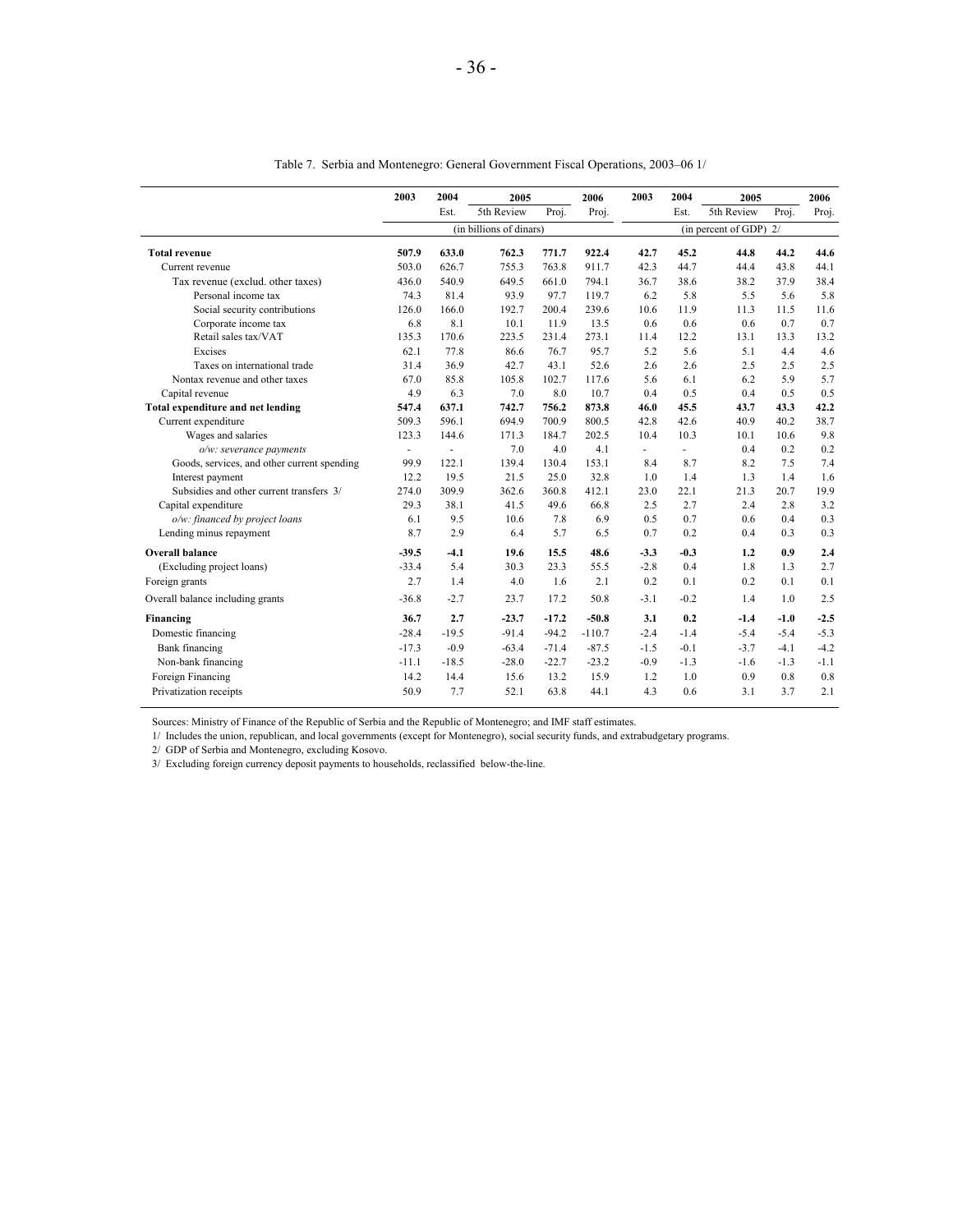|                                             | 2003    | 2004         | 2005                    |                | 2006     | 2003           | 2004   | 2005                   |                          | 2006           |
|---------------------------------------------|---------|--------------|-------------------------|----------------|----------|----------------|--------|------------------------|--------------------------|----------------|
|                                             |         | Est.         | 5th Review              | Proj.          | Proj.    |                | Est.   | 5th Review             | Proj.                    | Proj.          |
|                                             |         |              | (in billions of dinars) |                |          |                |        | (in percent of GDP) 2/ |                          |                |
| <b>Total revenue</b>                        | 474.9   | 592.7        | 713.0                   | 720.3          | 862.5    | 39.9           | 42.3   | 41.9                   | 41.3                     | 41.7           |
| Current revenue                             | 470.1   | 586.6        | 706.0                   | 712.6          | 853.6    | 39.5           | 41.9   | 41.5                   | 40.8                     | 41.3           |
| Tax revenue (exclud. other taxes)           | 405.4   | 504.1        | 604.1                   | 614.7          | 740.9    | 34.1           | 36.0   | 35.5                   | 35.2                     | 35.8           |
| Personal income tax                         | 70.1    | 76.9         | 88.3                    | 92.2           | 113.3    | 5.9            | 5.5    | 5.2                    | 5.3                      | 5.5            |
| Social security contributions               | 115.8   | 153.5        | 178.6                   | 186.1          | 223.6    | 9.7            | 11.0   | 10.5                   | 10.7                     | 10.8           |
| Corporate income tax                        | 5.9     | 6.9          | 8.2                     | 9.8            | 12.0     | 0.5            | 0.5    | 0.5                    | 0.6                      | 0.6            |
| Retail sales tax/VAT                        | 126.3   | 159.1        | 208.9                   | 215.2          | 253.6    | 10.6           | 11.4   | 12.3                   | 12.3                     | 12.3           |
| Excises                                     | 58.3    | 73.4         | 80.9                    | 71.6           | 89.4     | 49             | 5.2    | 4.8                    | 4.1                      | 4.3            |
| Taxes on international trade                | 28.9    | 34.3         | 39.2                    | 39.8           | 49.0     | 2.4            | 2.4    | 2.3                    | 2.3                      | 2.4            |
| Nontax revenue and other taxes              | 64.7    | 82.5         | 101.9                   | 97.9           | 112.6    | 5.4            | 5.9    | 6.0                    | 5.6                      | 5.4            |
| Capital revenue                             | 4.8     | 6.1          | 7.0                     | 7.7            | 9.0      | 0.4            | 0.4    | 0.4                    | 0.4                      | 0.4            |
| <b>Total expenditure and net lending</b>    | 511.9   | 593.0        | 689.7                   | 701.0          | 811.2    | 43.0           | 42.3   | 40.6                   | 40.2                     | 39.2           |
| Current expenditure                         | 476.5   | 555.1        | 646.3                   | 651.6          | 742.8    | 40.1           | 39.6   | 38.0                   | 37.3                     | 35.9           |
| Wages and salaries                          | 113.2   | 132.9        | 157.1                   | 170.3          | 185.7    | 9.5            | 9.5    | 9.2                    | 9.8                      | 9.0            |
| o/w: severance payments                     | $\sim$  | ÷,           | 7.0                     | 4.0            | 4.1      | $\overline{a}$ | ä,     | 0.4                    | 0.2                      | 0.2            |
| Goods, services, and other current spending | 94.9    | 114.0        | 129.8                   | 120.3          | 141.1    | 8.0            | 8.1    | 7.6                    | 6.9                      | 6.8            |
| Interest payment                            | 11.3    | 17.7         | 20.3                    | 23.7           | 31.4     | 0.9            | 1.3    | 1.2                    | 1.4                      | 1.5            |
| Subsidies and other current transfers 3/    | 257.2   | 290.5        | 339.2                   | 337.3          | 384.6    | 21.6           | 20.7   | 20.0                   | 19.3                     | 18.6           |
| Capital expenditure                         | 27.9    | 36.0         | 37.7                    | 44.5           | 62.2     | 2.4            | 2.6    | 2.2                    | 2.5                      | 3.0            |
| o/w: financed by project loans              | 5.6     | 8.3          | 8.9                     | 6.1            | 5.8      | 0.5            | 0.6    | 0.5                    | 0.3                      | 0.3            |
| Lending minus repayment                     | 7.4     | 1.8          | 5.7                     | 4.9            | 6.1      | 0.6            | 0.1    | 0.3                    | 0.3                      | 0.3            |
| Net transfer from Montenegro                | 2.0     | $\mathbf{r}$ | $\overline{a}$          | $\blacksquare$ | $\sim$   | 0.2            | ä,     | ٠                      | $\overline{\phantom{0}}$ | ÷.             |
| <b>Overall balance</b>                      | $-34.9$ | $-0.3$       | 23.3                    | 19.3           | 51.4     | $-2.9$         | $-0.0$ | 1.4                    | 1.1                      | 2.5            |
| (Excluding project loans)                   | $-29.3$ | 8.0          | 32.2                    | 25.4           | 57.2     | $-2.5$         | 0.6    | 1.9                    | 1.5                      | 2.8            |
| Foreign grants                              | 1.9     | 0.9          | 3.4                     | 1.3            | 1.6      | 0.2            | 0.1    | 0.2                    | 0.1                      | 0.1            |
| Overall balance including grants            | $-33.0$ | 0.5          | 26.6                    | 20.6           | 53.0     | $-2.8$         | 0.0    | 1.6                    | 1.2                      | 2.6            |
| Financing                                   | 33.0    | $-0.5$       | $-26.6$                 | $-20.6$        | $-53.0$  | 2.8            | $-0.0$ | $-1.6$                 | $-1.2$                   | $-2.6$         |
| Domestic financing                          | $-29.2$ | $-20.1$      | $-77.9$                 | $-82.8$        | $-107.8$ | $-2.5$         | $-1.4$ | $-4.6$                 | $-4.7$                   | $-5.2$         |
| Bank financing                              | $-17.5$ | 0.0          | $-50.6$                 | $-60.7$        | $-85.3$  | $-1.5$         | 0.0    | $-3.0$                 | $-3.5$                   | $-4.1$         |
| Non-bank financing                          | $-11.7$ | $-20.1$      | $-27.3$                 | $-22.0$        | $-22.4$  | $-1.0$         | $-1.4$ | $-1.6$                 | $-1.3$                   | $-1.1$         |
| Foreign Financing                           | 12.9    | 12.3         | 12.8                    | 11.2           | 14.2     | 1.1            | 0.9    | 0.8                    | 0.6                      | 0.7            |
| Privatization receipts                      | 49.3    | 7.2          | 38.5                    | 51.0           | 40.5     | 4.1            | 0.5    | 23                     | 29                       | 2 <sub>0</sub> |

Table 8. Serbia: General Government Fiscal Operations, 2003–06 1/

Sources: Ministry of Finance of the Republic of Serbia; and IMF staff estimates.

1/ Includes the union, republican, and local governments, social security funds, and extrabudgetary programs in Serbia.

2/ GDP of Serbia and Montenegro, excluding Kosovo.

3/ Excluding foreign currency deposit payments to households, reclassified below-the-line.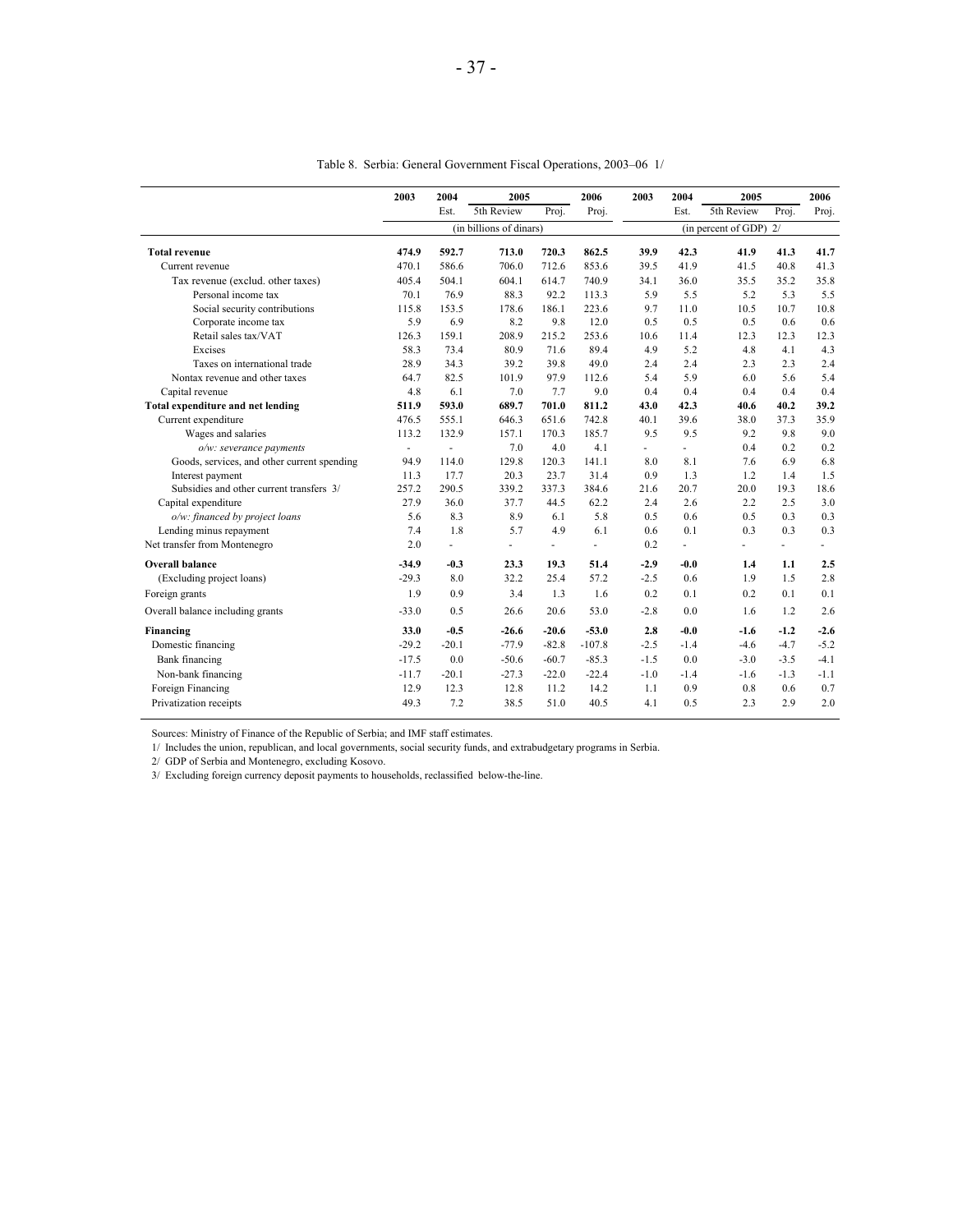|                                                           | 2002    | 2003    | 2004   | 2005       |       | 2006    |
|-----------------------------------------------------------|---------|---------|--------|------------|-------|---------|
|                                                           |         |         | Est.   | 5th Review | Proj. | Proj.   |
| A Total revenue and grants $(1+2+3)$                      | 25.6    | 24.6    | 25.1   | 26.5       | 25.5  | 25.9    |
| 1. Total revenue                                          | 24.7    | 24.2    | 25.0   | 26.3       | 25.4  | 25.8    |
| 1.1. Current revenue                                      | 24.7    | 24.2    | 25.0   | 26.3       | 25.4  | 25.8    |
| 1.1.1 Tax revenue, excl. other taxes                      | 21.2    | 21.2    | 21.6   | 22.9       | 22.1  | 22.5    |
| 1.1.1.1 Personal income tax                               | 4.4     | 4.4     | 3.9    | 3.1        | 2.8   | 3.0     |
| 1.1.1.2 Corporate income tax                              | 0.4     | 0.4     | 0.5    | 0.5        | 0.5   | 0.5     |
| 1.1.1.3 Turnover tax 2/                                   | 9.4     | 9.1     | 9.6    | 12.3       | 12.3  | 12.3    |
| 1.1.1.4 Taxes on international trade                      | 2.4     | 2.4     | 2.4    | 2.3        | 2.3   | 2.4     |
| 1.1.1.5 Excises                                           | 4.5     | 4.9     | 5.2    | 4.8        | 4.1   | 4.3     |
| 1.1.2 Non-tax revenue and other taxes                     | 3.5     | 3.0     | 3.4    | 3.4        | 3.4   | 3.3     |
| 1.2. Capital revenue                                      | 0.0     | 0.0     | 0.0    | 0.0        | 0.0   | $0.0\,$ |
| 2. Transfer from Montenegro                               | 0.0     | 0.0     | 0.2    | 0.0        | 0.0   | $0.0\,$ |
| 3. Grants                                                 | 1.0     | 0.2     | 0.1    | 0.2        | 0.1   | 0.1     |
| B. Total expenditure and net lending $(1+5)$              | 29.1    | 27.2    | 25.9   | 25.2       | 24.7  | 23.9    |
| 1. Total expenditure $(2+3+4)$                            | 29.0    | 26.6    | 25.9   | 24.9       | 24.5  | 23.6    |
| 2. Current expenditure                                    | 27.1    | 24.5    | 23.6   | 23.3       | 22.9  | 21.7    |
| 2.1. Expenditure on goods and services                    | 5.9     | 7.4     | 6.9    | 6.7        | 7.3   | 7.1     |
| 2.1.1 Wages and salaries                                  | 3.5     | 4.6     | 4.2    | 4.0        | 4.2   | 3.9     |
| 2.1.2 Employer contribution                               | 0.8     | 0.9     | 0.8    | 0.8        | 0.8   | 0.8     |
| 2.1.3 Severance payments                                  | 0.0     | $0.0\,$ | 0.0    | 0.1        | 0.1   | 0.1     |
| 2.1.4 Other purchases of goods and services               | 1.5     | 1.7     | 1.7    | 1.4        | 1.9   | 1.8     |
| 2.2. Interest payment                                     | 0.7     | 0.9     | 1.0    | 1.2        | 1.0   | 1.1     |
| 2.3. Subsidies and other current transfers                | 20.6    | 16.2    | 15.6   | 15.4       | 14.6  | 13.4    |
| 2.3.1 Subsidies                                           | 3.4     | 2.6     | 2.5    | 1.8        | 1.6   | 1.4     |
| 2.3.2 Transfers to households 3/                          | 3.2     | 3.1     | 2.3    | 2.5        | 2.7   | 2.5     |
| 2.3.3 Current transfers to other levels of government     | 14.0    | 10.4    | 10.8   | 11.2       | 10.3  | 9.5     |
| Federal budget                                            | 6.9     | 2.7     | 3.3    | 2.9        | 2.9   | 2.7     |
| <b>Local Budgets</b>                                      | 1.3     | 1.2     | 1.0    | 2.1        | 1.6   | 1.5     |
| Pension Funds                                             | 4.9     | 5.4     | 5.0    | 4.9        | 4.7   | 4.1     |
| Health Fund                                               | 0.4     | 0.3     | 0.2    | 0.2        | 0.2   | 0.0     |
| Labor Market Fund                                         | 0.3     | 0.4     | 0.6    | 0.5        | 0.5   | 0.5     |
| 3. Capital expenditure                                    | 1.9     | 1.8     | 2.2    | 1.5        | 1.6   | 1.9     |
| 4. General reserves                                       | $0.0\,$ | 0.0     | 0.0    | 0.1        | 0.0   | $0.0\,$ |
| 5. Lending minus repayment                                | 0.1     | 0.6     | 0.1    | 0.3        | 0.3   | 0.3     |
| Overall budget balance excluding grants                   | $-4.5$  | $-2.8$  | $-0.9$ | 1.1        | 0.7   | 1.9     |
| Overall budget balance including grants                   | $-3.5$  | $-2.6$  | $-0.8$ | 1.3        | 0.7   | 2.0     |
| Overall budget balance excluding grants and project loans | $-3.7$  | $-2.3$  | $-0.3$ | 1.6        | 1.0   | 2.2     |

#### Table 9. Serbia: Republican Government Fiscal Operations, 2002-06 (In percent of GDP) 1/

Sources: Ministry of Finance of Serbia; and IMF staff estimates.

1/ GDP of Serbia and Montenegro, excluding Kosovo.

2/ Retail sales tax up to 2004. VAT from 2005 onward.

3/ Excluding frozen foreign currency deposit payments to households, reclassified below the line.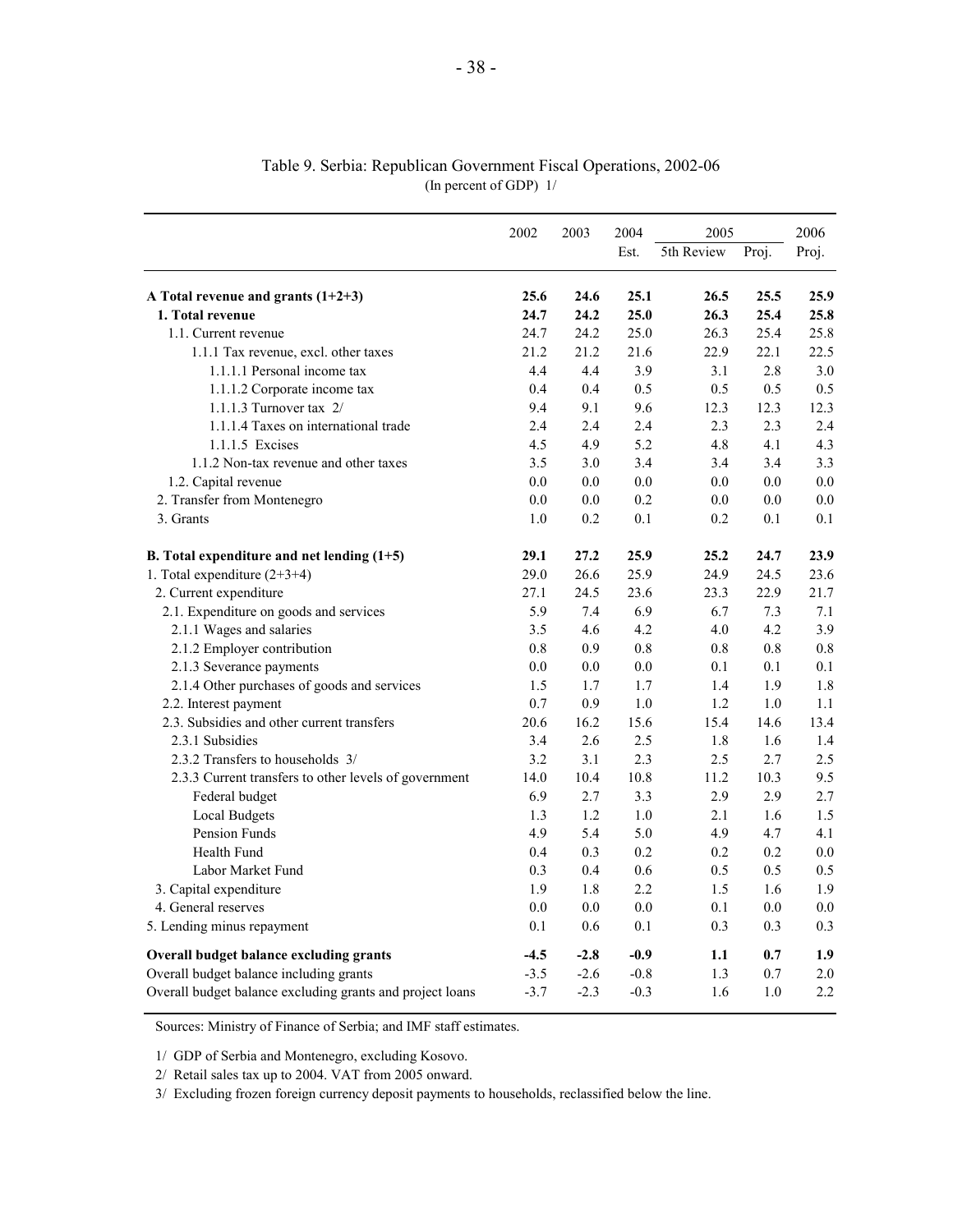#### Table 10. Montenegro: Consolidated Fiscal Operations, 2002–06 (In percent of Montenegro GDP)

|                                                                     | 2002      | 2003      | 2004      | 2005       |        | 2006     |
|---------------------------------------------------------------------|-----------|-----------|-----------|------------|--------|----------|
|                                                                     |           |           | Est.      | 5th Review | Proj.  | Proj.    |
| <b>Total revenue</b>                                                | 35.1      | 35.0      | 36.4      | 36.3       | 37.7   | 37.5     |
| Current revenue                                                     | 35.1      | 34.9      | 36.1      | 36.3       | 37.6   | 36.4     |
| Tax revenue                                                         | 32.8      | 32.8      | 34.4      | 34.7       | 35.8   | 35.1     |
| Personal income tax                                                 | 4.4       | 4.5       | 4.2       | 4.2        | 4.0    | 4.0      |
| Social security contributions                                       | 11.5      | 10.6      | 11.2      | 10.3       | 10.5   | 10.0     |
| Corporate income tax                                                | 1.0       | 0.9       | 1.1       | 1.4        | 1.5    | 0.9      |
| VAT (Retail sales tax until March 2003)                             | 8.3       | 9.7       | 10.3      | 10.7       | 11.9   | 12.2     |
| Excises                                                             | 4.3       | 4.1       | 4.0       | 4.2        | 3.7    | 3.9      |
| Taxes on international trade                                        | 3.0       | 2.7       | 2.4       | 2.6        | 2.4    | 2.3      |
| Other taxes 1/                                                      | 0.4       | 0.2       | 1.3       | 1.3        | 1.8    | 1.8      |
| Nontax revenue                                                      | 2.3       | 2.2       | 1.7       | 1.5        | 2.0    | 1.2      |
| Capital revenue                                                     | 0.0       | 0.1       | 0.2       | 0.0        | 0.2    | 0.2      |
| Repayment of old fiscal claim                                       | $\ddotsc$ | $\ddotsc$ | $\ldots$  | $\cdots$   |        | 0.9      |
| Total expenditure and net lending                                   | 38.6      | 37.8      | 37.6      | 36.4       | 37.9   | 36.8     |
| Current expenditure                                                 | 35.5      | 34.2      | 33.9      | 32.4       | 32.0   | 31.5     |
| Net wages, salaries and allowances                                  | 10.0      | 9.0       | 9.5       | 9.1        | 9.1    | 9.0      |
| Payroll tax                                                         | 1.1       | 1.5       | 1.7       | 1.4        | 1.5    | 1.5      |
| Purchases of goods and services                                     | 3.7       | 4.2       | 3.5       | 3.4        | 3.5    | 3.6      |
| Interest payment                                                    | 1.0       | 1.0       | 1.6       | 0.9        | 0.9    | 0.9      |
| Subsidies and other current transfers                               | 19.0      | 18.0      | 16.9      | 17.2       | 16.7   | 16.2     |
| Subsidies to enterprises                                            | 1.9       | 1.0       | 0.6       | 0.4        | 0.4    | 0.4      |
| Transfers to households                                             | 17.1      | 17.0      | 16.3      | 16.8       | 16.3   | 15.9     |
| Transfers to local government                                       | 0.0       | 0.0       | 0.0       | 0.0        | 0.1    | 0.1      |
| Other non-interest current expenditure                              | 0.6       | 0.5       | 0.7       | 0.4        | 0.2    | 0.2      |
| General reserves 2/                                                 | 1.0       | 0.6       | 0.7       | 0.7        | 1.1    | 1.2      |
| Capital expenditure                                                 | 1.5       | 1.6       | 2.0       | 2.8        | 3.8    | 2.9      |
| Of which: foreign financed project spending                         | 0.6       | 0.6       | 1.2       | 1.3        | 1.3    | 0.7      |
| Domestic arrears<br>Of which: army                                  | 0.0       | 0.0       | 0.0       | 0.0        | 0.6    | 0.9      |
| Net lending                                                         | 0.7       | 1.4       | 1.0       | 0.5        | 0.5    | 0.2      |
| <b>Transfer to the Union Budget</b>                                 | 0.0       | 2.2       | 2.3       | 2.6        | 2.5    | 2.4      |
| Of which: Wages and salaries                                        | $\cdots$  |           | $\cdots$  | 1.7        | 1.7    | 1.0      |
| Discrepancy                                                         | 0.3       | $-0.1$    | 0.0       | 0.0        | 0.0    | 0.0      |
| Overall balance before grants                                       | -3.8      | $-4.9$    | $-3.5$    | $-2.7$     | $-2.7$ | $-1.7$   |
| Overall balance before grants and<br>foreign-financed project loans | $-3.3$    | $-4.4$    | $-2.4$    | $-1.4$     | $-1.5$ | $-1.0$   |
| Foreign grants                                                      | 2.1       | 0.9       | 0.5       | 0.5        | 0.2    | 0.3      |
| Overall balance                                                     | $-1.8$    | $-4.1$    | $-3.1$    | $-2.2$     | $-2.5$ | $-1.4$   |
| Financing                                                           | 1.8       | 4.1       | 3.1       | 2.2        | 2.5    | 1.4      |
| Domestic financing                                                  | $-3.7$    | 1.7       | 0.6       | $-9.9$     | $-8.4$ | $-1.8$   |
| <b>Bank</b> financing                                               | $-3.4$    | 1.1       | $-0.8$    | $-9.4$     | $-7.8$ | $-1.3$   |
| Nonbank financing                                                   | $-0.3$    | 0.6       | 1.4       | $-0.5$     | $-0.5$ | $-0.5$   |
| Of which: Repayment of FFCDs 2/                                     | $-0.3$    | 0.0       | $-0.3$    | $-0.5$     | $-0.5$ | $-0.5$   |
| Foreign financing (net)                                             | 0.6       | 1.3       | 2.0       | 2.1        | 1.5    | 1.0      |
| Program                                                             | 0.0       | 0.8       | 0.9       | 0.9        | 0.4    | 0.7      |
| Project                                                             | 0.6       | 0.6       | 1.2       | 1.3        | 1.2    | 0.7      |
| Amortisation                                                        | 0.0       | 0.0       | $-0.1$    | $-0.1$     | $-0.2$ | $-0.4$   |
| Privatization receipts                                              | 4.9       | 1.0       | 0.4       | 10.0       | 9.4    | 2.2      |
| Of which: army                                                      | $\cdots$  | $\cdots$  | $\cdots$  |            | 0.8    | $\ldots$ |
| Memorandum item                                                     |           |           |           |            |        |          |
| Public sector wage bill (incl. Union army in Montenegro; percent    |           |           |           |            |        |          |
| of GDP)                                                             |           |           |           | 10.8       | 10.8   | 10.0     |
| Montenegro Development Fund (Euro millions)                         | $\cdots$  | $\cdots$  | $\cdots$  | $\cdots$   |        | 0.0      |
| Privatization receipts 3/                                           | $\cdots$  | $\cdots$  | $\ddotsc$ | $\cdots$   |        | 35.1     |
| Increase in deposits                                                | $\cdots$  | $\ddotsc$ | $\ddotsc$ | $\cdots$   |        | $-35.1$  |
| Montenegro GDP (Euro million)                                       | 1,302     | 1,433     | 1,535     | 1,639      | 1,644  | 1,759    |

Sources: Ministry of Finance of Montenegro; and Fund staff estimates and projections.

1/ 2004 includes previously off-budget revenue and spending, most of which represents an excise surtax on petrol

products to finance transportation sector project spending.

2/ Unallocated budgetary reserves; in 2006, possible election costs ( $\epsilon$  5 million) and contingency payments for social transfers were

added to reserves.

3/ Expected privatization receipts from KAP.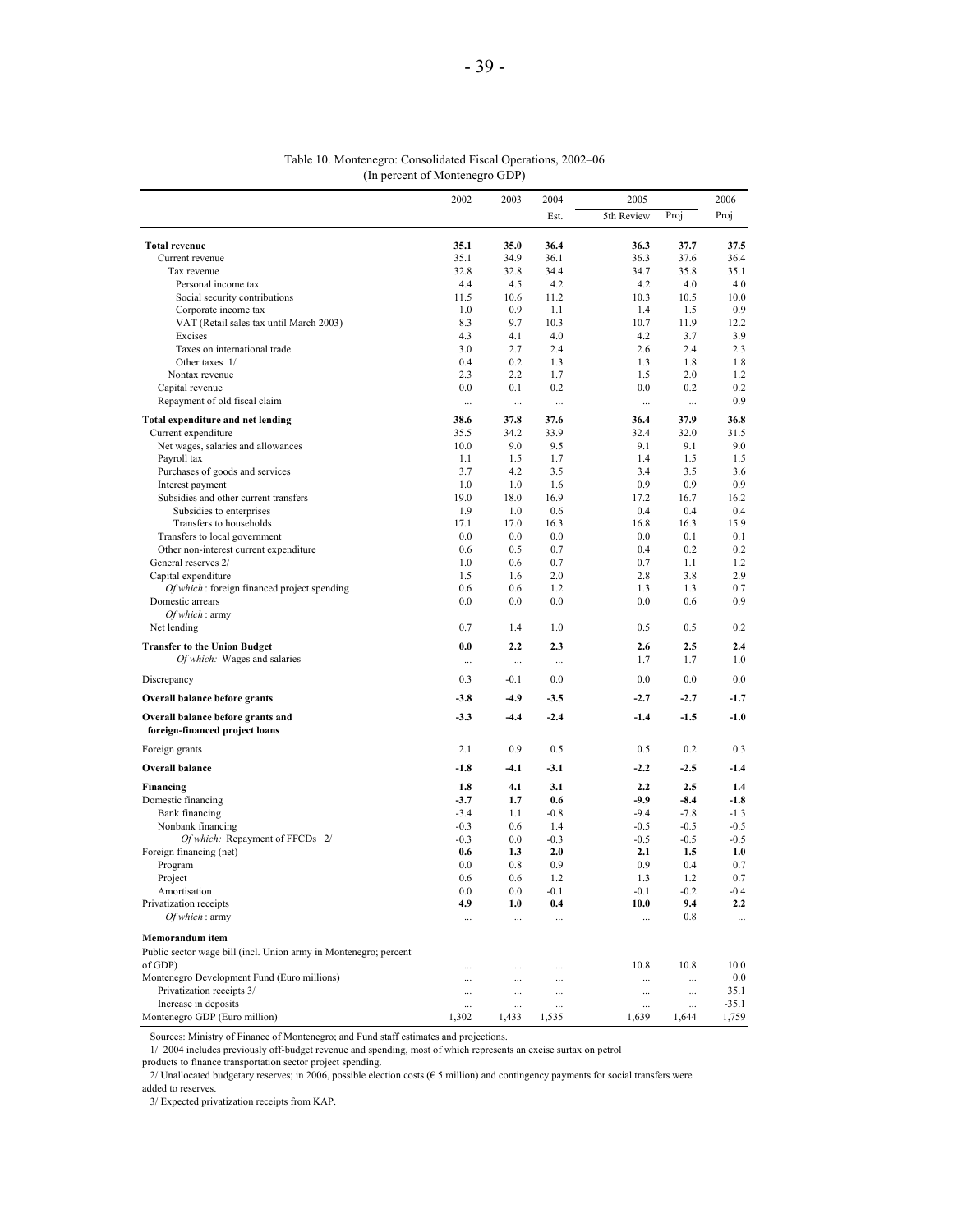#### Table 11. Serbia: Monetary Survey, 2004–06 (In millions of SRD; end of period) 1/

|                                                                             | 2004                   |                        |                      |                        |                        | 2005                   |                        |             |                    |                          |              | 2006                      |                    |                       |
|-----------------------------------------------------------------------------|------------------------|------------------------|----------------------|------------------------|------------------------|------------------------|------------------------|-------------|--------------------|--------------------------|--------------|---------------------------|--------------------|-----------------------|
|                                                                             | Dec.                   | Mar.                   | Jun.                 |                        | Sep.                   |                        | Nov.                   |             | Dec.               |                          | Mar.         | Jun.                      | Sep.               | Dec.                  |
|                                                                             | Act.                   | Act.                   | Prog.                | Act.                   | Prog.                  | Act.                   | Act.                   | Prog.       | Proj               |                          | Proj.        | Proj.                     | Proj.              | Proj.                 |
|                                                                             |                        |                        |                      |                        |                        |                        |                        |             |                    | 5/                       |              |                           |                    |                       |
| Net Foreign Assets 2/                                                       | 196,631                | 200,818                | 204,199              | 221,362                | 225,833                | 245,537                | 256,855                | 252,046     | 268,701            | 320,860                  | 330,000      | 329,916                   | 358,527            | 369,451               |
| (NFA in euro m.)                                                            | 2.493                  | 2,546                  | 2,589                | 2,806                  | 2,863                  | 3,113                  | 3,256                  | 3,195       | 3,406              | 3,705                    | 3,811        | 3,810                     | 4,140              | 4,266                 |
| Assets                                                                      | 298,180                | 304,837                | 305,904              | 326,351                | 329,314                | 363,323                | 378,874                | 363,206     | 398,633            | 469,842                  | 490,120      | 491,294                   | 522,168            | 537,785               |
| <b>NBS</b>                                                                  | 245,936                | 258,450                | 261,600              | 275,993                | 281,076                | 315,633                | 335,620                | 312,113     | 351,705            | 416,267                  | 439,163      | 441,227                   | 472,795            | 490.354               |
| Commercial banks                                                            | 52,244                 | 46,387                 | 44,304               | 50,357                 | 48,238                 | 47,691                 | 43,254                 | 51,093      | 46,928             | 53,575                   | 50,958       | 50,066                    | 49,372             | 47,431                |
| Liabilities (-)                                                             | $-101,549$             | $-104,020$             | $-101,706$           | $-104,989$             | $-103,480$             | $-117,786$             | $-122,019$             | $-111,160$  | $-129,932$         | $-148,981$               | $-160, 121$  | $-161,377$                | $-163,640$         | $-168,334$            |
| <b>NBS</b>                                                                  | $-67,842$              | $-63,931$              | $-70,281$            | $-60,448$              | $-67,279$              | $-68,538$              | $-67,518$              | $-70,463$   | $-66,203$          | $-77,793$                | $-82,328$    | $-81,016$                 | $-80,343$          | $-78,799$             |
| Commercial banks                                                            | $-33,706$              | $-40,089$              | $-31,424$            | $-44,541$              | $-36,201$              | $-49,248$              | $-54,501$              | $-40,697$   | $-63,729$          | $-71,188$                | $-77,793$    | $-80,362$                 | $-83,297$          | $-89,536$             |
| Net Domestic Assets 3/                                                      | 112,093                | 104,126                | 113,617              | 117,187                | 114,497                | 134,158                | 138,523                | 104,126     | 137,597            | 108,088                  | 97,596       | 129,893                   | 136,838            | 144,910               |
| Domestic credit                                                             | 248,149                | 254,833                | $\ddotsc$            | 282,157                |                        | 310,689                | 348,495                | .           | 352,260            | 363,790                  | Ш,           | à.                        | $\ddotsc$          |                       |
| Net credit to government 3/                                                 | $-21,752$              | $-42,148$              | $-35,289$            | $-37,663$              | $-50,529$              | $-51,427$              | $-57,398$              | $-78,146$   | $-74,146$          | $-74,146$                | $-92,379$    | $-105,090$                | $-137,621$         | $-159,454$            |
| Credit                                                                      | 30,402                 | 30,856                 | $\cdots$             | 25,832                 | $\cdots$               | 24,399                 | 21,756                 | $\ddotsc$   | $\ddotsc$          | $\ldots$                 | .            | $\sim$                    | .                  | $\ddotsc$             |
| Dinar credit                                                                | 30,255                 | 30,409                 |                      | 25,519                 | $\ddotsc$              | 23,793                 | 21.143                 | Ω,          | Ω,                 | $\ddotsc$                | Ω,           |                           |                    |                       |
| <b>NBS</b>                                                                  | 21,427                 | 21,235                 | $\ldots$             | 16,636                 | $\ddotsc$              | 16,013                 | 15,012                 | $\ldots$    | $\cdots$           | $\cdots$                 | $\cdots$     | $\cdots$                  | $\cdots$           | $\cdots$              |
| Commercial banks                                                            | 8,828                  | 9,174                  | $\cdots$             | 8,883                  | $\ddotsc$              | 7,780                  | 6,131                  | .           | $\ldots$           | $\cdots$                 | $\cdots$     | $\cdots$                  | $\cdots$           | $\ddotsc$             |
| Foreign currency credits                                                    | 147                    | 447                    | $\ddotsc$            | 313                    | $\ddotsc$              | 606                    | 613                    | Ω,          | .                  | $\cdots$                 | Ш,           | $\cdots$                  | Ω,                 | ă,                    |
| <b>NBS</b>                                                                  | $\theta$               | $\Omega$               | $\cdots$             | $\Omega$               | $\ddotsc$              | $\theta$               | $\Omega$               | Щ.          | $\cdots$           | $\cdots$                 | .            | $\cdots$                  | $\ddotsc$          | .                     |
| Commercial banks                                                            | 147                    | 447                    | $\ldots$             | 313                    | $\cdots$               | 606                    | 613                    | .           | .                  | $\ldots$                 | .            | $\cdots$                  | $\cdots$           | $\ddotsc$             |
| Liabilities                                                                 | $-52,154$              | $-73,005$              | $\cdots$             | $-63,495$              | $\cdots$               | $-75,826$              | $-79.154$              | $\ddotsc$   | .                  | $\cdots$                 | $\cdots$     | $\cdots$                  | $\cdots$           | $\ddotsc$             |
| Dinar liabilities<br><b>NBS</b>                                             | $-38.762$              | $-52.005$              | $\cdots$             | $-51.297$              | $\ddotsc$              | $-58.428$              | $-64.920$              | .           | $\ldots$           | $\ldots$                 | .            | $\cdots$                  | $\ddotsc$          | $\ddotsc$             |
|                                                                             | $-28,064$              | $-40,592$              | $\ldots$             | $-36,531$              | $\cdots$               | $-42,847$              | $-49,310$              | .           | $\cdots$           | $\ldots$                 | .            | $\cdots$                  | $\cdots$           | $\ddotsc$             |
| Commercial banks<br>Foreign currency deposits                               | $-10,698$<br>$-13.392$ | $-11,413$<br>$-21.000$ | $\ddotsc$            | $-14,766$<br>$-12.198$ | $\cdots$               | $-15,581$<br>$-17.398$ | $-15,610$<br>$-14.234$ | .           | .                  | $\cdots$                 | $\cdots$     | $\cdots$                  | $\cdots$           | $\ddotsc$             |
| <b>NBS</b>                                                                  | $-9,993$               | $-17,557$              | $\cdots$             | $-6,110$               | $\ddotsc$<br>$\ddotsc$ | $-13,274$              | $-7,164$               | .<br>.      | .                  | $\cdots$                 | $\cdots$     | $\cdots$                  | $\ddotsc$          | $\ddotsc$<br>$\cdots$ |
| Commercial banks                                                            | $-3,399$               | $-3,442$               | $\ldots$<br>$\cdots$ | $-6,088$               | $\ddotsc$              | $-4,124$               | $-7,070$               | $\cdots$    | $\cdots$<br>$\sim$ | $\ldots$<br>$\mathbf{r}$ | Ш,<br>$\sim$ | $\ddotsc$<br>$\mathbf{r}$ | Ш,<br>$\mathbf{r}$ | $\sim$                |
| Short-term government credits to banks                                      | $-363$                 | $-450$                 | à.                   | $-444$                 | ă,                     | $-506$                 | $-502$                 | Ω,          | $-500$             | $-500$                   | $-500$       | $-500$                    | $-500$             | $-500$                |
| Purchased FFCD bonds                                                        | 8,240                  | 10,187                 | 10,000               | 9,727                  | 11,500                 | 12,736                 | 10,622                 | 12,500      | 11,500             | 12,500                   | 12,500       | 14,000                    | 14,000             | 14,000                |
| Credit to the non-government sector                                         | 262,024                | 287,244                | 294,712              | 310.537                | 312,907                | 349.886                | 395,773                | 332,811     | 415,406            | 425,936                  | 441,610      | 488,099                   | 529,553            | 560.120               |
| Households                                                                  | 64,441                 | 69,844                 | $\ddotsc$            | 82,569                 | $\ddotsc$              | 102,707                | 120,175                | Ω,          | Ц,                 | $\ddotsc$                | Ш,           | $\ddotsc$                 | $\ddotsc$          | ò.                    |
| Non-profit and other sectors                                                | 2,397                  | 2,205                  | $\cdots$             | 2,359                  | $\ddotsc$              | 3,399                  | 3,946                  | $\cdots$    | $\ldots$           | $\ldots$                 | $\cdots$     | $\cdots$                  | .                  | $\ddotsc$             |
| Non-profit and other sector in dinar                                        | 2.081                  | 1.929                  | $\ddotsc$            | 2.021                  | $\ddotsc$              | 3.072                  | 3.389                  | Щ.          | Щ.                 | $\ddotsc$                | $\ddotsc$    | .                         |                    | $\sim$                |
| Non-profit and other sector in fx                                           | 316                    | 275                    | $\ddotsc$            | 338                    | $\ddotsc$              | 327                    | 557                    | Ω,          | Ω,                 | $\ddotsc$                | Ш,           | $\cdots$                  | .                  | ă,                    |
| Enterprises in dinar                                                        | 138,382                | 157,584                | $\ddotsc$            | 169,162                | $\cdots$               | 188,914                | 215,221                | $\cdots$    | $\cdots$           | $\cdots$                 | $\cdots$     | $\cdots$                  | $\cdots$           | $\ddotsc$             |
| Enterprises in foreign currency                                             | 56,804                 | 57,612                 | $\ldots$             | 56,446                 | .                      | 54,866                 | 56,430                 | .           | $\ldots$           | $\ldots$                 | $\cdots$     | $\ldots$                  | $\ddotsc$          | $\cdots$              |
| Enterprises in fx (euro million)                                            | 720                    | 843                    | $\ldots$             | 826                    | .                      | 803                    | 826                    | Ω,          | Ω,                 | $\ddotsc$                | Ш,           | $\cdots$                  | ă,                 | ă,                    |
| Other items, net.                                                           | $-136,056$             | $-150,707$             | $-155,806$           | $-164,970$             | $-159,381$             | $-176,531$             | $-209,972$             | $-163,039$  | $-219,850$         | $-255,702$               | $-263,635$   | $-266,616$                | $-268,594$         | $-269,256$            |
| <b>Broad Money (M2)</b>                                                     | 308,725                | 304.944                | 317,816              | 338.549                | 340,331                | 379,696                | 395,378                | 356,172     | 406,298            | 428.948                  | 427,595      | 459,810                   | 495,366            | 514.361               |
| Dinar-denominated M2                                                        | 132,249                | 124,129                | 128,479              | 139,277                | 135,408                | 156,528                | 159,274                | 141,238     | 165,298            | 165,298                  | 157,574      | 170,918                   | 183,663            | 190,106               |
| M1                                                                          | 106,112                | 99,676                 | 104,436              | 112,136                | 108,910                | 124,436                | 124,039                | 113,404     | 131,298            | 131,298                  | 125,384      | 134,199                   | 143,486            | 146,512               |
| Currency outside banks                                                      | 45,165                 | 39.368                 | 41.416               | 42.316                 | 43,087                 | 47,283                 | 44,271                 | 46.972      | 46,972             | 46,972                   | 42,744       | 46,500                    | 49,884             | 51,434                |
| Demand deposits                                                             | 60,947                 | 60,308                 | 63,019               | 69,820                 | 65,823                 | 77,153                 | 79,768                 | 66,432      | 84,326             | 84,326                   | 82,640       | 87,699                    | 93,602             | 95,078                |
| Time and savings deposits                                                   | 26,137                 | 24,453                 | 24,043               | 27,141                 | 26,497                 | 32,092                 | 35,235                 | 27,834      | 34,000             | 34,000                   | 32,190       | 36,718                    | 40,177             | 43,594                |
| Fx-deposits (non-frozen)                                                    | 176.476                | 180.815                | 189.337              | 199.272                | 204.923                | 223.167                | 236.104                | 214,934     | 241.000            | 263.650                  | 270,021      | 288,892                   | 311,702            | 324,254               |
| Fx-deposits (non-frozen; euro million)                                      | 2,237                  | 2,292                  | 2,400                | 2,526                  | 2,598                  | 2,829                  | 2,993                  | 2,725       | 3,055              | 3,044                    | 3,118        | 3,336                     | 3,599              | 3,744                 |
| Memorandum items: 4/                                                        |                        |                        |                      |                        |                        |                        |                        |             |                    |                          |              |                           |                    |                       |
| Broad money at curr. exchange rates (SRD billion)                           | 308.7                  | 311.3                  | 327.2                | 352.8                  | 355.4                  | 396.1                  | 417.8                  | 377.2       | 429.9              | 428.9                    | 433.1        | 472.8                     | 517.3              | 545.5                 |
| Fx-deposits at curr. exchange rates (SRD billion)                           | 176.5                  | 187.1                  | 198.7                | 213.5                  | 220.0                  | 239.6                  | 258.5                  | 236.0       | 264.6              | 263.7                    | 275.5        | 301.9                     | 333.6              | 355.4                 |
| 12-month growth rates (in percent)                                          |                        |                        |                      |                        |                        |                        |                        |             |                    |                          |              |                           |                    |                       |
| Broad Money (M2)                                                            | 30.3                   | 31.1                   | 31.1                 | 41.4                   | 25.8                   | 40.2                   | 41.9                   | 22.2        | 39.2               | 38.9                     | 39.1         | 34.0                      | 30.6               | 27.2                  |
| Dinar-denominated M2                                                        | 13.0                   | 17.6                   | 14.1                 | 23.7                   | 11.7                   | 29.1                   | 29.6                   | 6.8         | 25.0               | 25.0                     | 26.9         | 22.7                      | 17.3               | 15.0                  |
| M1                                                                          | 8.0                    | 12.6                   | 10.9                 | 19.1                   | 9.0                    | 24.6                   | 27.2                   | 6.9         | 23.7               | 23.7                     | 25.8         | 19.7                      | 15.3               | 11.6                  |
| Currency outside banks                                                      | 5.1                    | 3.6                    | 2.7                  | 4.9                    | 1.5                    | 11.4                   | 12.0                   | 4.0         | 4.0                | 4.0                      | 8.6          | 9.9                       | 5.5                | 9.5                   |
| Fx-deposits                                                                 | 43.0                   | 41.9                   | 45.1                 | 54.1                   | 36.4                   | 48.5                   | 50.7                   | 33.7        | 49.9               | 49.4                     | 47.2         | 41.4                      | 39.2               | 34.8                  |
| Velocity (M1)                                                               | 13.2                   | 15.5                   | 15.2<br>1.9          | 14.2<br>1.9            | 15.1                   | 13.2                   | 13.7                   | 15.2<br>2.0 | 13.1               | 13.1                     | 14.9<br>2.1  | 14.1                      | 13.5<br>2.2        | 13.7<br>2.2           |
| Multiplier (Dinar M2/Reserve money)<br>Currency/Dinar deposits (in percent) | 1.7<br>51.9            | 1.9<br>46.4            | 47.2                 | 43.6                   | 1.9<br>46.3            | 2.0<br>43.3            | 2.2<br>38.5            | 49.5        | 2.1<br>39.7        | 2.1<br>43.6              | 37.2         | 2.2<br>37.4               | 37.3               | 37.1                  |
| Required reserve ratio (effective, in percent)                              | 24.1                   | 24.4                   | 24.2                 | 22.5                   | 24.2                   | 22.6                   | 20.9                   | 24.2        | 22.7               | 20.7                     | 21.8         | 21.8                      | 21.8               | 21.8                  |
| Excess reserves/Dinar deposits (in percent)                                 | 9.1                    | 9.1                    | 6.2                  | 8.7                    | 6.1                    | 8.4                    | 7.8                    | 7.1         | 8.0                | 8.8                      | 6.2          | 5.7                       | 5.3                | 5.1                   |
| Fx-deposits/Broad money                                                     | 57.2                   | 60.1                   | 60.7                 | 60.5                   | 61.9                   | 60.5                   | 61.9                   | 62.6        | 61.5               | 61.5                     | 63.6         | 63.9                      | 64.5               | 65.2                  |
| SRD-denominated M2/ annualized monthly GDP                                  | 9.4                    | 8.0                    | 8.1                  | 8.8                    | 8.2                    | 9.5                    | 9.4                    | 8.2         | 9.6                | 9.6                      | 8.4          | 9.0                       | 9.5                | 9.5                   |
|                                                                             |                        |                        |                      |                        |                        |                        |                        |             |                    |                          |              |                           |                    |                       |

Sources: National Bank of Serbia; and IMF staff estimates and calculations.

1/ Unless otherwise specified, foreign exchange denominated items are converted at program exchange rates (for each year, the exchange rates prevailing at the end of the preceeding year).<br>2/ Excluding undivided assets and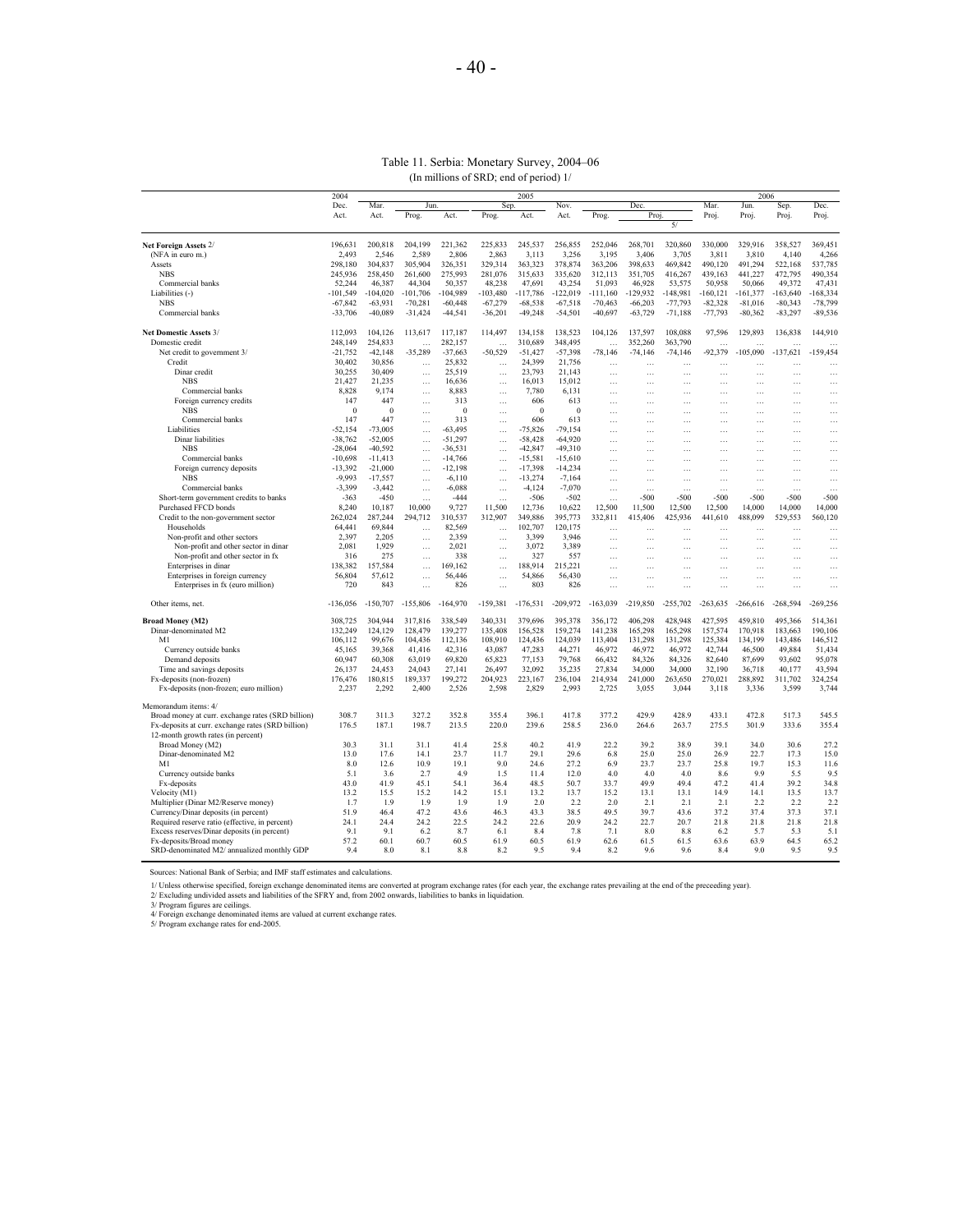|                                                       | 2002    | 2003    | 2004    | 2005    | 2006            | 2007                                        | 2008    | 2009    | 2010    |
|-------------------------------------------------------|---------|---------|---------|---------|-----------------|---------------------------------------------|---------|---------|---------|
|                                                       |         |         | Est.    |         |                 | Proj.                                       |         |         |         |
|                                                       |         |         |         |         | <b>Baseline</b> |                                             |         |         |         |
| Real GDP growth (in percent)                          | 4.3     | 2.4     | 8.8     | 4.7     | 4.9             | 4.9                                         | 4.9     | 4.9     | 4.9     |
| GDP deflator (in percent)                             | 24.0    | 16.3    | 9.8     | 17.3    | 13.1            | 8.7                                         | 7.1     | 6.1     | 5.4     |
| General government fiscal balance 1/                  | $-4.5$  | $-3.3$  | $-0.3$  | 0.9     | 2.4             | 2.0                                         | 2.0     | 2.0     | 2.0     |
| General government debt (gross) 1/                    | 85.4    | 79.2    | 60.2    | 52.1    | 45.9            | 41.1                                        | 37.0    | 33.5    | 30.3    |
| Trade balance                                         | $-25.2$ | $-23.6$ | $-30.2$ | $-24.5$ | $-25.0$         | $-24.1$                                     | $-23.0$ | $-22.5$ | $-21.9$ |
| Current account balance (before grants)               | $-12.9$ | $-12.3$ | $-14.8$ | $-10.2$ | $-10.8$         | $-9.3$                                      | $-8.3$  | $-8.2$  | $-8.1$  |
| Foreign direct investment                             | 3.6     | 6.8     | 4.2     | 7.7     | 6.9             | 6.6                                         | 6.5     | 6.3     | 6.0     |
| External debt (end of period)                         | 76.2    | 69.2    | 61.1    | 61.1    | 60.5            | 59.8                                        | 58.2    | 56.7    | 55.7    |
| Gross official reserves (in billions of U.S. dollars) | 2.3     | 3.6     | 4.3     | 5.9     | 6.9             | 7.3                                         | 7.8     | 8.2     | 8.6     |
|                                                       |         |         |         |         |                 | <b>Alternative Scenario ("slow reform")</b> |         |         |         |
| Real GDP growth (in percent)                          | 4.3     | 2.4     | 8.8     | 4.7     | 3.0             | 3.0                                         | 3.0     | 3.0     | 3.0     |
| GDP deflator (in percent)                             | 24.0    | 16.3    | 9.8     | 17.3    | 13.1            | 8.7                                         | 7.1     | 6.1     | 5.4     |
| General government fiscal balance 1/                  | $-4.5$  | $-3.3$  | $-0.3$  | 0.9     | 1.2             | 0.0                                         | 0.0     | 0.0     | 0.0     |
| General government debt (gross) 1/                    | 85.4    | 79.2    | 60.2    | 52.1    | 46.3            | 43.0                                        | 40.7    | 39.3    | 38.0    |
| Trade balance                                         | $-25.2$ | $-23.6$ | $-30.2$ | $-24.5$ | $-25.2$         | $-25.8$                                     | $-26.1$ | $-25.9$ | $-25.2$ |
| Current account balance (before grants)               | $-12.9$ | $-12.3$ | $-14.8$ | $-10.2$ | $-11.0$         | $-11.4$                                     | $-12.2$ | $-12.7$ | $-13.0$ |
| Foreign direct investment                             | 3.6     | 6.8     | 4.2     | 7.7     | 6.5             | 6.2                                         | 5.8     | 5.5     | 5.4     |
| External debt (end of period)                         | 76.2    | 69.2    | 61.1    | 61.1    | 62.1            | 64.2                                        | 67.5    | 71.4    | 75.6    |
| Gross official reserves (in billions of U.S. dollars) | 2.3     | 3.6     | 4.3     | 5.9     | 6.8             | 7.0                                         | 7.3     | 7.5     | 7.8     |

#### Table 12. Serbia and Montenegro: Medium-Term Baseline and Alternative Scenario, 2002-2010 (In percent of GDP, unless otherwise indicated)

Sources: SCG authorities; and IMF staff estimates and projections.

1/ Coverage as in Table 1.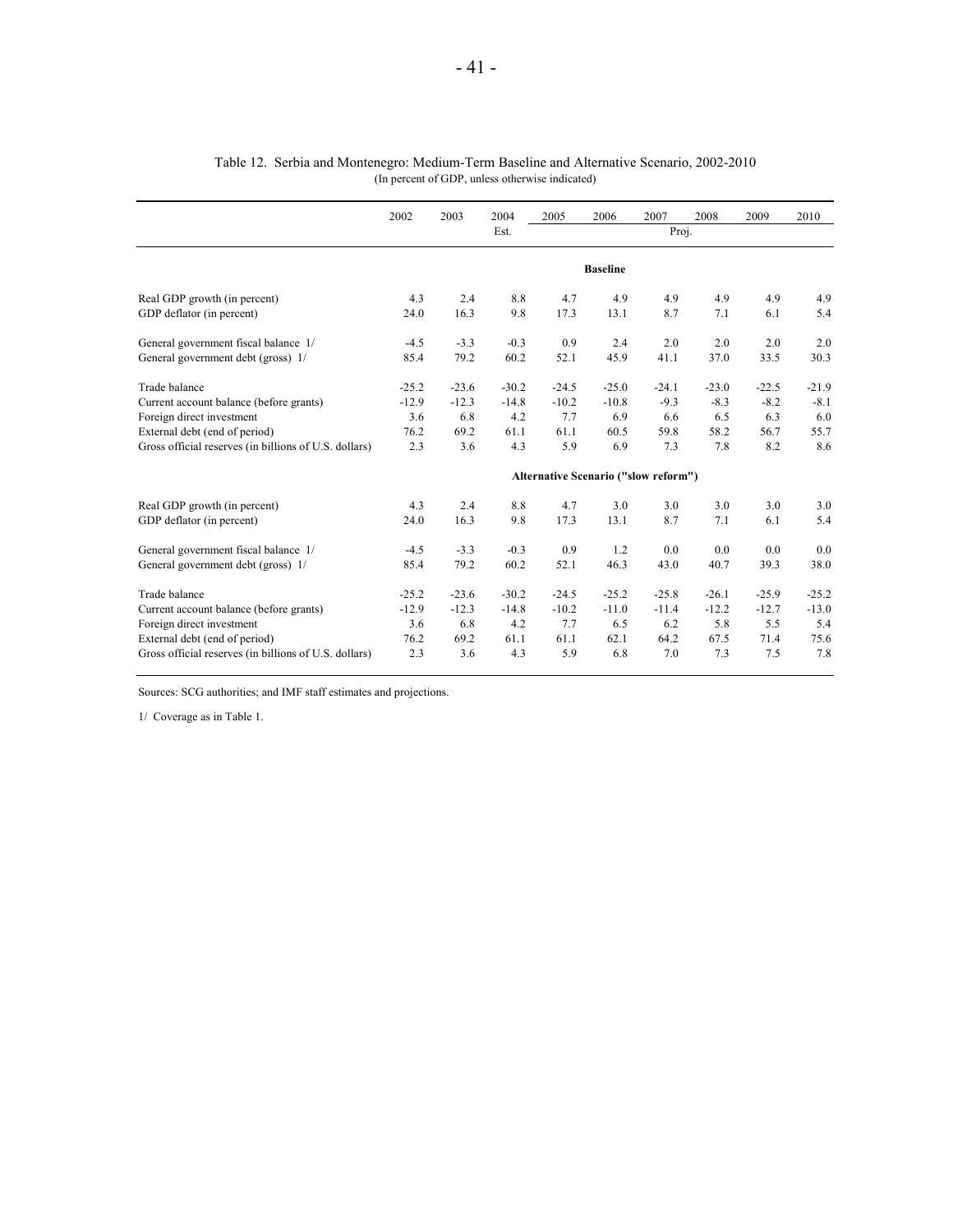| $149.7$<br>220.9<br>1 4 32.0<br>4 32.0<br>$52.1$<br>$76.9$<br>$11.3$<br>$0.3$<br>$(4,749$<br>4,617<br>4,68<br>468<br>$193.8$<br>$285.9$<br>$41.4$<br>$0.9$<br>$3.3$<br>255.9<br>377.8<br>377.8<br>44.4<br>13,486<br>4,373<br>468<br>690<br>8,565<br>433.3<br>639.4<br>92.7<br>2.1<br>7.8<br>2,170<br>4,075<br>468<br>690<br>8,163<br>Projections<br>148.5<br>219.2<br>7.1<br>7.1.8<br>2.8<br>662.5<br>977.6<br>141.7<br>13.3<br>12.6<br>10,964<br>3,102<br>468<br>7,757<br>7,757<br>$85.0$<br>125.3<br>1.3<br>1.3<br>1.7<br>1.7<br>779.2<br>1149.2<br>166.6<br>4.1<br>4.1<br>9,574<br>2,547<br>468<br>5949<br>7,349<br>$629$<br>$92 - 7$<br>$47$<br>$13$<br>$13$<br>829.2<br>1221.3<br>177.3<br>17.6<br>17.6<br>8,259<br>1,971<br>468<br>6,949<br>$\begin{array}{c} 161.7 \\ 237.7 \\ 34.8 \\ 13.8 \\ 4.0 \end{array}$<br>793.8<br>1166.7<br>169.7<br>4.5<br>4.5<br>7,042<br>1,719<br>468<br>5,870<br>5,870<br>$171.9$<br>252.8<br>26.0<br>26.7<br>36.7<br>$\begin{array}{c} 621.0 \\ 913.5 \\ 132.8 \\ 3.8 \\ 132.8 \\ \end{array}$<br>5,690<br>972<br>468<br>4,302<br>$21 - 4969$<br>$21 - 6960$<br>$616.9$<br>$862.6$<br>$131.3$<br>$42$<br>$24.2$<br>4,184<br>436<br>468<br>557<br>3,557<br>416.9<br>539.9<br>89.1<br>3.5<br>3.7<br>3,241<br>183<br>468<br>606<br>2,280<br>216.9<br>280.2<br>46.4<br>24.0<br>24.0<br>2,743<br>107<br>468<br>1,169<br>1,169<br>44444<br>$154.2$<br>$25.0$<br>$1.8$<br>$29.9$<br>2,547<br>56<br>468<br>516<br>516<br>116.9<br>Debt service, after debt relief (millions of US\$)<br>Exports of goods and NFS (millions of US\$)<br>Gross official reserves (millions of US\$)<br>In percent of exports of goods and NFS<br>In percent of gross official reserves<br>In percent of gross official reserves<br>Fund repurchases and charges 1/<br>In millions of U.S. dollars<br>In millions of U.S. dollars<br>In percent of debt service<br>Quota (millions of SDRs)<br>Quota (millions of US\$)<br>Fund credit outstanding<br>In millions of SDRs<br>In millions of SDRs<br>In percent of quota<br>In percent of quota<br>Memorandum items:<br>In percent of GDP |                                                                                                                                                                        | 2000 | 2001 | 2002 | 2003 | 2004 | 2005 | 2006 | 2007 | 2008 | 2009 | 2010 | 2011  |
|-----------------------------------------------------------------------------------------------------------------------------------------------------------------------------------------------------------------------------------------------------------------------------------------------------------------------------------------------------------------------------------------------------------------------------------------------------------------------------------------------------------------------------------------------------------------------------------------------------------------------------------------------------------------------------------------------------------------------------------------------------------------------------------------------------------------------------------------------------------------------------------------------------------------------------------------------------------------------------------------------------------------------------------------------------------------------------------------------------------------------------------------------------------------------------------------------------------------------------------------------------------------------------------------------------------------------------------------------------------------------------------------------------------------------------------------------------------------------------------------------------------------------------------------------------------------------------------------------------------------------------------------------------------------------------------------------------------------------------------------------------------------------------------------------------------------------------------------------------------------------------------------------------------------------------------------------------------------------------------------------------------------------------------------------------------------------------------------------------|------------------------------------------------------------------------------------------------------------------------------------------------------------------------|------|------|------|------|------|------|------|------|------|------|------|-------|
|                                                                                                                                                                                                                                                                                                                                                                                                                                                                                                                                                                                                                                                                                                                                                                                                                                                                                                                                                                                                                                                                                                                                                                                                                                                                                                                                                                                                                                                                                                                                                                                                                                                                                                                                                                                                                                                                                                                                                                                                                                                                                                     |                                                                                                                                                                        |      |      |      |      |      |      |      |      |      |      |      |       |
|                                                                                                                                                                                                                                                                                                                                                                                                                                                                                                                                                                                                                                                                                                                                                                                                                                                                                                                                                                                                                                                                                                                                                                                                                                                                                                                                                                                                                                                                                                                                                                                                                                                                                                                                                                                                                                                                                                                                                                                                                                                                                                     |                                                                                                                                                                        |      |      |      |      |      |      |      |      |      |      |      |       |
|                                                                                                                                                                                                                                                                                                                                                                                                                                                                                                                                                                                                                                                                                                                                                                                                                                                                                                                                                                                                                                                                                                                                                                                                                                                                                                                                                                                                                                                                                                                                                                                                                                                                                                                                                                                                                                                                                                                                                                                                                                                                                                     |                                                                                                                                                                        |      |      |      |      |      |      |      |      |      |      |      |       |
|                                                                                                                                                                                                                                                                                                                                                                                                                                                                                                                                                                                                                                                                                                                                                                                                                                                                                                                                                                                                                                                                                                                                                                                                                                                                                                                                                                                                                                                                                                                                                                                                                                                                                                                                                                                                                                                                                                                                                                                                                                                                                                     |                                                                                                                                                                        |      |      |      |      |      |      |      |      |      |      |      |       |
|                                                                                                                                                                                                                                                                                                                                                                                                                                                                                                                                                                                                                                                                                                                                                                                                                                                                                                                                                                                                                                                                                                                                                                                                                                                                                                                                                                                                                                                                                                                                                                                                                                                                                                                                                                                                                                                                                                                                                                                                                                                                                                     |                                                                                                                                                                        |      |      |      |      |      |      |      |      |      |      |      |       |
|                                                                                                                                                                                                                                                                                                                                                                                                                                                                                                                                                                                                                                                                                                                                                                                                                                                                                                                                                                                                                                                                                                                                                                                                                                                                                                                                                                                                                                                                                                                                                                                                                                                                                                                                                                                                                                                                                                                                                                                                                                                                                                     |                                                                                                                                                                        |      |      |      |      |      |      |      |      |      |      |      |       |
|                                                                                                                                                                                                                                                                                                                                                                                                                                                                                                                                                                                                                                                                                                                                                                                                                                                                                                                                                                                                                                                                                                                                                                                                                                                                                                                                                                                                                                                                                                                                                                                                                                                                                                                                                                                                                                                                                                                                                                                                                                                                                                     |                                                                                                                                                                        |      |      |      |      |      |      |      |      |      |      |      |       |
|                                                                                                                                                                                                                                                                                                                                                                                                                                                                                                                                                                                                                                                                                                                                                                                                                                                                                                                                                                                                                                                                                                                                                                                                                                                                                                                                                                                                                                                                                                                                                                                                                                                                                                                                                                                                                                                                                                                                                                                                                                                                                                     |                                                                                                                                                                        |      |      |      |      |      |      |      |      |      |      |      |       |
|                                                                                                                                                                                                                                                                                                                                                                                                                                                                                                                                                                                                                                                                                                                                                                                                                                                                                                                                                                                                                                                                                                                                                                                                                                                                                                                                                                                                                                                                                                                                                                                                                                                                                                                                                                                                                                                                                                                                                                                                                                                                                                     |                                                                                                                                                                        |      |      |      |      |      |      |      |      |      |      |      |       |
|                                                                                                                                                                                                                                                                                                                                                                                                                                                                                                                                                                                                                                                                                                                                                                                                                                                                                                                                                                                                                                                                                                                                                                                                                                                                                                                                                                                                                                                                                                                                                                                                                                                                                                                                                                                                                                                                                                                                                                                                                                                                                                     |                                                                                                                                                                        |      |      |      |      |      |      |      |      |      |      |      |       |
|                                                                                                                                                                                                                                                                                                                                                                                                                                                                                                                                                                                                                                                                                                                                                                                                                                                                                                                                                                                                                                                                                                                                                                                                                                                                                                                                                                                                                                                                                                                                                                                                                                                                                                                                                                                                                                                                                                                                                                                                                                                                                                     |                                                                                                                                                                        |      |      |      |      |      |      |      |      |      |      |      |       |
|                                                                                                                                                                                                                                                                                                                                                                                                                                                                                                                                                                                                                                                                                                                                                                                                                                                                                                                                                                                                                                                                                                                                                                                                                                                                                                                                                                                                                                                                                                                                                                                                                                                                                                                                                                                                                                                                                                                                                                                                                                                                                                     |                                                                                                                                                                        |      |      |      |      |      |      |      |      |      |      |      |       |
|                                                                                                                                                                                                                                                                                                                                                                                                                                                                                                                                                                                                                                                                                                                                                                                                                                                                                                                                                                                                                                                                                                                                                                                                                                                                                                                                                                                                                                                                                                                                                                                                                                                                                                                                                                                                                                                                                                                                                                                                                                                                                                     |                                                                                                                                                                        |      |      |      |      |      |      |      |      |      |      |      |       |
|                                                                                                                                                                                                                                                                                                                                                                                                                                                                                                                                                                                                                                                                                                                                                                                                                                                                                                                                                                                                                                                                                                                                                                                                                                                                                                                                                                                                                                                                                                                                                                                                                                                                                                                                                                                                                                                                                                                                                                                                                                                                                                     |                                                                                                                                                                        |      |      |      |      |      |      |      |      |      |      |      |       |
|                                                                                                                                                                                                                                                                                                                                                                                                                                                                                                                                                                                                                                                                                                                                                                                                                                                                                                                                                                                                                                                                                                                                                                                                                                                                                                                                                                                                                                                                                                                                                                                                                                                                                                                                                                                                                                                                                                                                                                                                                                                                                                     |                                                                                                                                                                        |      |      |      |      |      |      |      |      |      |      |      |       |
|                                                                                                                                                                                                                                                                                                                                                                                                                                                                                                                                                                                                                                                                                                                                                                                                                                                                                                                                                                                                                                                                                                                                                                                                                                                                                                                                                                                                                                                                                                                                                                                                                                                                                                                                                                                                                                                                                                                                                                                                                                                                                                     |                                                                                                                                                                        |      |      |      |      |      |      |      |      |      |      |      |       |
|                                                                                                                                                                                                                                                                                                                                                                                                                                                                                                                                                                                                                                                                                                                                                                                                                                                                                                                                                                                                                                                                                                                                                                                                                                                                                                                                                                                                                                                                                                                                                                                                                                                                                                                                                                                                                                                                                                                                                                                                                                                                                                     |                                                                                                                                                                        |      |      |      |      |      |      |      |      |      |      |      |       |
|                                                                                                                                                                                                                                                                                                                                                                                                                                                                                                                                                                                                                                                                                                                                                                                                                                                                                                                                                                                                                                                                                                                                                                                                                                                                                                                                                                                                                                                                                                                                                                                                                                                                                                                                                                                                                                                                                                                                                                                                                                                                                                     |                                                                                                                                                                        |      |      |      |      |      |      |      |      |      |      |      |       |
|                                                                                                                                                                                                                                                                                                                                                                                                                                                                                                                                                                                                                                                                                                                                                                                                                                                                                                                                                                                                                                                                                                                                                                                                                                                                                                                                                                                                                                                                                                                                                                                                                                                                                                                                                                                                                                                                                                                                                                                                                                                                                                     |                                                                                                                                                                        |      |      |      |      |      |      |      |      |      |      |      |       |
|                                                                                                                                                                                                                                                                                                                                                                                                                                                                                                                                                                                                                                                                                                                                                                                                                                                                                                                                                                                                                                                                                                                                                                                                                                                                                                                                                                                                                                                                                                                                                                                                                                                                                                                                                                                                                                                                                                                                                                                                                                                                                                     |                                                                                                                                                                        |      |      |      |      |      |      |      |      |      |      |      | 8,915 |
|                                                                                                                                                                                                                                                                                                                                                                                                                                                                                                                                                                                                                                                                                                                                                                                                                                                                                                                                                                                                                                                                                                                                                                                                                                                                                                                                                                                                                                                                                                                                                                                                                                                                                                                                                                                                                                                                                                                                                                                                                                                                                                     |                                                                                                                                                                        |      |      |      |      |      |      |      |      |      |      |      |       |
| Sources: SCG authorities; and IMF staff estimates                                                                                                                                                                                                                                                                                                                                                                                                                                                                                                                                                                                                                                                                                                                                                                                                                                                                                                                                                                                                                                                                                                                                                                                                                                                                                                                                                                                                                                                                                                                                                                                                                                                                                                                                                                                                                                                                                                                                                                                                                                                   | 1/ Arrears to the Fund of SDR 101 million were cleared on December 20, 2000. Projections are based on repurchase expectations to ensure consistency with other tables. |      |      |      |      |      |      |      |      |      |      |      |       |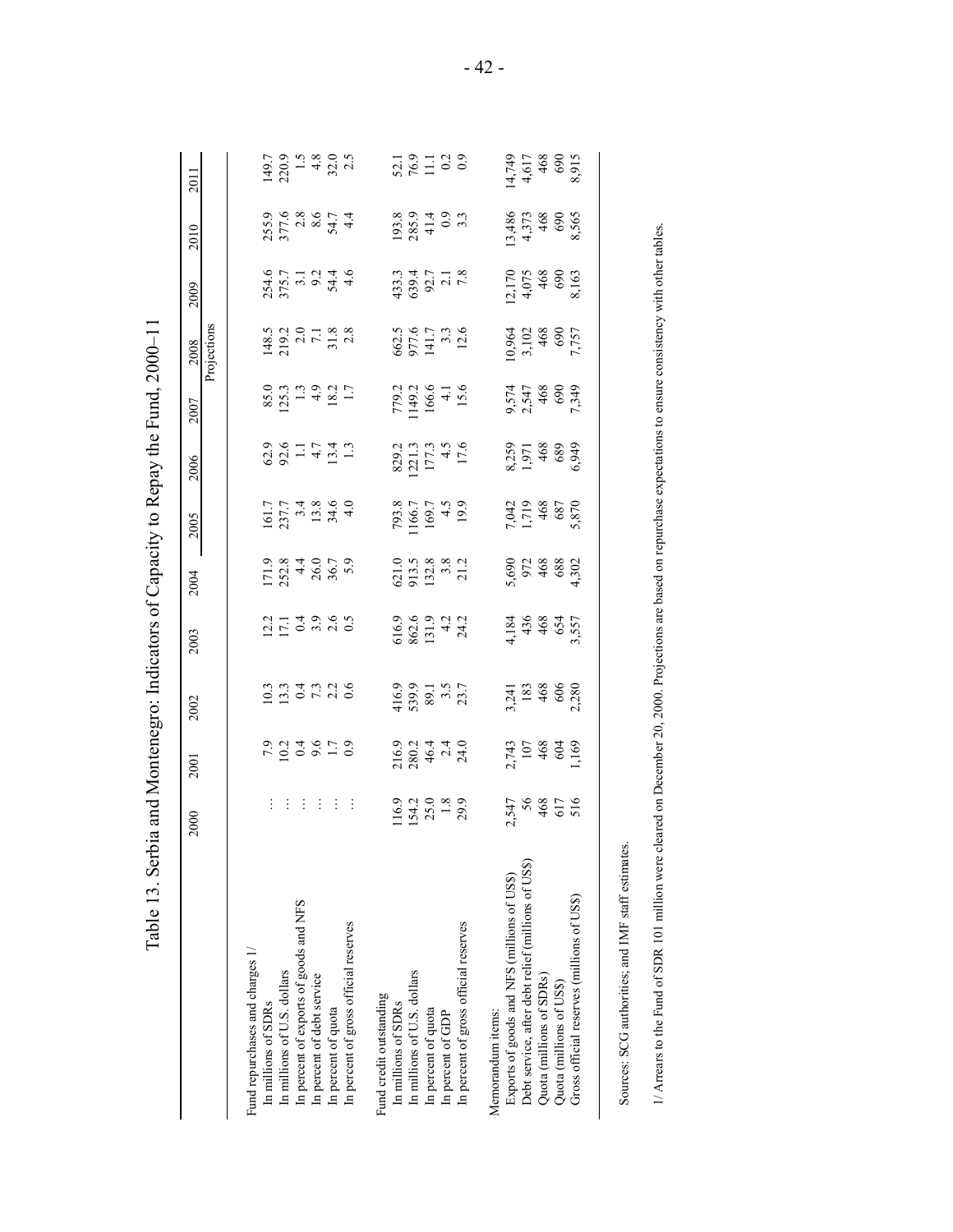|     |                          | Amount of Purchase     |                           |                                                                                                                                                                     |
|-----|--------------------------|------------------------|---------------------------|---------------------------------------------------------------------------------------------------------------------------------------------------------------------|
|     | Available on<br>or after | In millions<br>of SDRs | In percent<br>of quota 1/ | Conditions/Status                                                                                                                                                   |
| 1.  | May 14, 2002             | 50.0                   | 10.7                      | Purchased.                                                                                                                                                          |
| 2.  | August 15, 2002          | 50.0                   | 10.7                      | Purchased.                                                                                                                                                          |
| 3.  | November 15, 2002        | 50.0                   | 10.7                      | Purchased.                                                                                                                                                          |
| 4.  | February 15, 2003        | 50.0                   | 10.7                      | Purchased.                                                                                                                                                          |
| 5.  | May 15, 2003             | 50.0                   | 10.7                      | Purchased.                                                                                                                                                          |
| 6   | July 28, 2003            | 50.0                   | 10.7                      | Purchased.                                                                                                                                                          |
| 7.  | November 15, 2003        | 50.0                   | 10.7                      | Purchased.                                                                                                                                                          |
| 8.  | February 15, 2004        | 50.0                   | 10.7                      | Purchased.                                                                                                                                                          |
| 9.  | August 15, 2004          | 62.5                   | 13.4                      | Purchased.                                                                                                                                                          |
| 10. | February 15, 2005        | 125.0                  | 26.7                      | Purchased.                                                                                                                                                          |
| 11. | November 15, 2005        | 62.5                   | 13.4                      | Observance of the relevant July-December<br>2005 performance criteria and completion of<br>the sixth semi-annual review (including<br>financing assurances review). |
|     | Total                    | 650.0                  | 139.0                     |                                                                                                                                                                     |

#### Table 14. Serbia and Montenegro: Proposed Schedule of Purchases Under the Extended Arrangement

1/ The quota is SDR 467.7 million.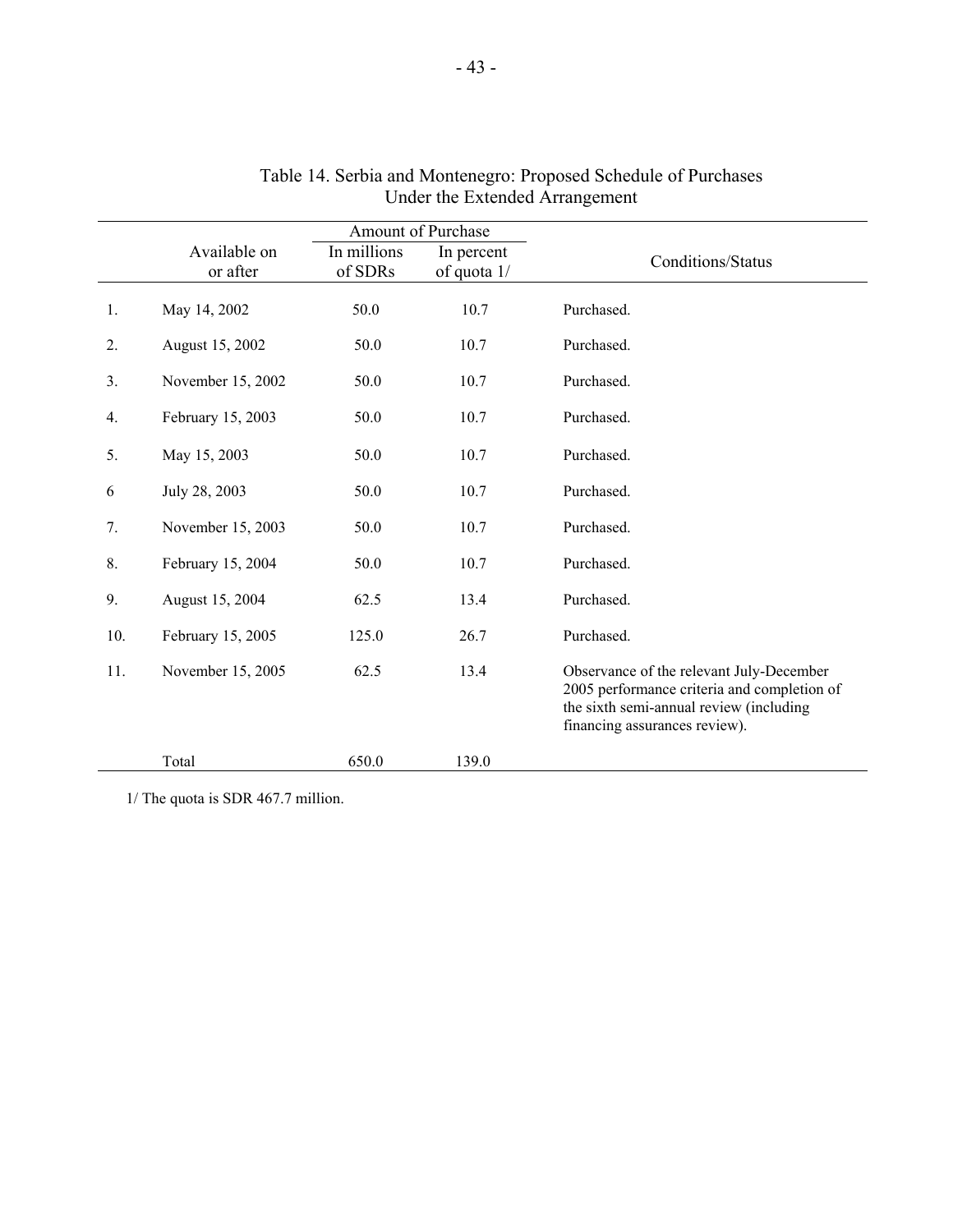|                                                             | 2002             | 2003                 | 2004                 | 2005         | 2006         | 2007         | 2008             |
|-------------------------------------------------------------|------------------|----------------------|----------------------|--------------|--------------|--------------|------------------|
|                                                             |                  |                      | Est.                 |              | Proj.        |              |                  |
| 1. Gross financing requirements                             | $-3,200$         | $-4,039$             | $-8,258$             | $-5,786$     | $-7,038$     | $-4,725$     | $-5,072$         |
| External current account deficit (excl. official transfers) | $-2,007$         | $-2,543$             | $-3,597$             | $-2,668$     | $-2,913$     | $-2,617$     | $-2,460$         |
| Debt amortization                                           | $-43$            | $-218$               | $-513$               | $-942$       | $-1,237$     | $-1,599$     | $-1,888$         |
| Medium- and long-term debt                                  | $-43$            | $-190$               | $-463$               | $-564$       | $-1,142$     | $-1,599$     | $-1,888$         |
| Short-term debt 1/                                          | $\mathbf{0}$     | $-28$                | $-50$                | $-378$       | $-95$        | $\mathbf{0}$ | $\theta$         |
| Repayment of arrears                                        | $-39$            | $\mathbf{0}$         | $-3,194$             | $\mathbf{0}$ | $-1,770$     | $\mathbf{0}$ | $\mathbf{0}$     |
| Gross reserve accumulation                                  | $-1,111$         | $-1,277$             | $-719$               | $-1,967$     | $-1,079$     | $-400$       | $-408$           |
| IMF repurchases and repayments                              | $\mathbf{0}$     | $\theta$             | $-235$               | $-208$       | $-39$        | $-109$       | $-317$           |
| 2. Financing                                                | 3,200            | 4,039                | 8,258                | 5,702        | 6,592        | 4,344        | 4.685            |
| Official grants 2/                                          | 624              | 538                  | 562                  | 373          | $\Omega$     | $\theta$     | $\theta$         |
| Foreign direct investment (net)                             | 562              | 1,405                | 1.031                | 2.020        | 1.854        | 1,870        | 1,919            |
| Disbursement from private creditors                         | 236              | 580                  | 1,975                | 2,420        | 2,165        | 1,780        | 2,050            |
| Medium and long-term financing                              | 78               | 514                  | 1,582                | 1,708        | 1,870        | 1,580        | 1,850            |
| Short-term financing and other capital inflows              | 158              | 66                   | 393                  | 712          | 295          | 200          | 200              |
| Disbursement from official creditors 2/                     | 343              | 460                  | 537                  | 527          | 452          | 430          | 450              |
| Multilateral 3/                                             | 285              | 341                  | 507                  | 472          | 452          | 430          | 450              |
| Other                                                       | 58               | 119                  | 30                   | 54           | $\theta$     | $\Omega$     | $\Omega$         |
| <b>IMF</b> disbursement                                     | 295              | 276                  | 243                  | 183          | 89           | $\theta$     | $\mathbf{0}$     |
| Accumulation of arrears (exceptional)                       | $\boldsymbol{0}$ | $\mathbf{0}$         | $\theta$             | $\mathbf{0}$ | $\theta$     | $\mathbf{0}$ | $\mathbf{0}$     |
| Debt Relief                                                 | 71               | 59                   | 3,259                | $\mathbf{0}$ | 1,770        | $\mathbf{0}$ | $\Omega$         |
| Other flows 4/                                              | 1,069            | 721                  | 652                  | 179          | 261          | 265          | 266              |
| 3. Financing Gap                                            | $\bf{0}$         | $\bf{0}$             | $\bf{0}$             | 84           | 446          | 380          | 387              |
| Expected disbursements of grants from donors 2/             | $\mathbf{0}$     | $\mathbf{0}$         | $\bf{0}$             | $\mathbf{0}$ | 353          | 271          | 276              |
| EU                                                          | $\Omega$         | $\theta$             | $\theta$             | $\theta$     | 24           | $\mathbf{0}$ | $\theta$         |
| Others (mostly official bilateral creditors)                | $\mathbf{0}$     | $\mathbf{0}$         | $\mathbf{0}$         | $\mathbf{0}$ | 329          | 271          | 276              |
| Expected disbursement of loans from donors 2/               | $\mathbf{0}$     | $\theta$             | $\mathbf{0}$         | $\mathbf{0}$ | 30           | $\mathbf{0}$ | $\mathbf{0}$     |
| World Bank                                                  | $\Omega$         | $\theta$             | $\theta$             | $\theta$     | $\theta$     | $\theta$     | $\boldsymbol{0}$ |
| IMF                                                         | $\bf{0}$         | $\mathbf{0}$         | $\theta$             | $\mathbf{0}$ | $\mathbf{0}$ | $\mathbf{0}$ | $\mathbf{0}$     |
| <b>EBRD</b>                                                 | $\theta$         | $\theta$             | $\theta$             | $\theta$     | $\mathbf{0}$ | $\mathbf{0}$ | $\mathbf{0}$     |
| EIB                                                         | $\Omega$         | $\theta$             | $\theta$             | $\theta$     | $\theta$     | $\theta$     | $\mathbf{0}$     |
| EU                                                          | $\bf{0}$         | $\mathbf{0}$         | $\theta$             | $\mathbf{0}$ | 30           | $\mathbf{0}$ | $\theta$         |
| Others (mostly official bilateral creditors)                | $\theta$         | $\theta$<br>$\Omega$ | $\theta$<br>$\theta$ | $\theta$     | $\theta$     | $\theta$     | $\theta$         |
| Debt relief                                                 | $\Omega$         |                      |                      | 84           | 12           | 12           | 12               |
| 4. Residual Financing Gap                                   | 0                | $\bf{0}$             | $\bf{0}$             | $\bf{0}$     | 51           | 98           | 100              |

Table 15. Serbia and Montenegro: External Financing Requirements and Sources, 2002–08

(In millions of U.S. dollars)

Sources: SCG authorities; and IMF staff estimates.

1/ Original maturity of less than 1 year.

2/ Official grants and loans recorded above-the-line are amounts based on already secured commitments; amounts expected

 from new pledges are shown below-the-line. In particular, part of expected EU grant and loan assistance had not yet been approved at the time of preparation of the staff report.

3/ Not including amortization of the debt to IMF.

4/ Includes other capital inflows, errors and omissions, and change in net foreign assets of commercial banks.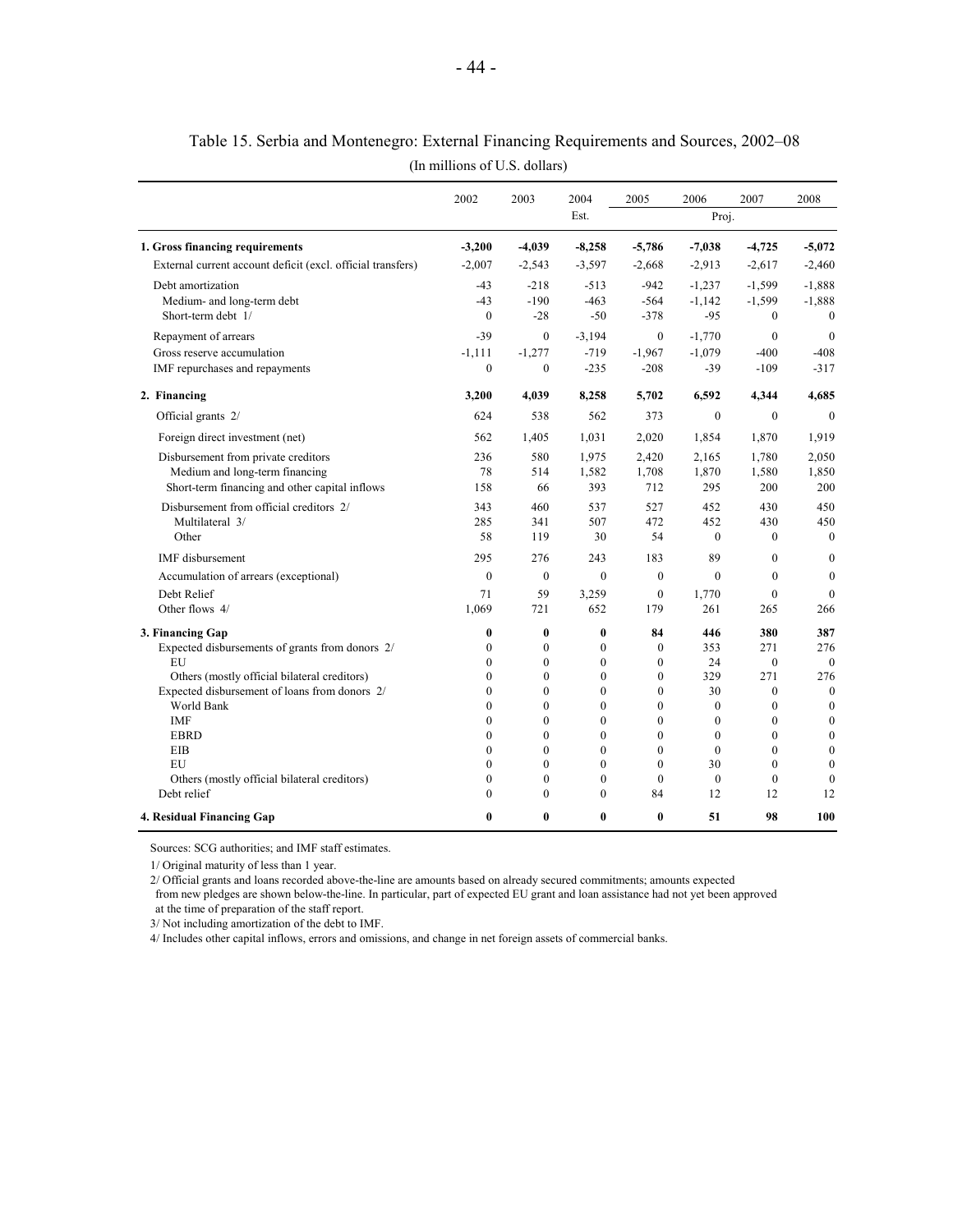#### **SERBIA AND MONTENEGRO: FUND RELATIONS** As of December 31, 2005

I. **Membership Status:** Joined December 14, 1992 (succeeding to membership of the former SFR Yugoslavia); accepted Article VIII on May 13, 2002.

| П.   | <b>General Resources Account</b>       | <b>SDR</b> Million | %Quota      |
|------|----------------------------------------|--------------------|-------------|
|      | Quota                                  | 467.70             | 100.00      |
|      | Fund Holdings of Currency              | 1,073.96           | 229.63      |
| III. | <b>SDR</b> Department                  | <b>SDR</b> Million | %Allocation |
|      | Net cumulative allocation              | 56.66              | 100.00      |
|      | Holdings                               | 21.16              | 37.33       |
| IV.  | <b>Outstanding Purchases and Loans</b> | <b>SDR</b> Million | %Quota      |
|      | Extended arrangement                   | 587.50             | 125.61      |
|      | Stand-by arrangements                  | 18.75              | 4.01        |

#### V. **Latest Financial Arrangements**

<u>.</u>

| Type     | Approval | Expiration | <b>Amount Approved</b> | <b>Amount Drawn</b> |
|----------|----------|------------|------------------------|---------------------|
|          | Date     | Date       | (SDR Million)          | (SDR Million)       |
| EFF      | 5/14/02  | 2/28/06    | 650.00                 | 587.50              |
| Stand-by | 6/11/01  | 5/31/02    | 200.00                 | 200.00              |

# VI. **Projected Obligations to Fund (Expectation Basis)**<sup>1</sup>

 (In millions of SDR; based on existing use of resources and present holdings of SDRs)

|                  | Forthcoming |       |        |        |        |  |
|------------------|-------------|-------|--------|--------|--------|--|
|                  | 2006        | 2007  | 2008   | 2009   | 2010   |  |
| Principal        | 27.08       | 50.00 | 116.67 | 187.50 | 166.67 |  |
| Charges/Interest | 26.41       | 25.20 | 22.01  | 15.61  | 8.20   |  |
| Total            | 53.49       | 75.20 | 38.68  | 203.11 | 74.87  |  |

 $<sup>1</sup>$  This schedule presents all currently scheduled payments to the IMF, including repayment expectations where</sup> applicable and repayment obligations otherwise. The IMF Executive Board can extend repayment expectations (within predetermined limits) upon request by the debtor country if its external payments position is not strong enough to meet the expectations without undue hardship or risk.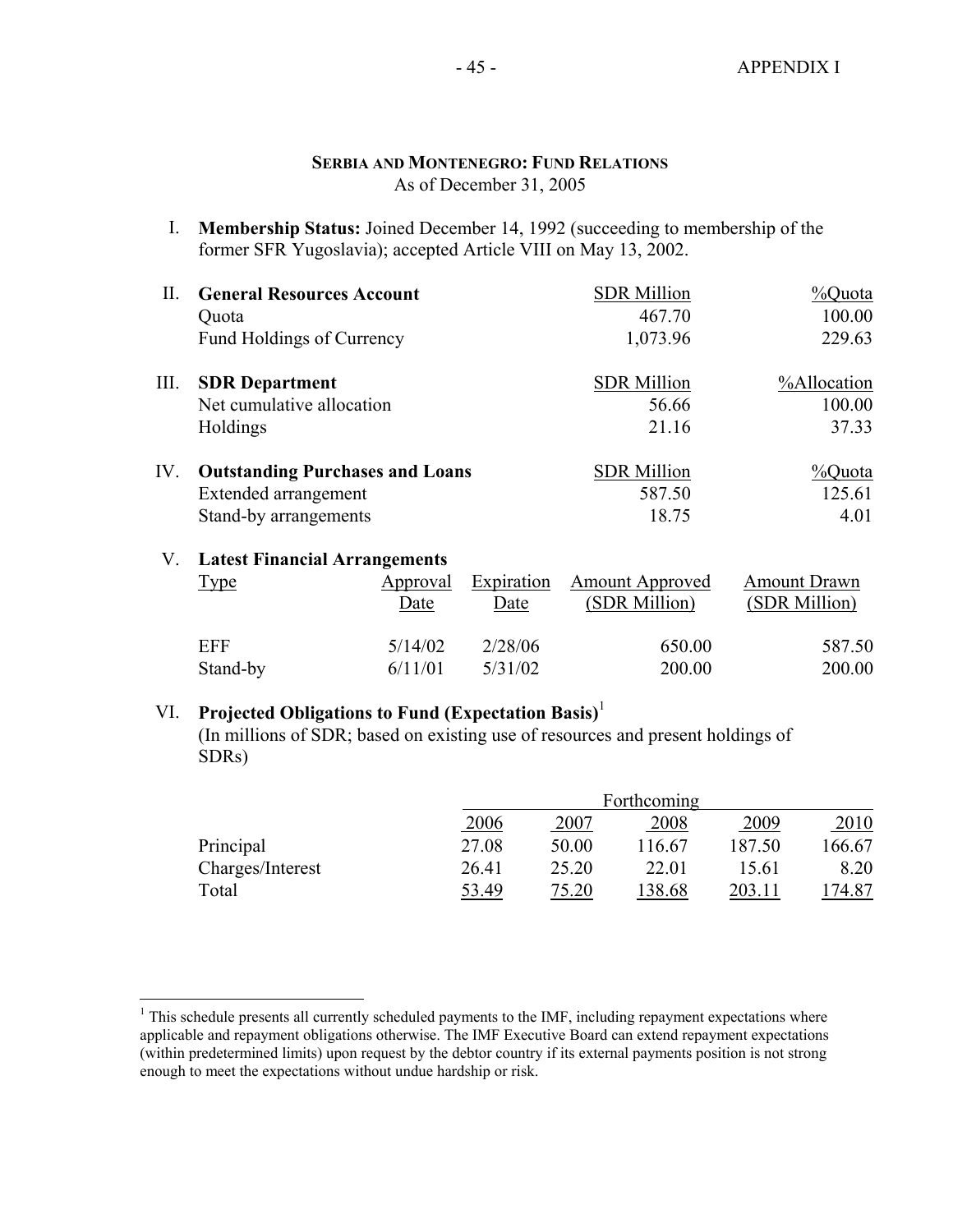#### VII. **Safeguards Assessments:**

Under the Fund's safeguards assessment policy, the National Bank of Yugoslavia (now NBS) was subject to a safeguards assessment with respect to the Extended Arrangement approved on May 13, 2002. A safeguards assessment of the NBY was completed on November 29, 2001. The assessment concluded that substantial risks may exist in the financial reporting framework, internal audit mechanism, and system of internal controls as reported in IMF Country Report No. 02/105 (4/26/02). The proposed remedies by the mission are being implemented.

#### VIII. **Exchange Arrangement**

 Serbia and Montenegro accepted the obligations under Article VIII as of May 2002. The currency of Serbia is the Serbian dinar. On January 1, 2001, Serbia adopted a managed float system. During 1994–99, the dinar was officially pegged to the DM; for most of the period, multiple exchange rates were in effect. Montenegro has adopted the euro as its sole legal tender.

#### IX. **Last Article IV Consultation**

The last Article IV consultation was concluded on June 29, 2005.

## X. **FSAP Participation**

 Serbia participated in the Financial Sector Assessment Program during 2005, and the Financial System Stability Assessment report will be discussed in relation with this review.

## XI. **Technical Assistance to Serbia and Montenegro during the Past 12 Months**

| Department     | <b>Timing</b>    | <b>Purpose</b>                                                                     |
|----------------|------------------|------------------------------------------------------------------------------------|
| <b>MFD/FAD</b> | <b>July 2005</b> | Management of Proceeds of Privatization<br>and Review of PFM (Montenegro)          |
| FAD            | <b>July 2005</b> | Public-Private Partnership (Serbia)                                                |
| <b>MFD</b>     | Oct. 2005        | <b>Monetary Policy</b>                                                             |
| <b>STA</b>     | Nov. 2005        | <b>National Accounts Statistics</b>                                                |
| <b>MFD</b>     | Nov. 2005        | Monitoring and managing risks emanating<br>from foreign exchange indexed borrowing |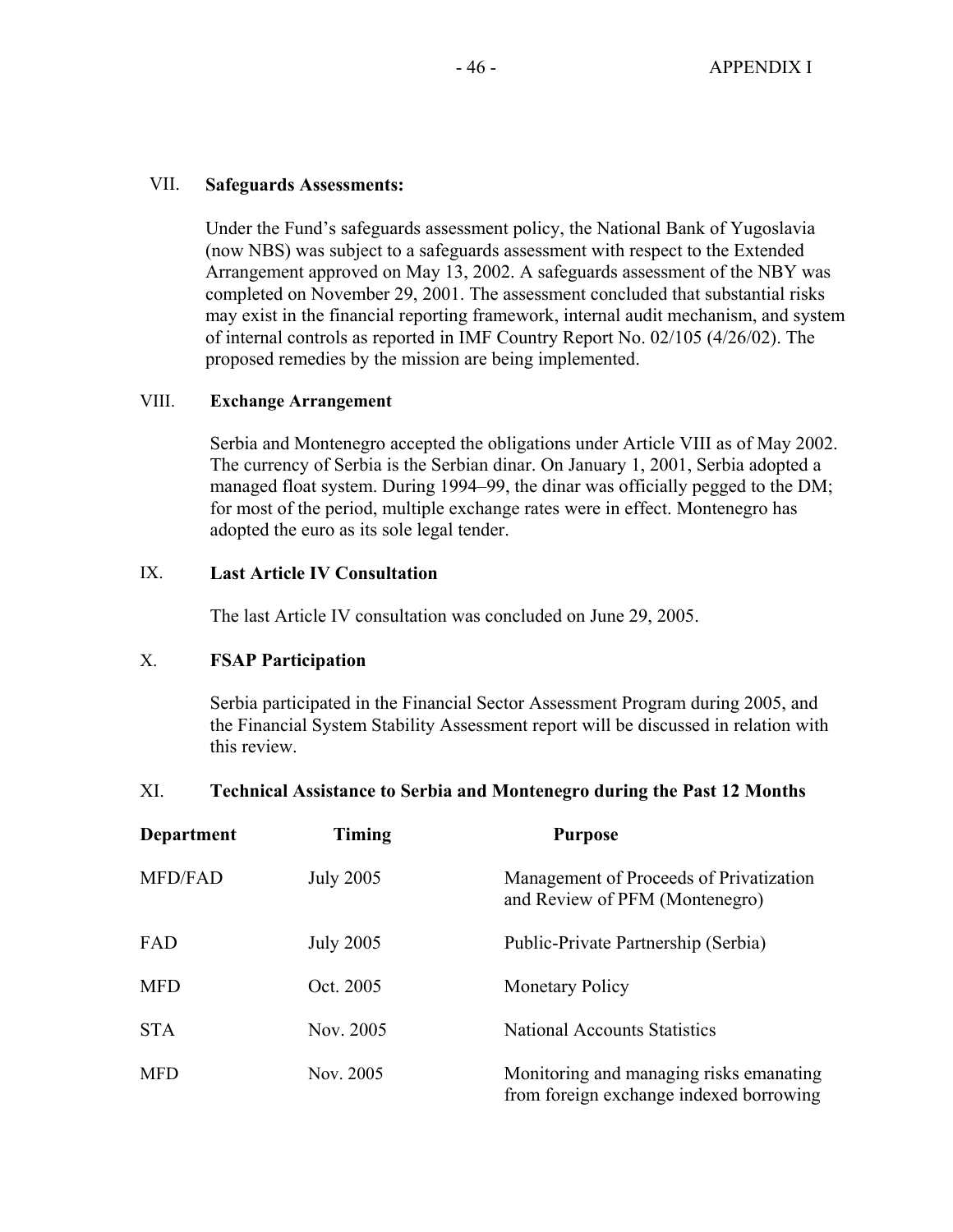Technical assistance missions during the past 12 months from FAD, MFD and STA have contributed significantly to strengthening public debt management (in Montenegro); identifying the risks associated with PPPs (in Serbia); creating a market-based financial system; and improving statistical data provision.

The MFD recommendations were key to (i) developing market-based instruments for monetary operations, (ii) improving public sector debt management, (iii) providing a clear focus to future work on enhancing banking supervision practices and (iv) outlining directions for NBS reorganization.

#### XII. **Resident Representative**

 Mr. Harald Hirschhofer took up his position as Resident Representative in September 2004.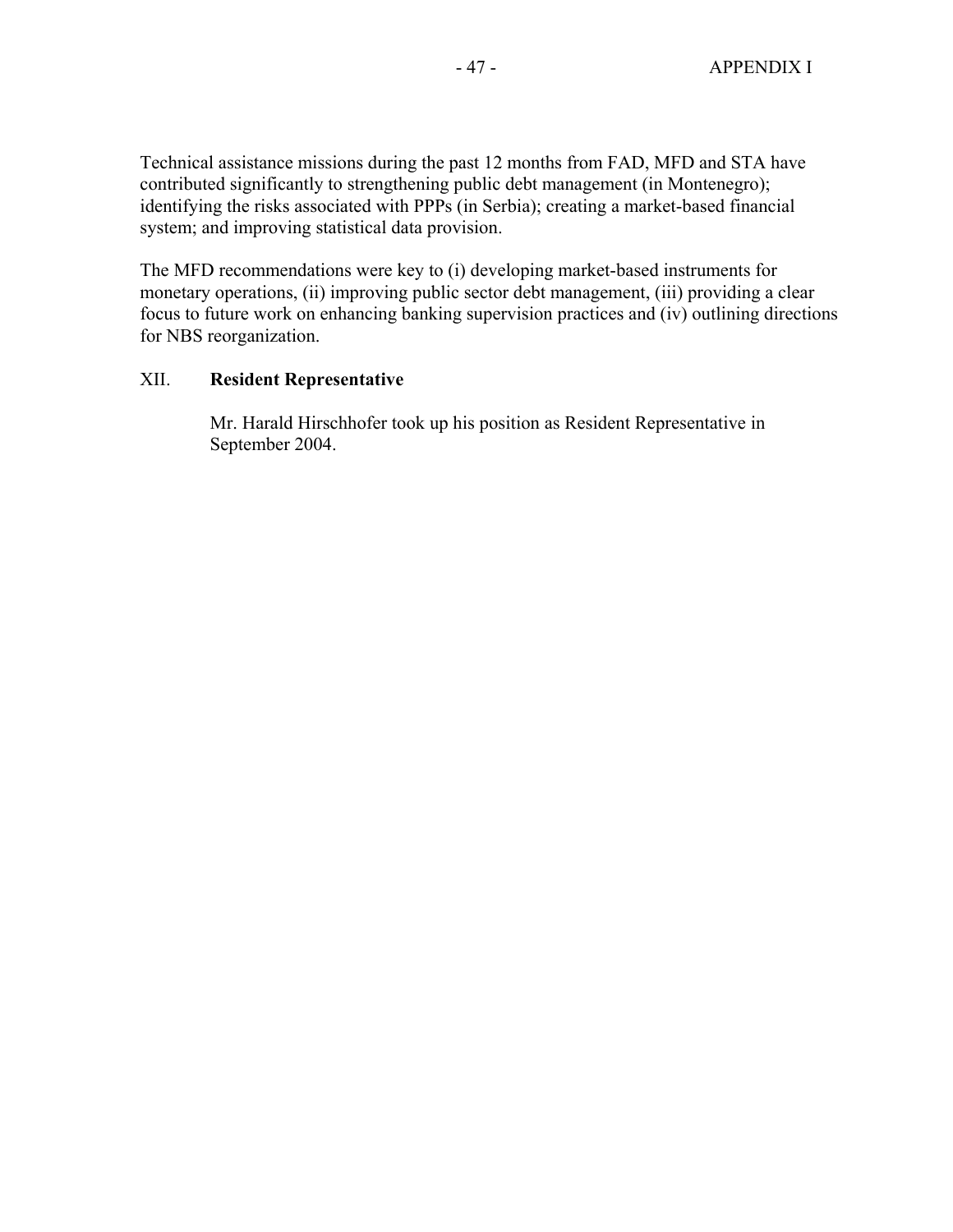#### **SERBIA AND MONTENEGRO: IMF-WORLD BANK RELATIONS**

#### **Partnership with Serbia and Montenegro's Development Strategy**

1. The government of SCG and its two constituent republics of Serbia and Montenegro have highlighted progress in structural reform and stabilization, and outlined their mediumterm development strategies in their respective Poverty Reduction Strategy Papers (PRSP). The Joint Staff Assessment (JSA) of the PRSP was reviewed by the IMF Executive Board on March 2, 2004 and by the Bank's Board of Directors on March 16, 2004. Progress reports were prepared in 2005 and are currently reviewed by Bank and Fund staff. Support for the Government's development strategy from the World Bank and the IMF follow the agreed upon division of responsibilities between the two institutions.

2. In the context of a program supported by a three-year Extended Arrangement (EA) the Fund takes the lead on macroeconomic policies (fiscal, monetary, and exchange rate) aimed at facilitating sustainable growth. In addition to macroeconomic targets, the Fund has established structural performance criteria and benchmarks in areas such as tax administration, payments system reform, banking reform, financial markets, foreign trade policy, and energy tariffs. Working together with bilateral donors, the Fund has also provided technical assistance in the first three areas.

3. The Bank has complemented the Fund's work through its support to structural reforms. In areas of direct interest to the Fund, the Bank leads the policy dialogue in: (i) public expenditure management; (ii) macroeconomically important sectoral reforms (e.g., in the energy sector), (iii) pension, health, and social assistance reform; (iv) the restructuring and privatization of enterprises; and (v) legal reforms with a bearing on the business environment, including labor markets. The Bank and Fund have jointly led the policy dialogue in the financial sector, including on the restructuring and privatization of banks, and in foreign trade. The Bank's investment lending program is described more fully below.

## **World Bank Group Strategy**

4. A Joint World Bank-IFC Country Assistance Strategy covering FY05-07 was endorsed by the Bank's Board of Directors on December 16, 2004. The CAS has three goals: (i) creating a smaller, more sustainable and more efficient public sector; (ii) creating a larger, more dynamic private sector; and (iii) reducing poverty levels and improving social protection and access to public services. As outlined in the FY05-07 Country Assistance Strategy, the Bank's adjustment lending assistance in Serbia will have a series of up to four envisaged Programmatic Development Policy Lending (DPL) operations, concentrating on two parallel streams: (i) the development of a robust private sector through the Programmatic Private and Financial DPLs; and (ii) the development of a smaller and more efficient public sector through the Programmatic Public Sector DPLs.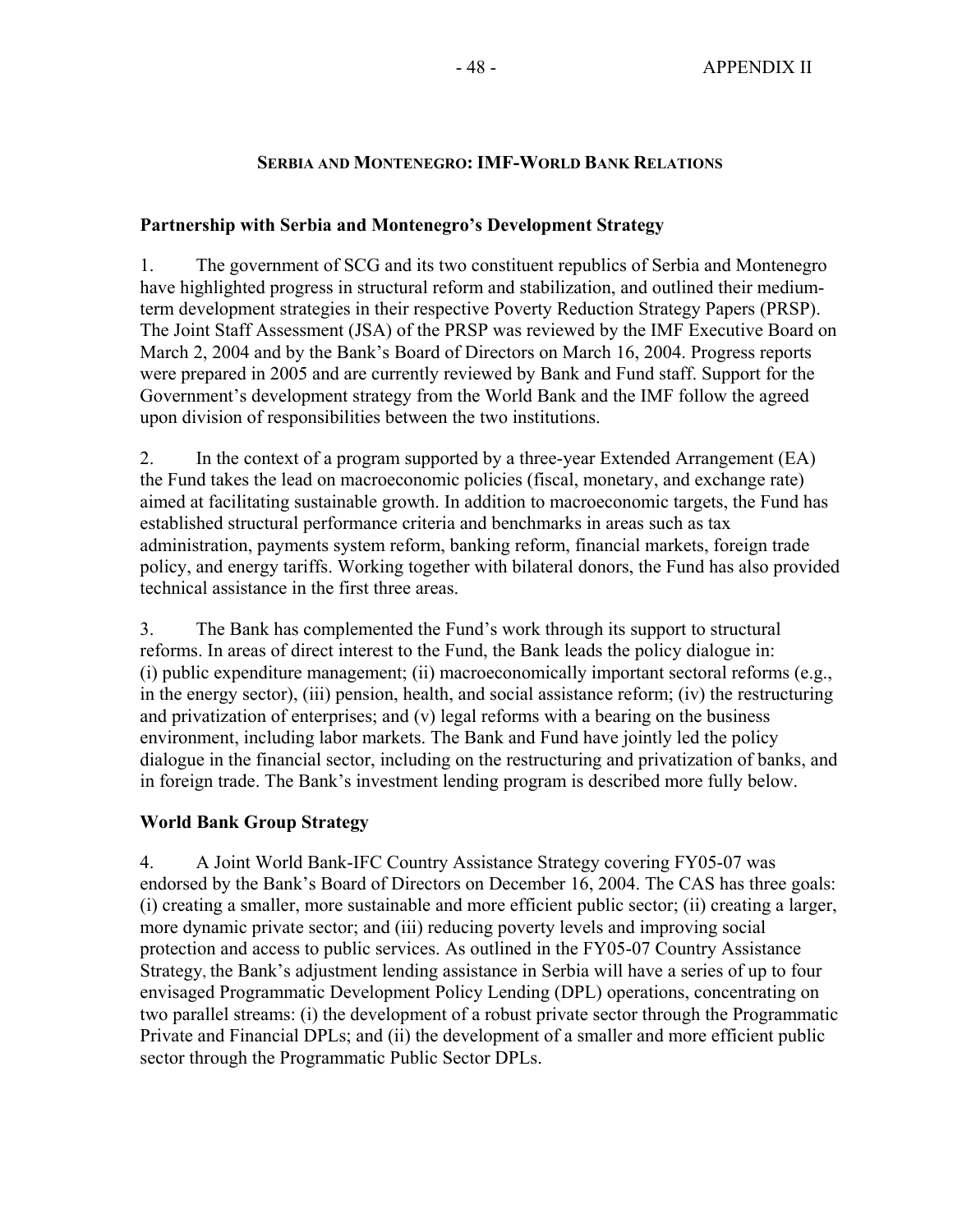5. Given the extensive de jure and de facto devolution of responsibility for economic policy to the member state level, the program of adjustment lending is focused at the republic level. To date, eight operations have been approved, six in Serbia and two in Montenegro. The latest is a Programmatic and Financial Sector Development Policy Credit, approved by the World Bank Board on December 6, 2005. It supports a reduction in subsidies to enterprises and improvements in the financial sector through privatization of state banks and developing the capacity of the regulatory authority. The first Public Sector Development Policy Loan is scheduled for Board consideration in May 2006, with the goals of supporting a move to a smaller and more efficient public sector.

6. The Bank's program of adjustment lending has been underpinned by analytical studies. The Bank recently finalized an Economic Memorandum for Serbia focusing on the agenda for sustained growth and employment creation and a Public Expenditure and Institutional Review is nearing completion. Reports on agriculture and labor markets are currently under preparation. An Economic Memorandum for Montenegro has just been completed. The recently completed FSAP and Accounting and Auditing ROSC identified a number of key concerns for the authorities.

7. In both republics, a program of selective investment lending has been designed to assist the authorities to tackle critical impediments to effective public sector management and private sector development, improve social policy and underpin reforms initiated under the Bank-supported adjustment programs. A Trade and Transport Facility for Southeast Europe and an Export Finance project have been approved which cover both Serbia and Montenegro's needs. In addition, in Serbia IDA is supporting an Education project, an Enterprise and Bank Restructuring Technical Assistance operation, an Energy Efficiency project, a Health Reform operation, an Employment Promotion Learning and Innovation project, a Transport Rehabilitation project, and a Real Property Registration and Cadastre project. In Montenegro, an education reform project was recently approved on March 31, 2005. The Bank also supports an Environmental Improvement project, an Energy Learning and Innovation Credit, a Pension System Administration and Improvement Project and a Health Reform project. As of end-April 2005, 21 IDA credits totaling \$590 million had been approved for SCG, with adjustment support comprising the majority.

## **IFC**

8. As of October 2005, IFC has committed about \$227 million in Serbia and Montenegro. During FY05, IFC committed about \$106 million in 5 projects, of which 4 projects were in the financial markets. Donor supported technical assistance (TA) has been an important component of the IFC strategy. The TA work program has reached all sectors through a broad range of delivery methods from market diagnostic surveys, to sector analyses and capacity building programs, to highly specialized restructuring and privatization assistance in the financial sector and real sector.

9. *In the financial sector*, IFC has been instrumental in catalyzing foreign strategic investors' interest and establishing viable financial institutions. It supported the first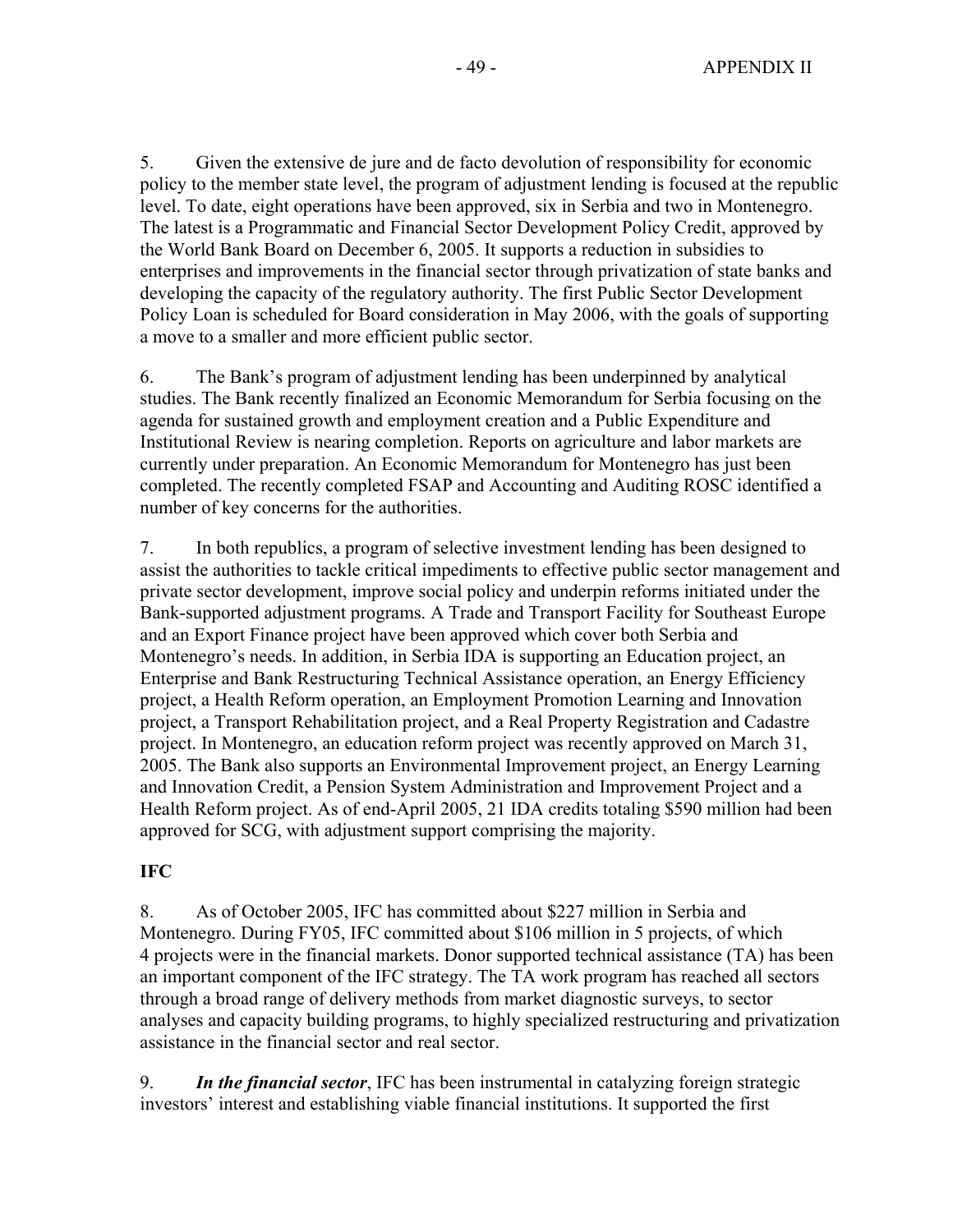Microfinance Bank, the establishment of Raiffeisen Bank and Raiffeisen Leasing, and supported HVB Serbia to enable it to expand long-term lending, particularly to SMEs, mortgage operations, and lending relating to commercial and residential real estate development. IFC pursued its commercial microfinance strategy by investing in Opportunity Bank Montenegro and in Procredit in Serbia and in Kosovo. It supported debt restructuring of Udruzena Vojvodjanska Banka (UVB) successor banks (Continental Bank, Novosadska Banka, Panonska Banka, Vojvodjanksa Banka and Privredna Bank Pancevo), resolving the issue of arrears due to IFC and participating banks. In Montenegro, the agreement between IFC and the Government of Montenegro on the restructuring of IFC's claims on Montenegrin enterprises and banks is paving the way for additional IFC restructuring and privatization support in the financial sector. IFC already supported the restructuring of Podgoricka Banka through a loan and an equity investment, and has pipeline projects in the financial sector that are helping turn around some of the promising banks and create vibrant financial institutions.

10. *In the corporate sector*, IFC has provided a loan and an equity investment to Tigar Rubber Company, a leading regional producer of high quality car tires. The financing was accompanied by extensive technical assistance to the company and its SME suppliers implementing a "Supply Chain Management" scheme, which resulted in a high development impact. With the privatization of the real sector taking place, IFC is building a solid pipeline with projects in agribusiness, retail, and real estate sectors. IFC's strategy is to help domestic companies upgrade to EU standards and become more competitive in both domestic and regional markets. It is also looking for opportunities to support local companies become regional players by expanding in FYR Macedonia and Bosnia and Herzegovina, as well as to encourage companies from other countries, such as Croatia and Slovenia, to invest in Serbia and Montenegro.

11. *In the SME sector*, IFC through SEED has delivered programs to promote SMEs through corporate governance, management training, business planning assistance, leasing initiatives, and linkages between large companies and SME sector. SEED programs also foster standardization and best practices to help local companies. As part of its Alternative Resolution program in Southeast Europe, IFC has launched a center for mediation in Belgrade. With SEED's mandate completed in June 2005, IFC started new programs through the Private Enterprise Partnership South Europe (PEP-SE) that targets SME development in the areas of: (i) access to finance; (ii) business enabling environment and access to markets; and (iii) supply chain linkages.

12. *In the infrastructure sector*, in tandem with the Bank's program of support, IFC is committed to supporting the restructuring and preparation for privatization of the sector, as well as facilitating private sector participation in the sector. IFC is advising the City of Belgrade on the restructuring and concession of solid waste as well as water and wastewater sector. Also, in order to help public sector entities to attract private sector participation and investments in infrastructure, in July 2005 IFC started its PEP-SE Infrastructure facility. The facility will cover Southeast region including Serbia and Montenegro.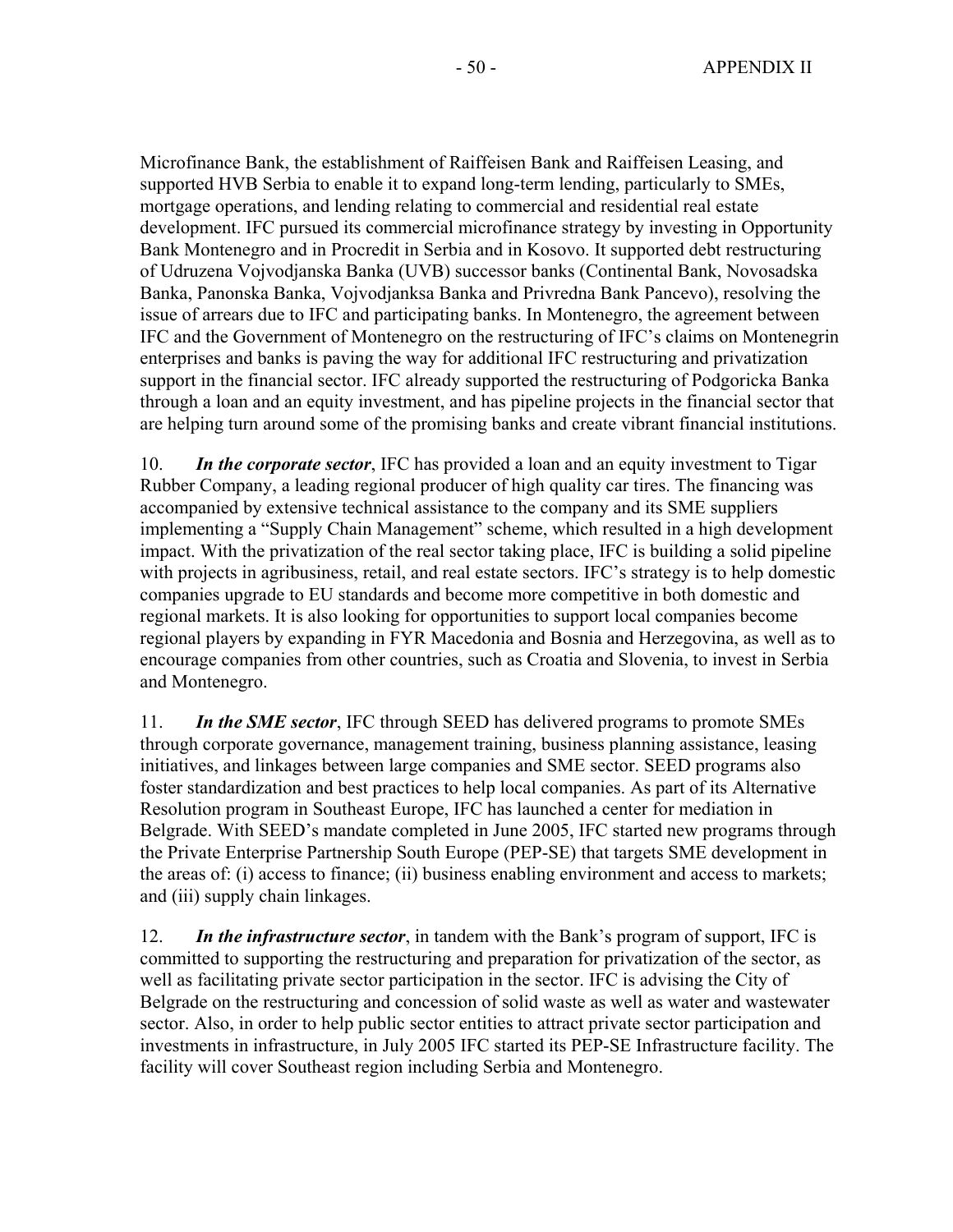13. IFC's program development, however, depends on further implementation of the Governments reform agenda, the creation of a favorable business climate, and the acceleration of the privatization process. While in the short term IFC will continue to expand its activities in the real and financial sectors, in the longer term IFC will look for opportunities to support Serbia and Montenegro with investments in the energy, telecommunication, and transportation sectors.

# **MIGA**

14. As of October 2005, MIGA's outstanding guarantee portfolio in SCG consisted of 17 contracts of guarantee with a total gross and net exposure of \$400 million and \$180 million, respectively (6 percent of total net exposure). MIGA's guarantee program in SCG has focused on the financial sector. Fifteen contracts are in the financial sector, ten of which with entities of the Raiffeisen Group, one in the services sector, and one in the manufacturing sector. MIGA is also providing technical assistance to SCG for institutional development and capacity building on investment promotion. It has recently completed a World Bank-funded 18-month TA project for the Serbian Investment and Export Promotion Agency (SIEPA). A follow-on project planned jointly with the European Agency for Reconstruction and aimed at further strengthening SIEPA's investment promotion capacity is currently under preparation. SCG is also a beneficiary country included in MIGA's European Investor Outreach Program for the Western Balkans (EIOP). EIOP is a regional investor outreach and marketing initiative to promote foreign investment into the Western Balkans region.

## **Joint Staff Assessment (JSA) of the Poverty Reduction Strategies**

15. Bank and Fund staff produced a joint assessment of the authorities' poverty reduction strategies as proposed in the PRSP of each republic. Bank staff took the lead in evaluating the structural measures to underpin poverty reduction, while Fund staff assessed the macroeconomic framework underlying the strategies. The JSA enumerates the strengths of the envisioned poverty reduction strategies, notably the focus on harmonization to common EU standards, continuing privatization, an improved business environment, and policies to raise employment. However, the staff also found that the reports could usefully have relied on less optimistic assumptions regarding domestic savings, foreign financing inflows, and the financing of poverty reduction programs, addressed crime and governance more directly, and provided a sharper sense of prioritization among possible projects. The staff agreed that the envisioned market-oriented reforms, if implemented in the context of continuing macroeconomic stability, will foster a considerable reduction in poverty.

## **Bank-Fund Collaboration in Specific Areas**

16. As part of its overall assistance to SCG, the Bank combines lending, analytical work and technical assistance to support policy reforms, with a focus on the following areas: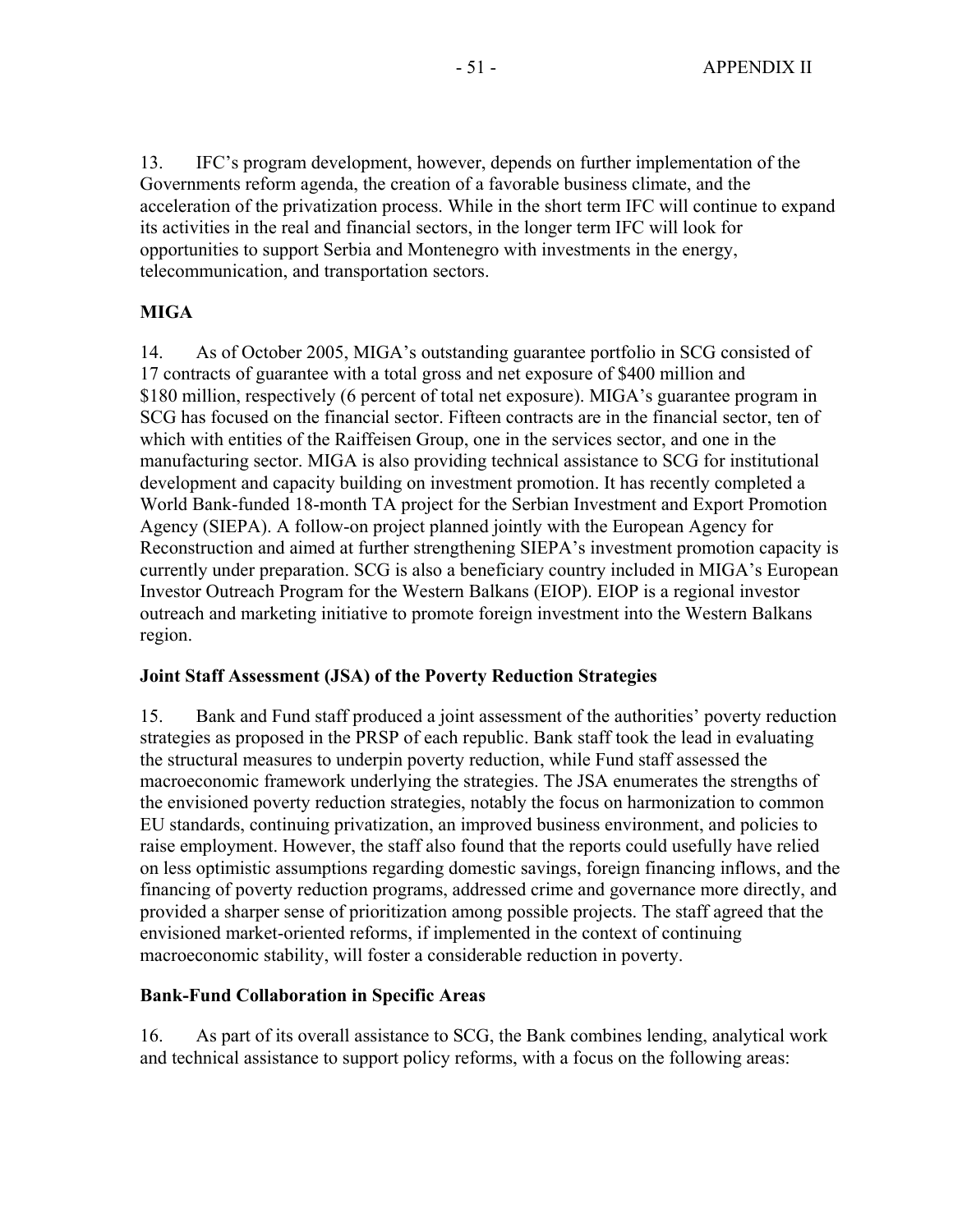17. **Public expenditure management**. SCG's weak systems of public financial management had long contributed to macroeconomic instability, a lack of transparency, and the inefficient use of public resources, requiring reforms and institution building in this area. The Bank is taking the lead with a multi-pronged assistance program, which the Fund is complementing with policy conditionality and technical assistance. The Bank's program began with the completion in 2002 of the PEIR, CFAA, and CPAR (see above), which in turn helped to define significant public expenditure management components in the first SACs for Serbia and Montenegro. In Serbia, key reforms supported by the Bank included the adoption of the Law on the Budget System (Organic Budget Law), the first steps toward introducing a treasury system, and enhanced inspection, auditing and procurement procedures. In Montenegro, where legal and institutional reforms had reached a more advanced stage, key reforms include the establishment of a more comprehensive multi-year framework for budget preparation, continued implementation of the interim treasury system, and improvements in the internal audit. Care is being taken to ensure consistency of the PRSP with available budgetary resources.

18. **Energy sector reform**. The combination of low power prices and collection rates, a decade of underinvestment and lack of maintenance, and war-related physical damage, led to power shortages and left SCG with loss-making and inefficient electric utilities. As the largest single source of quasi-fiscal pressures, the power sector became an area of particularly close collaboration between the Bank and the Fund. While the Bank has taken the lead in developing the policy agenda, the sector's fiscal impact has also motivated limited but strong conditionality in successive Fund arrangements. The Bank program has combined support for policy reforms with investment credits/grants for critical needs in both Serbia and Montenegro, improved financial management and technical assistance. The SACs for both republics focused on improving the financial position of the republican power utilities through measures to enhance revenues (phased tariff increases and improved collections) or reduce operating costs (e.g. control of the wage bill). Progress in achieving tariff rate targets is being monitored closely both by the Bank and the Fund. In parallel, the electric power emergency reconstruction grant for Serbia under the TFFRY supported urgent repairs, improvements in the financial management of the electric power company, and legal and policy advisory services. The Bank provides continuing support to the sector in Serbia with an Energy Efficiency Credit and complementary Global Environmental Fund grant, now under preparation. The already approved Montenegro Energy Sector Learning and Innovation Credit will introduce automated billing and demand management, facilitate the eventual privatization of distribution services and lay the basis for institutional strengthening.

19. **Pension, health and social assistance reform**. The state pension systems of both Serbia and Montenegro account for about one-third of consolidated public spending, and pension spending as a share of GDP is high by regional standards. Chronic arrears on pension payments and large budgetary transfers to the pension funds in both republics were further evidence that reforms were required to improve pension system financial balance and overall medium-term fiscal sustainability. This created a synergy between Bank and Fund programs. The Bank has taken the lead, including initial pension reforms in its adjustment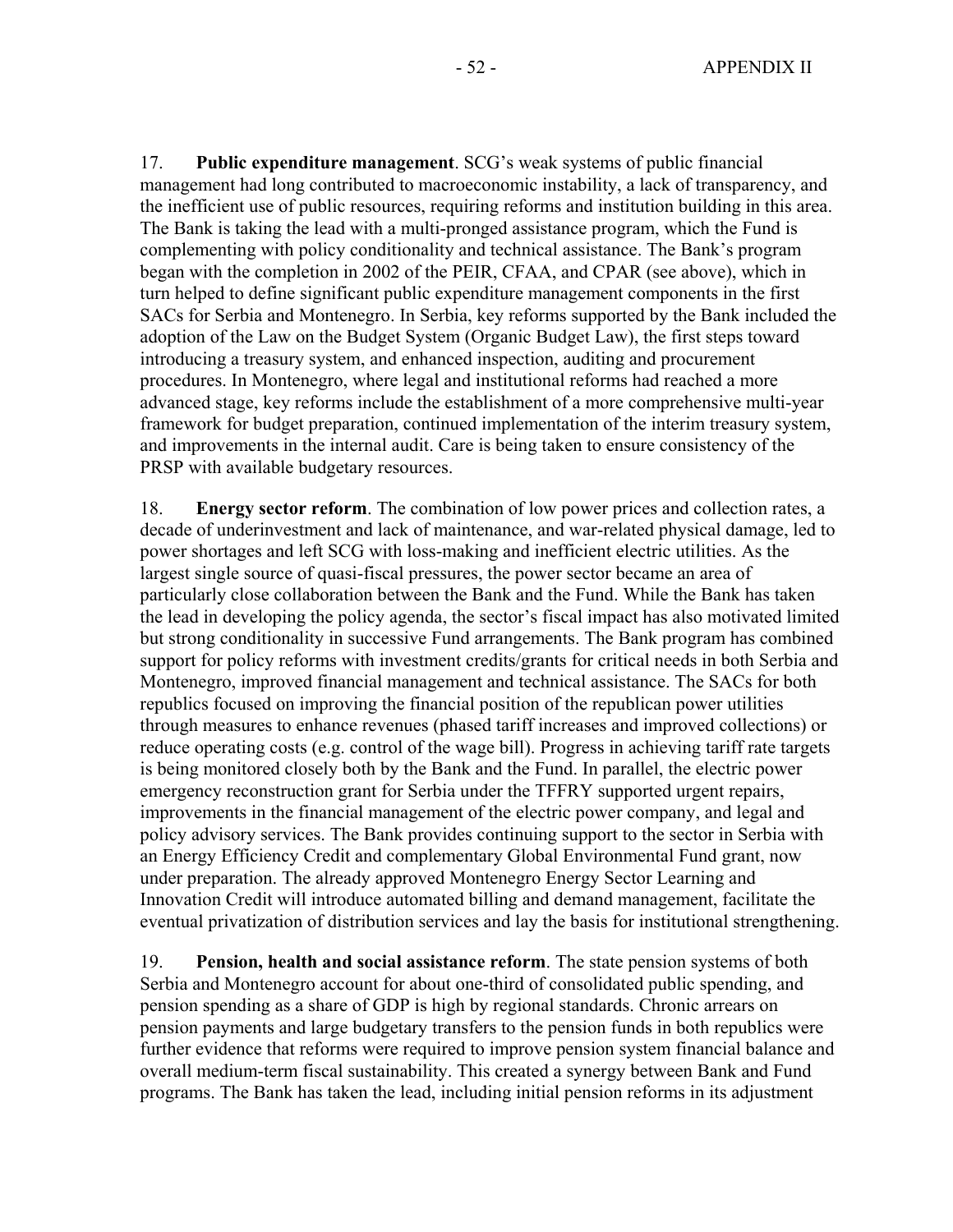operations in both republics, and providing required technical assistance through the social protection grant under the TFFRY. The key elements of pension reforms were parametric adjustments to retirement ages and indexation rules which would bring immediate fiscal savings relative to the no reform scenario. The Fund has provided supporting fiscal analysis and included related structural benchmarks in its successive arrangements in SCG. The SOSAC for Serbia supported the next reforms of the pay-as-you-go system, as well as preparatory steps for a more comprehensive revamping of the pension system. A Pension Systems Administration Improvement Project was approved for Montenegro and work has commenced on a pension reform technical assistance operation for Serbia for this fiscal year delivery.

20. Serbia's SAC also included initial reforms of the health care system to begin restoring fiscal balance in that sector, as a basis for improving its functioning and ability to provide basic health care services for all citizens. To this end, the SAC supported the introduction of modest co-payments, adoption of a more limited essential drugs list, the addressing of structural inefficiencies in the delivery system, and the laying of foundations for a new policy and legal framework. The SOSAC deepened this reform agenda. The Bank's involvement in the health care sector in Montenegro has focused on analytical work, most recently under the PEIR and a health sector reform project was approved in June 2004.

21. In Serbia, the Bank's work on reforming other components of the social safety net began with conditionality and technical assistance under the social protection grant under the TFFRY. The SAC supported pilot reforms to enhance the equity and coverage of the main program of social assistance (the so-called Material Assistance to Families), to improve the management of donor funds for such programs, and to begin development of a new Law on Employment regulating benefits for unemployed workers. These reforms were completed and deepened under the SOSAC. The SAC for Montenegro also supported the enactment of a Law on Labor and Law on Employment.

22. **Restructuring and privatization of enterprises and banks**. Beginning in late 2000 in Serbia, and earlier in Montenegro, SCG engaged in far-reaching reforms of the enterprise and financial sector. In Serbia, the initial focus in the enterprise sector was on creating a transparent legal and institutional framework for privatization to attract strategic investors. The agenda in the banking sector focused on the need to address the deep insolvency of the banking sector in a permanent and fiscally responsible fashion. The Bank and the Fund have worked closely together to support the needed policy reforms, with the Bank taking the lead on the enterprise sector and sharing leadership in the banking sector. The Bank program has combined sectoral adjustment credits focused on these themes with parallel projects to provide technical assistance. The Bank has worked closely with the Fund to formulate the benchmarks in PFSAC I and II which complement and reinforce the elements of the EA related to financial sector strengthening. Fund conditionality under the EA has focused on facilitating rapid privatization, ensuring that all privatization proceeds flow transparently through the budget, and putting in place control mechanisms in banks prior to their privatization. Under the TFFRY, the Bank provided early support through private and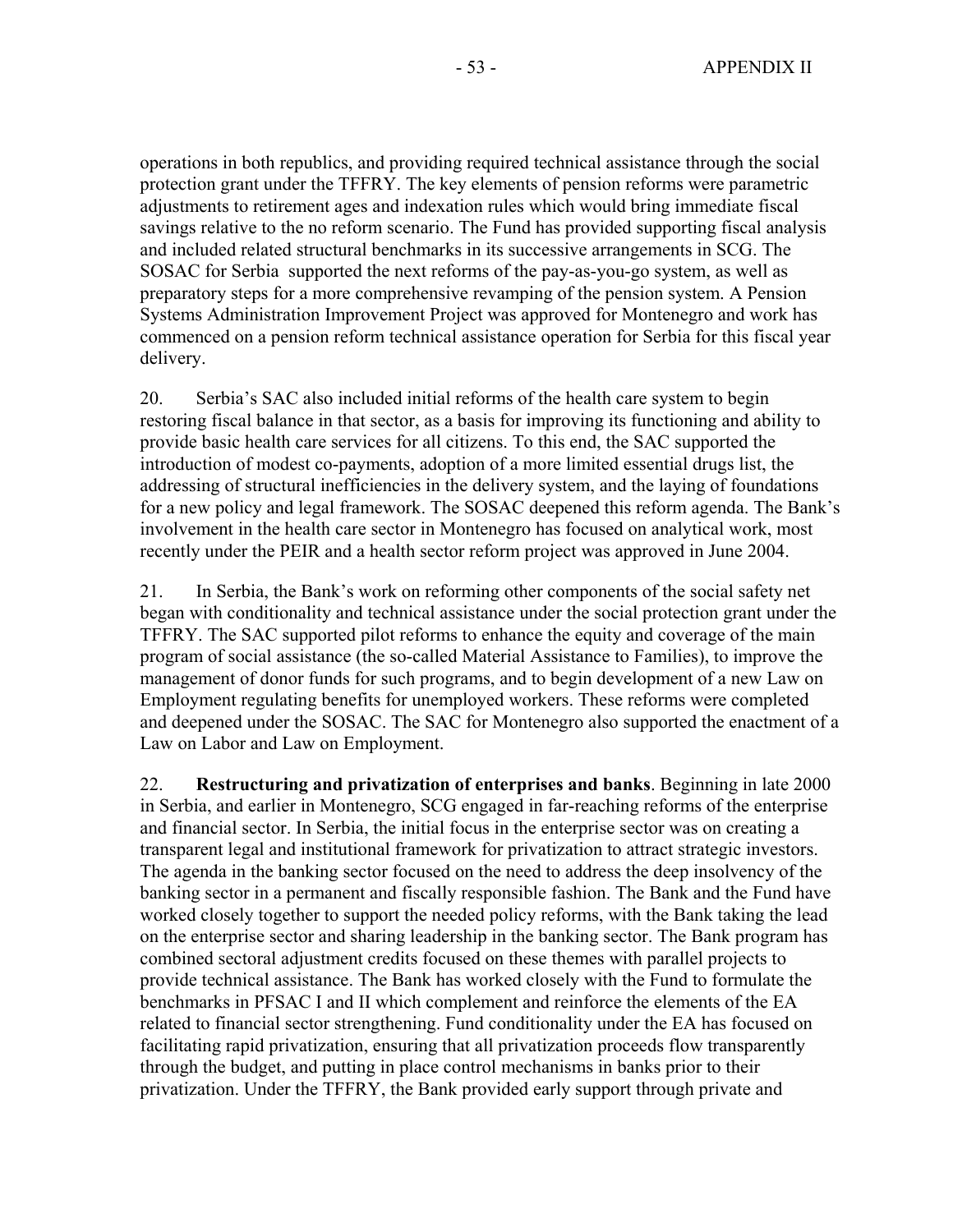financial sector technical assistance grants. This work is continued under the Privatization and Restructuring of Banks and Enterprises Technical Assistance Project. Bank-Fund cooperation on financial sector issues will continue in the context of the PPFDPL 1 operation. The Bank has increased its involvement in these areas in Montenegro under the second SAC for Montenegro, currently under implementation.

23. **Legal reforms with a bearing on the business environment**. The Bank has taken the lead on business environment and general private sector development. The SAC for Montenegro supported the adoption and initial implementation of the enterprise law, bankruptcy law, and law on secured transactions. The PFSAC for Serbia supported enactment of laws on foreign direct investment and an SME agency, amendments to federal and republican enterprise laws, and preparation of a law on secured transactions. The PFSAC II followed up by supporting the enactment of laws on concessions, leasing, bankruptcy, business registration, and on Agency for Business Services. In addition, the SACs in both republics emphasized reforms of the legal framework for the labor market, promoting employment creation through greater flexibility, and promoting the financial sustainability and effectiveness of unemployment benefit programs. This complements Fund conditionalities related to securities and accounting legislation, and rationalizing employment clauses in social programs associated with privatization and enterprise restructuring. In FY02, the Bank prepared an initial diagnostic study of Serbia's legal and judicial framework. A small grant extended to the Government of Serbia supports the improvements in Serbia's court administration and the development of a National Judicial Reform Strategy.

Prepared by World Bank staff.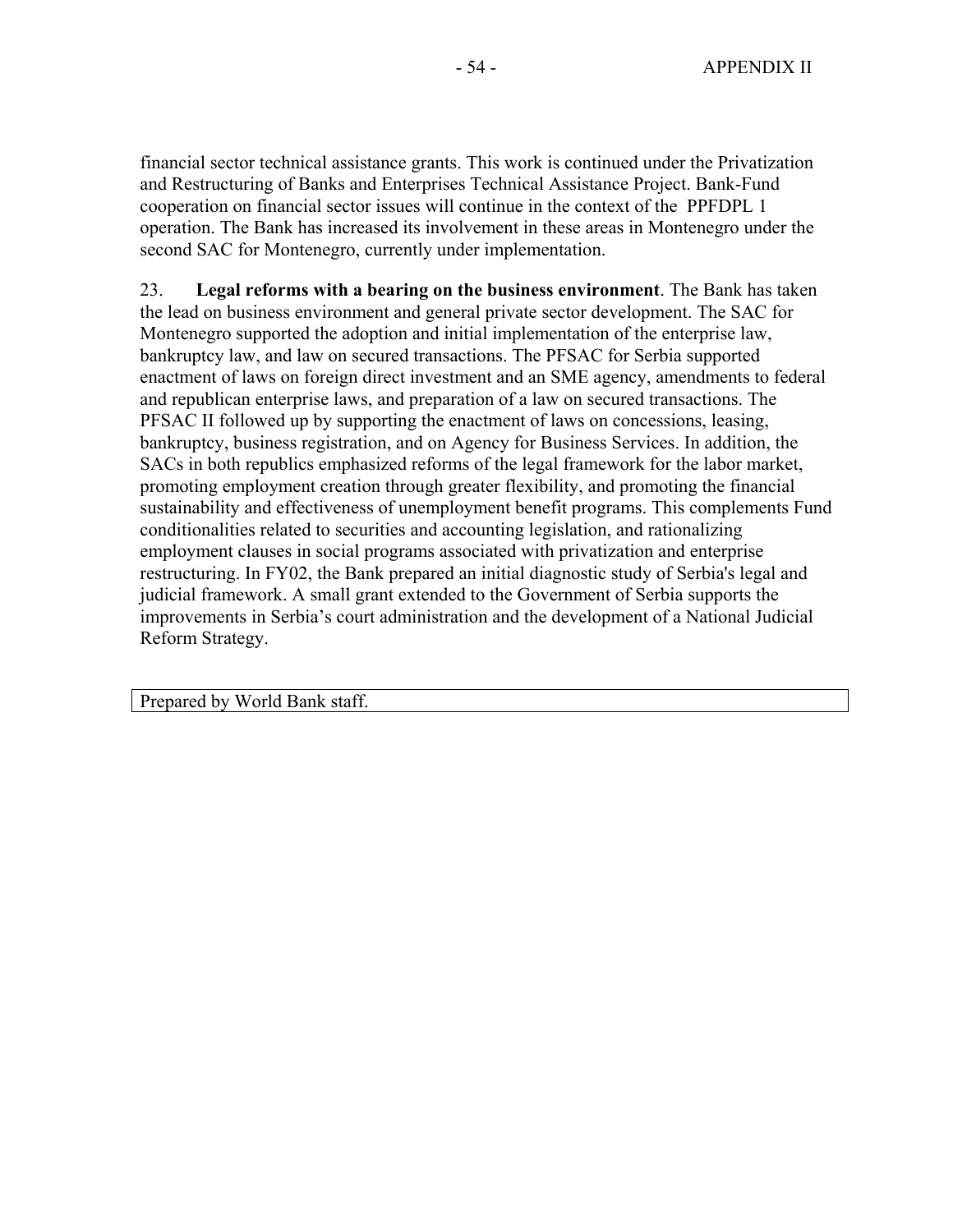Mr. Rodrigo de Rato January 11, 2006 Managing Director International Monetary Fund Washington DC 20431

Dear Mr. de Rato:

The attached Memorandum on Economic and Financial Policies (MEFP) specifies understandings reached with staff in discussions on the completion of the sixth and final review of the Extended Arrangement (EA), extended to end-February 2006.

Since the start of the program in May 2002, macroeconomic imbalances in our economy have been reduced and structural reforms have advanced. This was achieved in an environment of high growth and rising real incomes. In 2005, our prudent macroeconomic policies, most notably further fiscal consolidation, helped reduce the current account deficit relative to GDP from 14.8 percent to an estimated 10.2 percent. In Serbia, unfortunately, the VAT introduction, surging international fuel prices, and the expansionary impact of strong foreign currency inflows on broad money and credit growth have kept inflation above program targets.

To achieve further progress in stabilization and reform and address new challenges, we have updated our economic objectives and policy for 2006, as described in detail in the attached MEFP. On this basis, we request: (a) the completion of the sixth review under the EA; (b) waivers for the non-observance of two end-September 2005 quantitative performance criteria (PCs) (the ceilings for net-credit to government and the wage bill of the monitored stated-owned companies) and of five structural PCs (parliamentary approval of legislation abolishing the law on NIS by end-July; spin-off, registration, and transfer to the Privatization Agency of 65 companies, non-core assets, and hotels from the monitored state-owned enterprises by end-September; spin-off of the remaining non-core companies and assets by end-October; in Serbia, parliamentary approval of a pension reform by end-October in line with the parameters agreed in the context of the fifth review; and parliamentary approval by November 15 of a new law on banks in line with understandings reached in the context of the fifth review); and (c) the purchase of SDR 62.5 million following the completion of the sixth review.

The MEFP specifies corrective measures, most of which are already implemented, to address the non-observance of these PCs. In particular, the non-observance of the two quantitative PCs, which has not tangibly affected our macroeconomic policy stance, has been addressed through subsequently implemented measures. The measures specified through four nonobserved structural PCs were implemented with delays. Moreover, to compensate for the deficiencies in the pension reform, we have ensured savings in permanent budgetary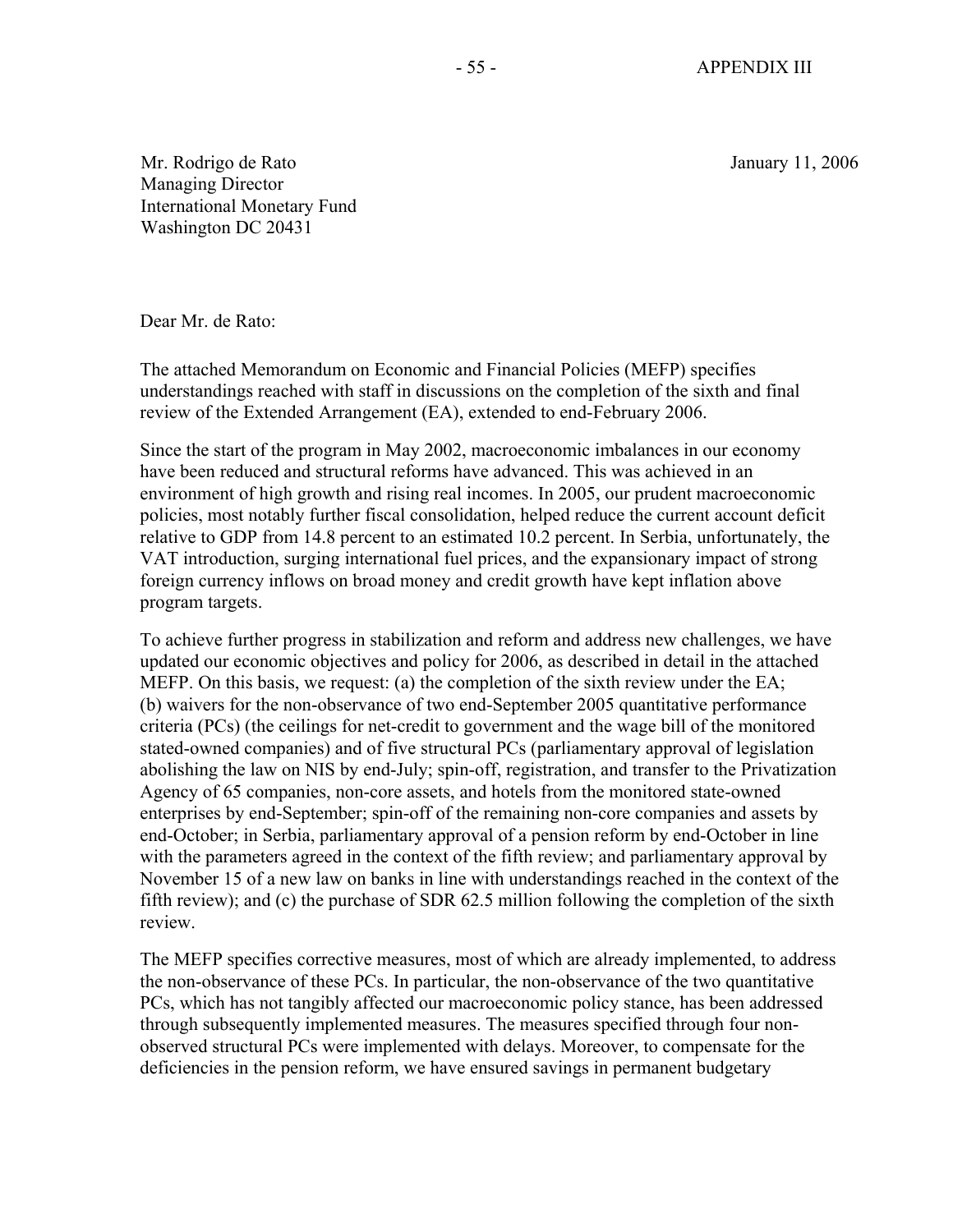expenditures of 1 percent of GDP in 2006 through other measures, most notably the health sector reform approved by the Serbian Parliament in November.

We believe that the policies and measures set forth in the attached MEFP are adequate to achieve the objectives of our program. However, we will take any further measures that may become appropriate for this purpose. We will consult with the Fund on the adoption of these measures, and in advance of any revisions to the policies contained in the MEFP, in accordance with the Fund's policies on such consultation. We will continue to provide all information to the Fund that it requests to assess the program implementation.

Yours sincerely,

Miroljub Labus Miroslav Ivanišević

 $\sqrt{s}/\sqrt{s}$ Mladian Dinkić **Radovan Jelašić** Radovan Jelašić Minister of Finance Governor

 $\sqrt{s}$ / $\sqrt{s}$ / $\sqrt{s}$ / $\sqrt{s}$ / $\sqrt{s}$ / $\sqrt{s}$ / $\sqrt{s}$ / $\sqrt{s}$ / $\sqrt{s}$ / $\sqrt{s}$ / $\sqrt{s}$ / $\sqrt{s}$ / $\sqrt{s}$ / $\sqrt{s}$ / $\sqrt{s}$ / $\sqrt{s}$ / $\sqrt{s}$ / $\sqrt{s}$ / $\sqrt{s}$ / $\sqrt{s}$ / $\sqrt{s}$ / $\sqrt{s}$ / $\sqrt{s}$ / $\sqrt{s}$ / $\sqrt{s}$ / $\sqrt{s}$ / $\sqrt{s}$ / $\sqrt{s}$ / $\sqrt{s}$ / $\sqrt{s}$ / $\sqrt{s}$ / $\sqrt{s$ Igor Lukšić Liubisa Krgović Minister of Finance Chairman

/s/ /s/ Deputy Prime Minister Deputy Prime Minister Republic of Serbia Republic of Montenegro

Republic of Serbia National Bank of Serbia

Republic of Montenegro **Central Bank of Montenegro**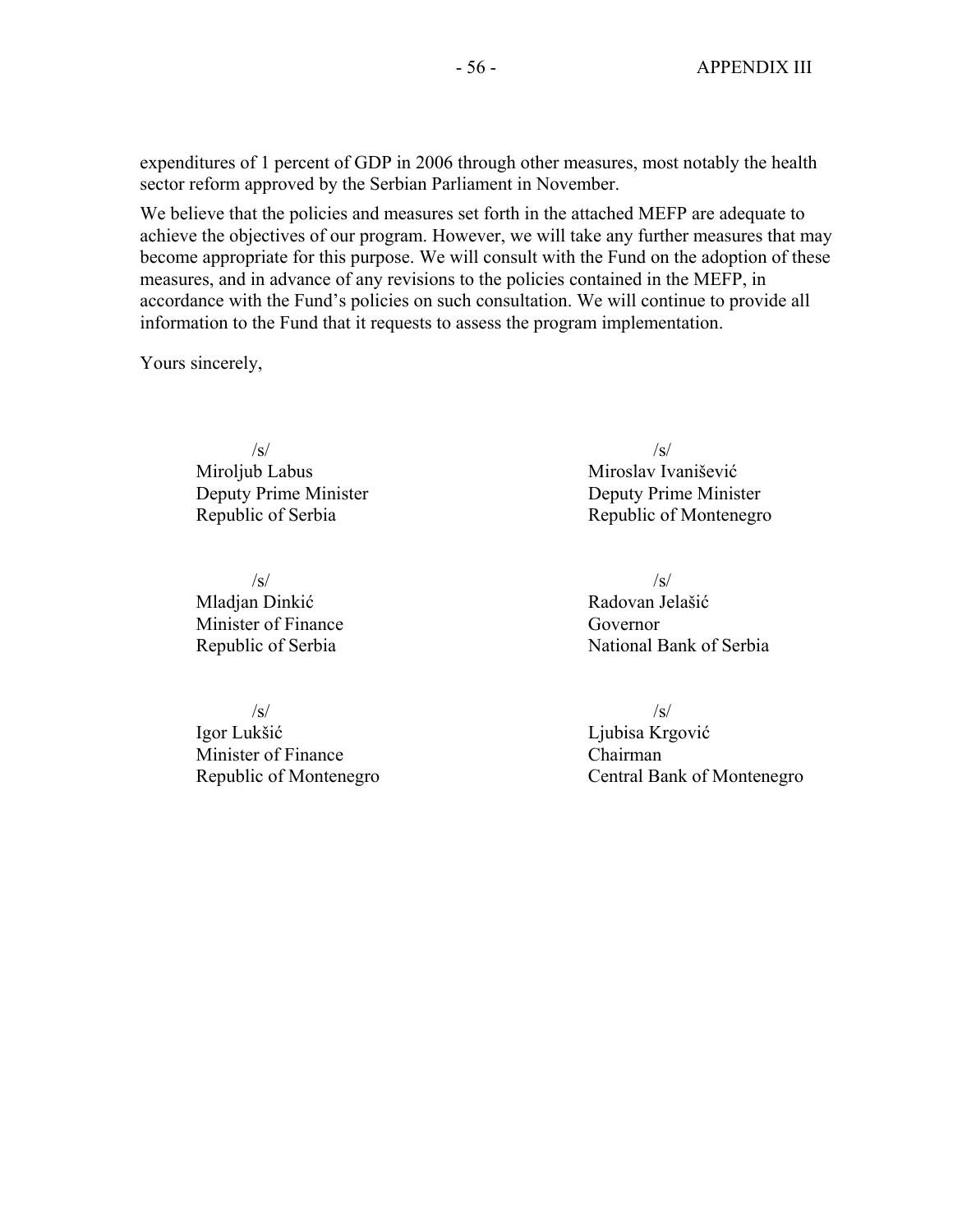#### SERBIA AND MONTENEGRO

## MEMORANDUM ON ECONOMIC AND FINANCIAL POLICIES

#### January 11, 2006

#### **I. INTRODUCTION**

1. This memorandum updates and supplements the Memorandum of Economic and Financial Policies (MEFP) attached to the Letter of Intent of June 8, 2005. It reports on recent developments under the program supported by the Extended Arrangement approved in May 2002 and outlines the economic objectives and policy agenda for  $2006<sup>1</sup>$ 

#### 2. **Performance under the program in 2005 has been mixed.**

- Two of the 12 quantitative performance criteria (PCs) (the ceiling for net-credit to government and the ceiling for the wage bill of monitored state-owned companies) were missed for end-June and end-September (Table 1; Annex A).
- Only four of the nine structural PCs were met fully and on time (Table 3; Annex C). Parliament adopted the legislation on the state-owned oil company NIS with a threeweek delay, and the adopted pension law fell short of the agreed parameters. The two PCs on the spin-offs of non-core assets from state-owned enterprises were met with delays, as was the PC on parliamentary approval of the new banking law.
- Most structural benchmarks (SBs) were implemented on time. There were some delays in adopting the schedule to clear arrears in Montenegro and in launching the tender for hiring a privatization advisor for NIS in Serbia. The SB related to the initiation of bankruptcy procedures against large socially owned enterprises was only partially met (procedures were initiated against four rather than five enterprises).
- To achieve the objectives of the program, corrective measures were taken to compensate for the shortfalls and delays (Table 3, Annex C).

1

## 3. **Strong growth in domestic demand and exports in 2005 has been accompanied by persistently high inflation and external imbalances.**

• **Real GDP growth in Serbia** remained strong at 6.1 percent in H1 2005 and is expected to reach 4.8 percent in 2005 (9.3 percent in 2004), led by the growing export-oriented, privatized, and restructured sectors, and trade and financial services.

<sup>&</sup>lt;sup>1</sup> Annex A, attached to this memorandum, contains the quantitative performance criteria and indicative targets for 2005, while Annex B presents indicative targets for 2006. Annexes C and D list the structural performance criteria, structural benchmarks, and prior actions. The Technical Memorandum of Understanding attached to the MEFP of June 8, 2005 remains valid and is not attached here, but is complemented by an Addendum (Annex E). Unless specified otherwise, GDP refers to GDP of Serbia and Montenegro.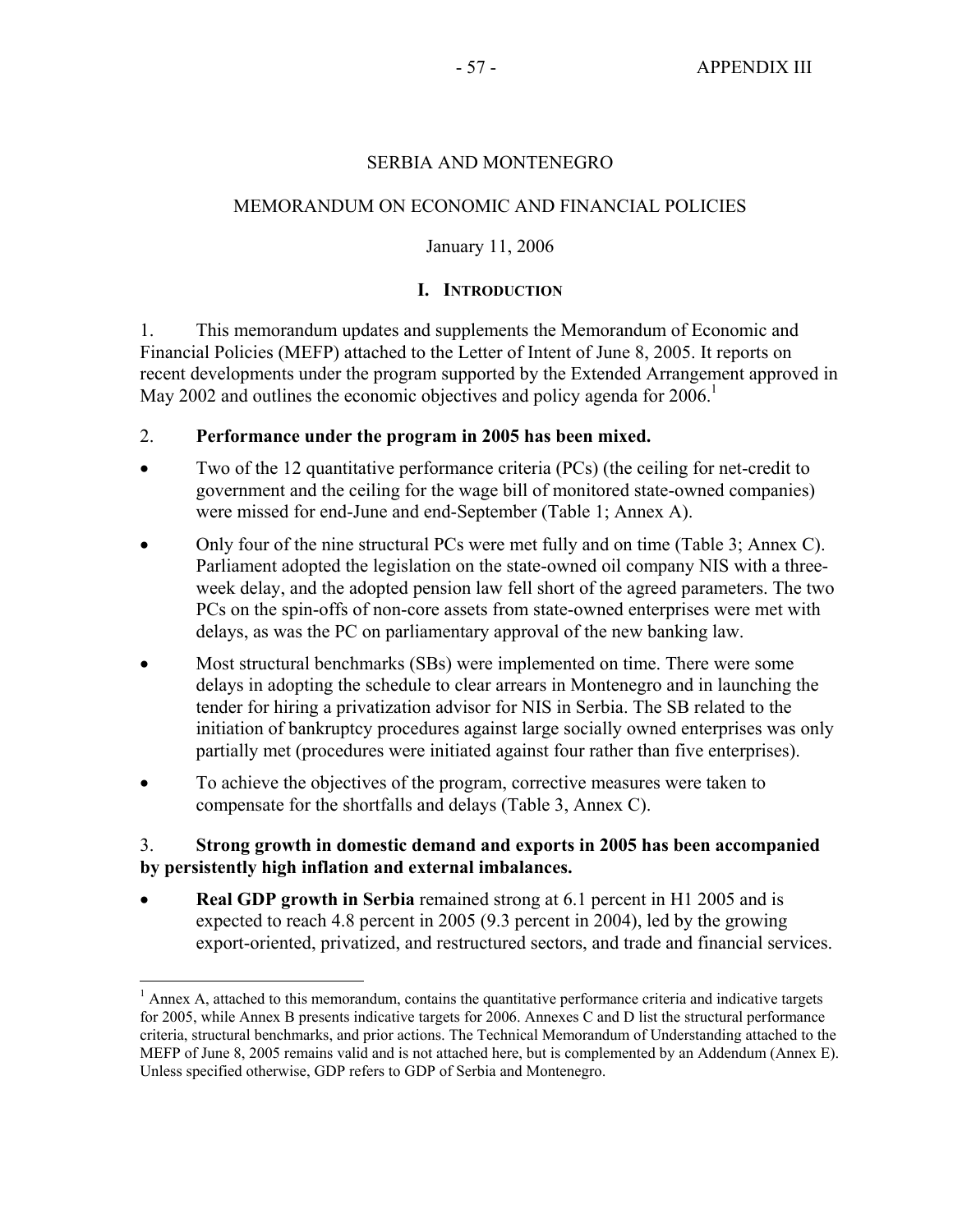- Twelve-month **inflation** in 2005 has remained persistently high at around 17– 18 percent. While part of the price pressures reflect high international oil prices, the VAT introduction in January, and seasonal factors in agriculture, strong domestic demand and liquidity in the banking system have kept core inflation at almost 1 percent per month.
- The growth rate of average **real net wages** continued to decline in the first ten months of 2005 to 6.3 percent from 11.2 percent in 2004 over the same period, with diverging trends. Average wages in the private, socially owned, and state-level public enterprises declined, while sharp increases were recorded in the education and culture sector, and local public enterprises.
- The **current account deficit** of Serbia and Montenegro (SCG) is projected to decline from 14.8 percent of GDP in 2004 to 10.2 percent of GDP in 2005 on account of strong exports and the one-off shift of imports to 2004 in anticipation of the VAT introduction. The underlying deficit, net of the VAT effect, is projected to decline from 13.1 percent of GDP in 2004 to 11.8 percent in 2005. The rebound of exports since mid-2004 (with a projected annual growth in 2005 of 25 percent in dollar terms) has been aided by the strong dollar, favorable commodity price trends, and strong investment in export-oriented, privatized companies. Energy imports through Q3 have grown by less than the increase in world prices, due to stock-building at the end of 2004. Owing to strong private remittances (14 percent of GDP projected for 2005) and FDI (7 percent of GDP), NBS gross foreign reserves rose to \$5.2 billion (almost 5 months of projected 2005 imports) at end-October 2005 (at current exchange rates).
- The overall **external debt** declined from 61 percent at end-2004 to 58 percent of GDP at end-September 2005, mainly on account of favorable dollar/euro exchange rate developments. However, the increase in the debt financing of the current account deficit raises concerns, as it raises vulnerability to external shocks. Enterprises, including leasing companies, and commercial banks have been particularly active in contracting loans from abroad.
- In **Montenegro**, GDP growth in 2005 is estimated to reach 3-4 percent. This reflects strong tourism activity (up 21 percent in H1 over the same period last year) and domestic demand driven by rapid credit growth, increases in real wages, and large remittances. Nevertheless, inflation remained subdued at 3.3 percent in October. The current account is estimated to have improved in the first nine months of 2005 compared to the same period last year, aided by tourism revenues. However, the trade balance deteriorated due to adverse terms-of-trade developments from oil and aluminum prices, and temporary disruptions in input supplies and bulky exports. FDI continues to be strong, in particular in the telecom and tourism sectors.

4. **Fiscal policy in Serbia has remained tight in 2005, but the clearance of pension arrears in December required a reduction in the fiscal surplus target.** Revenues of the consolidated general government were somewhat weaker than programmed, primarily on account of the reduction in fuel excise taxes in August 2005 and lower-than-projected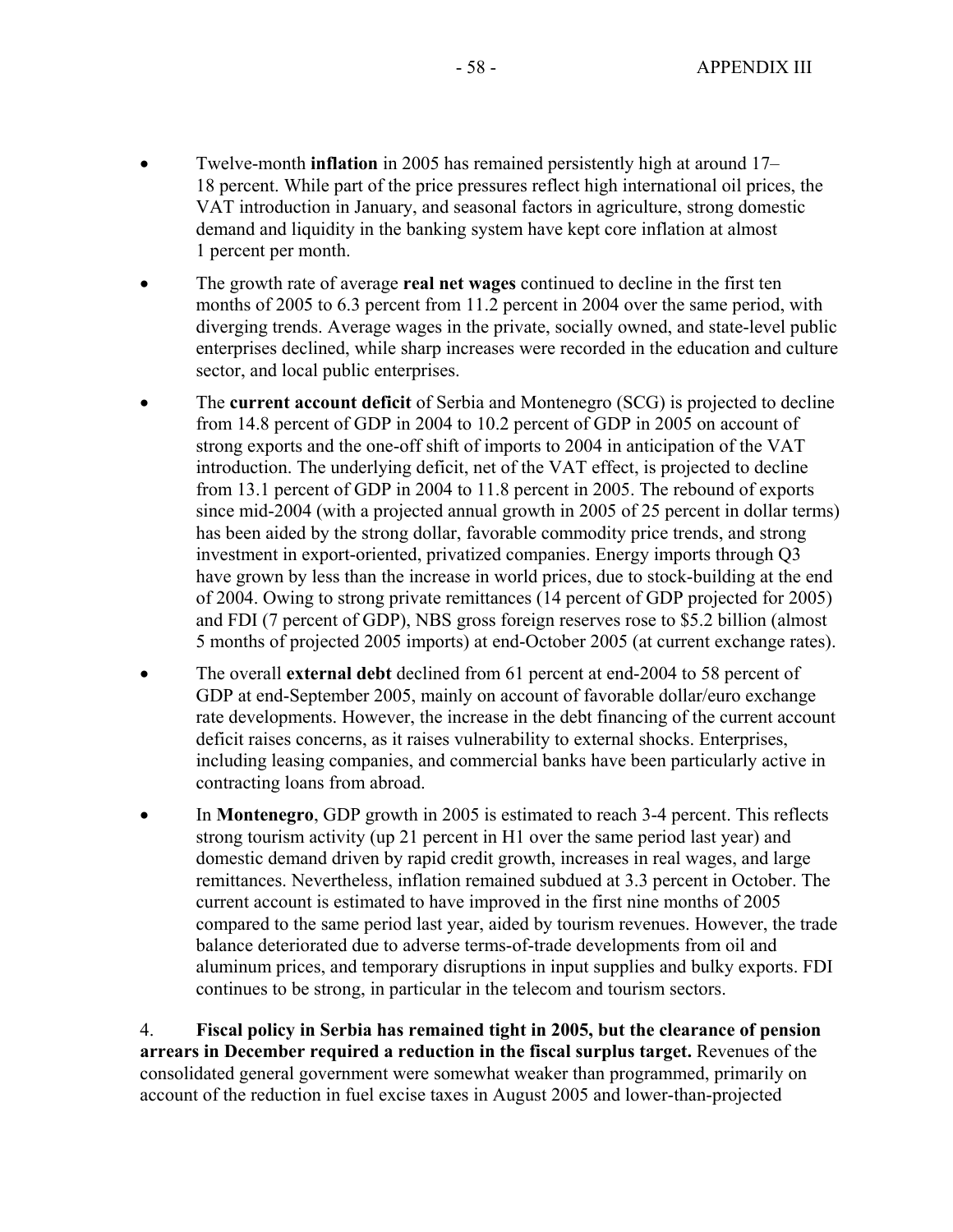non-tax revenue. At the same time, a prudent budget execution and measures to curb subsidies and transfers helped lower overall expenditures to 40.2 percent of GDP. This was achieved despite higher-than-programmed capital expenditure and excessive wage hikes in municipalities that led to an increase in the share of wages in GDP to 9.8 percent, undermining efforts to tighten incomes policy that have been taken in the rest of the government. Moreover, the decision to start the clearance of pension arrears (2.1 percent of GDP) by paying a first tranche (0.2 percent of GDP) in December was accommodated by a downward revision of the targeted surplus relative to GDP from 1.3 percent to 1.1 percent.

5. **In Montenegro, fiscal performance in the first nine months of 2005 was in line with program targets.** VAT revenues exceeded forecasts, and the structure of spending was shifted to infrastructure investment in line with overall expenditure limits. Repayments of domestic payment arrears have been larger than budgeted, but new arrears of  $\epsilon$ 7 million were incurred. The use of privatization revenues to repay debt has lowered public debt to 44 percent of GDP as of September 2005.

6. **In Serbia, rapid expansion in broad money and lending to the nongovernment sector continued, despite various measures aimed at slowing down credit growth.** The increasing confidence in the banking sector is boosting remonetization, which is reflected in an increase in the broad money-to-GDP ratio from 21.5 percent in October 2004 to 24.2 percent at end-October 2005, driven primarily by a surge in foreign-currency deposits. This, together with foreign borrowing by commercial banks, has led to a substantial increase in net credit to the nongovernment sector, which is now projected at 9½ percent of GDP in 2005 compared to 6.8 percent in 2004, with consumer lending accounting for an increasing share. Euroization—measured as the share of foreign currency-denominated plus foreign currency-indexed credit in total credit to the nongovernment sector—increased during the 12 months to October 2005 from 64.7 percent to 75.2 percent.

7. **The NBS has significantly strengthened on-site and off-site supervision and implemented prudential measures to reduce macroeconomic and prudential risks emanating from rapid credit growth**. The Second Phase Supervisory Development Plan was adopted on October 14, 2005 together with a time bound corrective action plan to address Basel Core Principle deficiencies identified by the recent FSAP mission. Other important steps in the transformation to a risk-based approach include the adoption of (i) a strengthened supervisory operating policy; (ii) a standardized report of examination format; and (iii) a CAMEL rating process. Moreover, the NBS has issued a regulation on the monitoring and management of indirect credit risk resulting from borrowers' exposure to exchange rate risk. Amendments to the leasing law transferred the authority for regulating and supervising leasing companies to the NBS.

8. **Substantial progress was also made in bank privatization and the consolidation of the banking system.** Following the successful sale of Jubanka in January 2005, the privatization of two other state-owned banks was completed in Q3 2005 and the tender for the privatization of Vojvodanska Banka was issued on September 30. Owing to progress in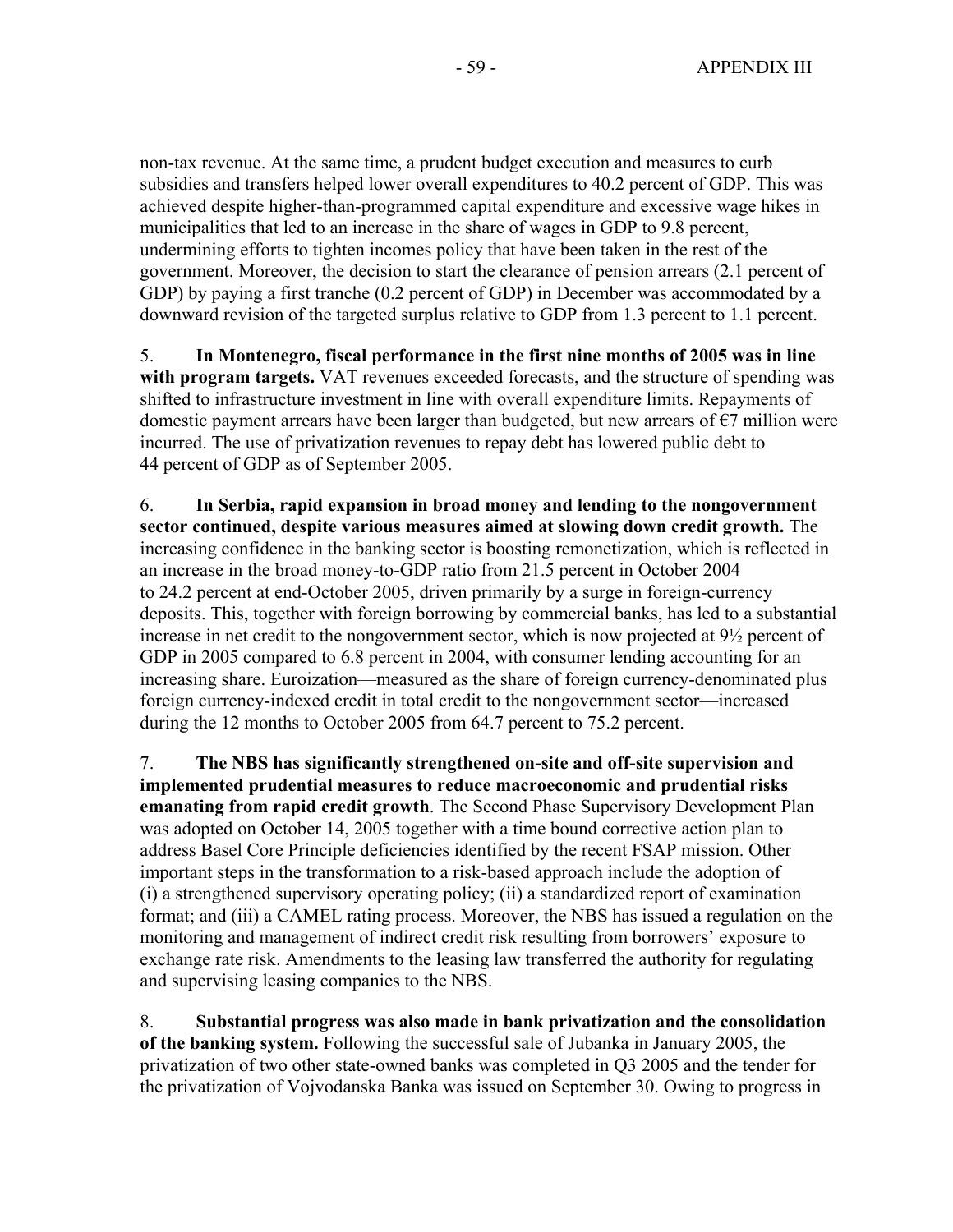privatization and the acquisition of private domestic banks by foreign banks, the share of the latter in total bank assets rose to 63.3 percent at end-September 2005.

- 9. **Structural reforms have continued in the enterprise sector in Serbia:**
- **The privatization program of socially owned enterprises (SEs) has advanced and program targets were met.** From January-June 2005, the privatization agency (PA) offered 207 SEs for sale through auctions, with a success rate of 42 percent (compared to a program target of 130 companies offered with a success rate of 40 percent). From January-September, 297 companies were offered, with a success rate of 42 percent (against a program target of 230 companies with a success rate of 40 percent). Regarding tenders, 8 SEs were offered for sale in Q2 2005, of which 4 from the list of companies under restructuring (against a program target of 7 companies, of which 4 from the list). From June-October 2005, 8 more SEs were offered, of which 4 from the restructuring list (against a program target of 7 companies, of which 4 from the list).
- **The government initiated bankruptcy procedures against 4 large SEs undergoing restructuring** (compared to a program target of 5), while an additional one was initiated by a private creditor between June-September 2005. In compensation for the shortfall compared to the program target, the government initiated an additional bankruptcy in July against a large SE not on the list of enterprises undergoing restructuring.
- The process of **conditional write-off** of SEs debt—designed to facilitate privatization—has progressed, and the first company benefiting from the new framework was successfully auctioned in September, with proceeds exceeding the amount of the write-off.

10. **A total of 100 non-core companies, assets, and hotels of state-owned enterprises were spun off between June-November 2005.** Following the spin-off of 33 companies and assets in June, 52 additional non-core assets and companies identified in the previous MEFP were spun off or closed as of end-September (compared to a target of  $65^2$ ). The number of spin-offs or closures was brought to 56 by spinning off 4 companies that had not been identified previously. Between July and end-October, 61 companies and assets previously identified were spun off or closed (compared to a target of 71), plus 5 not identified previously, for a total of 66. In November, one more company was spun off, bringing the total to 67 since July. Thus, the corrected target was met, with a slight delay. The government has also made progress in preparing the spun-off companies for privatization, the first of which was offered for sale in October.

 $\overline{a}$ 

 $2^{2}$  Legal investigations during the spin-off process found that 2 companies did not exist as separate entities, one hotel was destroyed, and 2 companies had merged into 1, reducing the target by 4.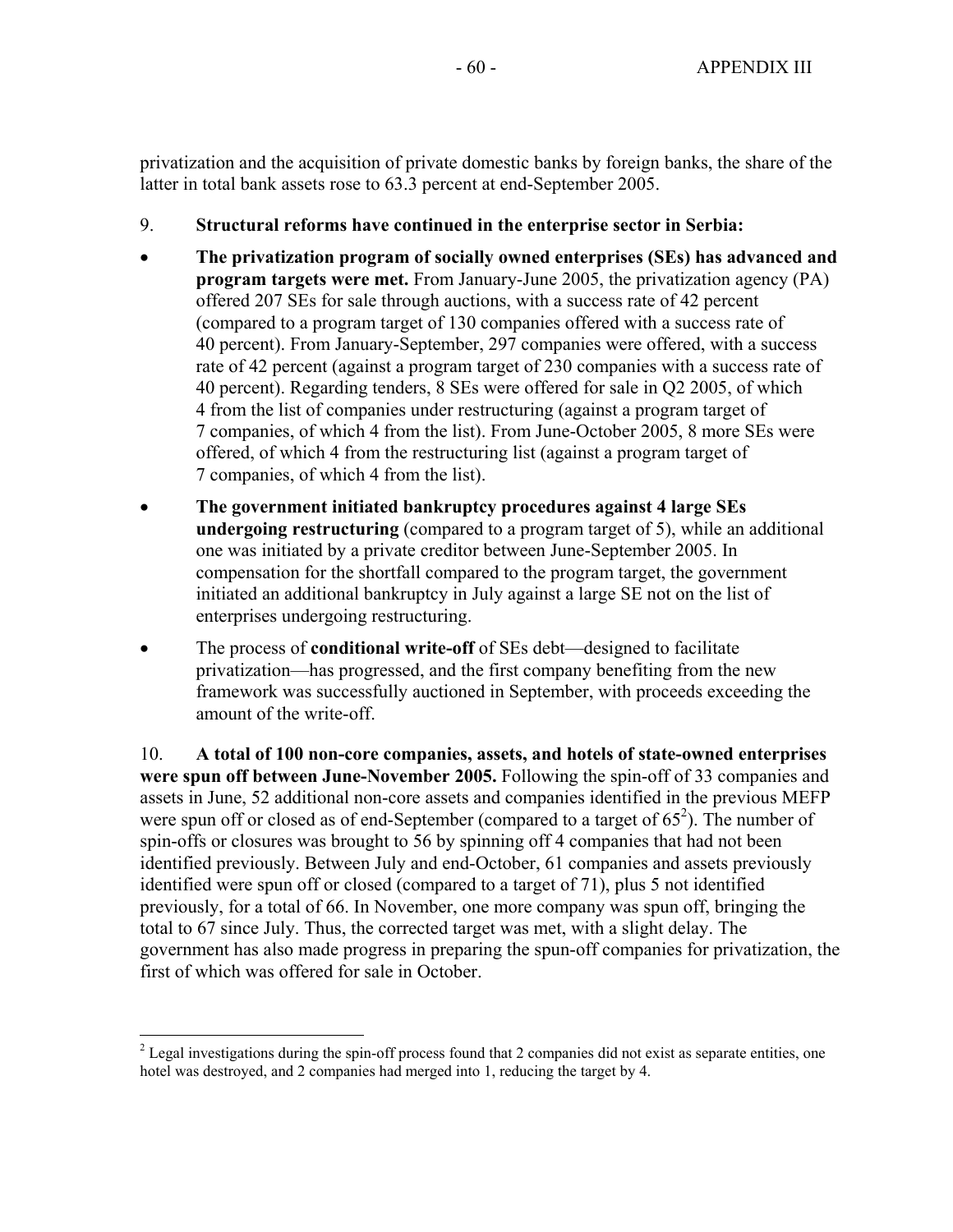11. **Collection performance of public utilities in Serbia was mixed.** While the collection rate targets for the electricity company (EPS) were met, the collection performance of the oil company (NIS) fell short of the September target by 3½ percentage points. Several large budget institutions and public enterprises, particularly the army, the airline company, the railway company, and local utilities increased their arrears significantly.

12. **While the wage bill in the 8 monitored state-owned companies exceeded the program target, the latter contributed to a substantial rationalization of employment in these enterprises.** Although the core wage bill grew in line with the programmed 7 percent, a higher growth of various bonuses led to a higher overall increase. An estimated 12,000 employees (excluding the reduction in the number of positions by 6,000 owing to spin-offs) left the companies in 2005, resulting in an important increase in productivity.

13. **Privatization in Montenegro progressed.** The privatization of KAP, a large aluminum plant, was completed in December 2005. Podgorička Banka, the largest remaining state-owned bank, was sold to a strategic investor in October 2005 and a tender for Pljevajlska Banka was issued. Moreover, the tender for the sale of Pljevlja thermal power plant and Rudnik coal mine was relaunched in December. In the tourism sector, a tender for the long-term lease of Sveti Stefan and other hotel assets, launched in May, is expected to be concluded shortly. Army assets located on the Montenegrin territory amounting to about  $€13$  million were sold.

14. **The start of the negotiations with the EU on the Stabilization and Association Agreement and the meetings of the WTO Working Parties have marked significant progress in the area of trade.** Serbia and Montenegro conduct these negotiations separately, in line with the "twin track" approach adopted by the EU and the WTO. Meetings of the separate WTO Working Parties for Serbia and Montenegro took place in October. In July, the Serbian Parliament approved a custom tariffs law which harmonizes tariff lines according to HS 2000/2002 standards and the EU combined nomenclature. In November 2005 it passed a foreign trade law consistent with WTO and EU regulations.

# **II. ECONOMIC OBJECTIVES AND POLICIES**

# 15. **The macroeconomic objectives for 2006 and beyond focus on reducing inflation and lowering the current account deficit to support sustainable growth.**

- **Real GDP growth** in Serbia is projected to reach about 5 percent in 2006, continuing the strong trend of the past 2 years. The downside risks relate to the adverse impact of high oil prices and the drag on growth from the unreformed industrial sectors.
- Supported by tight demand management policies and structural reforms, 12-month **inflation** in Serbia is projected to decline to 11½ percent at end-2006. The risks to this projection are related to the prevailing inflation inertia and developments in international oil prices, but the government and the NBS are committed to implement the necessary policies to achieve this objective.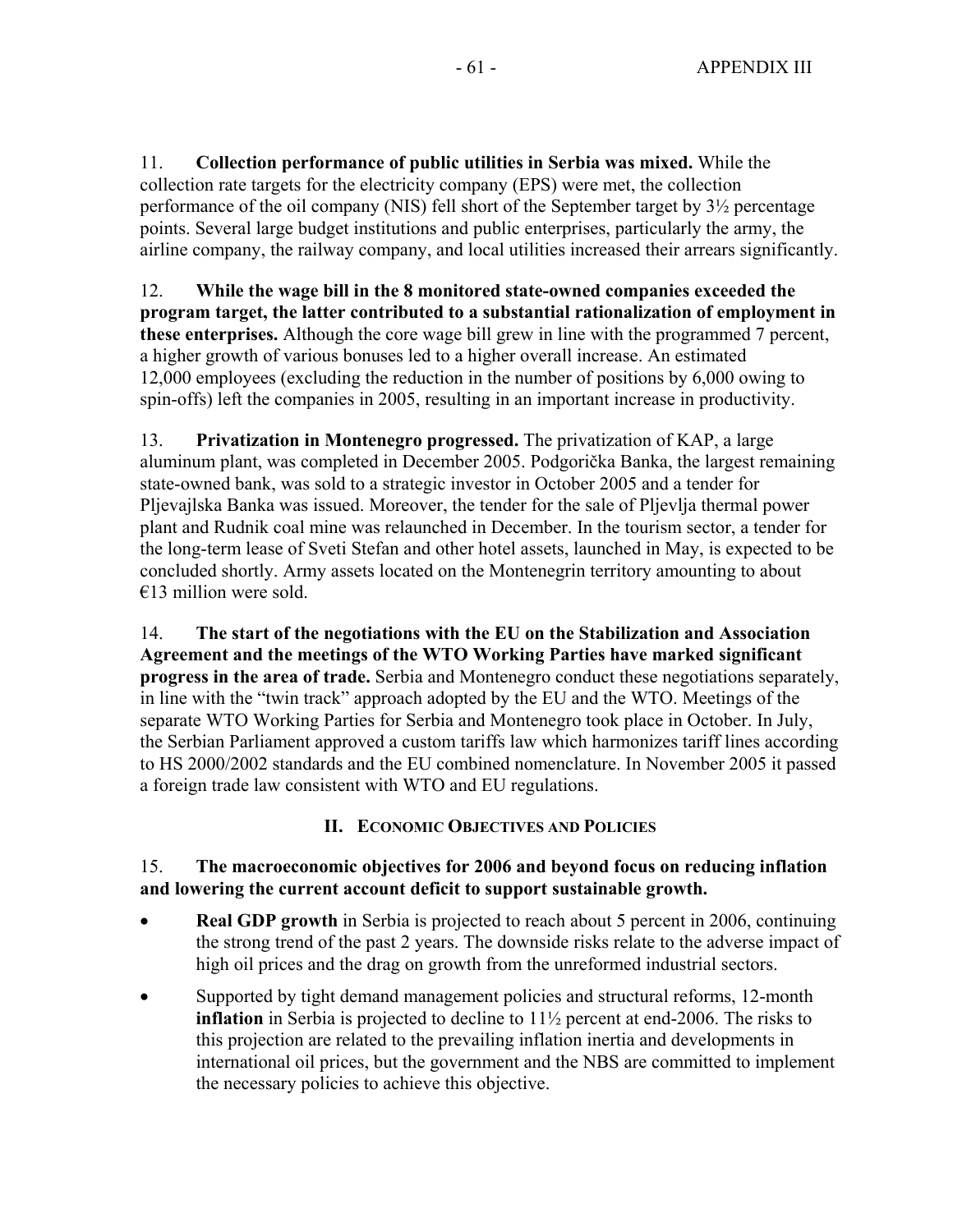- The external **current account deficit** of SCG is projected to reach about 10.8 percent of GDP (a decline of about one percent in the underlying deficit) as restrictive policies continue to contain demand. The deficit should continue to decline in the medium term—reflecting the recovery of exports as structural reforms elicit a supply response and prudent policies strengthen competitiveness—thereby contributing to external sustainability and consistency with expected financing. As structural reforms accelerate and the business climate improves, FDI inflows could play an increasing role in financing the current account deficit. However, foreign assistance and loans will remain an important source of financing.
- The import coverage of **foreign reserves** is projected to remain largely unchanged in 2006 at around 5 months of prospective imports, with a view to guarding against possible risks and the projected rise in external debt service in the medium-term following the expiry of grace periods under debt restructuring agreements.
- In **Montenegro**, economic policies will be geared towards increasing economic growth by strengthening macroeconomic stability, deepening structural reforms, and enhancing the investment climate and public sector operations. Growth is projected to reach 3–4 percent in 2006, reflecting buoyant activity in the tourism sector, expansion of financial services, and strong investment activity, but hampered by the lagging transformation of manufacturing. The main downside risks are related to world market prices for aluminum and oil, and a potential pressure on competitiveness from wages. Inflation is projected to remain at the current level of  $3\frac{1}{2}$ –4 percent in 2006, and the current account is expected to decline in line with the fiscal tightening.

|                                                  | 2004                |        | 2005               |         | 2006    |
|--------------------------------------------------|---------------------|--------|--------------------|---------|---------|
|                                                  | 5th Rev.            | Est.   | 5th Rev.           | Proj.   | Proj.   |
|                                                  | (Percentage change) |        |                    |         |         |
| Real GDP growth                                  | 7.2                 | 8.8    | $4\frac{1}{2}$ -5  | 4.7     | 4.9     |
| Serbia                                           | 7.5                 | 9.3    | $4\frac{1}{2} - 6$ | 4.8     | 5.0     |
| Montenegro                                       | 3.1                 | 3.1    | 3.3                | $3 - 4$ | $3 - 4$ |
| Inflation (end period)                           | 13.4                | 13.4   | $9 - 10$           | 16.6    | 10.9    |
| Serbia                                           | 13.7                | 13.7   | 10                 | 17.7    | 11.5    |
| Montenegro                                       | 4.3                 | 4.3    | $2\frac{1}{2}$ - 3 | 3.6     | 3.6     |
|                                                  | (Percent of GDP)    |        |                    |         |         |
| Domestic investment                              | 17.6                | 22.5   | 18.4               | 18.4    | 19.8    |
| of which: Gross fixed capital formation          | $\cdots$            | 19.2   | $\cdots$           | 18.7    | 19.6    |
| Domestic savings                                 | $-11.3$             | $-5.2$ | $-5.3$             | $-4.4$  | $-3.2$  |
| Current account deficit (before grants)          | 15.5                | 14.8   | 11.0               | 10.2    | 10.8    |
| Underlying current account deficit 1/            | 13.7                | 13.1   | 12.6               | 11.7    | 10.8    |
| Gross official reserves (US\$ billion)           | 4.3                 | 4.3    | 5.6                | 6.3     | 6.9     |
| (In months of projected imports)                 | 3.7                 | 4.0    | 4.3                | 5.2     | 5.3     |
| External debt                                    | 62.0                | 61.1   | 57.1               | 61.1    | 60.5    |
| General government fiscal balance (excl. grants) | $-0.3$              | $-0.3$ | 1.2                | 0.9     | 2.4     |

**Serbia and Montenegro: Macroeconomic framework, 2004-06**

Source: Serbian and Montenegrin authorities.

1/ Corrected for the effect of the introduction of the VAT in 2005.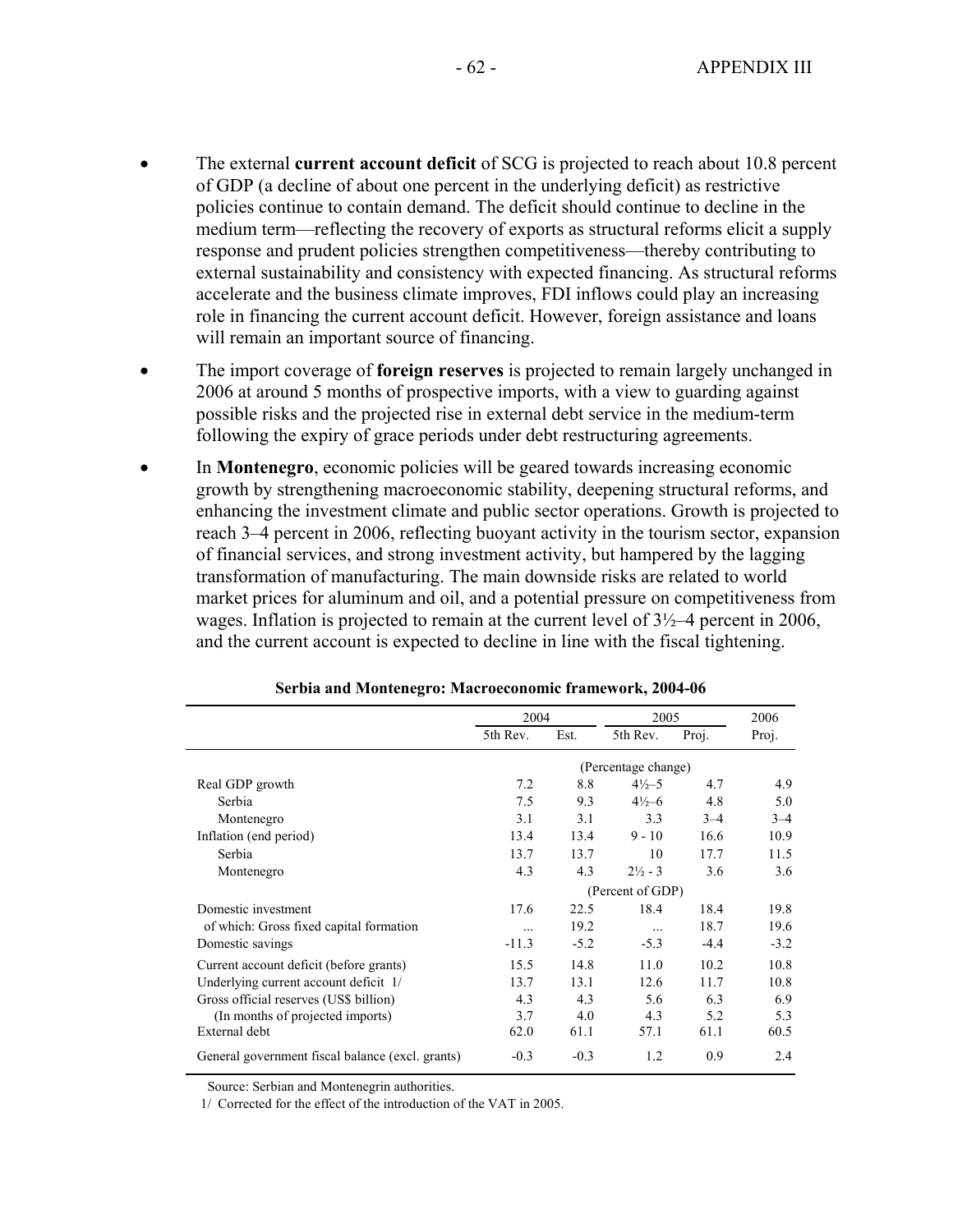16. **Economic policies will continue to be geared toward macroeconomic stabilization and structural reforms to increase potential output.** The persistent imbalances between supply and demand, which has contributed to high inflation and a large current account deficit, will have to be addressed by both restrictive demand policies and accelerated structural reforms. In particular, to boost potential output and broaden the export base, the privatization of SEs will continue and the restructuring and privatization of stateowned enterprises will be accelerated.

17. **The PRSP process will continue to guide the development agenda and social policies.** The PRSPs adopted by the Serbian and the Montenegrin governments in late 2003 outline the key reforms. Social spending will be protected to provide a safety net for those affected adversely by reforms, while its efficiency will be enhanced through the improved targeting of benefits. The Serbian government approved a progress report in October 2005.

#### **A. Fiscal Policy**

#### **Serbia**

18. **Fiscal policy in Serbia in 2006 will be further tightened to help reduce the current account deficit and inflation.** The surplus of the consolidated general government relative to GDP will be increased by 1.4 percentage points, to 2.5 percent, to achieve these macroeconomic objectives and compensate for the lower-than-programmed fiscal surplus in 2005 resulting from the clearance of pension arrears. The fiscal consolidation will, to a large extent, be achieved through cuts in permanent current expenditures, contributing to surpluses in the republican and health fund budgets. A broadly unchanged tax policy (with the exception of an increase in excise taxes), continued improvements in tax administration, and prudent incomes policies will help achieve these targets. This will allow for an increase in capital spending. To create fiscal space for the clearance of pension arrears, the government will approve revenue and expenditure measures (specified in paragraph 27) that are expected to ensure higher-than-budgeted revenues and lower-than-budgeted expenditures in 2006. In 2006, budgetary revenues in excess of the revised projection (SRD 495 billion for the republican budget) will be saved. In the same vein, in 2007 and the following years, all revenue overperformance compared to the budgets approved by Parliament will be saved.

19. **Tax policy in 2006 will remain broadly unchanged, but the reduction in petroleum excises will be partially reversed.** Given the fragile macroeconomic environment, no further tax cuts will be implemented in 2006.

20. **The decline in expenditure is supported by a tight incomes policy and rationalization of employment in various sectors to ensure a decline in the share of budgetary sector wages in GDP to 9 percent.** The average wage in the central government and the social funds will increase by 11.6 percent, excluding redundancy payments (SRD 4.1 billion), and rationalization of employment is expected to continue. To rein in wage growth in municipalities (in which the wage bill increase will be limited to 9 percent in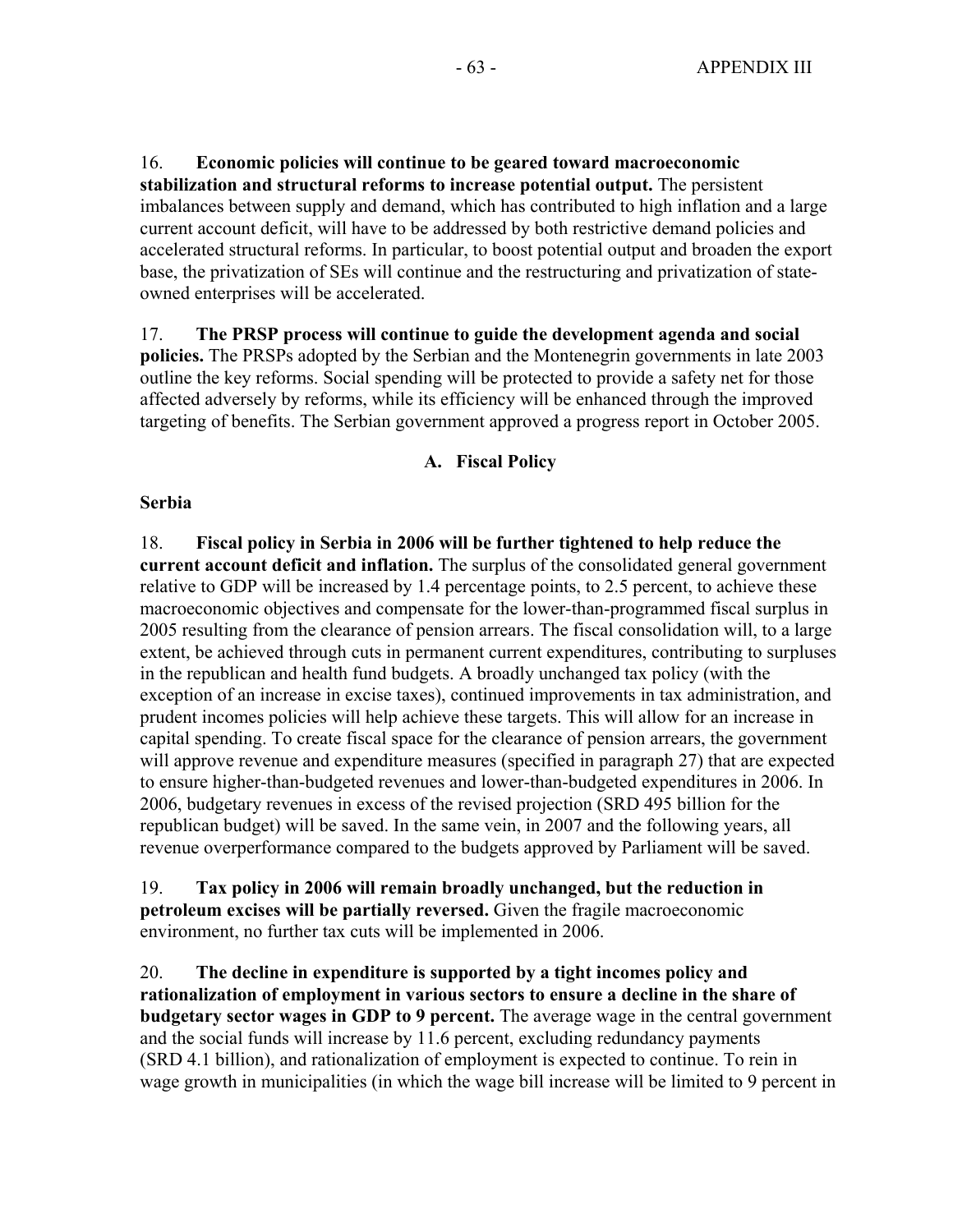2006), the monthly transfer to local governments from the republican budget will be linked to prudent wage policies, as allowed by a provision in the 2006 budget law.

21. **To increase the flexibility of fiscal policy and reduce the high tax burden over time, the government will cut permanent expenditure in 2006 by at least 1 percent of GDP.** This reduction in non-discretionary expenditure is supported by a comprehensive health sector reform, rationalization of employment in the army, and ongoing cuts in subsidies. The latter are supported by underlying structural reforms that help improve the financial performance of state-owned and socially owned enterprises.

22. **The health sector reform will increase efficiency and reduce expenditures**. The new Law on Health Insurance and the Health Fund budget incorporating the proposed permanent cuts in spending (0.6 percent of GDP) were enacted in November 2005. Building on the ongoing reforms, these savings are based on rationalization of medical and nonmedical staff and number of hospital beds; a gradual shift in financing practices toward an output-based system; and rationalization of health benefits. The transfer from the Health Fund to health institutions will be reduced by SRD 3 billion in line with the expected increase in copayment collection. The envisaged decompression of the wage structure will not increase the overall wage bill (including social security contributions, taxes paid by the employer, and severance payments) in the health sector beyond SRD 53.5 billion.

23. **The rationalization of the army, supported by an ongoing strategic review, will lead to budgetary savings in 2006 and beyond.** In line with the action plan for army reform adopted in May 2004 by the Minister of Defense, the number of civilian and professional army staff has been significantly reduced in 2005. Together with further rationalization in 2006, as well as a reform in the Military Academy that will reduce the number of students, secondary military school cadets, and recruits in the regular compulsory service by 20 percent, this will allow for a reduction in the wage bill (0.1 percent of GDP) and related savings in goods and services (0.1 percent of GDP). A fraction of these savings (0.1 percent of GDP) will be used to pay arrears to suppliers and upgrade the capital stock.

# 24. **The reduction of budget subsidies will continue and transfers to the Development and Guarantee Funds will be eliminated, generating savings of 0.4 percent of GDP in 2006.**

- Export stimulation subsidies will be eliminated and agricultural subsidies reduced on December 31, 2005, in line with an agreement with the EU. Subsidies for cash registers for small companies and subsidies to public financial institutions will be discontinued, in line with progress in privatizing the banking sector.
- Subsidies to the railway company ZTP, socially owned companies, and RTS (the public broadcasting company) will be reduced, generally in line with structural reforms in these companies. An amendment to the law on radio-diffusion, adopted by Parliament in 2005, gives RTS the right to collect fees from users with expected collections of about 0.1 percent of GDP, thereby reducing its reliance on subsidies.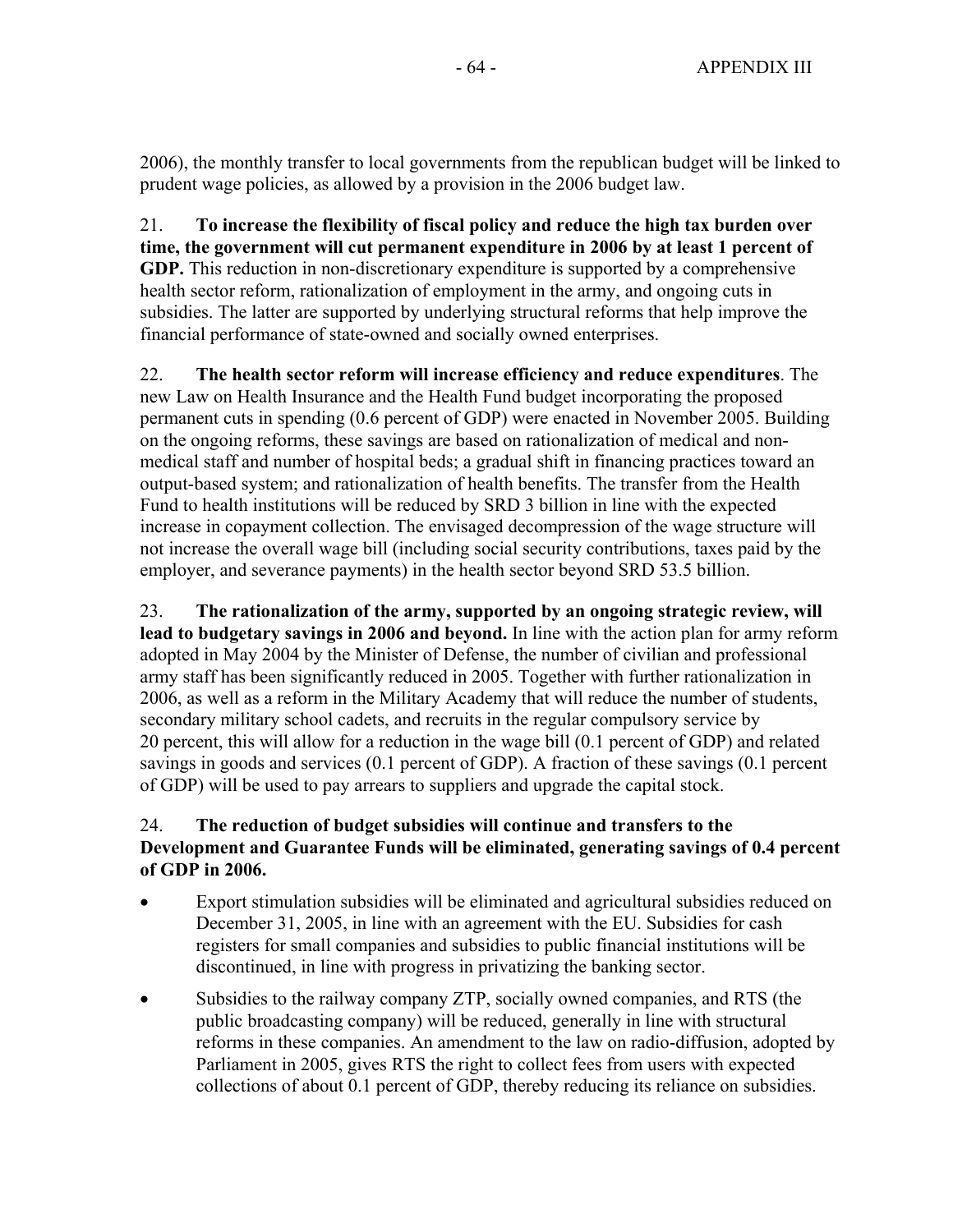While EPS will collect these fees, it will only transfer the amounts actually collected rather than customers' total payment obligations to RTS.

• The Development Fund and the Guarantee Fund will no longer receive resources from the budget and will continue operations exclusively with own resources. The Law on the Development Fund was amended accordingly.

25. **The savings in current spending will allow for an increase in capital spending by about 0.5 percentage points of GDP in 2006.** The government will adopt by end-December 2005 a financial plan for the Road Fund (an extrabudgetary fund) limiting capital outlays and expenditures on goods and services to SRD 23.7 billion in 2006 and limiting its deficit (defined as expenditures, excluding amortization but including repayment of arrears, minus revenues, excluding privatization proceeds and loan disbursements) to SRD 2 billion.

26. **When establishing Public-Private-Partnerships (PPP), the government will follow a prudent strategy to avoid large contingent liabilities.** The legal framework for PPPs will be strengthened in line with the recommendations of Fund technical assistance. This will necessitate amendments to the Law on Concessions to include more detailed requirements for concession proposals, in particular with respect to the proposed allocation of risk, the "bankability" of the project, and hiring financial advisors to assess private and public sector risks. The signed concession contract will be made available to the public. Once PPP contracts are signed, as a first step toward full inclusion in the budget, the government will prepare and publish an annex to the budget law with the following information on the concession contracts (including the Horgoz-Pozega highway or any other projects in 2006): (i) future payment obligations and future expected or contingent government revenues; (ii) terms of the project that may affect the amount and timing of future cash flows; (iii) guarantees extended by the government and their main parameters; (iv) rights and obligations under the concession contract; (v) accounts of the Special Purpose Vehicle (SPV) and clarification of the accounting treatment of the concession by the government and the private partner; (vi) preferential financing provided through government on-lending or via public financial institutions, and any project financing provided by entities owned or controlled by the government; and (vii) a revised macroeconomic framework, using fiscal balances based on the consolidated accounts of the government and the SPV.

## 27. **The government is committed to improving the medium-term sustainability of the pension fund and clear pension arrears.**

• The **amendments to the pension law** approved in September provide for (i) a gradual increase in the retirement age by 2 years for men and women over a four-year period as of 2008; (ii) a shift from quarterly to semi-annual indexation of pensions; and (iii) a shift to an inflation-based indexation of benefits over the period 2006- 2009. The savings from the reform will be felt starting in 2007 and are expected to amount to about 1 percent of GDP per year over the medium-term.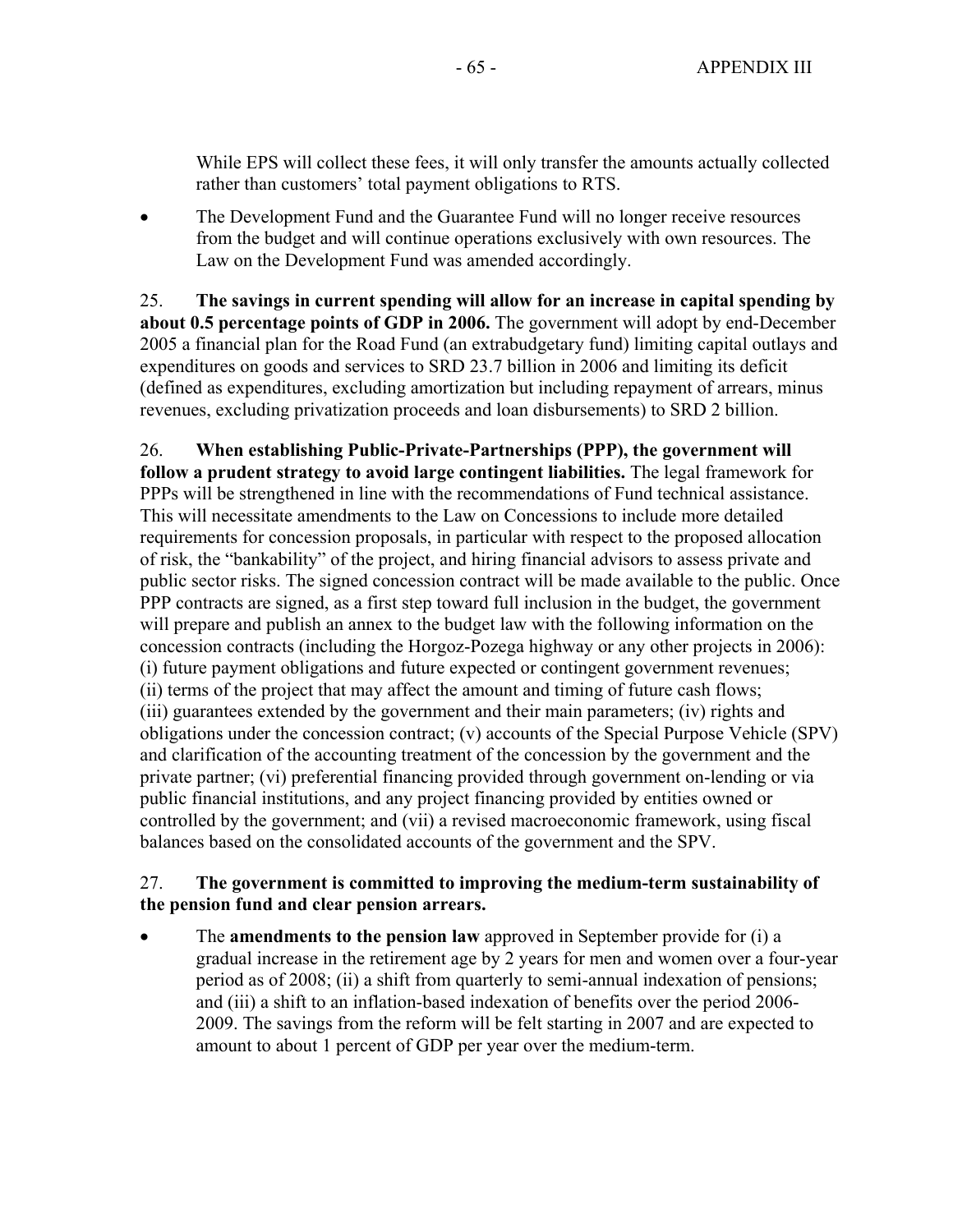- To clear **arrears to pensioners** amounting to SRD 44 billion, the law on the issuance of pension bonds, approved by Parliament in September 2005, was amended on December 22 to enable cash payments according to a revised schedule.
	- $\triangleright$  The first two tranches of arrears of the employees' pension fund (SRD 4 billion each) will be paid in December 2005 and July 2006. The following measures will be taken to accommodate these payments (prior action): (i) increase in fuel excises by at least 1 dinar per liter, expected to yield SRD 2.4 billion in 2006 (formal government decision by January 15, 2006); (ii) cuts in mortgage subsidies and agricultural lending by SRD 1.5 billion (formal government decision to amend the 2006 spending targets and programs by January 15); (iii) cuts in the budgetary reserve and expenditures for goods and services by SRD 1.6 billion (formal government decision by January 15); (iv) payment of NIS tax arrears in the amount of SRD 1.5 billion (NIS Managing Board decision in December 2005), and (v) elimination of tax exemptions for capital imports, estimated at SRD 1 billion (formal government decision); (vi) in case the surplus of the consolidated general government in 2005 falls short of the targeted 1.1 percent of GDP, additional compensatory measures will be approved through a formal government decision by January 15, 2006. In particular, fuel excises would be increased by another dinar per liter. Should this require a revision in the oil excise formula, the respective government decision would be approved in January 2006.
	- $\triangleright$  Starting in 2007, the expenditure for arrears clearance will be accommodated within the regular budget, consistent with macroeconomic objectives.

28. **The medium-term budget framework and the treasury system will be improved.** In particular, the Ministry of Finance will develop a three-year budget framework and improve investment planning. Reform of the treasury system will continue with the centralization of the payrolls of direct budget users and the extension of the Treasury Single Account to indirect budget users.

## **Montenegro**

#### 29. **The deficit of the consolidated general government will be contained at 2.7 percent of Montenegro GDP in 2005 and reduced to 1.7 percent of GDP**

**(€30 million) in 2006.** In 2005, expenditure financed from the sale of army assets will be contained within agreed spending limits, and the rationalization of public employment will be stepped up. In 2005 as well as in 2006, any revenue over-performance will be saved or used for additional investment programs or arrears reduction.

- **Tax policy** will remain unchanged except for the revenue-neutral lowering of the VAT rate for accommodation services and introduction of a lower VAT rate on food items and on a number of other products previously exempt.
- **A tight incomes policy will lower the public sector wage bill (including army) from 10.8 percent of GDP in 2005 to 10.0 percent of GDP in 2006.** This will be achieved despite the installation of new agencies as part of efforts towards EU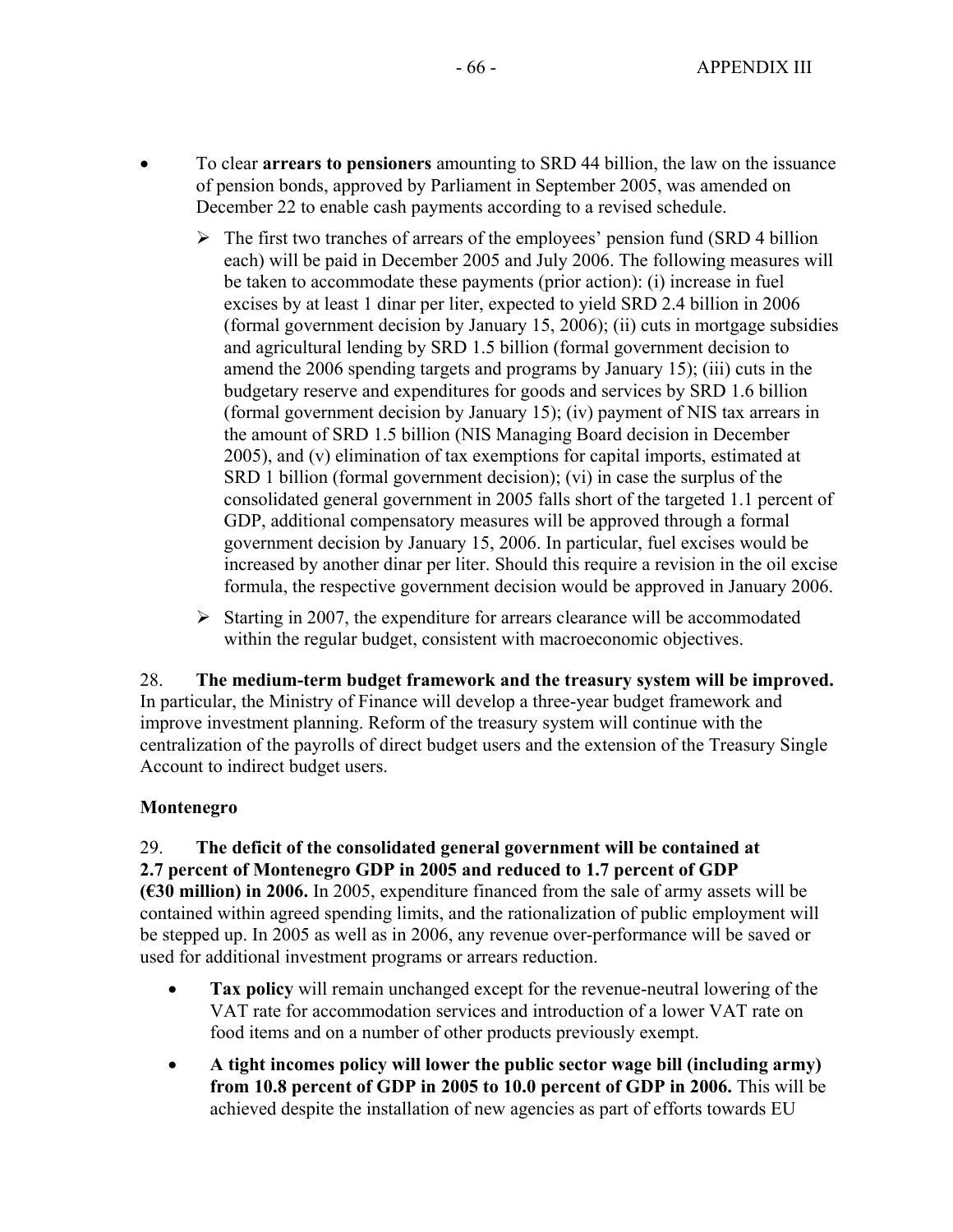accession. To contain public sector wage costs and minimize the negative impact on private sector competitiveness, the government will seek to agree with the unions to increase the minimum wage by no more than 5.0 percent in 2006.

- **The budgetary reserve will be increased to meet possible expenditures related to the planned referendum on independence.** Any savings would be used for additional investment or arrears reductions (by  $E16.7$  million in 2006). Verification procedures will be enhanced and an arrears tracking system implemented.
- **To enhance efficiency of public investment, a medium-term investment plan will be prepared by June 2006 in line with international best practices**. The Ministry of Finance will seek technical assistance to build up the necessary analytical capacity. A clear priority of investment projects according to their economic rate of return will be established.
- **The financing operations of the public sector will be geared towards reducing debt and the net interest bill.** Public debt will be gradually reduced from 48 percent of GDP in 2004 to less than 40 percent by 2007. To improve transparency, all accounts of extra budgetary funds with commercial banks will be moved to the central bank, except those few needed for core operational purposes. All proceeds from the privatization of military assets will be deposited in the Central Bank and their use will be accounted for in the budget.
- **The financial operations of the Montenegro Development Fund (MDF) will be placed under the control of the Minister of Finance.** Its expenditure will be consolidated in the general government and its investment financing projects integrated in the government's investment program. The government will conduct a throughout analysis of the future role of the MDF.

# **B. Monetary and Exchange Rate Policies**

30. **Monetary policy will continue to face the challenges posed by high euroization.** To compensate for the weak interest rate channel of monetary policy transmission, the NBS will continue to implement macroprudential measures to slow down credit growth with a view to help containing domestic demand. While the introduction of repo operation in January 2005 was an important step in increasing the reliance on market-based instruments, the use of statutory reserve requirements (SRR) on foreign currency-denominated deposits will continue to play an important role until the development of the market for SRDdenominated deposits and loans increases monetary policy effectiveness.

31. **Monetary conditions will be tightened.**<sup>3</sup> To contain euroization and strengthen the demand for SRD-denominated deposits, the NBS will increase the volume of repo operations

(continued…)

 $\overline{a}$  $3$  The monetary program for 2006 aims at containing domestic demand and inflationary pressures. The endperiod NFA will increase by \$435 million, with monthly average NDA declining to SRD –130.4 billion in December 2006, while reserve money will decline in real terms by 3.1 percent (Table 2; Annex B). Broad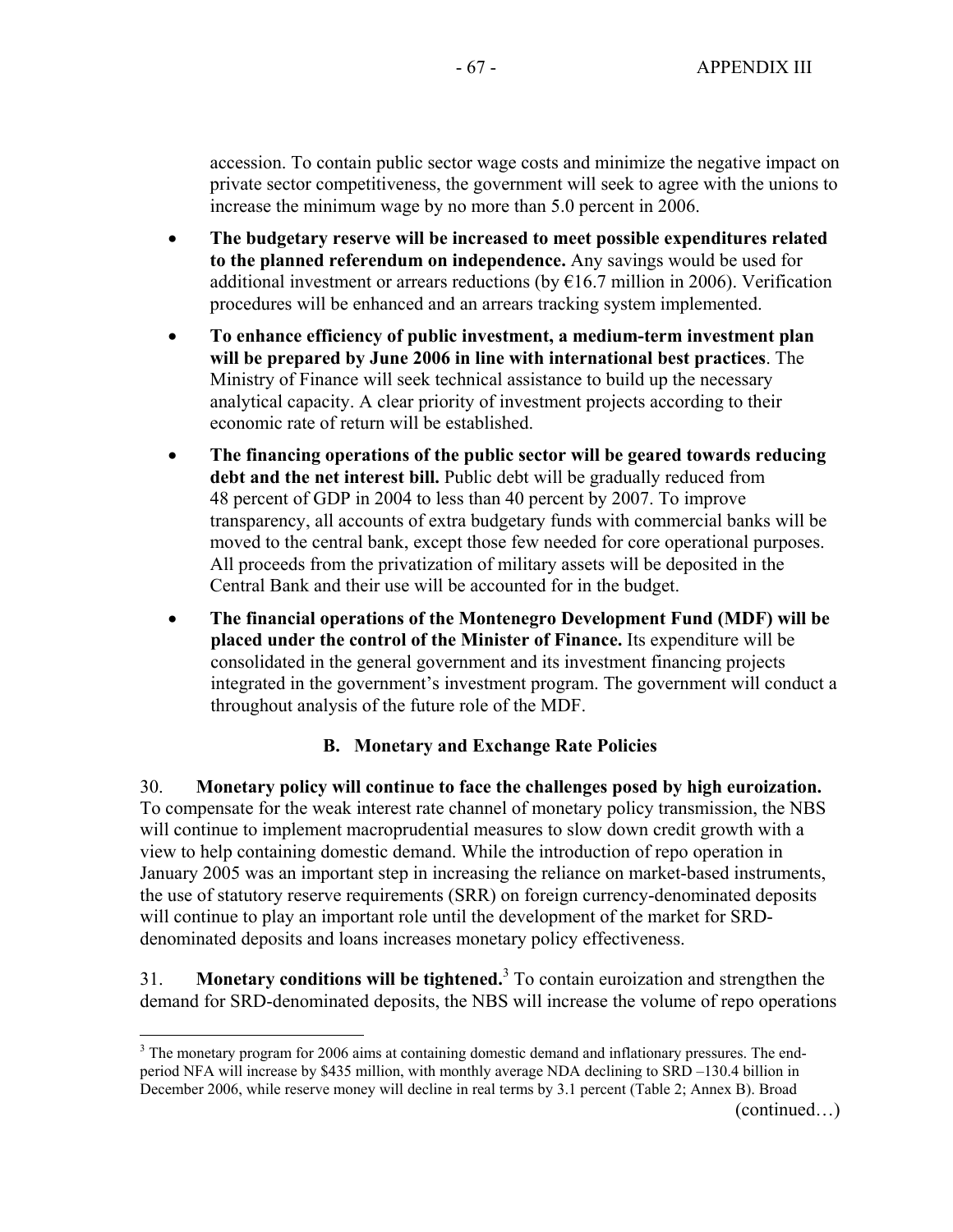by relying on positive real interest rates. By end-January 2006, it will gradually increase the interest rate on 14-day repo operations to 5 percent in real terms (measured on the basis of three month backward-looking and three months forward-looking inflation). In November 2005, the SRR on enterprises' foreign-currency deposits and on commercial banks' foreign borrowing were increased from 29 percent to 35 percent. In December, they were unified with the SRR on households' foreign currency deposits at the level of 38 percent, implying some additional withdrawal of liquidity. The unified SRR will remain at that level, unless a need for adjustments is determined in consultation with Fund staff. The NBS will also step up outright sales of government bonds to reduce structural excess liquidity in the money market. To facilitate the development of the SRD market, SRR on SRD-denominated deposits were reduced from 20 percent to 18 percent in November. The NBS will sterilize higher-than-programmed foreign exchange inflows as needed to keep reserve money on the targeted path and contain credit expansion.

32. **The NBS is streamlining its monetary operations framework to improve the effectiveness of monetary policy.** The key policy variable will be the interest rate on 14-day repos to signal the monetary policy stance. In addition, in November, the NBS established an interest rate corridor by (i) increasing the interest rate on the NBS deposit facility to 6 percent; and (ii) linking the interest rates of its lending facility to the repo rate. To facilitate the development of the SRD-denominated segment of the interbank market, the 80 percent daily minimum requirement for SRR on SRD-deposits will be reduced to 50 percent during 2006 in agreement with Fund staff.

33. **The use of prudential measures to contain macroeconomic and prudential risks resulting from rapid credit growth will continue.** The capital adequacy ratio will be increased from 10 percent to 12 percent on December 31, 2005. To contain the renewed acceleration of consumer lending, the 20 percent downpayment/price ratio and the 30 percent debt-service/income ratio will be applied to all loans to private individuals with a maturity of up to 10 years. The NBS and the government will support the private credit bureau in charge of monitoring individuals' credit risk exposure and payment history.

34. **Exchange rate policy will continue to balance the objectives of reducing inflation and containing the current account deficit.** It will continue to aim at strengthening confidence in the dinar by contributing to reducing inflation, while at the same time striving to maintain external competitiveness. It will be assessed frequently in light of current account, wage, and inflation developments.

 $\overline{a}$ 

money is projected to rise by 15½ percent in real terms and the net flow of credit to the nongovernment sector to decline from an estimated 10 percent of GDP in 2005 to about 7½ percent of GDP in 2006.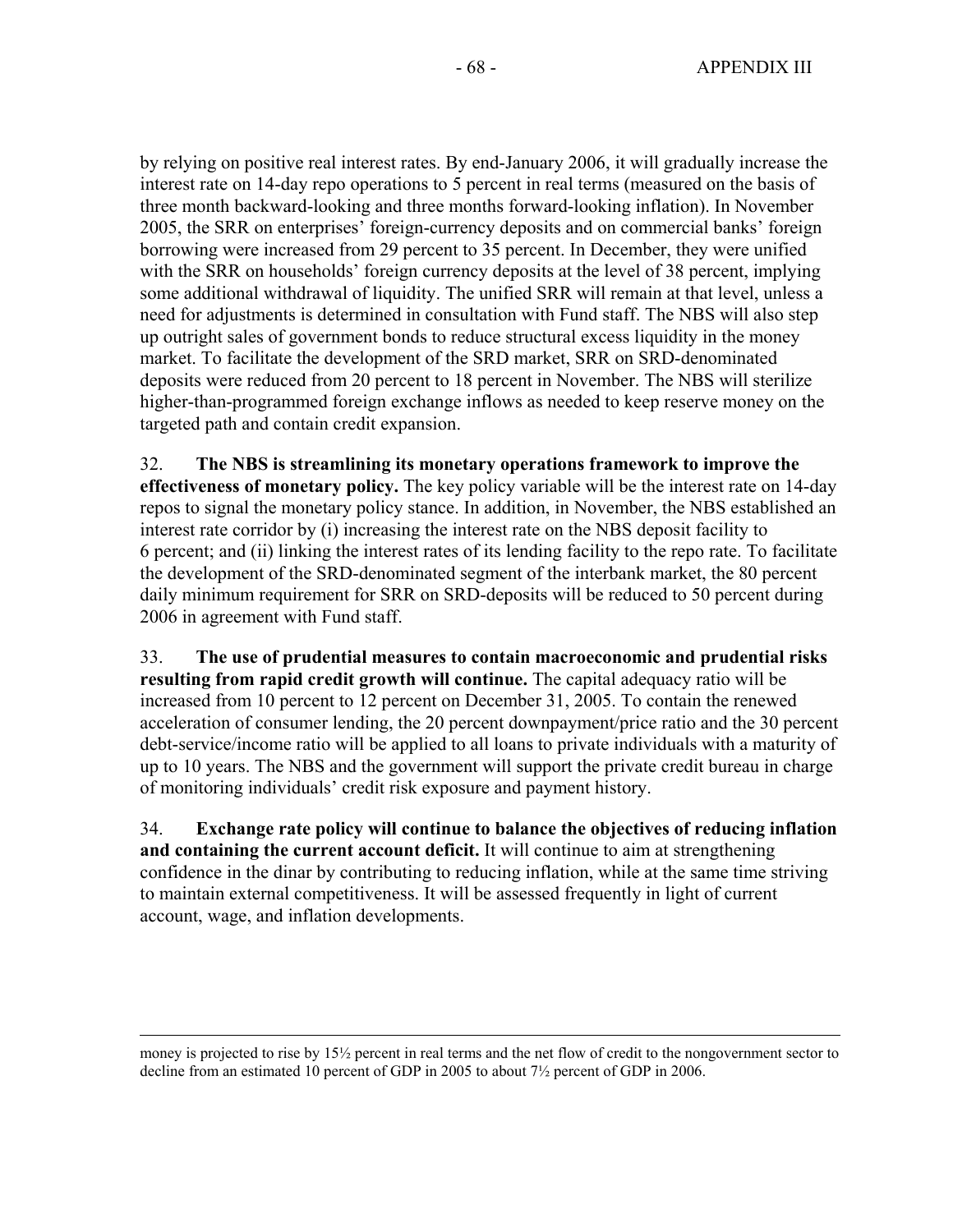# **C. Bank Reform and Financial Sector Supervision**

35. **The new banking law in Serbia will substantially strengthen the regulatory and supervisory environment.** The law, adopted by Parliament on November 28, 2005, aligns legislation with Basel Core Principles and EU Directives in all key areas.

36. **The NBS will further strengthen on-site and off-site supervision.** To increase the quality of on-site inspections, the NBS will hire new staff and step up internal and external training. It will ensure the timely implementation of corrective measures. Following the analysis of the commercial banks' first quarterly report on their exposure to indirect credit risk resulting from borrowers' exposure to exchange rate risk, the NBS will enhance the monitoring of this type of credit risk and has requested technical assistance from the Fund. It remains firmly committed to withdrawing the license of banks failing to meet the minimum capital requirement, and will act decisively to eliminate regulatory forbearance in other areas.

37. **Restructuring in the insurance sector will continue.** Following the issuance of a tender for hiring a financial advisor for the privatization of the second-largest socially owned insurance company DDOR, 10 bids were received in September. On this basis, the Managing Board of the Deposit Insurance Agency (DIA) approved the short-list of potential financial advisors on December 7, 2005. The diagnostic report for the largest socially owned insurance company Dunav was submitted by the consultant in November. On this basis, the DIA Managing Board adopted a time-bound corrective action plan on December 7, 2005. The NBS will complete an on-site inspection of Dunav by end-2005.

38. **The momentum in bank privatization will be maintained.** The sale of Niska Banka is expected to be completed by end-2005. For Vojvođanska Banka, the selection of the winning bidder is envisaged for Q2 2006. Moreover, after launching the tender for Panonska Banka on October 28, 2005, the government is committed to offering by end-January 2006 its stakes in Credy Banka. Concurrently, with bilateral assistance, the DIA will further strengthen its reporting requirements, control mechanisms, and governance in other banks equity holdings to preserve their value prior to resolution.

39. **In Montenegro, the government will further improve the legislative framework of the financial sector.** It will prepare a new central bank law and a new banking law, and submit them to parliament in the first half of 2006. The new laws aim at increasing competition and strengthening risk management in banks and the role of the banking supervisor. Moreover, a new insurance law, in accordance with EU directives and international standards, to be submitted to Parliament before end 2005, will create a new independent Insurance Agency in charge of regulating and supervising the sector.

# **D. Enterprise Sector**

40. **In Serbia, the wage bill in the eight monitored state-owned enterprises will continue to be controlled to contain inflation pressures and encourage restructuring.** To help ensure that the state enterprise wage bill remains under control, the government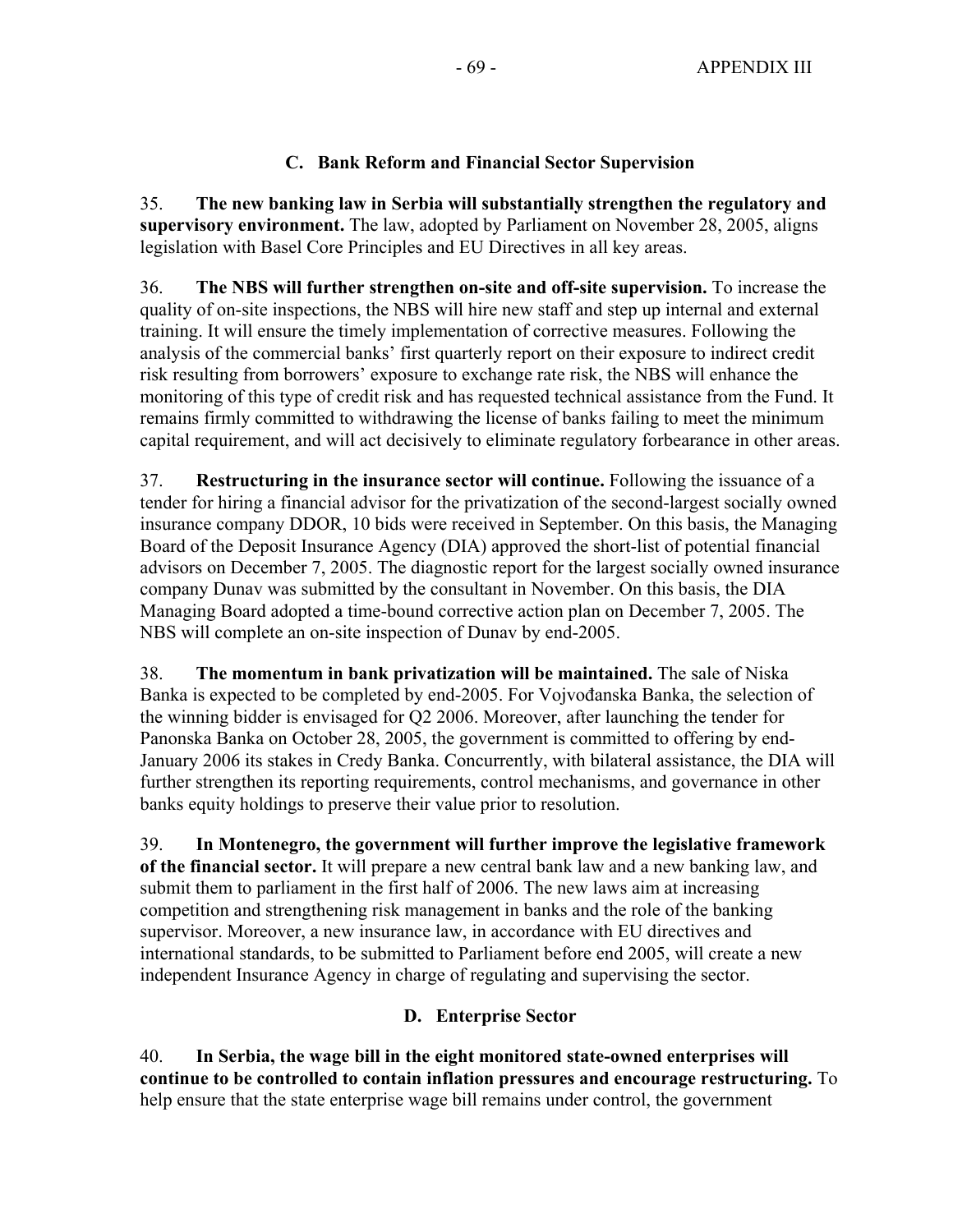approved in November 2005 a decision establishing quarterly wage bill ceilings for the eight monitored public enterprises in 2006 (Table 2; Annex B).<sup>4</sup> In 2006, the aggregate wage bill in these enterprises will be allowed to grow by 10.3 percent in nominal terms on an annual average basis. By end-December 2005, the government will approve business plans for the monitored companies consistent with the above-mentioned decision.

41. **The restructuring and privatization of SEs will continue.** The Privatization Agency (PA) plans to offer another 120 companies in September-December 2005, and to offer all companies in its portfolio for sale at least once by the end of 2006. Under a World Bank-supported program, the government intends to offer for sale through tenders no less than 18 SEs between October 2005-September 2006, with a success rate of at least 50 percent. The PA will also offer for sale no less than 25 SEs from the list of companies under restructuring, or significant parts thereof, and sell as least 7 of them. Moreover, it plans to offer 450 SEs through auctions during the same period, with a success rate of at least 40 percent. The government will continue to implement its policy of initiating bankruptcy procedures within three months against those SEs that fail twice to be sold through auctions or tenders; it will also initiate bankruptcy proceedings against at least 8 large SEs from the restructuring list between October 2005-September 2006.

42. **Privatization of the spun-off non-core companies and assets will proceed.** The government will complete the process of establishing all these companies as effectively separate companies and clarifying ownership rights, where necessary. It will also appoint by end-December 2005 the government representatives in the managing boards of 38 spun-off non-core companies of public enterprises. The PA will establish a detailed timetable of the necessary actions in this regard, and will proceed with the hiring of financial advisors and other preparations for the sale of the companies. Regarding the 6 non-core companies identified in the previous MEFP that were not spun-off, the government will close, merge, transfer to government entities, or corporatize them by end-December 2005.

43. **The public utilities will strengthen their collections.** In particular, EPS and NIS will enforce penalties on late payments and step up the disconnection of users that are not honoring their obligations for more than two months, including in the case of budget entities or state-owned companies. If the government considers that delivery to these users is imperative for strategic or social reasons, the utility bills will be paid from the budget.

## 44. **The Serbian government will continue restructuring public utilities and other state-owned companies based on strategic plans.**

• The independent energy regulator, which was legally established in June 2005, will issue tariff methodologies and carry out a tariff review by mid-June 2006.

 $\overline{a}$ 

<sup>&</sup>lt;sup>4</sup> These are the electricity, petroleum, railway, postal, telecommunication, airline, airport, and forestry companies.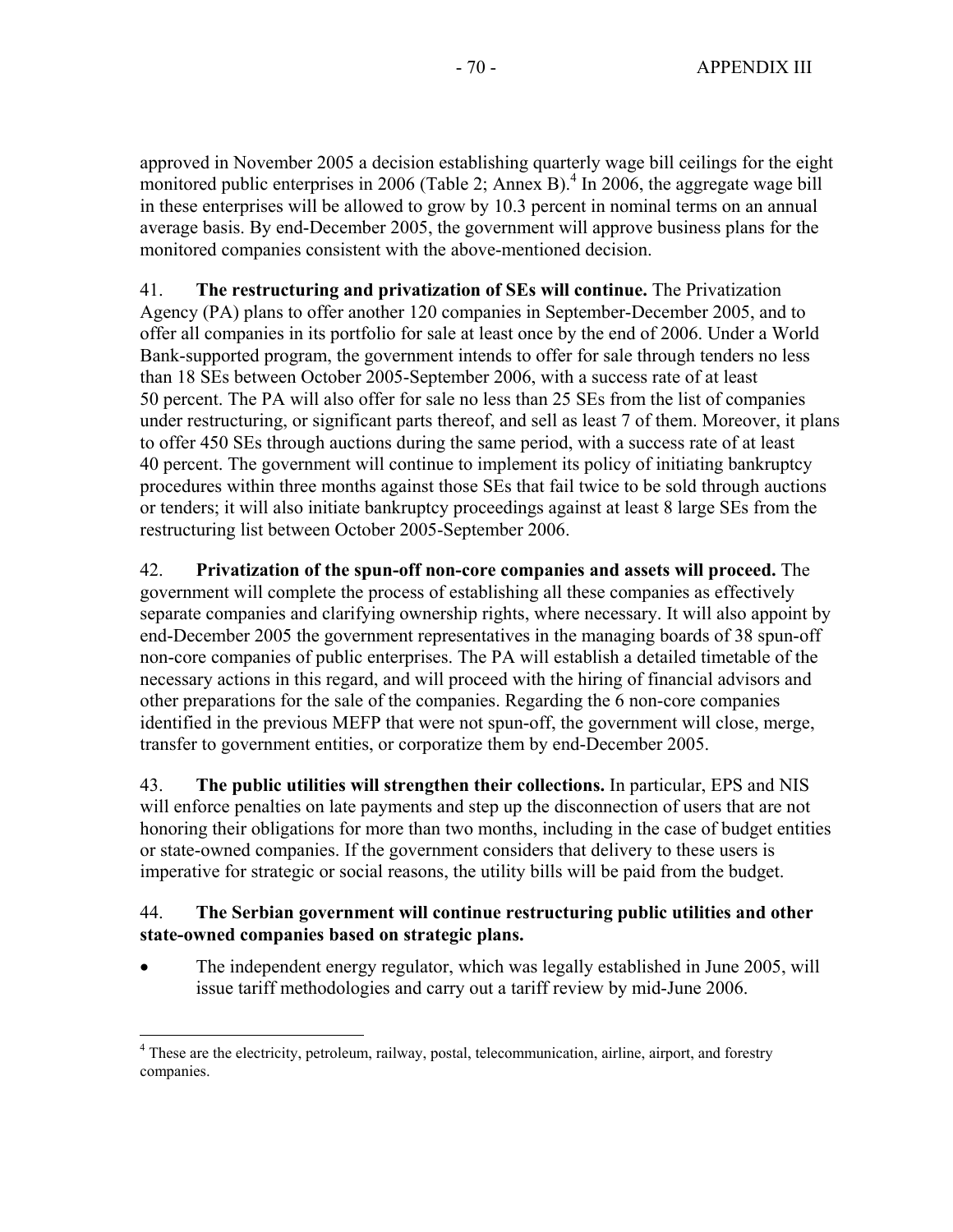- After unbundling the electricity company Elektroprivreda Srbije (EPS) into two separate companies, the two companies will start functioning as independent enterprises by January 1, 2006. EPS will continue reducing excess labor following the conclusion of a job systematization review in June/July 2006.
- Following the international tender for hiring an advisor for the privatization of NIS, including advice on selling a majority stake in the two refineries in early 2006, the government will sign a contract with the winning bidder by January 15, 2006 (prior action). The international tender for the privatization of the two refineries, possibly combined with other assets, is expected to be launched in April 2006.
- The financial performance of the railway company (ZTP) will be improved by accelerating restructuring. To this end, the 2006 business plan will envisage continued employment rationalization and spin-offs of non-core activities, and acceleration of service withdrawal or closure for loss-making lines.
- To raise transparency, those monitored public utilities that have not yet published an auditor's report on their 2004 accounts in line with IAS (prepared by a reputable international auditing firm engaging a review partner with relevant industry experience from outside the local office) will do so by end-June 2006. All monitored public companies will publish their 2005 auditor's reports according to the same requirements by end-June 2006.

45. **In Montenegro, privatization will be accelerated and conducted with maximum transparency and accountability.** The government will combine the state holdings in Niksicka Banka to offer them for sale in early 2006. In 2006, it plans to offer a large number of civil and military assets for sale, including all non-core assets of the electricity company (including five small hydroelectric power stations), the Lovcen insurance company, the Crna Gora hotel in Podgoriza, and other smaller hotels. A tender for the Bijela shipyard will be launched in early 2006. Furthermore, the privatization process for the Plantaze vinery will be started in the second half of 2006.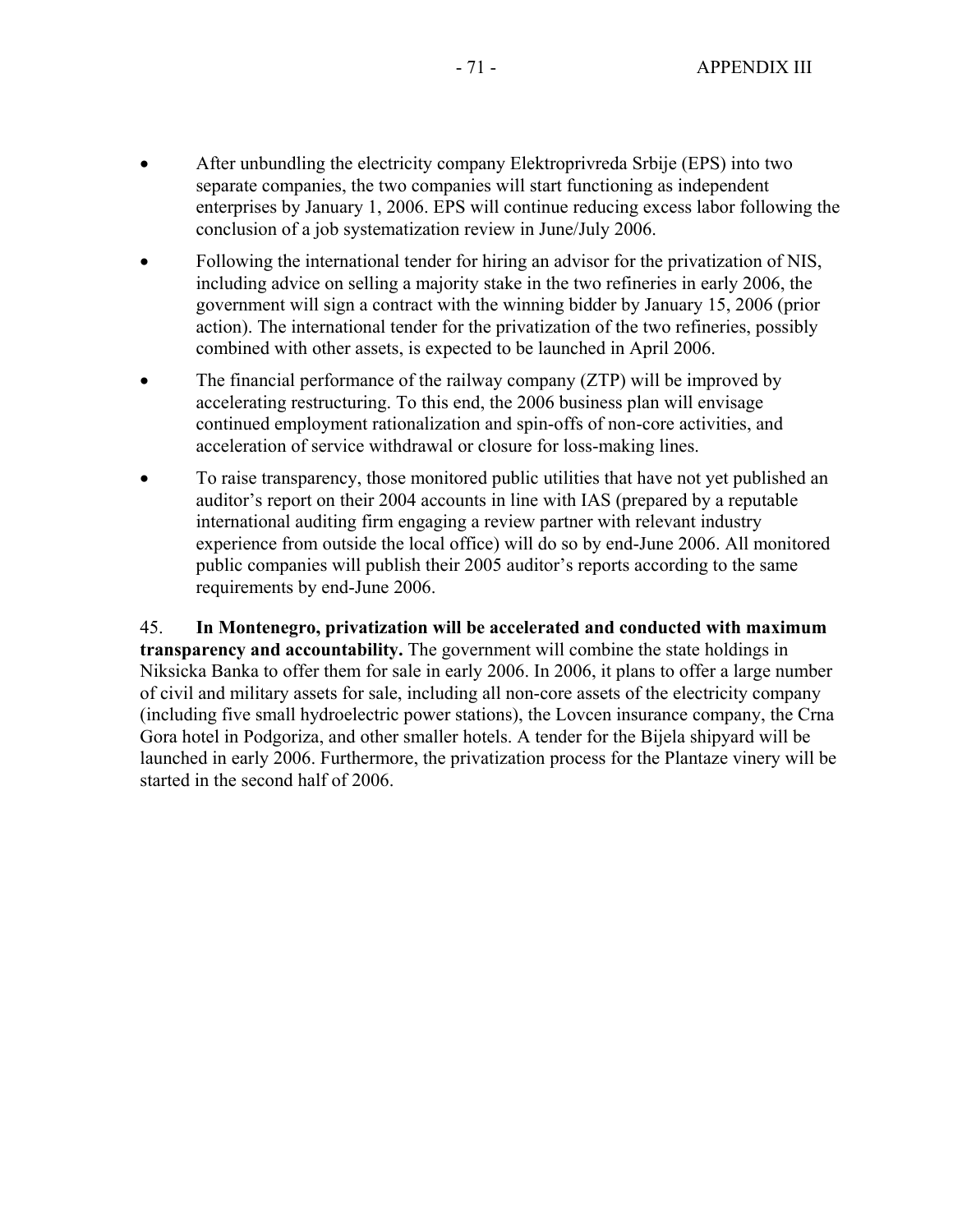| $\sim 2005$<br>י בטש<br>.<br>المعالمة<br>$\cdots$ interior or $\cdots$ | $\frac{1}{2}$<br>$4$ erthe 2002–06 Evtende<br>Ī |
|------------------------------------------------------------------------|-------------------------------------------------|
| $\frac{1}{1}$<br>$T_A$ lal $\sim 1$                                    |                                                 |
|                                                                        |                                                 |

|                                                                                                                                                                                                                                                      | Table 1. Serbia and Montenegro: Quantitative Performance Criteria and Indicative Targets for 2005 |                    |                               | (SRD million, unless otherwise noted; end of period)<br>Under the 2002-06 Extended Arrangement 1/ |                       |                                  |                       |                        |                               |                       |                               |
|------------------------------------------------------------------------------------------------------------------------------------------------------------------------------------------------------------------------------------------------------|---------------------------------------------------------------------------------------------------|--------------------|-------------------------------|---------------------------------------------------------------------------------------------------|-----------------------|----------------------------------|-----------------------|------------------------|-------------------------------|-----------------------|-------------------------------|
|                                                                                                                                                                                                                                                      |                                                                                                   |                    |                               |                                                                                                   |                       |                                  | 2005                  |                        |                               |                       |                               |
|                                                                                                                                                                                                                                                      | $\frac{2004}{\text{Dec}}$<br>Act.                                                                 | Program            | w/adjustor<br>Program<br>Mar. | Act.                                                                                              | Program               | w/adjustor<br>Program<br>∫<br>Lu | Act.                  | Program                | w/adjustor<br>Program<br>Sep. | Act.                  | Indicative<br>Targets<br>Dec. |
| A. Quantitative performance criteria                                                                                                                                                                                                                 |                                                                                                   |                    |                               |                                                                                                   |                       |                                  |                       |                        |                               |                       |                               |
| Floor on the net foreign assets of the NBS 2/3/<br>Ceiling on net domestic assets of the NBS 2/4/                                                                                                                                                    | $-28,485$<br>1,841                                                                                | 1,608<br>-22,197   | 1,568<br>-32,190              | 2,060<br>44,935                                                                                   | 2,029<br>$-51,075$    | 2,020<br>$-50,006$               | $2,260$<br>$-60,472$  | 2,304<br>$-60,800$     | 2,233<br>-68,304              | 2,564<br>$-71,144$    | 2,712<br>$-81,663$            |
| the consolidated general government 2/ 5/ 6/ 7/<br>Ceiling on net credit of the banking system to                                                                                                                                                    | $-19,106$                                                                                         | $-10,590$          | $-31,277$                     | $-46,702$                                                                                         | $-43,632$             | $-47,440$                        | $-45,447$             | $-61,633$              | $-67,034$                     | $-59,380$             | $-90,060$                     |
| external debt with original maturity of more than one year 8/<br>Multilateral creditors (EBRD, EIB, EU, IBRD, and IFC)<br>Ceiling on cumulative contracting or guaranteeing during<br>the year by the public sector of new nonconcessional<br>Serbia | 34880                                                                                             | 100<br>100<br>92   |                               | 43<br>$\overline{4}$<br>$43$                                                                      | $200$<br>$203$        |                                  | 163<br>167<br>167     | 28873                  |                               | អ្នក ដូ               | $400$<br>$rac{6}{4}$          |
| Montenegro<br>Other creditors                                                                                                                                                                                                                        |                                                                                                   | $\infty$           |                               | $\sim$                                                                                            | 16<br>$\circ$         |                                  | $\sim$ $\sim$         |                        |                               | $\circ$               | $368$<br>$32$                 |
| Ceiling on new external debt contracted or guaranteed<br>by the public sector with an original maturity<br>of up to and including one year 9/                                                                                                        | $\circ$                                                                                           | $\circ$            |                               | $\circ$                                                                                           | $\circ$               |                                  | $\circ$               | $\circ$                |                               | $\circ$               | $\circ$                       |
| Ceiling on new guarantees and the assumption of bank or<br>enterprise debt by the public sector 10/                                                                                                                                                  | $\ldots$ 15/                                                                                      | $\circ$            |                               | $\circ$                                                                                           | $\circ$               |                                  | 0                     | $\circ$                |                               |                       | $\circ$                       |
| Ceiling on outstanding external debt service arrears 3/11/                                                                                                                                                                                           | 1.7 17                                                                                            | $\circ$            |                               | $2.2 17$ /                                                                                        | $\circ$               |                                  | $\circ$               | $\circ$                |                               | $\circ$               | $\circ$                       |
| Ceiling on the wage bill of the monitored public enterprises 12/                                                                                                                                                                                     | 33,964 19/                                                                                        | 8,030              |                               | 8,377 19/                                                                                         | 15,941                | 15,831                           | 18,004                | 24,180                 | 23,866                        | 27,086                | 32,700                        |
| <b>B.</b> Indicative targets                                                                                                                                                                                                                         |                                                                                                   |                    |                               |                                                                                                   |                       |                                  |                       |                        |                               |                       |                               |
| consolidated general government of Montenegro 2/ 5/13/<br>consolidated general government of Serbia 2/5/6/13/<br>Ceiling on net credit of the banking system to                                                                                      | 818<br>$-19,924$                                                                                  | 1,402<br>$-11,992$ | $-25,410$<br>$-5,867$         | $-39,477$<br>$-7,225$                                                                             | $-35,289$<br>$-8,343$ | $-39,787$<br>$-7,652$            | $-37,663$<br>$-7,784$ | $-50,529$<br>$-11,104$ | $-59,160$<br>$-7,874$         | $-51,427$<br>$-7,953$ | $-78,146$<br>-11,914          |
| $\overline{4}$<br>Ceiling on net domestic assets of the banking system in Serbia 2/                                                                                                                                                                  | 112,199                                                                                           | 124,601            |                               | 104,315                                                                                           | 113,617               |                                  | 117,187               | 114,497                |                               | 134,158               | 104,126                       |
| Ceiling on Serbian central government dinar deposits<br>in commercial banks                                                                                                                                                                          | $\circ$                                                                                           | $\circ$            |                               | $\circ$                                                                                           | $\circ$               |                                  | $\circ$               | $\circ$                |                               | $\circ$               | $\circ$                       |
| the consolidated general government in Montenegro<br>the consolidated general government in Serbia<br>Ceiling on change in the arrears of<br>the Union government                                                                                    | $18\,$<br>1,516<br>-974                                                                           | 。。。                |                               | 569 20/<br>3,530 20/<br>667                                                                       | 。。。                   |                                  | 1,043<br>501<br>Ę     | $\circ \circ \circ$    |                               | 1,633<br>1,694<br>228 | $\circ$ $\circ$<br>$\circ$    |
| Expenditure ceiling for the Serbian Republican budget 16/                                                                                                                                                                                            | ÷                                                                                                 |                    |                               | 89,008                                                                                            | 190,846               |                                  | 186,315               | 297,513                |                               | 288,184               | 406,399                       |
| Floor on the collection rate of EPS in percent 18/<br>Floor on the collection rate of NIS in percent 18/                                                                                                                                             | 89.5<br>96.6                                                                                      | $\cdot$ :<br>÷     |                               | 90.7                                                                                              | 90.6<br>$100.0$       |                                  | 90.4<br>98.7          | 91.5<br>99.0           |                               | 92.4<br>95.5          | $92.3$<br>100.3               |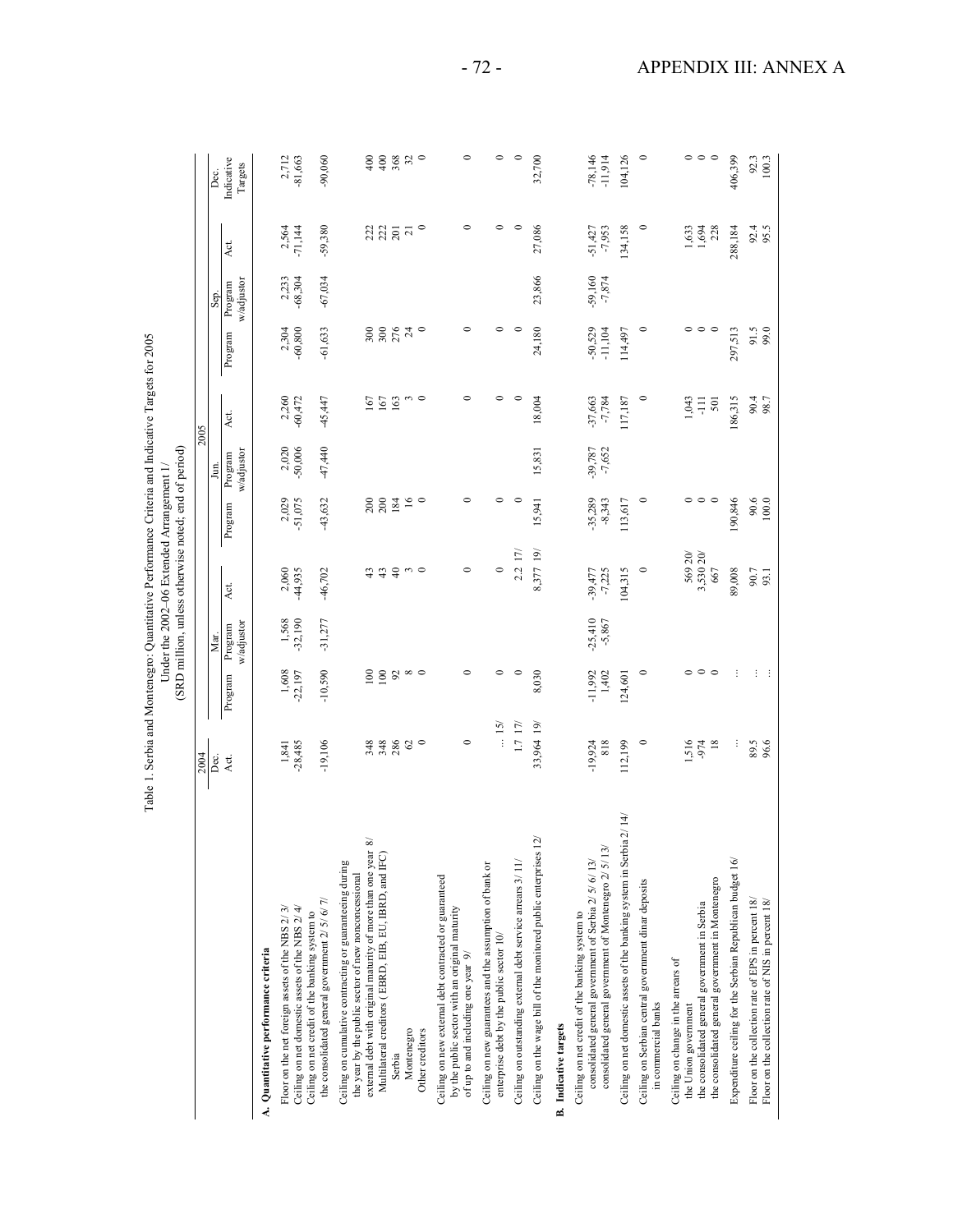i Quention procedure and the state of the state of the state of the state of the state of the state of the state of the state of the state of the state of the state of the state of the state of the state of the state of th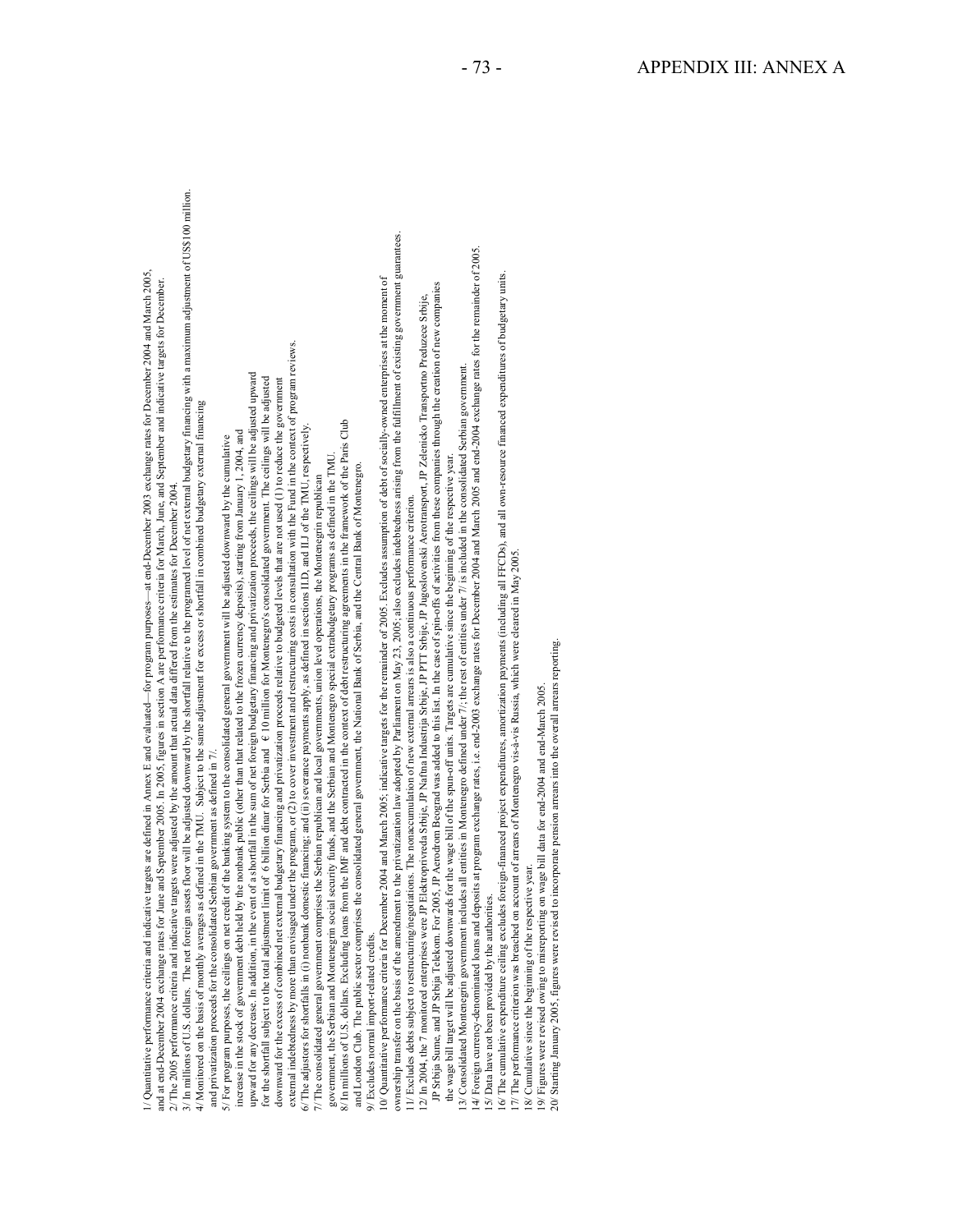|                                                                                                                  | 2005            |                    |                                       | 2006         |                    |
|------------------------------------------------------------------------------------------------------------------|-----------------|--------------------|---------------------------------------|--------------|--------------------|
|                                                                                                                  | <b>Dec</b>      | Mar                | Jun                                   | Sep.         | <b>Dec</b>         |
|                                                                                                                  | Indicative      | Indicative targets | Indicative targets Indicative targets |              | Indicative targets |
|                                                                                                                  | program targets |                    |                                       |              |                    |
|                                                                                                                  | 12/             |                    |                                       |              |                    |
| Floor on the net foreign assets of the NBS 1/2/                                                                  | 2.712           | 2.661              | 2,558                                 | 2.826        | 2.951              |
| Ceiling on net domestic assets of the NBS 1/3/<br>Ceiling on net credit of the banking system to                 | $-81,663$       | $-117,961$         | $-110,750$                            | $-121,618$   | $-130,365$         |
| the consolidated general government $1/4/5/6/$                                                                   | $-90,060$       | $-105,310$         | $-117,815$                            | $-151,673$   | $-174,569$         |
| Ceiling on cumulative contracting or guaranteeing during<br>the year by the public sector of new nonconcessional |                 |                    |                                       |              |                    |
| external debt with original maturity of more than one year 7/                                                    | 400             | 100                | 200                                   | 300          | 400                |
| Multilateral creditors (EBRD, EIB, EU, IBRD, and IFC)                                                            | 400             | 100                | 200                                   | 300          | 400                |
| Serbia                                                                                                           | 368             | 92                 | 184                                   | 276          | 368                |
| Montenegro                                                                                                       | 32              | 8                  | 16                                    | 24           | 32                 |
| Other creditors                                                                                                  | $\Omega$        | $\Omega$           | $\mathbf{0}$                          | $\mathbf{0}$ | $\theta$           |
| Ceiling on new external debt contracted or guaranteed<br>by the public sector with an original maturity          |                 |                    |                                       |              |                    |
| of up to and including one year 8/                                                                               | $\mathbf{0}$    | $\overline{0}$     | $\mathbf{0}$                          | $\mathbf{0}$ | $\mathbf{0}$       |
| Ceiling on outstanding external debt service arrears 2/9/                                                        | $\Omega$        | $\Omega$           | $\mathbf{0}$                          | $\Omega$     | $\Omega$           |
| Ceiling on the wage bill of the monitored public enterprises 10/                                                 | 32,700          | 9,153              | 19,536                                | 28,887       | 38,425             |
| Ceiling on net credit of the banking system to                                                                   |                 |                    |                                       |              |                    |
| consolidated general government of Serbia 1/4/5/11/                                                              | $-78.146$       | $-92.379$          | $-105.090$                            | $-137,621$   | $-159,454$         |
| consolidated general government of Montenegro 1/4/11/                                                            | $-11,914$       | $-12,931$          | $-12,725$                             | $-14,052$    | $-15,115$          |
| Ceiling on net domestic assets of the banking system in Serbia 1/                                                | 104.126         | 97,596             | 129,893                               | 136.838      | 144,910            |
| Ceiling on Serbian central government dinar deposits<br>in commercial banks                                      | $\mathbf{0}$    | $\mathbf{0}$       | $\mathbf{0}$                          | $\mathbf{0}$ | $\mathbf{0}$       |
| Ceiling on change in the arrears of                                                                              |                 |                    |                                       |              |                    |
| the Union government                                                                                             | $\mathbf{0}$    | $\mathbf{0}$       | $\mathbf{0}$                          | $\mathbf{0}$ | $\mathbf{0}$       |
| the consolidated general government in Serbia                                                                    | $\bf{0}$        | $\mathbf{0}$       | $\mathbf{0}$                          | $\mathbf{0}$ | $\mathbf{0}$       |
| the consolidated general government in Montenegro                                                                | $\theta$        | $\Omega$           | $\theta$                              | $\theta$     | $\mathbf{0}$       |
|                                                                                                                  |                 |                    |                                       |              |                    |

#### Table 2. Serbia and Montenegro: Indicative Targets for 2006 (SRD million, unless otherwise noted; end of period)

1/ The end-2005 indicative targets were adjusted by the amount that actual data differed from the estimates for December 2004.

2/ In millions of U.S. dollars. The net foreign assets floor will be adjusted downward by the shortfall relative to the programed level of net external

budgetary financing with a maximum adjustment of US\$100 million.

3/ Monitored on the basis of monthly averages and subject to the adjustors defined in the TMU.

4/ For program purposes, the ceilings on net credit of the banking system to the consolidated general government will be adjusted downward by the cumulative increase in the stock of government debt held by the nonbank public (other than that related to the frozen currency deposits), starting from January 1, 2005, and upward for any decrease. In addition, in the event of a shortfall in the sum of net foreign budgetary financing and privatization proceeds, the ceilings will be adjusted upward for the shortfall subject to the total adjustment limit of 6 billion dinar for Serbia and €10 million for Montenegro's consolidated government. The ceilings will be adjusted downward for the excess of combined net external budgetary financing and privatization proceeds relative to the levels in the TMU. 5/ The adjustor for shortfalls in nonbank domestic financing applies as defined in the TMU.

6/ The consolidated general government comprises the Serbian republican and local governments, union level operations, the Montenegrin republican government, the Serbian and Montenegrin social security funds, the Serbian R 7/ In millions of U.S. dollars. Excluding loans from the IMF and debt contracted in the context of debt restructuring agreements in the framework of the Paris Club and London Club. The public sector comprises the consolidated general government, the National Bank of Serbia, and the Central Bank of Montenegro. 8/ Excludes normal import-related credits.

9/ Excludes debts subject to restructuring/negotiations. The nonaccumulation of new external arrears is also a continuous indicative target.

10/ In 2005, the 8 monitored enterprises were JP Elektroprivreda Srbije, JP Naftna Industrija Srbije, JP PTT Srbije, JP Jugoslovenski Aerotransport, JP Zelenicko Transportno Preduzece Srbije, JP Srbija Sume, JP Srbija Telekom, and JP Aerodrom Beograd. In the case of spin-offs of activities from these companies through the creation of new companies the wage bill target will be adjusted downwards for the wage bill of the spun-off units. Targets are cumulative since the beginning of the year.

11/ Consolidated Montenegrin government includes all entities in Montenegro under 6/; the rest of entities under 6/ is included in the consolidated Serbian government.

12/ Reflects, as appropriate, revisions to the NBS' foreign exchange liabilities, credit to government by the banking system, and broad money at end-2004,

and adjustments stemming from changes in the reserve requirement ratio on SRD-denominated deposits.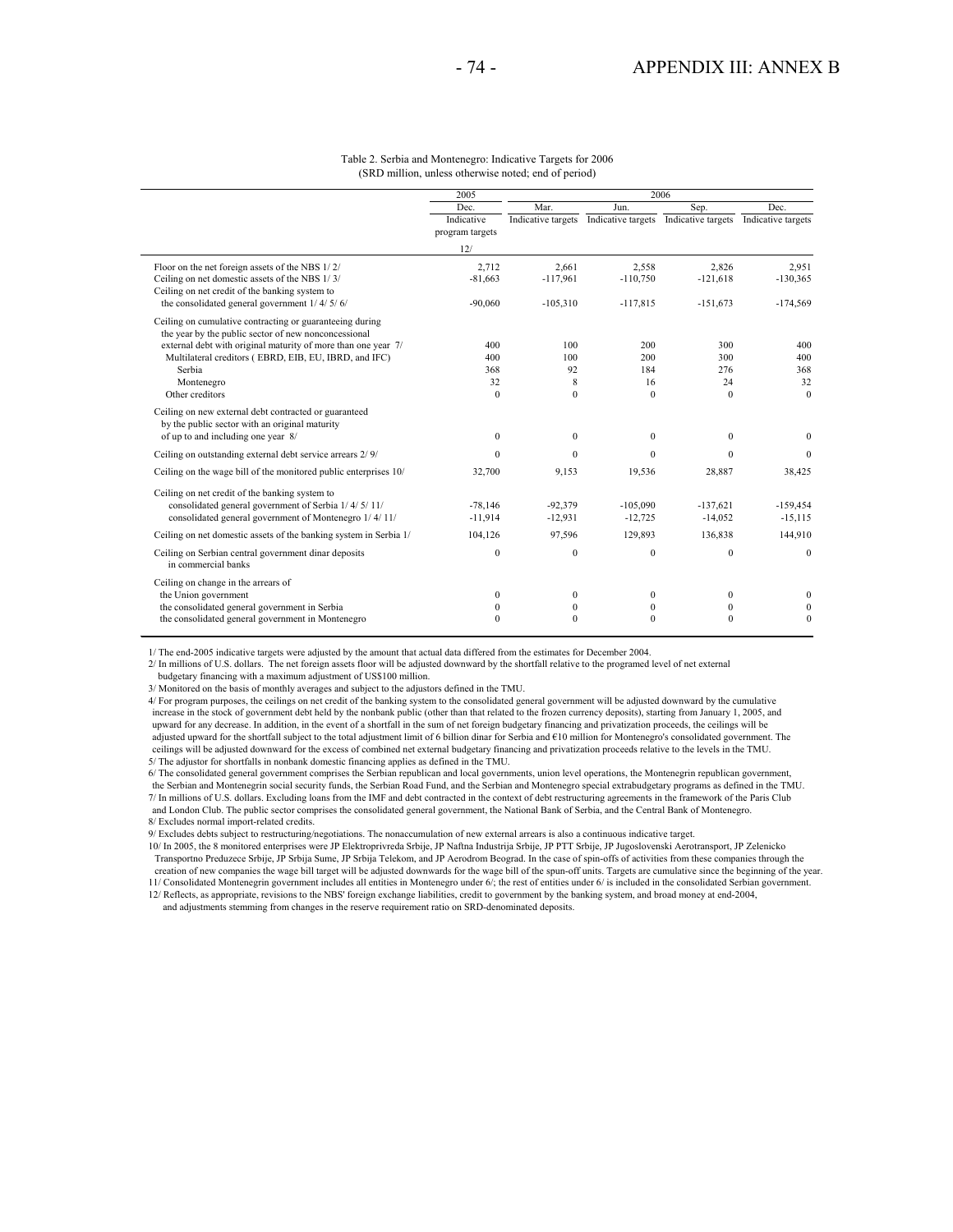#### **Table 3. Serbia and Montenegro: Structural Conditionality Under the Extended Arrangement (continued) Prior Actions, Structural Performance Criteria, and Structural Benchmarks, June 2005-December 2005**

|                                                                                                                                                                                                                                                                                                                          | <b>Target Date</b>    | Implementation                                                                                                                                                         |
|--------------------------------------------------------------------------------------------------------------------------------------------------------------------------------------------------------------------------------------------------------------------------------------------------------------------------|-----------------------|------------------------------------------------------------------------------------------------------------------------------------------------------------------------|
| I. Prior Actions for Completion of the Fifth Review                                                                                                                                                                                                                                                                      |                       |                                                                                                                                                                        |
| 1. Serbia: Government to adopt a formal decision on a pension system reform that will increase<br>the retirement age by 2 years for men and women over a period of at most 4 years; shift to<br>inflation-based indexation of benefits over a period of at most 4 years; and replace quarterly<br>with annual indexation |                       | Met. Adopted on June 2, 2005.                                                                                                                                          |
| 2. Serbia: NBS to increase statutory reserve requirements on enterprises' foreign-currency<br>deposits and on commercial banks' foreign borrowing to 26 percent.                                                                                                                                                         |                       | Met. Decision on June 1, 2005.                                                                                                                                         |
| 3. Serbia: Parliament to adopt the law amending the privatization law to facilitate debt workouts<br>for socially owned enterprises, conditional upon privatization.                                                                                                                                                     |                       | Met. Adopted on May 30, 2005.                                                                                                                                          |
| 4. Serbia: Government to spin off, register, and transfer to the Privatization Agency 33<br>companies, non-core assets, and hotels of the 8 monitored state-owned enterprises.                                                                                                                                           |                       | Met. Decision on June 17, 2005.                                                                                                                                        |
| II. Structural Performance Criteria                                                                                                                                                                                                                                                                                      |                       |                                                                                                                                                                        |
| 1. Serbia: Government to legally register the new electricity transmission and dispatch company,<br>which will be owned separately from EPS, to allow for the implementation of the EPS<br>restructuring plan.                                                                                                           | July 15, 2005         | Met. Done on July 1, 2005.                                                                                                                                             |
| 2. Serbia: Parliament to adopt a supplementary budget yielding a surplus of 18.9 billion dinars<br>(including FLIPs, excluding amortization) to support the fiscal stance defined in the MEFP.                                                                                                                           | end-July 2005         | Met. Adopted on July 21, 2005.                                                                                                                                         |
| 3. Serbia: Council of the City of Belgrade to adopt a revised 2005 budget that will reduce<br>spending by 3.5 billion dinars to support the fiscal stance defined in the MEFP.                                                                                                                                           | end-July 2005         | Met. Adopted on June 3, 2005.                                                                                                                                          |
| 4. Serbia: Parliament to adopt legislation abolishing the current law on NIS and allowing for the<br>unbundling of the oil and gas company NIS into four separate companies.                                                                                                                                             | end-July 2005         | Not met. Adopted with delay on<br>August 22, 2005.                                                                                                                     |
| 5. Serbia: Government to spin off, register, and transfer to the Privatization Agency 65<br>companies, non-core assets, and hotels from the 8 monitored state-owned enterprises between<br>July-September 2005.                                                                                                          | end-September<br>2005 | Not met. Only 52 previously<br>identified non-core assets spun-<br>off. Compensation: see number 7.                                                                    |
| 6. Serbia: Parliament to enact a pension system reform increasing the retirement age by 2 years<br>for men and women over a period of at most 4 years; shift to inflation-based indexation of<br>benefits over a period of at most 4 years; and replace quarterly with annual indexation.                                | end-October 2005      | Not met. Law adopted on<br>September 29, 2005, fell short of<br>the agreed parameters.<br>Compensation: permanent savings<br>in health sector, army, and<br>subsidies. |
| 7. Serbia: Government to spin off, register, and transfer to the Privatization Agency all the<br>remaining companies, non-core assets, and hotels from the 8 monitored state-owned<br>enterprises.                                                                                                                       | end-October 2005      | Not met. Six from the list remain<br>to be spun-off. Compensation: 6<br>non-core companies not identified<br>previously were spun-off as of<br>November.               |
| 8. Serbia: Government to submit a 2006 budget to Parliament, after consultation with Fund staff,<br>consistent with the parameters defined in the MEFP and envisaging cuts in permanent<br>expenditure of at least 1 percent of GDP.                                                                                     | November 1, 2005      | Met. Submitted on October 31,<br>2005.                                                                                                                                 |
| 9. Serbia: Parliament to enact a new banking law, as indicated in paragraph 32.                                                                                                                                                                                                                                          | November 15, 2005     | Not met. Enacted with delay on<br>November 28, 2005.                                                                                                                   |
| <b>III. Structural Benchmarks</b>                                                                                                                                                                                                                                                                                        |                       |                                                                                                                                                                        |
| A. Fiscal Sector                                                                                                                                                                                                                                                                                                         |                       |                                                                                                                                                                        |
| 1. Serbia: Reduce the stock of tax arrears to the budget by 5 billion dinars by end-June 2005<br>relative to end-December 2004.                                                                                                                                                                                          | end-June 2005         | Implemented.                                                                                                                                                           |
| 2. Serbia: Government to prepare an action plan for restructuring employment in the health<br>sector.                                                                                                                                                                                                                    | end-September<br>2005 | Implemented on September 22,<br>2005.                                                                                                                                  |
| 3. Montenegro: Withdraw all central government deposits with commercial banks that do not<br>serve as collateral for loan programs.                                                                                                                                                                                      | end-June 2005         | Implemented.                                                                                                                                                           |
| 4. Montenegro: Government to prepare an inventory of spending arrears of the consolidated<br>budget and to adopt a schedule for their clearance.                                                                                                                                                                         | end-June 2005         | Implemented with delay in<br>September.                                                                                                                                |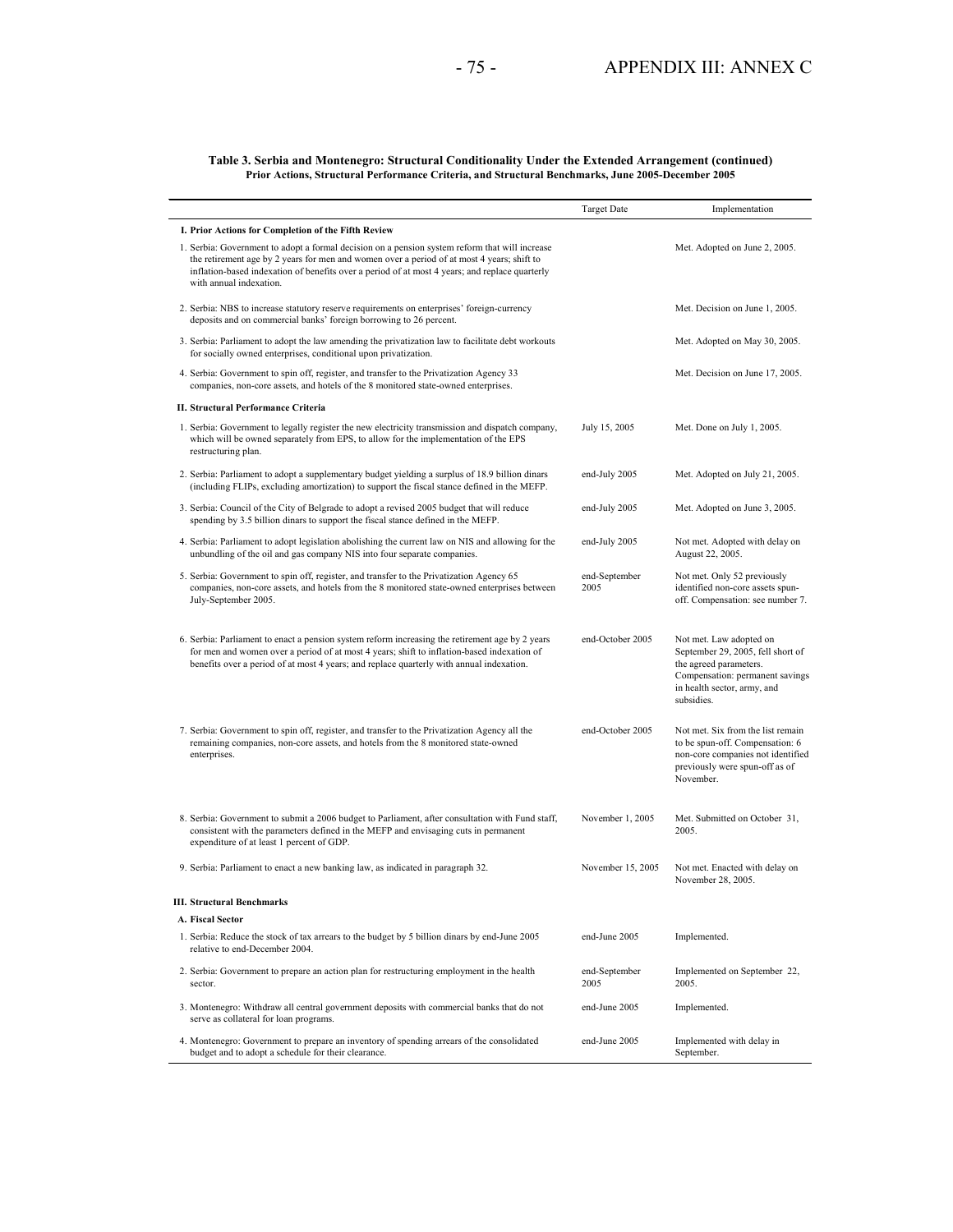#### **Table 3. Serbia and Montenegro: Extended Arrangement, May 2002–December 2005 (concluded) Prior Actions, Structural Performance Criteria, and Structural Benchmarks, June 2005-December 2005**

|                                                                                                                                                                                     | <b>Target Date</b>    | Implementation                                                                                                                                                                                        |
|-------------------------------------------------------------------------------------------------------------------------------------------------------------------------------------|-----------------------|-------------------------------------------------------------------------------------------------------------------------------------------------------------------------------------------------------|
| <b>B. Financial Sector</b>                                                                                                                                                          |                       |                                                                                                                                                                                                       |
| 1. Serbia: Parliament to adopt new laws on deposit insurance, bank liquidation, and the Bank<br>Rehabilitation Agency.                                                              | end-July 2005         | Implemented on July 15, 2005.                                                                                                                                                                         |
| 2. Serbia: Parliament to adopt amendments to the leasing law and the NBS law granting the<br>authority for regulating and supervising leasing companies to the NBS.                 | end-July 2005         | Implemented on July 15, 2005.                                                                                                                                                                         |
| 3. Serbia: Government to launch an international tender for appointing a financial advisor for the<br>privatization of the largest socially owned insurance company DDOR.           | end-July 2005         | Implemented on July 29, 2005.                                                                                                                                                                         |
| 4. Serbia: Launch an invitation for the submission of expressions of interest for Vojvodanska<br>Banka.                                                                             | end-September<br>2005 | Implemented on September 30,<br>2005                                                                                                                                                                  |
| 5. Serbia: Government to adopt a time-bound corrective action plan for Dunav, the second-<br>largest socially owned insurance company.                                              | end-November 2005     | Implemented with delay on<br>December 15, 2005.                                                                                                                                                       |
| 6. Montenegro: Launch a tender to sell a majority stake in Podgoricka Banka.                                                                                                        | end-June 2005         | Implemented in June 2005.                                                                                                                                                                             |
| C. Enterprise restructuring and privatization                                                                                                                                       |                       |                                                                                                                                                                                                       |
| 1. Serbia: Government to adopt, after close consultation with World Bank staff, a restructuring<br>plan for the mining company RTB Bor.                                             | end-June 2005         | Implemented on June 17, 2005.                                                                                                                                                                         |
| 2. Serbia: Launch privatization auctions for at least 130 socially owned enterprises between<br>January and end-June 2005.                                                          | end-June 2005         | Implemented. 207 enterprises<br>offered.                                                                                                                                                              |
| 3. Serbia: Launch privatization tenders for at least 7 socially-owned enterprises, of which 4 from<br>the list of companies under restructuring, between April and end-June 2005.   | end-June 2005         | Implemented. 8 enterprises<br>offered, of which 4 under<br>restructuring.                                                                                                                             |
| 4. Serbia: Government to launch an international tender for hiring an advisor for the privatization<br>of NIS, including advice on selling a majority stake in the oil refineries.  | end-July 2005         | Implemented with delay on<br>September 13, 2005.                                                                                                                                                      |
| 5. Serbia: Launch privatization auctions for at least 230 socially owned enterprises between<br>January and end-September 2005.                                                     | end-September<br>2005 | Implemented. 297 enterprises<br>offered.                                                                                                                                                              |
| 6. Serbia: Government to initiate bankruptcy procedures against 5 large socially owned<br>companies under the new bankruptcy law between June-September 2005.                       | end-September<br>2005 | Partially implemented. Only 4<br>bankruptcies initiated. A fifth was<br>initiated by a private creditor.<br>Compensation: bankrupcty<br>initiated against a large company<br>not under restructuring. |
| 7. Serbia: Launch privatization tenders for at least 7 socially-owned enterprises, of which 4 from<br>the list of companies under restructuring, between July and end-October 2005. | end-October 2005      | Implemented. 8 enterprises<br>offered, of which 4 under<br>restructuring.                                                                                                                             |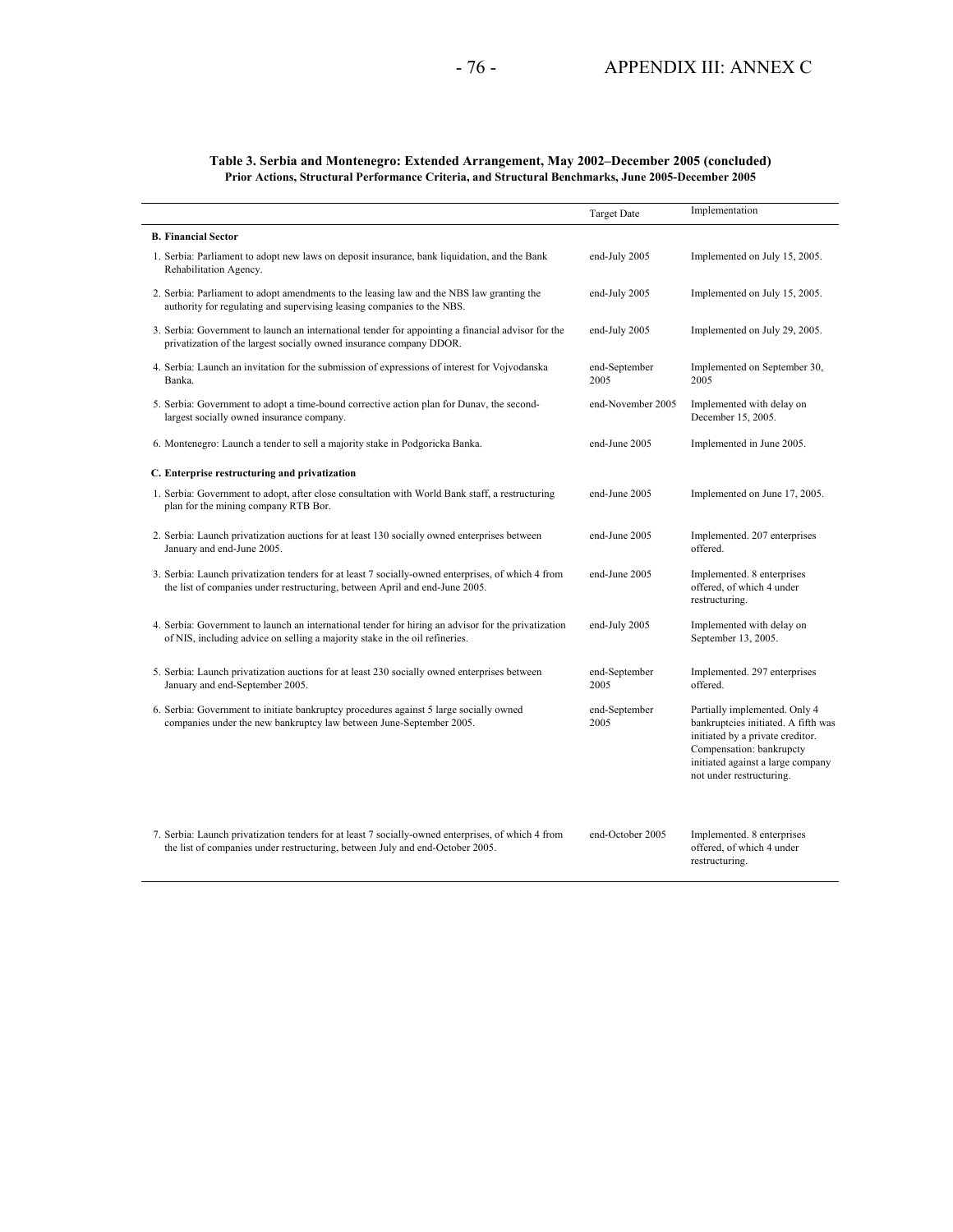### **Table 4. Serbia and Montenegro: Prior Actions for the Sixth Review Under the Extended Arrangement**

1. Serbia: Government to ensure implementation of the measures described in paragraph 27 to accommodate pension arrears payments in 2005–06. These are: (i) increase in fuel excises by at least 1 dinar per liter, expected to yield SRD 2.4 billion in 2006 (formal government decision by January 15, 2006); (ii) cuts in mortgage subsidies and agricultural lending by SRD 1.5 billion (formal government decision to amend the 2006 spending targets and programs by January 15); (iii) cuts in the budgetary reserve and expenditures for goods and services by SRD 1.6 billion (formal government decision by January 15); (iv) payment of NIS tax arrears in the amount of SRD 1.5 billion (NIS Managing Board decision in December 2005), and (v) elimination of tax exemptions for capital imports, estimated at SRD 1 billion (formal government decision); (vi) in case the surplus of the consolidated general government in 2005 falls short of the targeted 1.1 percent of GDP, additional compensatory measures will be approved through a formal government decision by January 15, 2006. In particular, fuel excises would be increased by another dinar per liter. Should this require a revision in the oil excise formula, the respective government decision would be approved in January 2006.

2. Serbia: Government to sign a contract with the winning bidder of the tender for an advisor for the privatization of NIS, including advice on selling a majority stake in the two refineries, in line with paragraph 44, by January 15, 2006.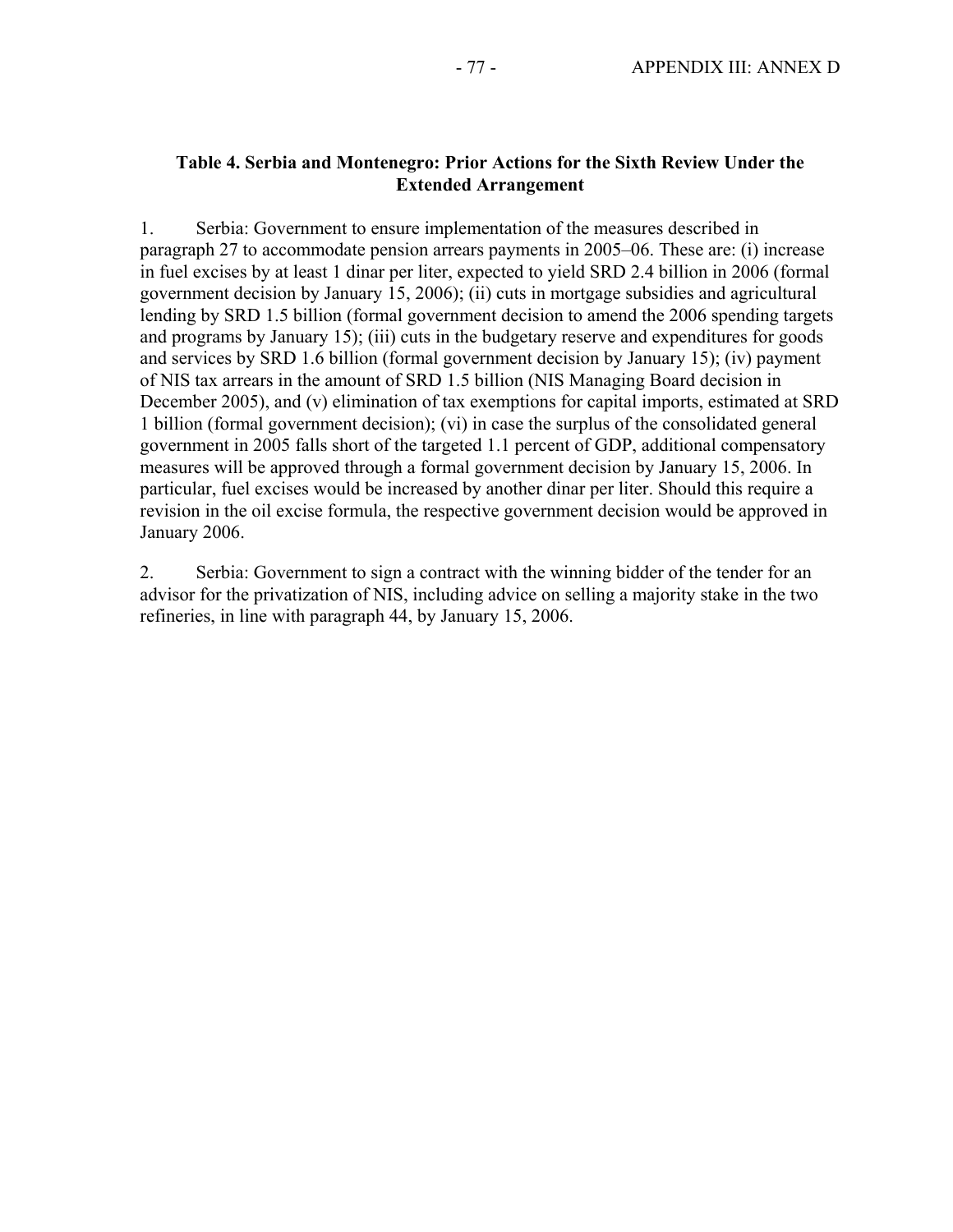## **SERBIA AND MONTENEGRO: ADDENDUM TO THE TECHNICAL MEMORANDUM OF UNDERSTANDING DATED JUNE 8, 2005**

# **I. INTRODUCTION**

1. This addendum complements and updates the Technical Memorandum of Understanding (TMU) attached to the Memorandum of Economic and Financial Policies (MEFP) of June 8, 2005. The understandings defined in the TMU as of June 8, 2005 fully apply to the definitions of the indicative targets for 2006 and reporting requirements remain unchanged.

2. For the purpose of measuring the indicative targets, the public sector consists of the consolidated general government (comprising union operations, Serbian state and local governments, the Montenegrin state government, the Serbian and Montenegrin social security funds, and the Serbian and Montenegrin special budgetary programs), the National Bank of Serbia (NBS), and the Central Bank of Montenegro (CBM). The Serbian government continues to comprise the Road Fund, even after its corporatization in 2005. The authorities will inform Fund staff of any new funds or special extrabudgetary programs that may be created to carry out operations of a fiscal nature as defined in the IMF's *2001 Manual on Government Financial Statistics,* and will ensure that these will be incorporated within the definition of consolidated general government.

### **II. INDICATIVE TARGETS**

### **A. Floor for Net Foreign Assets of the NBS and Program Exchange Rates**

3. **Program exchange rates.** For the purpose of measuring the indicative targets for 2006, all euro and foreign currency-related assets will be evaluated at program exchange rates: For 2006, the program exchange rates are US\$1 = SRD 73.3898,  $\epsilon$ 1 = SRD 86.6000, and SDR1 = US\$ 1.42647. Monetary gold shall be valued at an accounting price of US\$416.85 per ounce.

4. **Adjustors.** For the purpose of measuring indicative targets, net foreign assets will be adjusted upward pari passu to the extent that: (i) after December 31, 2005, the NBS has recovered frozen assets of the FRY, assets of the SFRY, long-term assets, and foreignexchange-denominated claims on resident banks and nonbanks, as well as SM commercial banks abroad; and (ii) the restructuring of the banking sector by the Deposit Insurance Agency (DIA) involves a write-off of NBS foreign exchange-denominated liabilities to resident banks. The net foreign assets floor will be adjusted downward by the shortfall relative to the programmed level of net external budgetary financing cumulative from December 31, 2005 (US\$41.5 million through end-March 2006, US\$161.9 million through end-June 2006, US\$159.5 million through end-September 2006, and US\$158.6 million through end-December 2006) with a maximum adjustment of US\$100 million. The net foreign assets floors will also be adjusted by the amount that the end-December 2005 outcome deviates from the projections for end-December 2005 measured at program exchange rates.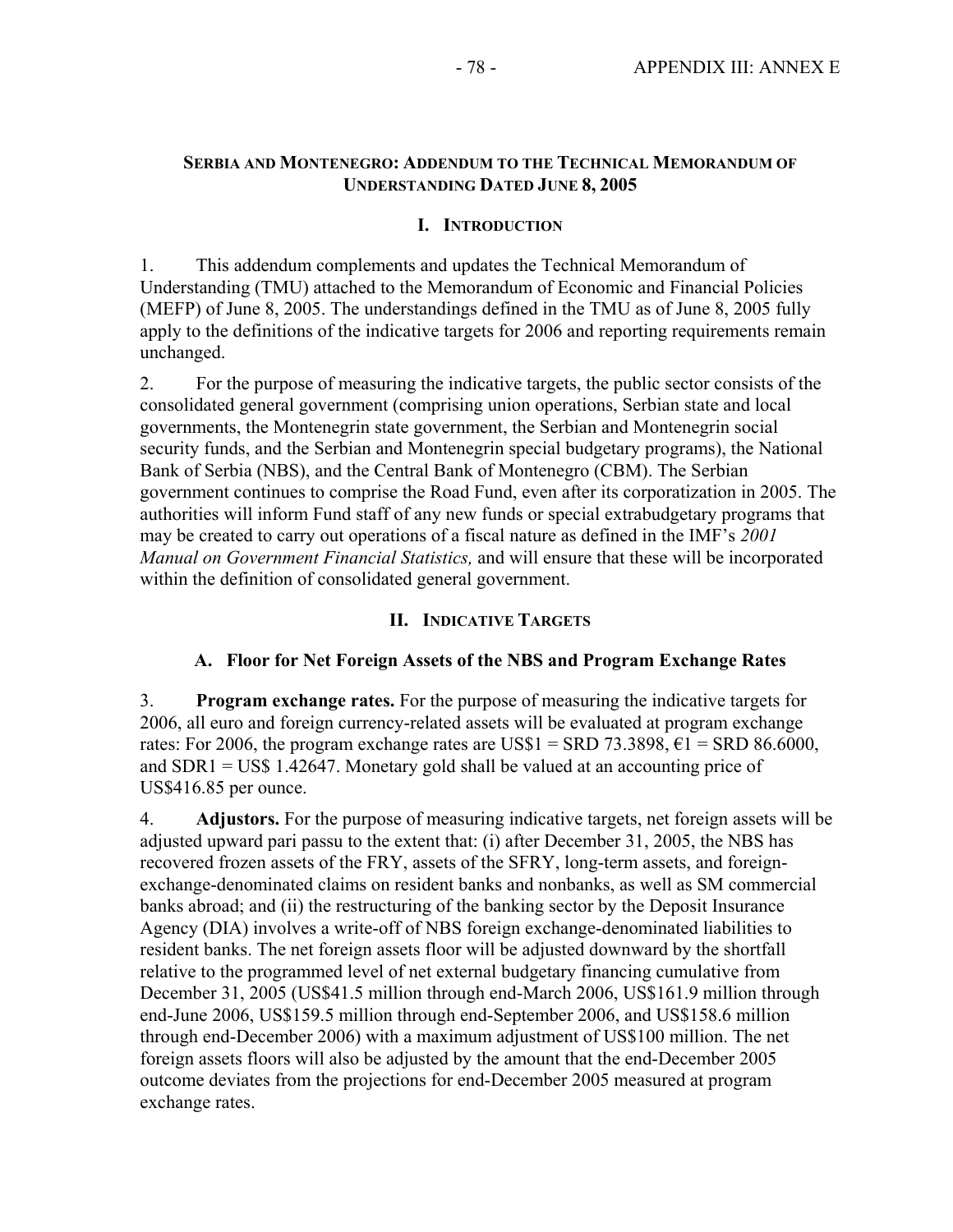### **B. Ceiling on Net Domestic Assets of the NBS**

5. **Adjustors.** The NBS's NDA ceiling is subject to the same adjustor for excess or shortfall in combined budgetary external financing and privatization proceeds for the consolidated Serbian government as defined in Section C, except that the limit for upward adjustment is SRD 3.8 billion. The adjustment for excesses/shortfalls in combined budgetary external financing and privatization proceeds is asymmetric: (a) it applies to the NDA ceiling but not to the NFA floor (except that shortfalls in budgetary external financing trigger an equal downward adjustment in NFA up to a limit of US\$100 million); and (b) upward adjustments in NDA are capped at the equivalent of 0.2 percent of programmed annual GDP, while no limits apply to downward adjustments.

### **C. Ceiling on the Net Credit of the Banking System to the Consolidated General Government**

6. **Adjustors.** For program purposes, the ceilings on net credit of the banking system to the consolidated general governments will be adjusted downward by the cumulative increase in the stock of government debt held by the nonbank public (other than that related to the frozen foreign currency deposits), starting from January 1, 2006, and upward for any decrease. These indicative targets will be adjusted by the amount that the end-December 2005 outcome deviates from the projection for end-2005 at program exchange rates. In addition, in the event of a shortfall in the sum of net foreign budgetary financing and privatization proceeds, the ceilings will be adjusted upward by 75 percent of the shortfall subject to the total adjustment limit of SRD 6.5 billion for Serbia's and  $E12$  million for Montenegro's consolidated government. Privatization receipts are defined to include all cash privatization receipts (defined as cash received by the government including the privatization agency), including those channeled to extrabudgetary funds, and from asset sales by the public sector and by state-owned or socially-owned enterprises. Net external budgetary financing is defined to include all budgetary (i.e., non-project) grants and loans, less amortization (on a cash basis). The estimation of the shortfalls (excesses) in the sum of net foreign budgetary financing and privatization receipts will be based on the following projections (cumulative from the beginning of 2006) with the actual inflows evaluated at the average exchange rates of the month when funds are received:

#### Serbia (2005, in SRD billion)

|                           | Mar. | Jun. | Sep. | Dec. |
|---------------------------|------|------|------|------|
| <b>External Financing</b> |      | 103  | 10 L | 10-1 |
| Privatization proceeds    | 5 X  | 103  | 33.2 | 40.5 |

### Montenegro (2006, in  $\epsilon$  million)

|                           | Mar. | Jun. | Sep. | Dec. |
|---------------------------|------|------|------|------|
| <b>External Financing</b> | 99   | 111  | 112  |      |
| Privatization proceeds    | 134  | 219  | 30.4 | 39.0 |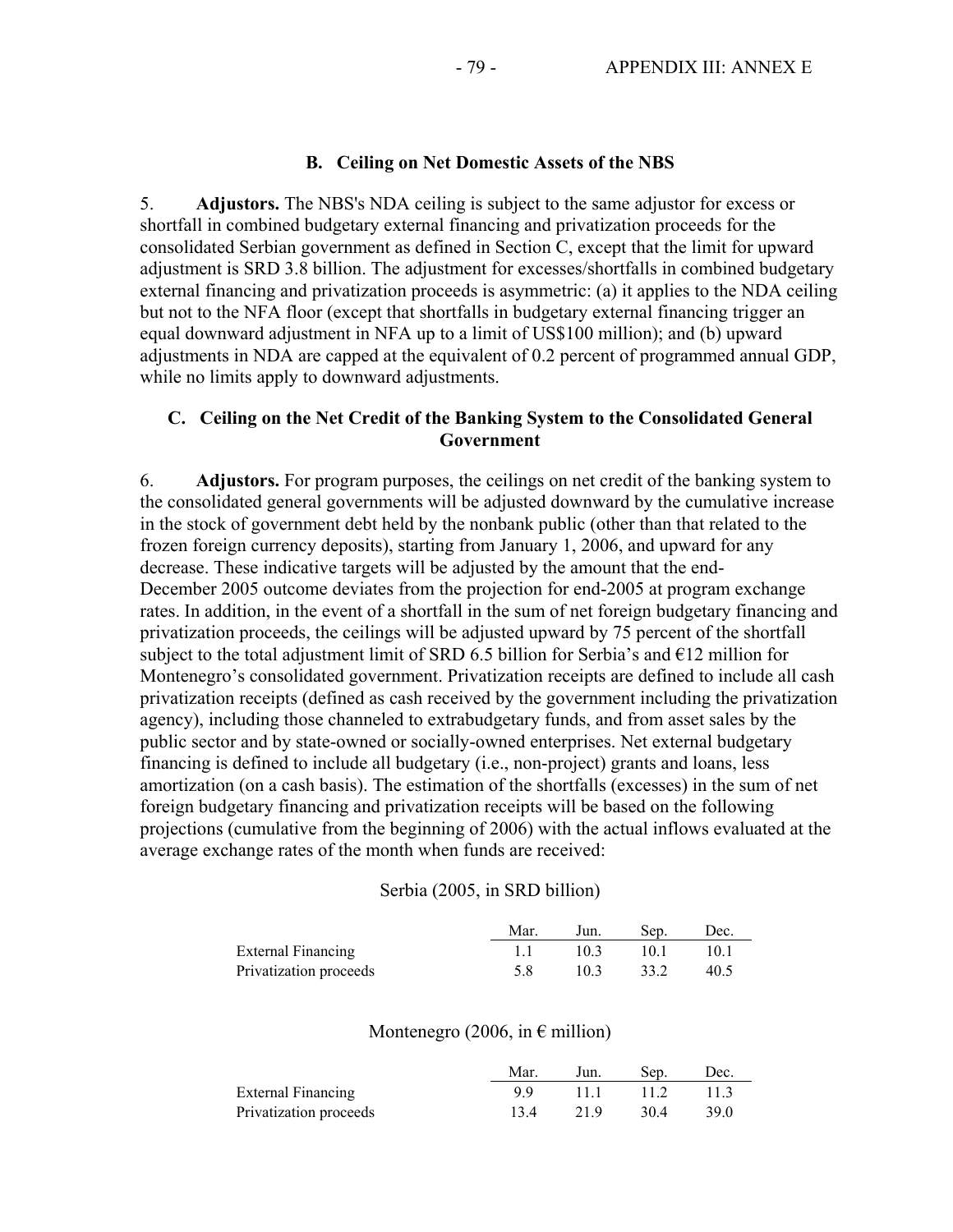### **D. Nonbank Domestic Financing**

7. **Adjustor.** If quarterly net nonbank domestic financing deviates from the projected quarterly cumulative path (coinciding with projected cumulative FFCD payments) provided below in billions of dinars, the excess (shortfall) will trigger an equal downward (upward) adjustment in (i) net banking system credit to the consolidated general government (performance criterion) and in (ii) net banking system credit to the consolidated general government in Serbia (indicative target).

|                                                         |      |      | 2006 |      |
|---------------------------------------------------------|------|------|------|------|
|                                                         | Mar. | Jun. | Sep. | Dec  |
| Projected Nonbank<br>Domestic Financing<br>(cumulative) | 0.6  | 139  | 20.7 | 22.4 |

### **E. Reserve Money**

8. **Adjustors.** For program monitoring purposes, reserve money will be adjusted as follows. Should the reserve requirement on SRD-denominated deposits increase (decrease) from the level prevailing on December 31, 2005, the ceiling on net domestic assets would be increased (decreased) by an amount equivalent to the change in the standard reserve requirement ratio multiplied by the programmed deposit base used in the calculation of required reserves. Required reserves of banks placed under BRA administration or liquidation will remain part of reserve money for program purposes.

### **F. Ceiling on the Wage Bill of Serbian Public Enterprises**

9. **Definition.** For 2006, the indicative targets are set on a quarterly basis on the cumulative monthly wage bill of eight large public enterprises, namely JP Elektroprivreda Srbije, JP Naftna Industrija Srbije, JP Zeleznicko Transportno Preduzece Srbije, JP PTT Srbije, JP Srbija Sume, JP JAT Airways, JP Telekom Srbija, and JP Aerodrom Beograd. Wages are accounted on an accrual basis, excluding taxes and social security contributions, and include base wages, remuneration for contracted labor, overtime payments, dividend payments, jubilee awards, and any other bonuses.

10. **Adjustors.** In the case of spin-offs of activities from these companies (defined as the spinning off of a unit or its transfer to another entity or temporary/permanent transfers of employees) after end-December 2005, the wage bill target will be adjusted downwards for the wage bills of spun-off units. In the case of a legal separation of core components of the eight monitored state-owned enterprises, the wage bill of all companies emerging from such separations will be included under the total wage bill ceiling.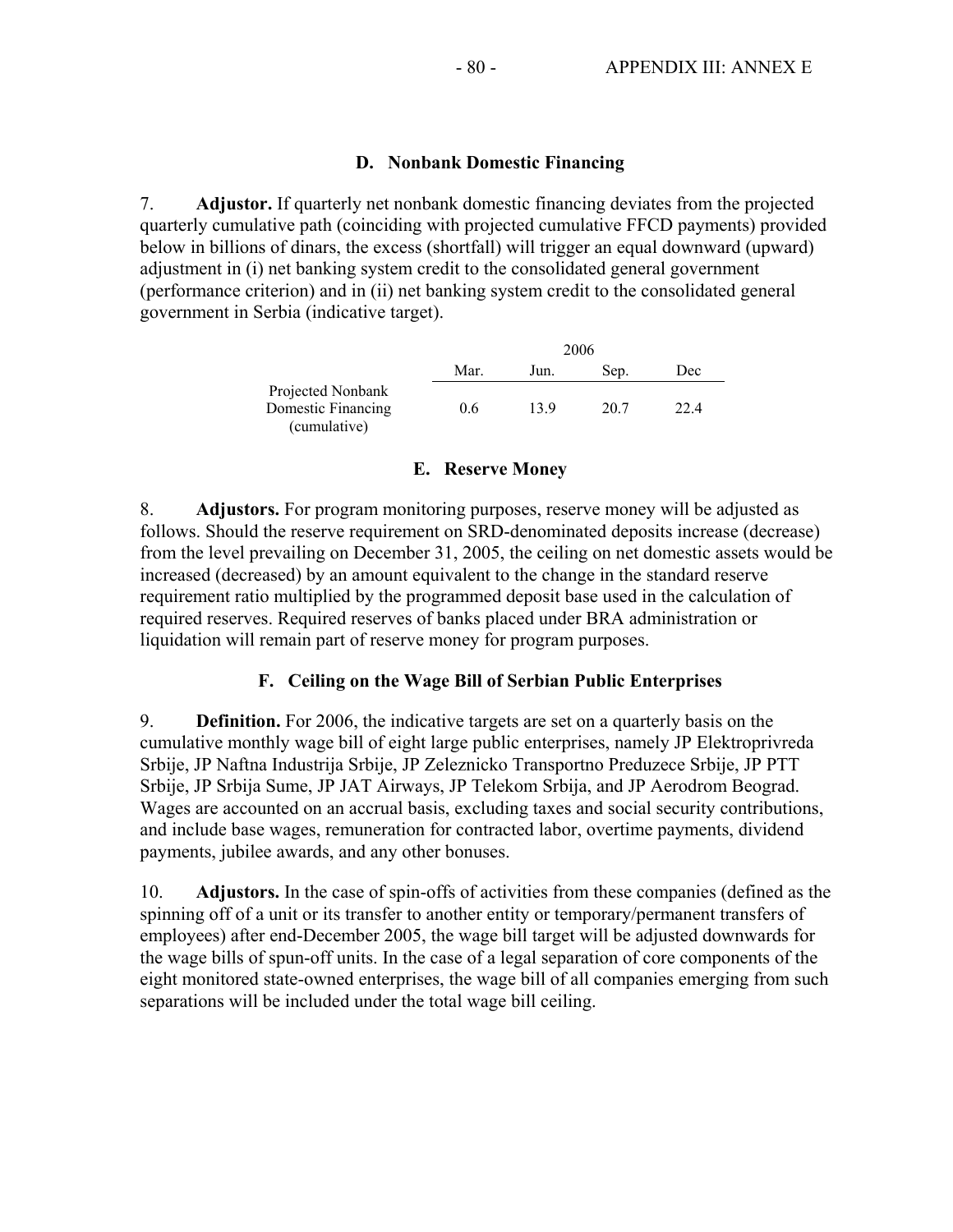### **SERBIA AND MONTENEGRO: EXTERNAL DEBT SUSTAINABILITY ANALYSIS**

1. This appendix updates the debt sustainability analysis in IMF Country Report 05/233.

### **Medium-term balance of payments projections**

 $\overline{a}$ 

2. The baseline scenario assumes that: (a) exports will grow at an annual average of 21 percent in the first three years (starting with 2005) and 14 percent in the following four years in dollar terms (growth rates in euro terms are similar); (b) imports will grow at about 7 percent in dollar terms in 2005–07 (9 percent in euro terms) and then around 9 percent in the following four years; however, average for 2005–07 is distorted by the effect of the VAT introduction in January 2005, so that the corrected average in this period would be actually higher, reflecting the pent-up demand<sup>1</sup>; (c) FDI related to the privatization process continues to flow in during 2005 and 2006, but is gradually replaced by other types of FDI, including "greenfield" investment, equity investment, and reinvestment in existing companies, building on the success in privatization and improving the business environment; (d) commercial borrowing will increase steadily as the business environment improves; (e) official borrowing will remain moderate, with declining program support being offset by increasing project support; (f) there will be no IMF financial support after the current arrangement;  $(g)$ gross international reserves will remain at around 5 months of prospective imports of goods and services.

3. Under the baseline scenario, the debt-to-GDP ratio improves over the next 10 years, albeit at a relatively slow pace, averaging around 61 percent in the first 3 years and around 57 percent in the next five years. The significantly higher projected debt ratios compared to Country Report No. 05/233 reflect the impact of stronger-than-programmed trends in external borrowing, particularly by the private sector. Debt service ratios increase over the time horizon, partly reflecting the increased debt service after the end of the grace period offered by the Paris Club and other bilateral creditors, and stabilize at around 12 percent of GDP and 31 percent of exports. The rise of debt service ratios argues for the maintenance of adequate official reserves to guard against possible risks, while keeping on schedule with the country's external obligations.

<sup>&</sup>lt;sup>1</sup> The assumptions on export and import growth rates take into consideration the experience of other transitional economies and the performance of exports and imports of SM since 2000. The rapid growth of imports partly reflects the large needs for basic investment and consumption goods following the economic isolation of the country, and is supported by increasing availability of financing. Exports are expected to show sustained growth in the projection period, reflecting the recovery of the domestic demand of SM's main trading partners, as well as the impact of the structural reforms, the domestic and substantial foreign investments in recent years, and the increasing trade integration with the rest of the world.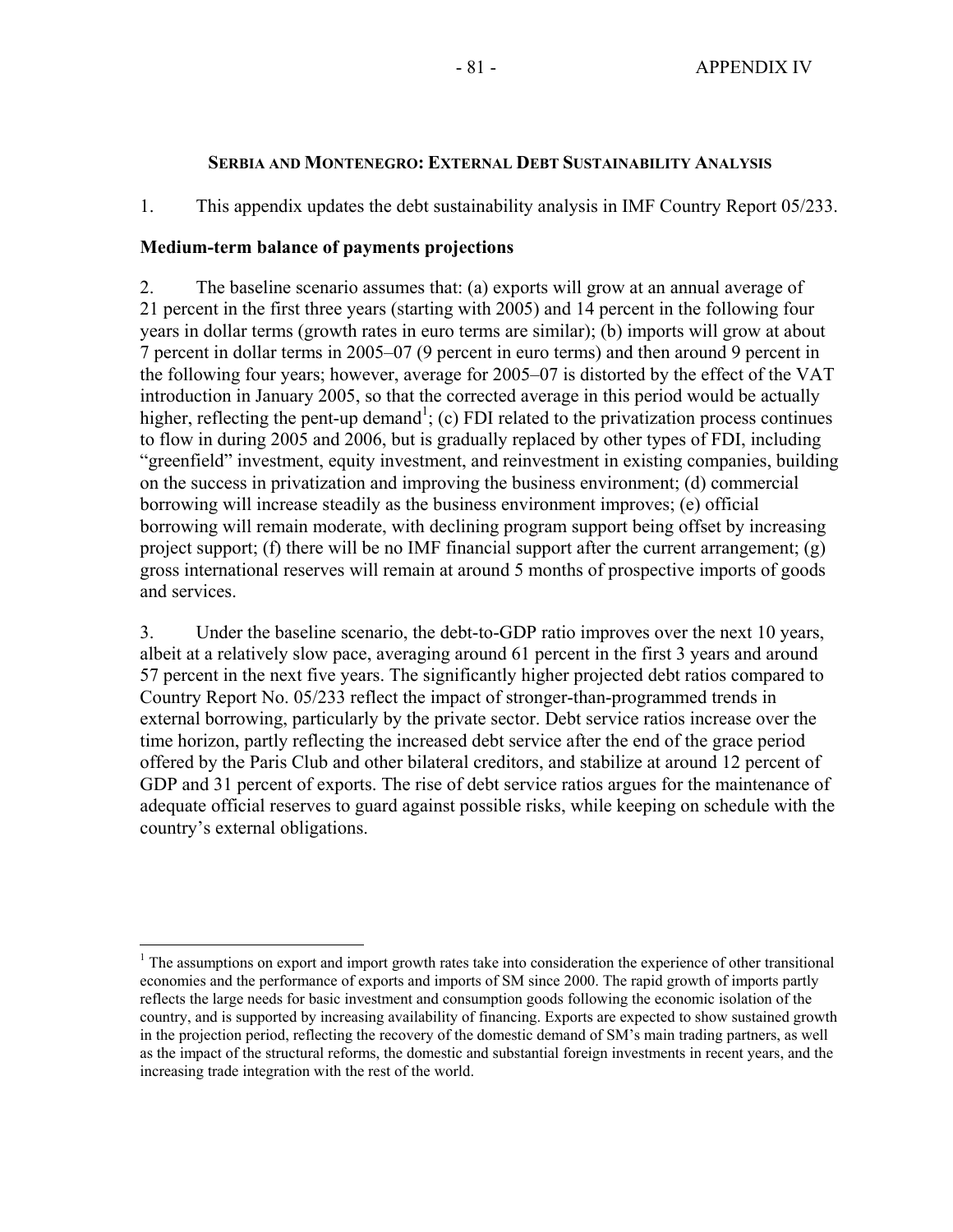### **Stress testing applying the standardized sustainability framework**

4. The standard framework for the debt sustainability analysis has been adapted to the particular case of Serbia and Montenegro to take into account the limited availability of data and the exceptional factors that have affected economic performance, as well as data quality, in the course of the 1990s. The historical averages for most key variables are based on the outturns of 2000-2004; deflators are based on 2001-2004 to exclude the inflationary episode following the Kosovo war. Notwithstanding these specificities, this DSA relies exclusively on country data (as it was first done in IMF Country Report No. 04/202).<sup>2</sup>

5. If the key variables (real GDP growth, dollar deflator, nominal interest rate, export and import growth rates, non-interest current account, and non-debt inflows) are set as the historical averages, as defined above, the external debt ratios would decline faster than in the baseline case after the first year, owing to the much higher historical GDP deflator related to dollar depreciation and the lower nominal interest rate partly associated with the delayed start of debt service to the Paris Club creditors.

6. Sensitivity analysis allows to compare the debt-to-GDP ratios under different scenarios. By far, the largest increase in the debt-to-GDP ratio is brought about by a large one-time nominal depreciation in 2006 (due to the significant drop in GDP in dollar terms), even though even in this case the debt ratio declines after the initial peak. The debt dynamics is also negatively affected—even though to a lesser degree—by a shock to the current account (partly due to the exceptionally high 2004 outcome). Shocks to real growth and to the interest rate slightly increase the debt ratio in the medium term, but in the long run the ratio converges to the baseline. The combination of smaller shocks of all the above variables would yield higher debt ratios than the baseline mainly due to the current account shock component.

 $\overline{a}$  $2$  As discussed in IMF Country Report No. 03/151, previous DSAs used data from four countries in the region (Albania, Bulgaria, Croatia, and Romania) to derive standard deviation; moreover, the historical averages were based on the outturns of 2002 and 2003.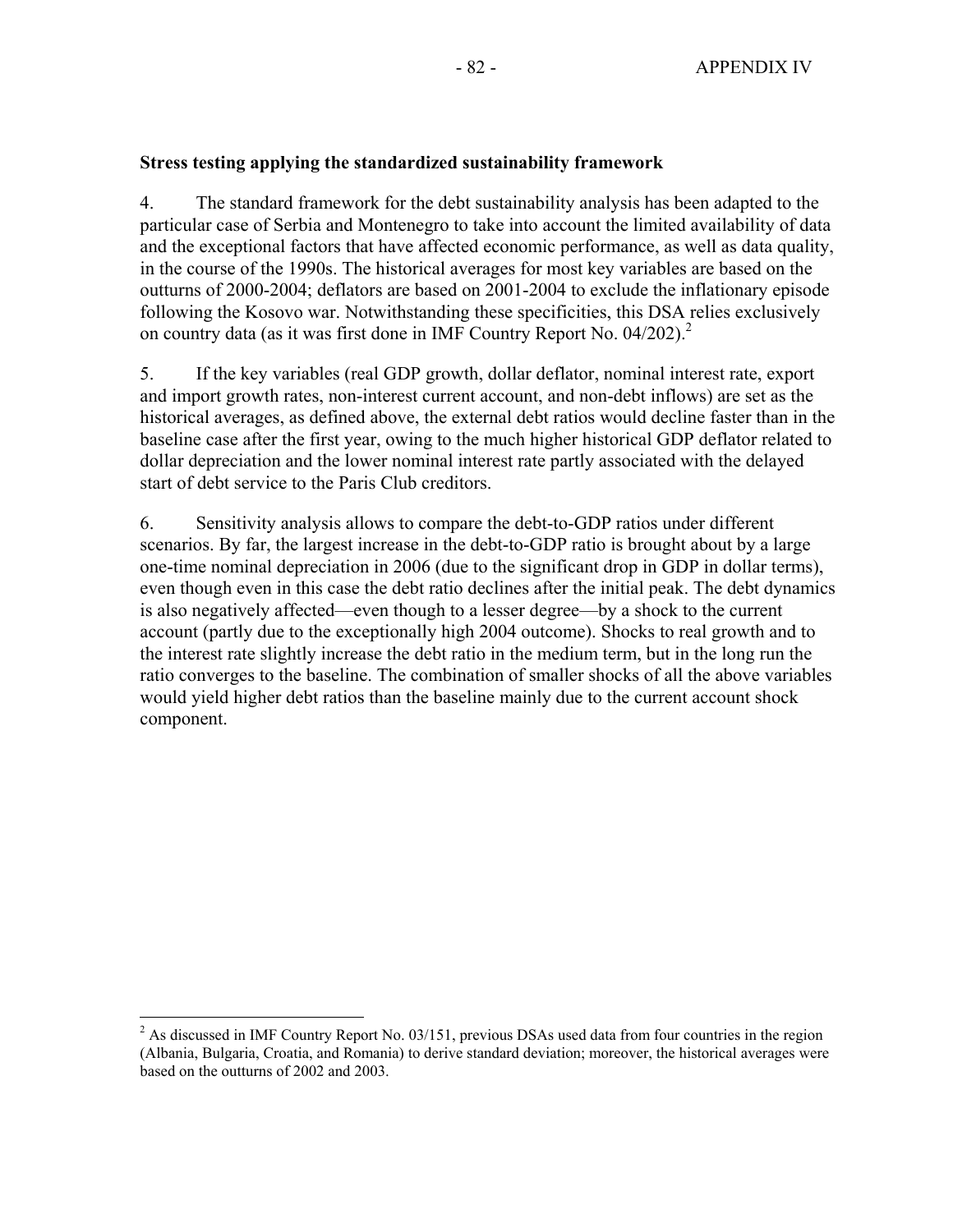| current account 5/<br>Debt-stabilizing<br>// Derived as $[r - g - \rho(1+g) + \omega(1+r)]/(1+g + g + g + g)$ times previous period debt stock, with $r =$ nominal effective interest rate; $\rho =$ change in domestic GDP deflator in U.S. dollar<br>non-interest<br>non-interest<br>5.4<br>13.9<br>$-5.4$<br>$-0.3$<br>$8.8\,$<br>4.9<br>$-9.8$<br>$-5.3$<br>4.8<br>6.5<br>$-5.3$<br>$-8.4$<br>$-5.2$<br>$-5.2$<br>Projected<br>Average<br>terms, g = real GDP growth rate, e = nominal appreciation (increase in dollar value of domestic currency), and a = share of domestic-currency denominated debt in total debt.<br>$\phantom{00}8.0$<br>$-6.0$<br>0.6<br>$-2.6$<br>10401.9<br>10.8<br>$\frac{1}{4}$<br>56.8<br>56.5<br>$60.8$<br>71.5<br>4.0<br>19.5<br>3.3<br>0.5<br>135.2<br>31.8<br>$\overline{0}$<br>6.0<br>$\overline{4.1}$<br>$-1.4$<br>41.2<br>60.7<br>$\overline{\mathsf{Q}}$<br>$\overline{61}$<br>30.4<br>55.7<br>2010<br>9017.9<br>$-1.6$<br>$20.0\,$<br>0.4<br>$3.\overline{1}$<br>$2.6$<br>28.9<br>4.8<br>$5.6$<br>11.0<br>33.7<br>57.6<br>57.4<br>63.3<br>60.8<br>56.7<br>$-1.5$<br>4.2<br>39.1<br>$-6.3$<br>$\overline{\phantom{0}}$<br>$\overline{8.1}$<br>4.2<br>63<br>75.2<br>59.1<br>$\overline{Q}$<br>145.1<br>$\overline{\circ}$<br>II. Stress Tests for External Debt Ratio<br>2009<br>I. Baseline Projections<br>$-1.9$<br>20.4<br>37.0<br>3.0<br>7326.4<br>4.8<br>$\overline{\circ}$<br>$\frac{5.3}{14.5}$<br>8.4<br>58.8<br>63.2<br>58.2<br>$-1.5$<br>4.3<br>57.4<br>$0.2\,$<br>$-2.7$<br>$-0.1$<br>157.5<br>24.7<br>$-4.3$<br>6.5<br>38.1<br>58.9<br>61.3<br>79.9<br>0.4<br>2008<br>43.5<br>59.8<br>$5.3$<br>$21.7$<br>$33.9$<br>55.6<br>4.8<br>0.2<br>5.2<br>15.9<br>6.6<br>60.2<br>63.1<br>61.8<br>84.5<br>$-0.8$<br>$-1.2$<br>$-6.6$<br>3.0<br>22.2<br>$8.7\,$<br>$-5.3$<br>60.2<br>$-2.7$<br>$\overline{\circ}$<br>0.4<br>176.3<br>6265.1<br>$\overline{Q}$<br>2007<br>60.5<br>$23.0$<br>$30.7$<br>$-6.9$<br>2.9<br>$4.8$<br>$-2.2$<br>$\frac{4.9}{17.3}$<br>10.9<br>$-6.6$<br>50.3<br>60.8<br>60.8<br>62.2<br>G1.6<br>88.5<br>$-0.6$<br>6.6<br>$\frac{1}{2}$<br>$-2.8$<br>5846.7<br>6.9<br>1.2<br>53.7<br>1.4<br>$-1.8$<br>21.7<br>197.1<br>2006<br>$4.6$<br>2.8<br>6789777<br>2.0<br>$-2.6$<br>227.5<br>5559.8<br>21.2<br>$3.6$<br>$2.3$ $4.7$<br>$\overline{1.1}$<br>$_{\rm 0.0}$<br>$-3.2$<br>$-1.7$<br>3.3<br>$-6.7$<br>$\overline{5}$<br>$\vec{a}$<br>$\Xi$<br>$\overline{5}$<br>61.1<br>$\overline{a}$<br>2005<br>$-2.7$<br>8.3<br>36.0<br>42.3<br>27.7<br>23.4<br>4.2<br>$-6.7$<br>1.3<br>$-5.3$<br>$-8.5$<br>22.3<br>4.4<br>2.1<br>4.2<br>61.1<br>0.3<br>11.2<br>51.1<br>261.4<br>$-8.1$<br>5442.1<br>2004<br>B3. Non-interest current account is at baseline minus one-half standard deviations<br>2/ Defined as $[-\rho(1+g) + \varepsilon\alpha(1+r)]/(1+g+\rho+g\rho)$ times previous period debt stock.<br>3.0<br>29.9<br>8.6<br>$22.0$<br>$20.2$<br>$-6.8$<br>3448.0<br>$2.0$<br>$2.9.1$<br>$27.4$<br>69.2<br>$-7.0$<br>16.4<br>42.3<br>$-1.7$<br>341.8<br>16.7<br>$-8.6$<br>6.8<br>$-18.1$<br>$\Xi$<br>9.3<br>2003<br>B1. Nominal interest rate is at baseline plus one-half standard deviation<br>B2. Real GDP growth is at baseline minus one-half standard deviations<br>Gross external financing need (in billions of U.S. dollars) 3/<br>A1. Key variables are at their historical averages in 2006-10 $4/$<br>B4. Combination of B1-B3 using 1/4 standard deviation shocks<br>Contribution from price and exchange rate changes 2/<br>Current account deficit, excluding interest payments<br>Current account balance, excluding interest payments<br>Net non-debt creating capital inflows (negative)<br>B5. One time 30 percent real depreciation in 2006<br>Residual, incl. change in gross foreign assets (2-3)<br>Growth of exports (U.S. dollar terms, in percent)<br>Growth of imports (U.S. dollar terms, in percent)<br>GDP deflator in U.S. dollars (change in percent)<br>Identified external debt-creating flows (4+8+9)<br>Deficit in balance of goods and services<br>Contribution from nominal interest rate<br>Nominal external interest rate (in percent)<br>External debt-to-exports ratio (in percent)<br>Contribution from real GDP growth<br>Net non-debt creating capital inflows<br>Key Macroeconomic Assumptions<br>Automatic debt dynamics 1/<br>Real GDP growth (in percent)<br>A. Alternative Scenarios<br>Change in external debt<br>(in percent of GDP)<br><b>B.</b> Bound Tests<br>Exports<br>Imports<br>External debt |                                                                                                                                         | Actual | Projections |                    |
|----------------------------------------------------------------------------------------------------------------------------------------------------------------------------------------------------------------------------------------------------------------------------------------------------------------------------------------------------------------------------------------------------------------------------------------------------------------------------------------------------------------------------------------------------------------------------------------------------------------------------------------------------------------------------------------------------------------------------------------------------------------------------------------------------------------------------------------------------------------------------------------------------------------------------------------------------------------------------------------------------------------------------------------------------------------------------------------------------------------------------------------------------------------------------------------------------------------------------------------------------------------------------------------------------------------------------------------------------------------------------------------------------------------------------------------------------------------------------------------------------------------------------------------------------------------------------------------------------------------------------------------------------------------------------------------------------------------------------------------------------------------------------------------------------------------------------------------------------------------------------------------------------------------------------------------------------------------------------------------------------------------------------------------------------------------------------------------------------------------------------------------------------------------------------------------------------------------------------------------------------------------------------------------------------------------------------------------------------------------------------------------------------------------------------------------------------------------------------------------------------------------------------------------------------------------------------------------------------------------------------------------------------------------------------------------------------------------------------------------------------------------------------------------------------------------------------------------------------------------------------------------------------------------------------------------------------------------------------------------------------------------------------------------------------------------------------------------------------------------------------------------------------------------------------------------------------------------------------------------------------------------------------------------------------------------------------------------------------------------------------------------------------------------------------------------------------------------------------------------------------------------------------------------------------------------------------------------------------------------------------------------------------------------------------------------------------------------------------------------------------------------------------------------------------------------------------------------------------------------------------------------------------------------------------------------------------------------------------------------------------------------------------------------------------------------------------------------------------------------------------------------------------------------------------------------------------------------------------------------------------------------------------------------------------------------------------------------------------------------------------------------------------------------------------------------------------------------------------------------------------------------------|-----------------------------------------------------------------------------------------------------------------------------------------|--------|-------------|--------------------|
|                                                                                                                                                                                                                                                                                                                                                                                                                                                                                                                                                                                                                                                                                                                                                                                                                                                                                                                                                                                                                                                                                                                                                                                                                                                                                                                                                                                                                                                                                                                                                                                                                                                                                                                                                                                                                                                                                                                                                                                                                                                                                                                                                                                                                                                                                                                                                                                                                                                                                                                                                                                                                                                                                                                                                                                                                                                                                                                                                                                                                                                                                                                                                                                                                                                                                                                                                                                                                                                                                                                                                                                                                                                                                                                                                                                                                                                                                                                                                                                                                                                                                                                                                                                                                                                                                                                                                                                                                                                                                                                      |                                                                                                                                         |        |             |                    |
|                                                                                                                                                                                                                                                                                                                                                                                                                                                                                                                                                                                                                                                                                                                                                                                                                                                                                                                                                                                                                                                                                                                                                                                                                                                                                                                                                                                                                                                                                                                                                                                                                                                                                                                                                                                                                                                                                                                                                                                                                                                                                                                                                                                                                                                                                                                                                                                                                                                                                                                                                                                                                                                                                                                                                                                                                                                                                                                                                                                                                                                                                                                                                                                                                                                                                                                                                                                                                                                                                                                                                                                                                                                                                                                                                                                                                                                                                                                                                                                                                                                                                                                                                                                                                                                                                                                                                                                                                                                                                                                      |                                                                                                                                         |        |             |                    |
|                                                                                                                                                                                                                                                                                                                                                                                                                                                                                                                                                                                                                                                                                                                                                                                                                                                                                                                                                                                                                                                                                                                                                                                                                                                                                                                                                                                                                                                                                                                                                                                                                                                                                                                                                                                                                                                                                                                                                                                                                                                                                                                                                                                                                                                                                                                                                                                                                                                                                                                                                                                                                                                                                                                                                                                                                                                                                                                                                                                                                                                                                                                                                                                                                                                                                                                                                                                                                                                                                                                                                                                                                                                                                                                                                                                                                                                                                                                                                                                                                                                                                                                                                                                                                                                                                                                                                                                                                                                                                                                      |                                                                                                                                         |        |             | current account 5/ |
|                                                                                                                                                                                                                                                                                                                                                                                                                                                                                                                                                                                                                                                                                                                                                                                                                                                                                                                                                                                                                                                                                                                                                                                                                                                                                                                                                                                                                                                                                                                                                                                                                                                                                                                                                                                                                                                                                                                                                                                                                                                                                                                                                                                                                                                                                                                                                                                                                                                                                                                                                                                                                                                                                                                                                                                                                                                                                                                                                                                                                                                                                                                                                                                                                                                                                                                                                                                                                                                                                                                                                                                                                                                                                                                                                                                                                                                                                                                                                                                                                                                                                                                                                                                                                                                                                                                                                                                                                                                                                                                      |                                                                                                                                         |        |             |                    |
|                                                                                                                                                                                                                                                                                                                                                                                                                                                                                                                                                                                                                                                                                                                                                                                                                                                                                                                                                                                                                                                                                                                                                                                                                                                                                                                                                                                                                                                                                                                                                                                                                                                                                                                                                                                                                                                                                                                                                                                                                                                                                                                                                                                                                                                                                                                                                                                                                                                                                                                                                                                                                                                                                                                                                                                                                                                                                                                                                                                                                                                                                                                                                                                                                                                                                                                                                                                                                                                                                                                                                                                                                                                                                                                                                                                                                                                                                                                                                                                                                                                                                                                                                                                                                                                                                                                                                                                                                                                                                                                      |                                                                                                                                         |        |             |                    |
|                                                                                                                                                                                                                                                                                                                                                                                                                                                                                                                                                                                                                                                                                                                                                                                                                                                                                                                                                                                                                                                                                                                                                                                                                                                                                                                                                                                                                                                                                                                                                                                                                                                                                                                                                                                                                                                                                                                                                                                                                                                                                                                                                                                                                                                                                                                                                                                                                                                                                                                                                                                                                                                                                                                                                                                                                                                                                                                                                                                                                                                                                                                                                                                                                                                                                                                                                                                                                                                                                                                                                                                                                                                                                                                                                                                                                                                                                                                                                                                                                                                                                                                                                                                                                                                                                                                                                                                                                                                                                                                      |                                                                                                                                         |        |             |                    |
|                                                                                                                                                                                                                                                                                                                                                                                                                                                                                                                                                                                                                                                                                                                                                                                                                                                                                                                                                                                                                                                                                                                                                                                                                                                                                                                                                                                                                                                                                                                                                                                                                                                                                                                                                                                                                                                                                                                                                                                                                                                                                                                                                                                                                                                                                                                                                                                                                                                                                                                                                                                                                                                                                                                                                                                                                                                                                                                                                                                                                                                                                                                                                                                                                                                                                                                                                                                                                                                                                                                                                                                                                                                                                                                                                                                                                                                                                                                                                                                                                                                                                                                                                                                                                                                                                                                                                                                                                                                                                                                      |                                                                                                                                         |        |             |                    |
|                                                                                                                                                                                                                                                                                                                                                                                                                                                                                                                                                                                                                                                                                                                                                                                                                                                                                                                                                                                                                                                                                                                                                                                                                                                                                                                                                                                                                                                                                                                                                                                                                                                                                                                                                                                                                                                                                                                                                                                                                                                                                                                                                                                                                                                                                                                                                                                                                                                                                                                                                                                                                                                                                                                                                                                                                                                                                                                                                                                                                                                                                                                                                                                                                                                                                                                                                                                                                                                                                                                                                                                                                                                                                                                                                                                                                                                                                                                                                                                                                                                                                                                                                                                                                                                                                                                                                                                                                                                                                                                      |                                                                                                                                         |        |             |                    |
|                                                                                                                                                                                                                                                                                                                                                                                                                                                                                                                                                                                                                                                                                                                                                                                                                                                                                                                                                                                                                                                                                                                                                                                                                                                                                                                                                                                                                                                                                                                                                                                                                                                                                                                                                                                                                                                                                                                                                                                                                                                                                                                                                                                                                                                                                                                                                                                                                                                                                                                                                                                                                                                                                                                                                                                                                                                                                                                                                                                                                                                                                                                                                                                                                                                                                                                                                                                                                                                                                                                                                                                                                                                                                                                                                                                                                                                                                                                                                                                                                                                                                                                                                                                                                                                                                                                                                                                                                                                                                                                      |                                                                                                                                         |        |             |                    |
|                                                                                                                                                                                                                                                                                                                                                                                                                                                                                                                                                                                                                                                                                                                                                                                                                                                                                                                                                                                                                                                                                                                                                                                                                                                                                                                                                                                                                                                                                                                                                                                                                                                                                                                                                                                                                                                                                                                                                                                                                                                                                                                                                                                                                                                                                                                                                                                                                                                                                                                                                                                                                                                                                                                                                                                                                                                                                                                                                                                                                                                                                                                                                                                                                                                                                                                                                                                                                                                                                                                                                                                                                                                                                                                                                                                                                                                                                                                                                                                                                                                                                                                                                                                                                                                                                                                                                                                                                                                                                                                      |                                                                                                                                         |        |             |                    |
|                                                                                                                                                                                                                                                                                                                                                                                                                                                                                                                                                                                                                                                                                                                                                                                                                                                                                                                                                                                                                                                                                                                                                                                                                                                                                                                                                                                                                                                                                                                                                                                                                                                                                                                                                                                                                                                                                                                                                                                                                                                                                                                                                                                                                                                                                                                                                                                                                                                                                                                                                                                                                                                                                                                                                                                                                                                                                                                                                                                                                                                                                                                                                                                                                                                                                                                                                                                                                                                                                                                                                                                                                                                                                                                                                                                                                                                                                                                                                                                                                                                                                                                                                                                                                                                                                                                                                                                                                                                                                                                      |                                                                                                                                         |        |             |                    |
|                                                                                                                                                                                                                                                                                                                                                                                                                                                                                                                                                                                                                                                                                                                                                                                                                                                                                                                                                                                                                                                                                                                                                                                                                                                                                                                                                                                                                                                                                                                                                                                                                                                                                                                                                                                                                                                                                                                                                                                                                                                                                                                                                                                                                                                                                                                                                                                                                                                                                                                                                                                                                                                                                                                                                                                                                                                                                                                                                                                                                                                                                                                                                                                                                                                                                                                                                                                                                                                                                                                                                                                                                                                                                                                                                                                                                                                                                                                                                                                                                                                                                                                                                                                                                                                                                                                                                                                                                                                                                                                      |                                                                                                                                         |        |             |                    |
|                                                                                                                                                                                                                                                                                                                                                                                                                                                                                                                                                                                                                                                                                                                                                                                                                                                                                                                                                                                                                                                                                                                                                                                                                                                                                                                                                                                                                                                                                                                                                                                                                                                                                                                                                                                                                                                                                                                                                                                                                                                                                                                                                                                                                                                                                                                                                                                                                                                                                                                                                                                                                                                                                                                                                                                                                                                                                                                                                                                                                                                                                                                                                                                                                                                                                                                                                                                                                                                                                                                                                                                                                                                                                                                                                                                                                                                                                                                                                                                                                                                                                                                                                                                                                                                                                                                                                                                                                                                                                                                      |                                                                                                                                         |        |             |                    |
|                                                                                                                                                                                                                                                                                                                                                                                                                                                                                                                                                                                                                                                                                                                                                                                                                                                                                                                                                                                                                                                                                                                                                                                                                                                                                                                                                                                                                                                                                                                                                                                                                                                                                                                                                                                                                                                                                                                                                                                                                                                                                                                                                                                                                                                                                                                                                                                                                                                                                                                                                                                                                                                                                                                                                                                                                                                                                                                                                                                                                                                                                                                                                                                                                                                                                                                                                                                                                                                                                                                                                                                                                                                                                                                                                                                                                                                                                                                                                                                                                                                                                                                                                                                                                                                                                                                                                                                                                                                                                                                      |                                                                                                                                         |        |             |                    |
|                                                                                                                                                                                                                                                                                                                                                                                                                                                                                                                                                                                                                                                                                                                                                                                                                                                                                                                                                                                                                                                                                                                                                                                                                                                                                                                                                                                                                                                                                                                                                                                                                                                                                                                                                                                                                                                                                                                                                                                                                                                                                                                                                                                                                                                                                                                                                                                                                                                                                                                                                                                                                                                                                                                                                                                                                                                                                                                                                                                                                                                                                                                                                                                                                                                                                                                                                                                                                                                                                                                                                                                                                                                                                                                                                                                                                                                                                                                                                                                                                                                                                                                                                                                                                                                                                                                                                                                                                                                                                                                      |                                                                                                                                         |        |             |                    |
|                                                                                                                                                                                                                                                                                                                                                                                                                                                                                                                                                                                                                                                                                                                                                                                                                                                                                                                                                                                                                                                                                                                                                                                                                                                                                                                                                                                                                                                                                                                                                                                                                                                                                                                                                                                                                                                                                                                                                                                                                                                                                                                                                                                                                                                                                                                                                                                                                                                                                                                                                                                                                                                                                                                                                                                                                                                                                                                                                                                                                                                                                                                                                                                                                                                                                                                                                                                                                                                                                                                                                                                                                                                                                                                                                                                                                                                                                                                                                                                                                                                                                                                                                                                                                                                                                                                                                                                                                                                                                                                      |                                                                                                                                         |        |             |                    |
|                                                                                                                                                                                                                                                                                                                                                                                                                                                                                                                                                                                                                                                                                                                                                                                                                                                                                                                                                                                                                                                                                                                                                                                                                                                                                                                                                                                                                                                                                                                                                                                                                                                                                                                                                                                                                                                                                                                                                                                                                                                                                                                                                                                                                                                                                                                                                                                                                                                                                                                                                                                                                                                                                                                                                                                                                                                                                                                                                                                                                                                                                                                                                                                                                                                                                                                                                                                                                                                                                                                                                                                                                                                                                                                                                                                                                                                                                                                                                                                                                                                                                                                                                                                                                                                                                                                                                                                                                                                                                                                      |                                                                                                                                         |        |             |                    |
|                                                                                                                                                                                                                                                                                                                                                                                                                                                                                                                                                                                                                                                                                                                                                                                                                                                                                                                                                                                                                                                                                                                                                                                                                                                                                                                                                                                                                                                                                                                                                                                                                                                                                                                                                                                                                                                                                                                                                                                                                                                                                                                                                                                                                                                                                                                                                                                                                                                                                                                                                                                                                                                                                                                                                                                                                                                                                                                                                                                                                                                                                                                                                                                                                                                                                                                                                                                                                                                                                                                                                                                                                                                                                                                                                                                                                                                                                                                                                                                                                                                                                                                                                                                                                                                                                                                                                                                                                                                                                                                      |                                                                                                                                         |        |             |                    |
|                                                                                                                                                                                                                                                                                                                                                                                                                                                                                                                                                                                                                                                                                                                                                                                                                                                                                                                                                                                                                                                                                                                                                                                                                                                                                                                                                                                                                                                                                                                                                                                                                                                                                                                                                                                                                                                                                                                                                                                                                                                                                                                                                                                                                                                                                                                                                                                                                                                                                                                                                                                                                                                                                                                                                                                                                                                                                                                                                                                                                                                                                                                                                                                                                                                                                                                                                                                                                                                                                                                                                                                                                                                                                                                                                                                                                                                                                                                                                                                                                                                                                                                                                                                                                                                                                                                                                                                                                                                                                                                      |                                                                                                                                         |        |             |                    |
|                                                                                                                                                                                                                                                                                                                                                                                                                                                                                                                                                                                                                                                                                                                                                                                                                                                                                                                                                                                                                                                                                                                                                                                                                                                                                                                                                                                                                                                                                                                                                                                                                                                                                                                                                                                                                                                                                                                                                                                                                                                                                                                                                                                                                                                                                                                                                                                                                                                                                                                                                                                                                                                                                                                                                                                                                                                                                                                                                                                                                                                                                                                                                                                                                                                                                                                                                                                                                                                                                                                                                                                                                                                                                                                                                                                                                                                                                                                                                                                                                                                                                                                                                                                                                                                                                                                                                                                                                                                                                                                      |                                                                                                                                         |        |             |                    |
|                                                                                                                                                                                                                                                                                                                                                                                                                                                                                                                                                                                                                                                                                                                                                                                                                                                                                                                                                                                                                                                                                                                                                                                                                                                                                                                                                                                                                                                                                                                                                                                                                                                                                                                                                                                                                                                                                                                                                                                                                                                                                                                                                                                                                                                                                                                                                                                                                                                                                                                                                                                                                                                                                                                                                                                                                                                                                                                                                                                                                                                                                                                                                                                                                                                                                                                                                                                                                                                                                                                                                                                                                                                                                                                                                                                                                                                                                                                                                                                                                                                                                                                                                                                                                                                                                                                                                                                                                                                                                                                      |                                                                                                                                         |        |             |                    |
|                                                                                                                                                                                                                                                                                                                                                                                                                                                                                                                                                                                                                                                                                                                                                                                                                                                                                                                                                                                                                                                                                                                                                                                                                                                                                                                                                                                                                                                                                                                                                                                                                                                                                                                                                                                                                                                                                                                                                                                                                                                                                                                                                                                                                                                                                                                                                                                                                                                                                                                                                                                                                                                                                                                                                                                                                                                                                                                                                                                                                                                                                                                                                                                                                                                                                                                                                                                                                                                                                                                                                                                                                                                                                                                                                                                                                                                                                                                                                                                                                                                                                                                                                                                                                                                                                                                                                                                                                                                                                                                      |                                                                                                                                         |        |             |                    |
|                                                                                                                                                                                                                                                                                                                                                                                                                                                                                                                                                                                                                                                                                                                                                                                                                                                                                                                                                                                                                                                                                                                                                                                                                                                                                                                                                                                                                                                                                                                                                                                                                                                                                                                                                                                                                                                                                                                                                                                                                                                                                                                                                                                                                                                                                                                                                                                                                                                                                                                                                                                                                                                                                                                                                                                                                                                                                                                                                                                                                                                                                                                                                                                                                                                                                                                                                                                                                                                                                                                                                                                                                                                                                                                                                                                                                                                                                                                                                                                                                                                                                                                                                                                                                                                                                                                                                                                                                                                                                                                      |                                                                                                                                         |        |             |                    |
|                                                                                                                                                                                                                                                                                                                                                                                                                                                                                                                                                                                                                                                                                                                                                                                                                                                                                                                                                                                                                                                                                                                                                                                                                                                                                                                                                                                                                                                                                                                                                                                                                                                                                                                                                                                                                                                                                                                                                                                                                                                                                                                                                                                                                                                                                                                                                                                                                                                                                                                                                                                                                                                                                                                                                                                                                                                                                                                                                                                                                                                                                                                                                                                                                                                                                                                                                                                                                                                                                                                                                                                                                                                                                                                                                                                                                                                                                                                                                                                                                                                                                                                                                                                                                                                                                                                                                                                                                                                                                                                      |                                                                                                                                         |        |             |                    |
|                                                                                                                                                                                                                                                                                                                                                                                                                                                                                                                                                                                                                                                                                                                                                                                                                                                                                                                                                                                                                                                                                                                                                                                                                                                                                                                                                                                                                                                                                                                                                                                                                                                                                                                                                                                                                                                                                                                                                                                                                                                                                                                                                                                                                                                                                                                                                                                                                                                                                                                                                                                                                                                                                                                                                                                                                                                                                                                                                                                                                                                                                                                                                                                                                                                                                                                                                                                                                                                                                                                                                                                                                                                                                                                                                                                                                                                                                                                                                                                                                                                                                                                                                                                                                                                                                                                                                                                                                                                                                                                      |                                                                                                                                         |        |             |                    |
|                                                                                                                                                                                                                                                                                                                                                                                                                                                                                                                                                                                                                                                                                                                                                                                                                                                                                                                                                                                                                                                                                                                                                                                                                                                                                                                                                                                                                                                                                                                                                                                                                                                                                                                                                                                                                                                                                                                                                                                                                                                                                                                                                                                                                                                                                                                                                                                                                                                                                                                                                                                                                                                                                                                                                                                                                                                                                                                                                                                                                                                                                                                                                                                                                                                                                                                                                                                                                                                                                                                                                                                                                                                                                                                                                                                                                                                                                                                                                                                                                                                                                                                                                                                                                                                                                                                                                                                                                                                                                                                      |                                                                                                                                         |        |             |                    |
|                                                                                                                                                                                                                                                                                                                                                                                                                                                                                                                                                                                                                                                                                                                                                                                                                                                                                                                                                                                                                                                                                                                                                                                                                                                                                                                                                                                                                                                                                                                                                                                                                                                                                                                                                                                                                                                                                                                                                                                                                                                                                                                                                                                                                                                                                                                                                                                                                                                                                                                                                                                                                                                                                                                                                                                                                                                                                                                                                                                                                                                                                                                                                                                                                                                                                                                                                                                                                                                                                                                                                                                                                                                                                                                                                                                                                                                                                                                                                                                                                                                                                                                                                                                                                                                                                                                                                                                                                                                                                                                      |                                                                                                                                         |        |             |                    |
|                                                                                                                                                                                                                                                                                                                                                                                                                                                                                                                                                                                                                                                                                                                                                                                                                                                                                                                                                                                                                                                                                                                                                                                                                                                                                                                                                                                                                                                                                                                                                                                                                                                                                                                                                                                                                                                                                                                                                                                                                                                                                                                                                                                                                                                                                                                                                                                                                                                                                                                                                                                                                                                                                                                                                                                                                                                                                                                                                                                                                                                                                                                                                                                                                                                                                                                                                                                                                                                                                                                                                                                                                                                                                                                                                                                                                                                                                                                                                                                                                                                                                                                                                                                                                                                                                                                                                                                                                                                                                                                      |                                                                                                                                         |        |             | Debt-stabilizing   |
|                                                                                                                                                                                                                                                                                                                                                                                                                                                                                                                                                                                                                                                                                                                                                                                                                                                                                                                                                                                                                                                                                                                                                                                                                                                                                                                                                                                                                                                                                                                                                                                                                                                                                                                                                                                                                                                                                                                                                                                                                                                                                                                                                                                                                                                                                                                                                                                                                                                                                                                                                                                                                                                                                                                                                                                                                                                                                                                                                                                                                                                                                                                                                                                                                                                                                                                                                                                                                                                                                                                                                                                                                                                                                                                                                                                                                                                                                                                                                                                                                                                                                                                                                                                                                                                                                                                                                                                                                                                                                                                      |                                                                                                                                         |        |             |                    |
|                                                                                                                                                                                                                                                                                                                                                                                                                                                                                                                                                                                                                                                                                                                                                                                                                                                                                                                                                                                                                                                                                                                                                                                                                                                                                                                                                                                                                                                                                                                                                                                                                                                                                                                                                                                                                                                                                                                                                                                                                                                                                                                                                                                                                                                                                                                                                                                                                                                                                                                                                                                                                                                                                                                                                                                                                                                                                                                                                                                                                                                                                                                                                                                                                                                                                                                                                                                                                                                                                                                                                                                                                                                                                                                                                                                                                                                                                                                                                                                                                                                                                                                                                                                                                                                                                                                                                                                                                                                                                                                      |                                                                                                                                         |        |             |                    |
|                                                                                                                                                                                                                                                                                                                                                                                                                                                                                                                                                                                                                                                                                                                                                                                                                                                                                                                                                                                                                                                                                                                                                                                                                                                                                                                                                                                                                                                                                                                                                                                                                                                                                                                                                                                                                                                                                                                                                                                                                                                                                                                                                                                                                                                                                                                                                                                                                                                                                                                                                                                                                                                                                                                                                                                                                                                                                                                                                                                                                                                                                                                                                                                                                                                                                                                                                                                                                                                                                                                                                                                                                                                                                                                                                                                                                                                                                                                                                                                                                                                                                                                                                                                                                                                                                                                                                                                                                                                                                                                      |                                                                                                                                         |        |             |                    |
|                                                                                                                                                                                                                                                                                                                                                                                                                                                                                                                                                                                                                                                                                                                                                                                                                                                                                                                                                                                                                                                                                                                                                                                                                                                                                                                                                                                                                                                                                                                                                                                                                                                                                                                                                                                                                                                                                                                                                                                                                                                                                                                                                                                                                                                                                                                                                                                                                                                                                                                                                                                                                                                                                                                                                                                                                                                                                                                                                                                                                                                                                                                                                                                                                                                                                                                                                                                                                                                                                                                                                                                                                                                                                                                                                                                                                                                                                                                                                                                                                                                                                                                                                                                                                                                                                                                                                                                                                                                                                                                      |                                                                                                                                         |        |             |                    |
|                                                                                                                                                                                                                                                                                                                                                                                                                                                                                                                                                                                                                                                                                                                                                                                                                                                                                                                                                                                                                                                                                                                                                                                                                                                                                                                                                                                                                                                                                                                                                                                                                                                                                                                                                                                                                                                                                                                                                                                                                                                                                                                                                                                                                                                                                                                                                                                                                                                                                                                                                                                                                                                                                                                                                                                                                                                                                                                                                                                                                                                                                                                                                                                                                                                                                                                                                                                                                                                                                                                                                                                                                                                                                                                                                                                                                                                                                                                                                                                                                                                                                                                                                                                                                                                                                                                                                                                                                                                                                                                      |                                                                                                                                         |        |             |                    |
|                                                                                                                                                                                                                                                                                                                                                                                                                                                                                                                                                                                                                                                                                                                                                                                                                                                                                                                                                                                                                                                                                                                                                                                                                                                                                                                                                                                                                                                                                                                                                                                                                                                                                                                                                                                                                                                                                                                                                                                                                                                                                                                                                                                                                                                                                                                                                                                                                                                                                                                                                                                                                                                                                                                                                                                                                                                                                                                                                                                                                                                                                                                                                                                                                                                                                                                                                                                                                                                                                                                                                                                                                                                                                                                                                                                                                                                                                                                                                                                                                                                                                                                                                                                                                                                                                                                                                                                                                                                                                                                      |                                                                                                                                         |        |             |                    |
|                                                                                                                                                                                                                                                                                                                                                                                                                                                                                                                                                                                                                                                                                                                                                                                                                                                                                                                                                                                                                                                                                                                                                                                                                                                                                                                                                                                                                                                                                                                                                                                                                                                                                                                                                                                                                                                                                                                                                                                                                                                                                                                                                                                                                                                                                                                                                                                                                                                                                                                                                                                                                                                                                                                                                                                                                                                                                                                                                                                                                                                                                                                                                                                                                                                                                                                                                                                                                                                                                                                                                                                                                                                                                                                                                                                                                                                                                                                                                                                                                                                                                                                                                                                                                                                                                                                                                                                                                                                                                                                      |                                                                                                                                         |        |             |                    |
|                                                                                                                                                                                                                                                                                                                                                                                                                                                                                                                                                                                                                                                                                                                                                                                                                                                                                                                                                                                                                                                                                                                                                                                                                                                                                                                                                                                                                                                                                                                                                                                                                                                                                                                                                                                                                                                                                                                                                                                                                                                                                                                                                                                                                                                                                                                                                                                                                                                                                                                                                                                                                                                                                                                                                                                                                                                                                                                                                                                                                                                                                                                                                                                                                                                                                                                                                                                                                                                                                                                                                                                                                                                                                                                                                                                                                                                                                                                                                                                                                                                                                                                                                                                                                                                                                                                                                                                                                                                                                                                      |                                                                                                                                         |        |             |                    |
|                                                                                                                                                                                                                                                                                                                                                                                                                                                                                                                                                                                                                                                                                                                                                                                                                                                                                                                                                                                                                                                                                                                                                                                                                                                                                                                                                                                                                                                                                                                                                                                                                                                                                                                                                                                                                                                                                                                                                                                                                                                                                                                                                                                                                                                                                                                                                                                                                                                                                                                                                                                                                                                                                                                                                                                                                                                                                                                                                                                                                                                                                                                                                                                                                                                                                                                                                                                                                                                                                                                                                                                                                                                                                                                                                                                                                                                                                                                                                                                                                                                                                                                                                                                                                                                                                                                                                                                                                                                                                                                      |                                                                                                                                         |        |             |                    |
| 4/ Key variables include real GDP growth; nominal interest rate; dollar deflator growth; and both non-interest current account and non-debt inflows in percent of GDP                                                                                                                                                                                                                                                                                                                                                                                                                                                                                                                                                                                                                                                                                                                                                                                                                                                                                                                                                                                                                                                                                                                                                                                                                                                                                                                                                                                                                                                                                                                                                                                                                                                                                                                                                                                                                                                                                                                                                                                                                                                                                                                                                                                                                                                                                                                                                                                                                                                                                                                                                                                                                                                                                                                                                                                                                                                                                                                                                                                                                                                                                                                                                                                                                                                                                                                                                                                                                                                                                                                                                                                                                                                                                                                                                                                                                                                                                                                                                                                                                                                                                                                                                                                                                                                                                                                                                | 3/ Defined as current account deficit, plus amortization on medium- and long-term debt, plus short-term debt at end of previous period. |        |             |                    |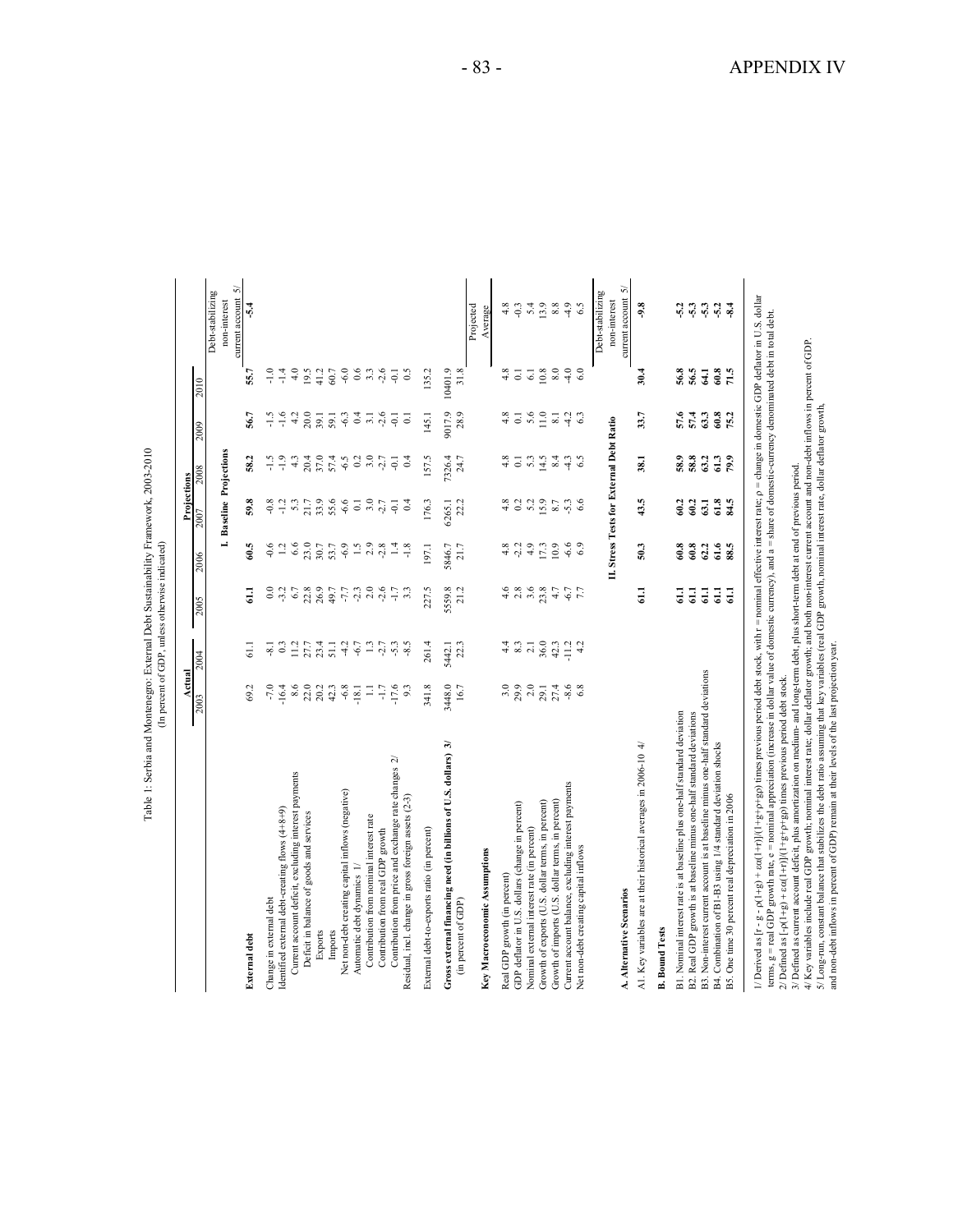| l<br>$\tilde{I}$               |   |
|--------------------------------|---|
| noon.                          |   |
| $\frac{1}{2}$<br>Ì             |   |
| i<br>$\ddot{\phantom{a}}$<br>ŗ |   |
| L D T L<br>I                   |   |
| ------                         |   |
| $10.10 + 0.10 - 0.10$          | J |
| i<br>;<br>;                    |   |
| $-2 - 2$                       |   |
| l<br>$\frac{1}{2}$<br>ا جا مات |   |

|                                                                                                                                                                                                                                                                                                                                                                                                                                                                                                                                                                                                                                                                   | Table 2. Serbia            |                             |                                  | and Montenegro: Medium-Term External Sustainability, 2000-2010 |                                       |                                        |                                                           |                                 |                                      |                                 |                                 |                        |                          |                                 |
|-------------------------------------------------------------------------------------------------------------------------------------------------------------------------------------------------------------------------------------------------------------------------------------------------------------------------------------------------------------------------------------------------------------------------------------------------------------------------------------------------------------------------------------------------------------------------------------------------------------------------------------------------------------------|----------------------------|-----------------------------|----------------------------------|----------------------------------------------------------------|---------------------------------------|----------------------------------------|-----------------------------------------------------------|---------------------------------|--------------------------------------|---------------------------------|---------------------------------|------------------------|--------------------------|---------------------------------|
|                                                                                                                                                                                                                                                                                                                                                                                                                                                                                                                                                                                                                                                                   | 2000                       | 2001                        | 2002                             | 2003                                                           | 2004                                  | 2005                                   | 2006                                                      | 2007                            | 2008                                 | 2009                            | 2010                            | Average<br>2005-07     | 2008-10<br>Average       | 2000-2010<br>Average            |
|                                                                                                                                                                                                                                                                                                                                                                                                                                                                                                                                                                                                                                                                   |                            |                             |                                  |                                                                |                                       |                                        | (In millions of U.S. dollars, unless indicated otherwise) |                                 |                                      |                                 |                                 |                        |                          |                                 |
| Export growth (US\$ terms, in percent)<br>Export growth (euro terms, in percent)                                                                                                                                                                                                                                                                                                                                                                                                                                                                                                                                                                                  | 32.5<br>14.7               | $4.2$<br>7.5                | $20.4$<br>14.2                   | 26.6<br>5.8                                                    | $32.4$<br>$20.6$                      | 25.0<br>23.9                           | 20.3<br>24.6                                              | 18.5<br>20.7                    | 17.5<br>17.1                         | 13.5<br>13.7                    | 11.6<br>11.7                    | 21.3<br>23.1           | 14.0<br>14.3             | 18.6<br>17.4                    |
| Import growth (US\$ terms, in percent)<br>Import growth (euro terms, in percent)                                                                                                                                                                                                                                                                                                                                                                                                                                                                                                                                                                                  | 12.6<br>30.0               | $30.4$<br>$34.5$            | 30.7<br>23.9                     | 25.6<br>5.0                                                    | 43.4<br>30.6                          | $\frac{8}{9}$                          | 11.6                                                      | $9.3$<br>11.3                   | $9.\overline{8}$<br>8.8              | 8.8<br>8.6                      | 7.7                             | $7.\overline{3}$       | 8.6<br>8.4               | 17.3<br>16.0                    |
| Current account balance, before grants<br>in percent of GDP                                                                                                                                                                                                                                                                                                                                                                                                                                                                                                                                                                                                       | $-610$<br>$-7.1$           | $-1.119$<br>$-9.7$          | $-12.9$<br>$-2,007$              | $-2,543$<br>$-12.3$                                            | $-14.8$<br>$-3,597$                   | $-2,668$<br>$-10.2$                    | $-10.8$<br>$-2,913$                                       | $-2,617$<br>$-9.3$              | $-2,460$<br>$-8.3$                   | $-2,562$<br>$-8.2$              | $-2,656$<br>$-8.1$              | $-10.1$                | $-8.2$                   | $-10.2$                         |
| Current account balance, after grants<br>in percent of GDP                                                                                                                                                                                                                                                                                                                                                                                                                                                                                                                                                                                                        | $-339$<br>$-3.9$           | $-4.6$<br>$-528$            | $-8.9$<br>$-1,383$               | $-2,005$<br>$-9.7$                                             | $-3,036$<br>$-12.5$                   | $-8.8$<br>$-2,295$                     | $-9.5$<br>$-2,560$                                        | $-2,346$<br>$-8.3$              | $-7.4$<br>$-2,184$                   | $-2,282$<br>$-7.3$              | $-7.2$<br>$-2,371$              | $-8.9$                 | $-7.3$                   | $-8.0$                          |
| in months of prospective imports of GNFS<br>Gross official reserves                                                                                                                                                                                                                                                                                                                                                                                                                                                                                                                                                                                               | 516<br>1.2                 | 1,169<br>2.4                | 2,280<br>3.1                     | 3,557<br>3.4                                                   | 4.0<br>4,302                          | 6,269<br>5.2                           | 5.3<br>6,949                                              | 7,349<br>5.2                    | 7,757<br>5.1                         | 4.9<br>8,163                    | 4.8<br>8,565                    | $\frac{1}{5}$          | $\frac{1}{4}$            | ं द                             |
| In percent of exports of goods and services<br>In percent of government revenue<br>In percent of GDP<br>External debt 1/                                                                                                                                                                                                                                                                                                                                                                                                                                                                                                                                          | 48<br>11,403<br>133<br>361 | 11,948<br>436<br>265<br>103 | 11,839<br>$365$<br>$76$<br>$178$ | 14,303<br>342<br>$\circledcirc$<br>162                         | 14,876<br>252<br>$\mathcal{C}$<br>142 | 228<br>138<br>16,021<br>$\overline{6}$ | 16,276<br>136<br>197<br>$\overline{6}$                    | 16,876<br>176<br>$\circ$<br>134 | IS8<br>58<br>131<br>17,271           | 57<br>128<br>17,657<br>145      | 18,235<br>$56$<br>126<br>135    | 200.3<br>60.5<br>136.2 | 145.9<br>56.9<br>128.3   | 261.9<br>173.0<br>72.3          |
| In percent of exports of goods and services<br>In percent of government revenue<br>External debt service $2/3/$<br>In percent of GDP                                                                                                                                                                                                                                                                                                                                                                                                                                                                                                                              | 56<br>2.2<br>0.6<br>1.8    | 3.9<br>107<br>2.4           | $\frac{1}{2}$ .8<br>183<br>5.7   | $436$<br>$13$<br>$-13$<br>$-5$<br>$-5$                         | $972$<br>$17.1$<br>$4.0$<br>9.0       | $1,719$<br>$24.4$<br>$6.6$<br>14.8     | $\frac{1,971}{23.9}$<br>73.9<br>16.4                      | 2,547<br>26.6<br>9.0<br>20.3    | $\frac{28.3}{10.5}$<br>3,102<br>23.5 | 4,075<br>33.5<br>$13.1$<br>29.5 | $32.4$<br>13.4<br>30.2<br>4,373 | 25.0<br>$7.6$<br>17.2  | 31.4<br>$12.3$<br>$27.7$ | 18.9<br>6.2<br>$\frac{14.1}{2}$ |
| I/ Incorporates the phased 66 percent debt reduction offered by the Paris Club, the debt reduction at comparable terms agreed with the London Club in July 2004, and other<br>$2l$ Besides the phased 66 percent debt reduction offered by the Paris Club, assumes a 60 percent capitalization of moratorium interest for the 2002-2005 period (as per the<br>Paris Club agreement). Debt service projections for other official bilateral and commercial creditors are based on the assumption of comparable treatment.<br>comparable action provided by other official bilateral and<br>Sources: SCG authorities, and IMF staff estimates.<br>3/ Cash payments. |                            |                             | commercial creditors.            |                                                                |                                       |                                        |                                                           |                                 |                                      |                                 |                                 |                        |                          |                                 |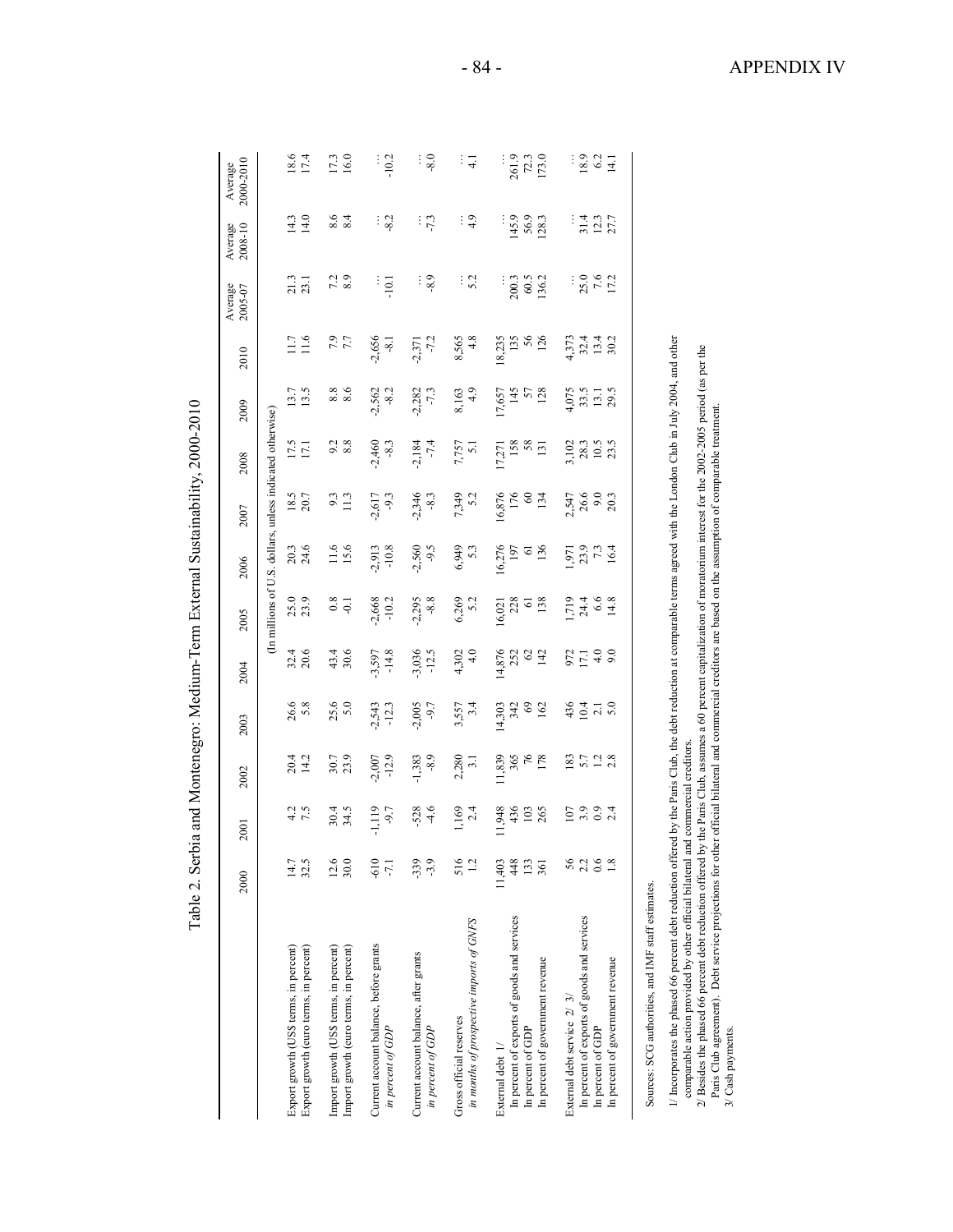### **SERBIA AND MONTENEGRO: PUBLIC SECTOR DEBT SUSTAINABILITY ANALYSIS**

1. This Appendix updates the public sector DSA in IMF Country Report No. 05/233. Under the baseline scenario, Serbia's debt-to-GDP ratio would decline steadily from 52 percent of GDP in 2005 to 30.3 percent of GDP in 2010 (Table 1). While the baseline scenario is broadly similar to the previous one, the debt-to-GDP ratio falls more rapidly after 2006 due to a higher projected primary surplus and privatization proceeds in 2006. The DSA also incorporates the London Club debt rescheduling after the successful negotiations in mid-2004. Following a sizeable fiscal consolidation in 2004 and 2005, the baseline assumes further fiscal tightening in 2006 with a slight reduction in the surplus in 2007, and stable surpluses thereafter.

2. Revenues are projected to decline slowly as the fiscal reforms clear space for reducing the tax burden. Current primary spending is projected to decline in 2006 on the account of employment reduction in the health sector and the army, and reduction in subsidies to public and socially owned enterprises. However, spending is projected to rebound slightly in 2007 and 2008 to accommodate larger repayment of pension arrears scheduled for those years. Subsidies and net lending are assumed to be on a declining path while capital spending, after an increase in 2006, is expected to stabilize at that level and increase only slightly in the medium term. Privatization receipts are expected to slow down over the medium term. Real effective interest rates are assumed to increase over time but will remain negative in dinar terms, as most of the foreign borrowing is concessional.

3. Stress tests were conducted using the standardized methodology adopted in July 2005 (Information Note on Modifications to the Fund's Debt Sustainability Assessment Framework for Market Access Countries — http://www-imf.org/external/np/pp/ eng/205/070105.htm), but with modifications due to data constraints. Historical averages for SCG are incomplete prior to 2000 and data available since 2000 are not representative, as they were affected by debt restructuring operations. Consequently, the 2004 outturn and projected outturn for 2005 were used to replace historical averages for all variables but the interest rate, and the 1997–2001 data for 4 countries in the region (Albania, Bulgaria, Croatia, and Romania) were used to derive standard deviations. The real interest rate was assumed at zero percent for the stress tests.

4. The first stress test ("historical averages") keeps the real GDP growth rate and the primary balance at their 2004-2005 level, and interest rates as described above. This results in much slower reduction in the debt-to-GDP ratio in the outer years relative to the baseline, leading to a reduction in debt-to-GDP ratio by only 14 percentage points as compared to 30 percentage points under the baseline scenario. Other stress tests included (i) higher real interest rates; (ii) lower primary balance; (iii) a combination of higher real interest rate, lower primary balance and lower growth; and (iv) a 10 percent increase in debt-creating flows. These result in a slower decline in the debt-to-GDP ratio than in the baseline scenario. The test with 30 percent one-time real depreciation, in which the debt-to-GDP ratio increases significantly after the shock but declines thereafter, demonstrate the sensitivity of the debt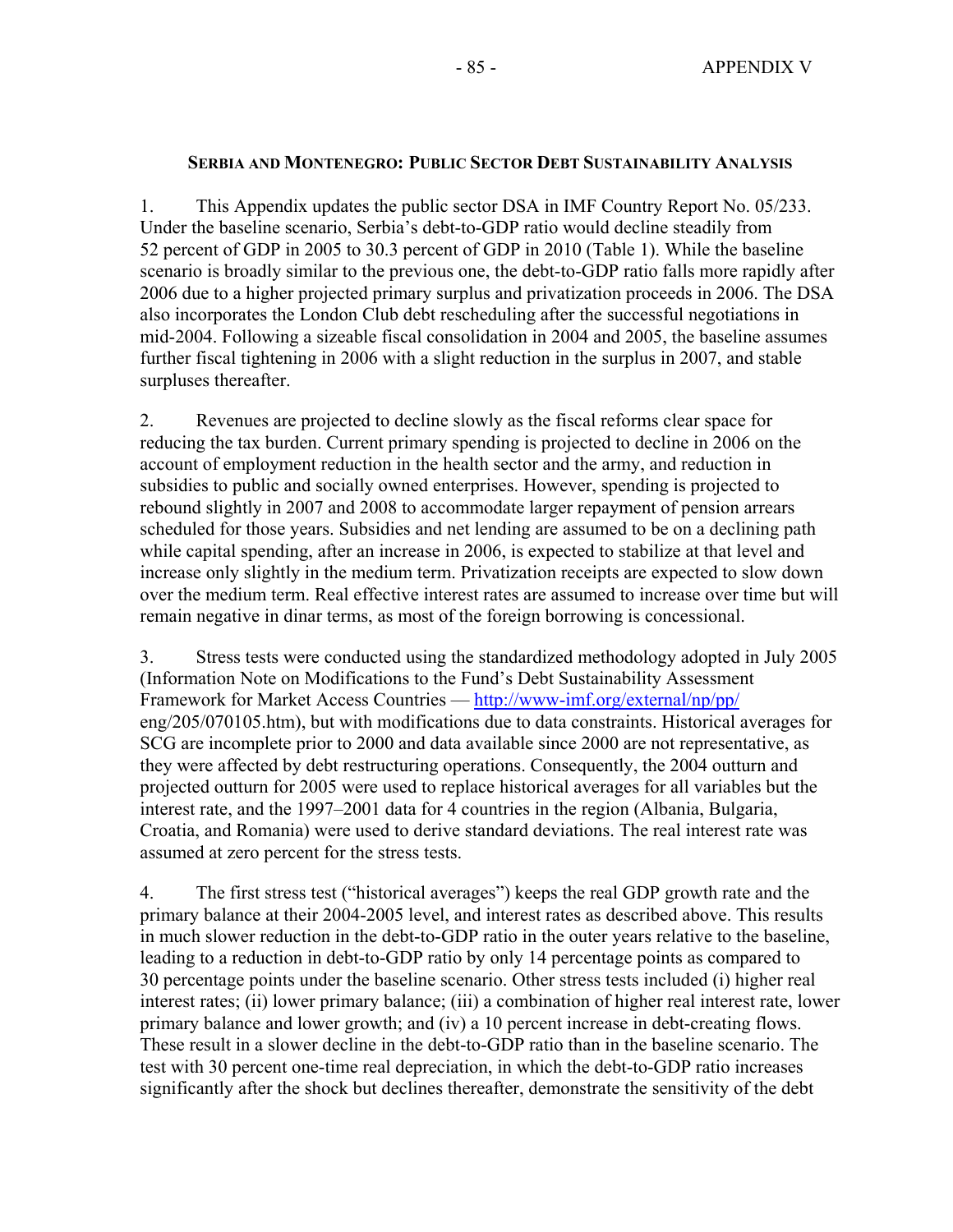dynamics to the exchange rate, as almost 90 percent of public debt is foreign currencydenominated. The stress test with a lower real GDP growth shows a return of debt-to-GDP ratio to over 50 percent in the medium term, after an initial decline in 2005–2007.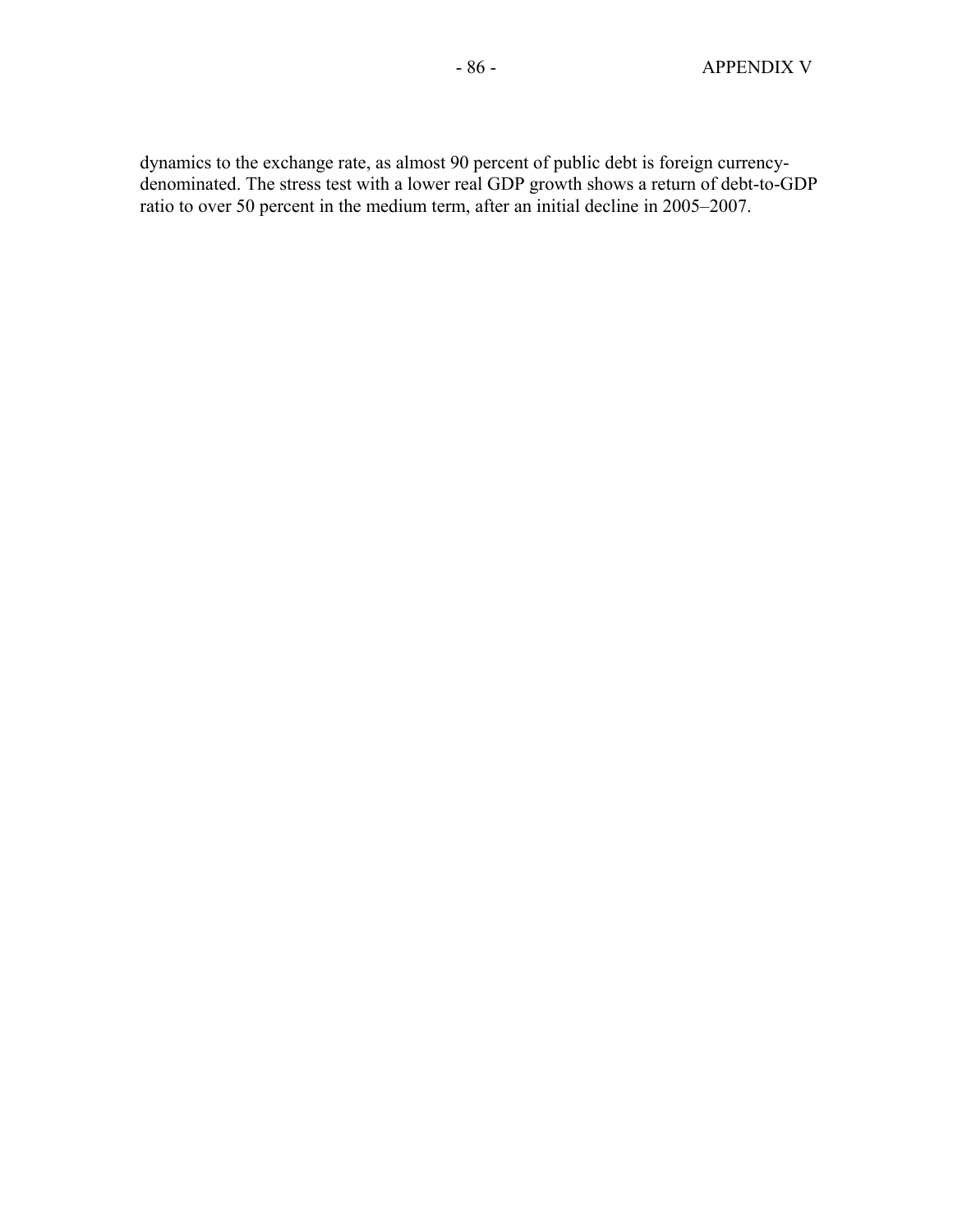|                                                                                                                                                                                                                                                                                                                                                                                                                      |                    | Actua              |                    |                            |                          | Projections            |                          |                      |                    |                       |
|----------------------------------------------------------------------------------------------------------------------------------------------------------------------------------------------------------------------------------------------------------------------------------------------------------------------------------------------------------------------------------------------------------------------|--------------------|--------------------|--------------------|----------------------------|--------------------------|------------------------|--------------------------|----------------------|--------------------|-----------------------|
|                                                                                                                                                                                                                                                                                                                                                                                                                      | 2002               | 2003               | 2004               | 2005                       | 2006                     | 2007                   | 2008                     | 2009                 | 2010               | Debt-stabilizing      |
|                                                                                                                                                                                                                                                                                                                                                                                                                      |                    |                    |                    |                            |                          |                        |                          |                      |                    | balance 9/<br>primary |
| $\equiv$<br><b>Baseline: Public sector debt</b>                                                                                                                                                                                                                                                                                                                                                                      |                    |                    |                    |                            | 45.9                     | 41.1                   | 37.0                     |                      | 30.3               |                       |
| o/w foreign-currency denominated                                                                                                                                                                                                                                                                                                                                                                                     | 85.4<br>78.5       | 79.3               | 60.2<br>52.9       | 52.1<br>45.7               | 40.7                     | 37.3                   | 34.2                     | $33.5$<br>$31.2$     | 28.4               |                       |
| Change in public sector debt                                                                                                                                                                                                                                                                                                                                                                                         |                    |                    |                    |                            |                          |                        |                          |                      | $-3.2$             |                       |
| Identified debt-creating flows (4+7+12)                                                                                                                                                                                                                                                                                                                                                                              | $-37.8$<br>$-38.2$ | $-6.2$<br>$-18.6$  | $-19.0$            |                            | $-6.3$                   | $4.8$<br>7.4           | $-4.1$                   | $-3.5$               | $\frac{8}{18}$     |                       |
| Primary deficit                                                                                                                                                                                                                                                                                                                                                                                                      | 2.4                | $\overline{2}$ .   | $-1.2$             | $-8.1$<br>$-1.8$<br>$-1.4$ | $-4.0$                   | $-3.9$                 | $-3.7$                   | $-3.6$               | $-3.4$             |                       |
| Revenue and grants                                                                                                                                                                                                                                                                                                                                                                                                   | 43.9               | 42.9               | 45.3               | 44.4                       | 44.7                     | 44.7                   | 44.7                     | 44.6<br>41.0         | 44.5               |                       |
| Primary (noninterest) expenditure                                                                                                                                                                                                                                                                                                                                                                                    | 46.3               | 45.0               | 44.1               | 42.0                       | 40.6                     | 40.9                   | 41.0                     |                      | 41.1               |                       |
| Automatic debt dynamics 2/                                                                                                                                                                                                                                                                                                                                                                                           | $-38.5$            | $-16.3$            | $-7.4$             | $-9.8$                     | $-6.6$                   | 4.2                    | $-3.1$                   | $-2.4$               | $-2.0$             |                       |
| 79<br>Contribution from interest rate/growth differential                                                                                                                                                                                                                                                                                                                                                            | $-26.8$            | $-12.9$            | $-10.6$            | $-9.8$                     | $-6.6$                   | $-4.2$                 | $-3.1$                   | $-2.4$               | $-2.0$             |                       |
| Of which contribution from real interest rate                                                                                                                                                                                                                                                                                                                                                                        | $-23.0$            | $-11.0$            | $-5.7$             | $\tau$ .                   | $-4.4$                   | $-2.2$                 | $-1.3$                   | $-0.7$               | $-1.5$             |                       |
| Of which contribution from real GDP growth                                                                                                                                                                                                                                                                                                                                                                           |                    | $-1.9$             | $-4.8$             | $-2.4$                     | $-2.2$                   |                        | $-1.8$                   | $-1.7$               |                    |                       |
| Contribution from exchange rate depreciation 4/                                                                                                                                                                                                                                                                                                                                                                      | $-11.7$            | $-3.5$             | 3.2                |                            |                          |                        |                          |                      | ÷                  |                       |
| Other identified debt-creating flows                                                                                                                                                                                                                                                                                                                                                                                 | $-2.2$             | $-4.3$             | $-0.6$             | $-3.7$<br>$-3.7$           | $-0.1$                   | 0.7                    | 0.7<br>$-0.7$            | $0.7\,$              | 0.6                |                       |
| Recognition of implicit or contingent liabilities<br>Privatization receipts (negative)                                                                                                                                                                                                                                                                                                                               | $-2.2$<br>$_{0.0}$ | $-4.3$<br>$_{0.0}$ | $-0.6$<br>$_{0.0}$ | $_{0.0}$                   | $-1.9$<br>$_{\rm 0.0}$   | $-0.9$<br>$\rm ^{0.0}$ | $\overline{0.0}$         | $-0.5$<br>$_{0.0}$   | $-0.4$<br>$_{0.0}$ |                       |
| Other (debt of public enterprises)                                                                                                                                                                                                                                                                                                                                                                                   | $_{\rm 0.0}$       | $_{\rm 0.0}$       | $_{\rm 0.0}$       | $\rm ^{0.0}$               | $1.8\,$                  | $1.6\,$                |                          | $\overline{5}$       | $\frac{0}{1}$      |                       |
| 5<br>Residual, including asset changes (2-3)                                                                                                                                                                                                                                                                                                                                                                         | $\frac{5}{2}$      | 12.4               | $-9.9$             |                            | 4.5                      | 2.6                    |                          | $\frac{8}{1}$        | 1.7                |                       |
|                                                                                                                                                                                                                                                                                                                                                                                                                      |                    |                    |                    |                            |                          |                        |                          |                      |                    |                       |
| Public sector debt-to-revenue ratio 1/                                                                                                                                                                                                                                                                                                                                                                               | 194.6              | 184.4              | 133.0              | 117.3                      | 102.7                    | 91.9                   | 82.8                     | 75.2                 | 68.2               |                       |
| Gross financing need 6/                                                                                                                                                                                                                                                                                                                                                                                              | 4.2                | 3.2                | $C_{0}$            | $-0.8$                     | $-1.9$                   | $-1.5$                 | $-1.2$                   | $-0.9$               | $-0.8$             |                       |
| in billions of U.S. dollars                                                                                                                                                                                                                                                                                                                                                                                          | 0.7                | 0.7                | 0.2                | $-0.2$                     | $-0.5$                   | $-0.5$                 | $-0.4$                   | $-0.3$               | $-0.3$             |                       |
| Scenario with key variables at their historical averages 7/                                                                                                                                                                                                                                                                                                                                                          |                    |                    |                    |                            | 52.0                     | 51.0                   | 49.7                     | 48.1                 | 46.4               | $\ddot{\phantom{0}}$  |
| Scenario with no policy change (constant primary balance) in 2006-2010                                                                                                                                                                                                                                                                                                                                               |                    |                    |                    | 52.1                       | 43.5                     | 40.6                   | 38.0                     | 35.8                 | 33.7               | $\overline{a}$        |
| Key Macroeconomic and Fiscal Assumptions Underlying Baseline                                                                                                                                                                                                                                                                                                                                                         |                    |                    |                    |                            |                          |                        |                          |                      |                    |                       |
| Real GDP growth (in percent)                                                                                                                                                                                                                                                                                                                                                                                         | 4.0                | 2.7                |                    | 4.8                        | 5.0                      | 5.0                    | 5.0                      |                      |                    |                       |
| Average nominal interest rate on public debt (in percent) 8/                                                                                                                                                                                                                                                                                                                                                         | $1.0\,$            | $1.4$<br>$-14.9$   |                    | 3.0                        | 3.6                      | 3.9                    | 4.0                      | $5.0$<br>4.2<br>-1.9 | $5.4 \div 1.3$     |                       |
| Average real interest rate (nominal rate minus change in GDP deflator, in percent)                                                                                                                                                                                                                                                                                                                                   | $-23.2$            |                    | $7, 8$<br>$-7, 8$  | $-14.3$                    |                          |                        | $-3.1$                   |                      |                    |                       |
| Nominal appreciation (increase in US dollar value of local currency, in percent)                                                                                                                                                                                                                                                                                                                                     | 15.2               | 5.5                |                    |                            |                          |                        |                          | ÷                    | ÷,                 |                       |
| percent)<br>Inflation rate (GDP deflator, in                                                                                                                                                                                                                                                                                                                                                                         | 24.2<br>23.3       | 16.3               | 9.9                | 17.3                       | 13.1                     | 8.8                    |                          | $\overline{61}$      | 5.4                |                       |
| ag (deflated by GDP deflator, in percent)<br>Growth of real primary spendin<br>Primary deficit                                                                                                                                                                                                                                                                                                                       | 2.4                | $-1.3$<br>2.1      | $5.0\,$<br>$-1.2$  | $-2.4$<br>$1.3\,$          | $\overline{1}$<br>$-4.0$ | 5.4<br>$-3.9$          | $7.1$<br>$5.2$<br>$-3.7$ | 4.9<br>$-3.6$        | $5.\overline{1}$   |                       |
| $\alpha \varepsilon (1+r)/(1+g+r)$ times previous period debt ratio, with r = interest rate; $\pi =$ growth rate of GDP deflator; g = real GDP growth rate; $\alpha =$ share of foreign-currency<br>// Gross debt of the non-financial public sector (federal, republican, and local governments, social security funds, and extrabudgetary programs), excluding Montenegro.<br>2/ Derived as $[(r - \pi(1+g) - g +$ |                    |                    |                    |                            |                          |                        |                          |                      |                    |                       |
| denominated debt; and $\varepsilon$ = nominal exchange rate depreciation (measured by increase in local currency value of U.S. dollar)                                                                                                                                                                                                                                                                               |                    |                    |                    |                            |                          |                        |                          |                      |                    |                       |
| 3/ The real interest rate contribution is derived from the denominator in footnote 2/ as $r - \pi (1 + g)$ and the real growth contribution as -g.<br>in footnote $2/$ as $\alpha \varepsilon (1+r)$<br>4/ Derived from the numerator                                                                                                                                                                                |                    |                    |                    |                            |                          |                        |                          |                      |                    |                       |
| 5/ For projections, including exchange rate changes.                                                                                                                                                                                                                                                                                                                                                                 |                    |                    |                    |                            |                          |                        |                          |                      |                    |                       |
| 6/ Defined as public sector deficit, plus amortization of medium and long-term public sector debt, plus short-term debt at end of previous period.                                                                                                                                                                                                                                                                   |                    |                    |                    |                            |                          |                        |                          |                      |                    |                       |
| 7/ The key variables include real GDP growth; real interest rate; and primary balance in percent of GDP. Due to data availability, historical average is calcualted over seven rather than ten years.<br>8/ Derived as nominal interest expenditure divided by previous period debt stock                                                                                                                            |                    |                    |                    |                            |                          |                        |                          |                      |                    |                       |
| 9/ Assumes that key variables (real GDP growth, real interest rate, and other identified debt-creating flows) remain at the level of the last projection year.                                                                                                                                                                                                                                                       |                    |                    |                    |                            |                          |                        |                          |                      |                    |                       |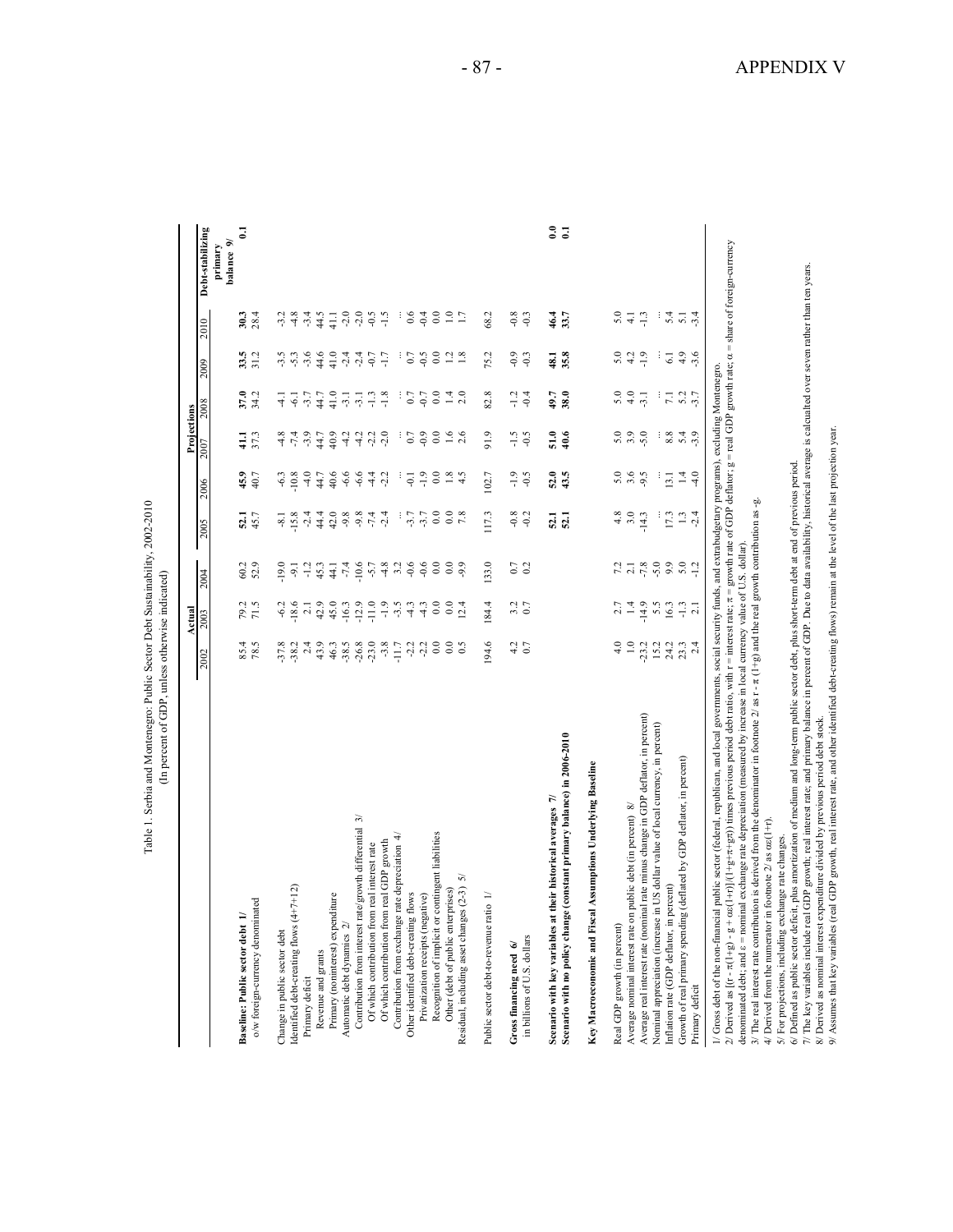

#### Figure 1. Serbia and Montenegro: Public Debt Sustainability: Bound Tests 1/ (Public debt in percent of GDP)

Sources: Ministry of Finance of Serbia; and IMF staff estimates.

1/ Shaded areas represent actual data. Individual shocks are permanent one-half standard deviation shocks. Figures in the boxes represent average projections for the respective variables in the baseline and scenario being presented.

2/ Permanent 1/4 standard deviation shocks applied to real interest rate, growth rate, and primary balance. 3/ One-time real depreciation of 30 percent and 10 percent of GDP shock to contingent liabilities occur in 2006, with real depreciation defined as nominal depreciation (measured by percentage fall in dollar value of dinar) minus domestic inflation (based on GDP deflator).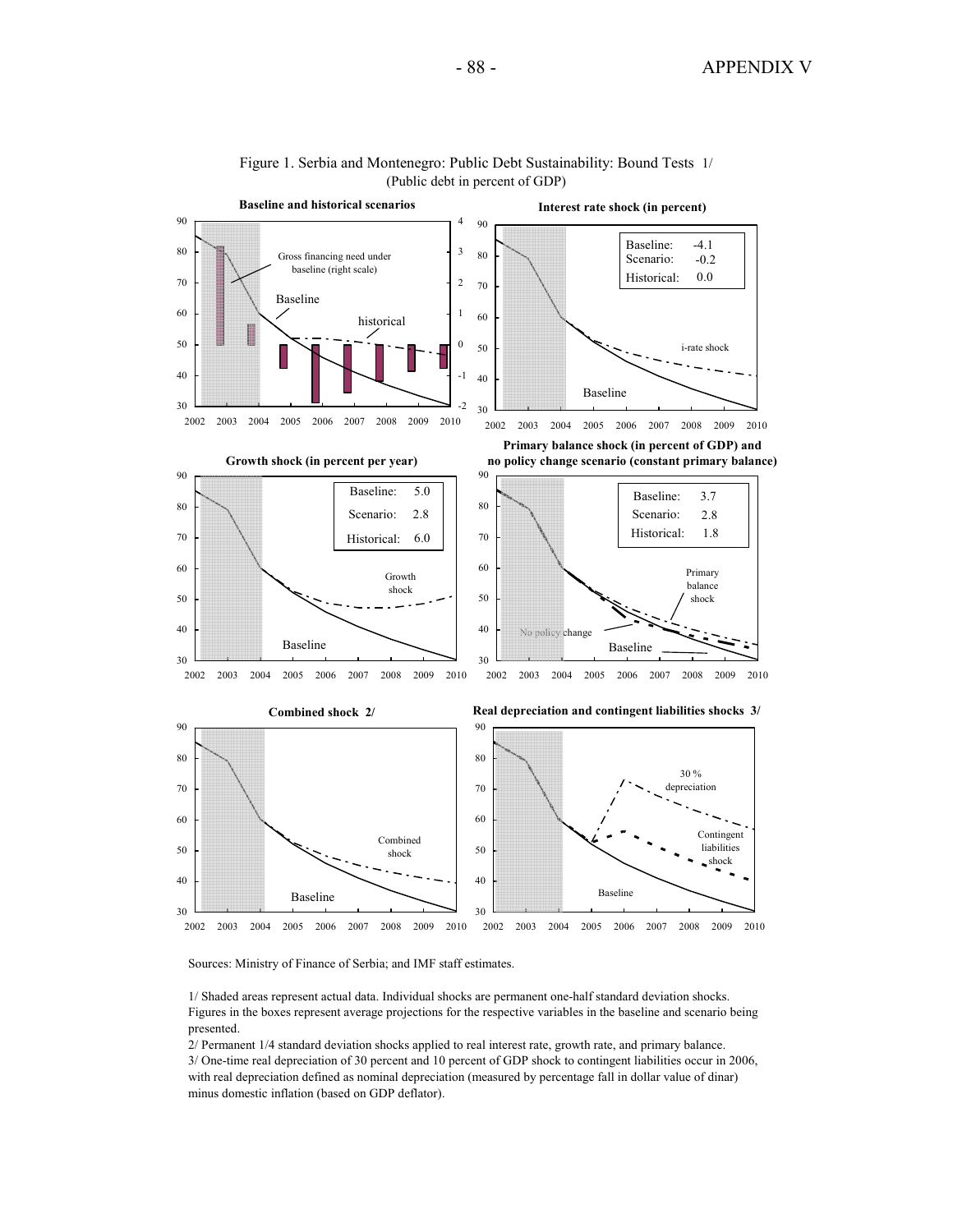### **SERBIA AND MONTENEGRO: STATISTICAL ISSUES**

1. In recent years, Serbia and Montenegro (SCG) has been successfully upgrading its statistical system with the assistance of the IMF and other bilateral and multilateral institutions, but international standards are not yet fully met. Official data for all sectors are, nonetheless, sufficiently good to support key economic analysis. In many areas, including monetary and balance of payments sectors, internationally accepted reporting standards have been introduced. However, SCG still makes extensive use of definitions that were developed to accommodate national characteristics and were not updated during the decade when the country was isolated from international developments. A major impediment to the compilation and reporting of economic data is the fragmentation of statistical activity between the two Republics and the State Union, hampering coordination. Except for monetary statistics for Serbia compiled by the National Bank of Serbia (NBS), SCG does not report data to IMF's Statistical Department (STA) and does not have a page in *International Financial Statistics (IFS).*

2. In response to the authorities' requests, the Fund provided a series of technical assistance missions to improve the quality of macroeconomic statistics and support policy analysis. In 2001–2003, STA conducted four missions, two on monetary and financial statistics, a multisector statistics mission, and a balance of payments mission to Serbia. In 2004, there were three missions, on monetary and financial statistics, national accounts, and balance of payments (to Montenegro only). These missions found that there was a critical need for SCG to improve existing statistics by (1) developing comprehensive data sources for national accounts, (2) applying statistical concepts to organize information on government revenues and expenditures to develop sound government finance statistics, (3) strengthening the coverage of balance of payments transactions, and (4) further improving the classification of bank accounts by economic sector and by financial instrument in compiling monetary and financial statistics. A follow-up mission on national accounts took place in late 2005, and further missions are planned for 2006.

3. Pending improvements in the compilation methodologies, as recommended by the various missions, a country page for SCG in envisaged for publication in *International Financial Statistics (IFS)*, with a section for each republic. IFS correspondents should be nominated, and a track record of timely and regular reporting of macroeconomic statistics to STA should be established.

### **A. Real Sector**

4. Real sector data for the republics are compiled by the Republic of Serbia Statistical Office (RSSO), and the Republic of Montenegro Statistical Office (RMSO), while the Serbia and Montenegro Statistical Office (SMSO) disseminates data for the union. Annual current price estimates of GDP by activity and by expenditure are available for Serbia for 1997–2003 and for Montenegro for 1997–2002. In June 2005 the RSSO started publishing quarterly constant price estimates of GDP using the production approach. The agencies have made commendable efforts to adopt the *System of National Accounts (1993 SNA),* but there are still problems with the scope of the accounts and the basis for recording that are not entirely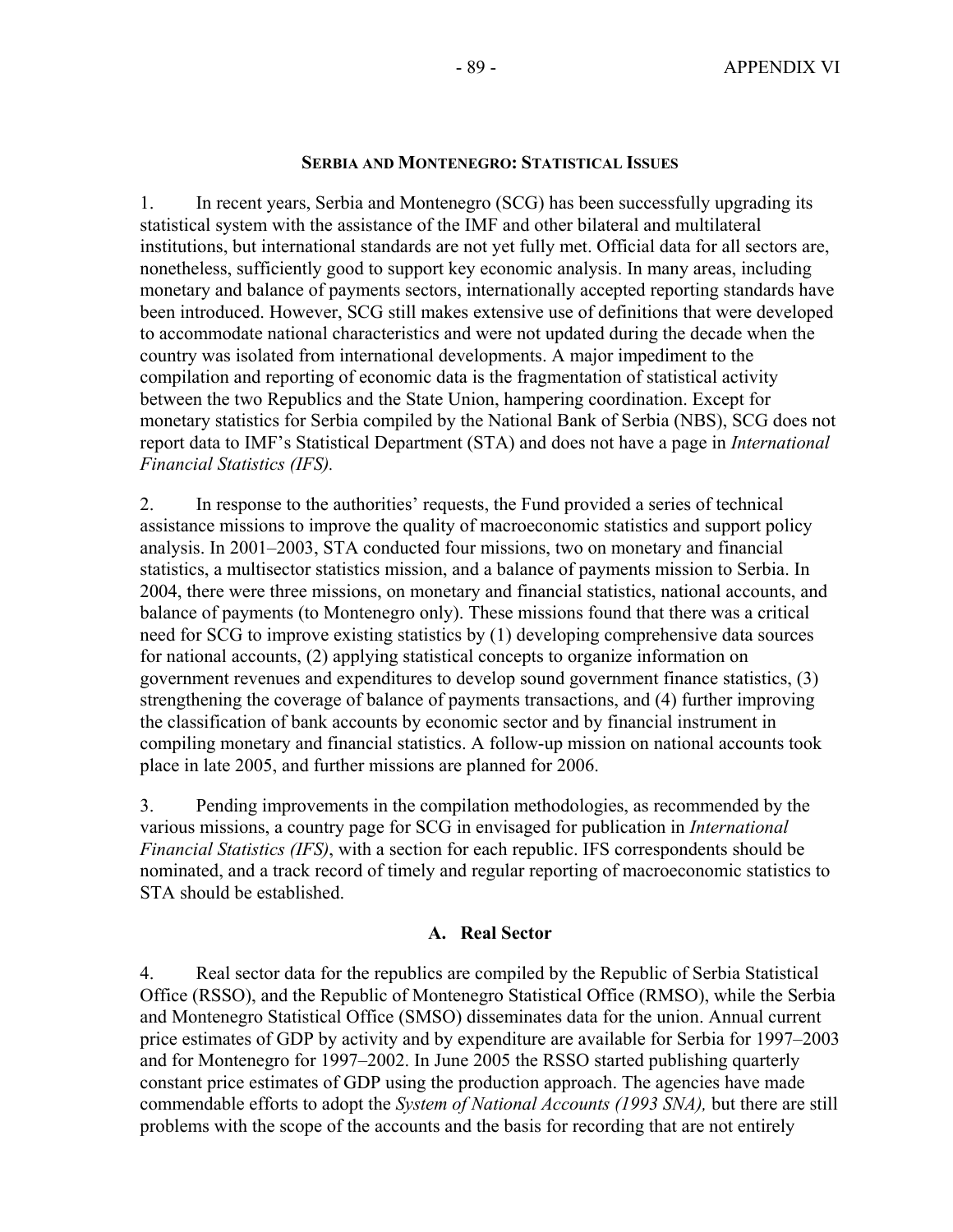consistent with the international standards. Moreover, the quality of the source data is uneven, and data sources are in serious need of improvement. A master plan for the improvement of economic statistics was developed with the assistance of EUROSTAT.

5. A major shortcoming in official statistics is the lack of estimates for informal activities, which may account for up to one half of the value added in the economy. To improve the industrial output index, the statistical office broadened the coverage of the index in 2004 to include several hundred small and medium enterprises, but with the drawback of reduced reliability and limited comparability with the data for previous years.

6. The SMSO and the RSSO compile and disseminate retail price indices (RPI), consumer price indices (CPI), producer price indices (PPI), and unit-value price indices for imports and exports. The RSSO plans to introduce a new CPI index in 2006, in line with international standards. In Montenegro, the RMSO compiles a RPI and a CPI. While the frequency and methodology of observation appear adequate, weighting, data storage, and dissemination could be improved.

### **B. Balance of Payments**

7. Balance of payments statistics are currently compiled by the NBS and the Central Bank of Montenegro (CBM). While the data compilation procedures appear appropriate, some components of the balance of payments (e.g., remittances) suffer from substantial underrecording owing to the large proportion of foreign exchange transactions occurring outside official channels. Since 2001, the NBS has made commendable efforts to improve its estimation of actual flows. The NBS could further improve coverage, valuation and classification by adjusting trade data for transactions not explicitly declared (e.g., repairs, shuttle trade and grants in kind), and removing exchange-rate changes from certain financial transactions, including arrears below the line. In Montenegro, the CBM has recently transferred responsibility for external debt recording to the Ministry of Finance.

8. The union's balance of payments statement covers both constituent states, notably with regard to trade in goods and services, but the compilation of various items still suffers from missing or poor information and inconsistent estimates from state sources, notably with regard to the estimation of trade between Serbia and Montenegro. As a result, the statement continues to show significant net errors and omissions. The NBS compiles a balance of payments statement for Serbia using existing national sources, and the CBM has also begun compiling balance of payments statistics for Montenegro. However, the coordination of technical work at the state level needs to be improved to lay the basis for accurate unionlevel statistics, including with regard to external debt. A technical assistance mission to the CBM in June/July 2004 assisted with adoption of compilation methodologies consistent with the fifth edition of the *Balance of Payments Manual (BPM5)* and provided recommendations to improve international trade and external debt statistics, as well as Montenegro's international transaction reporting system (ITRS). Close coordination between the NBS and the CBM will be needed to compile balance of payments data on a BPM5 basis for the Union.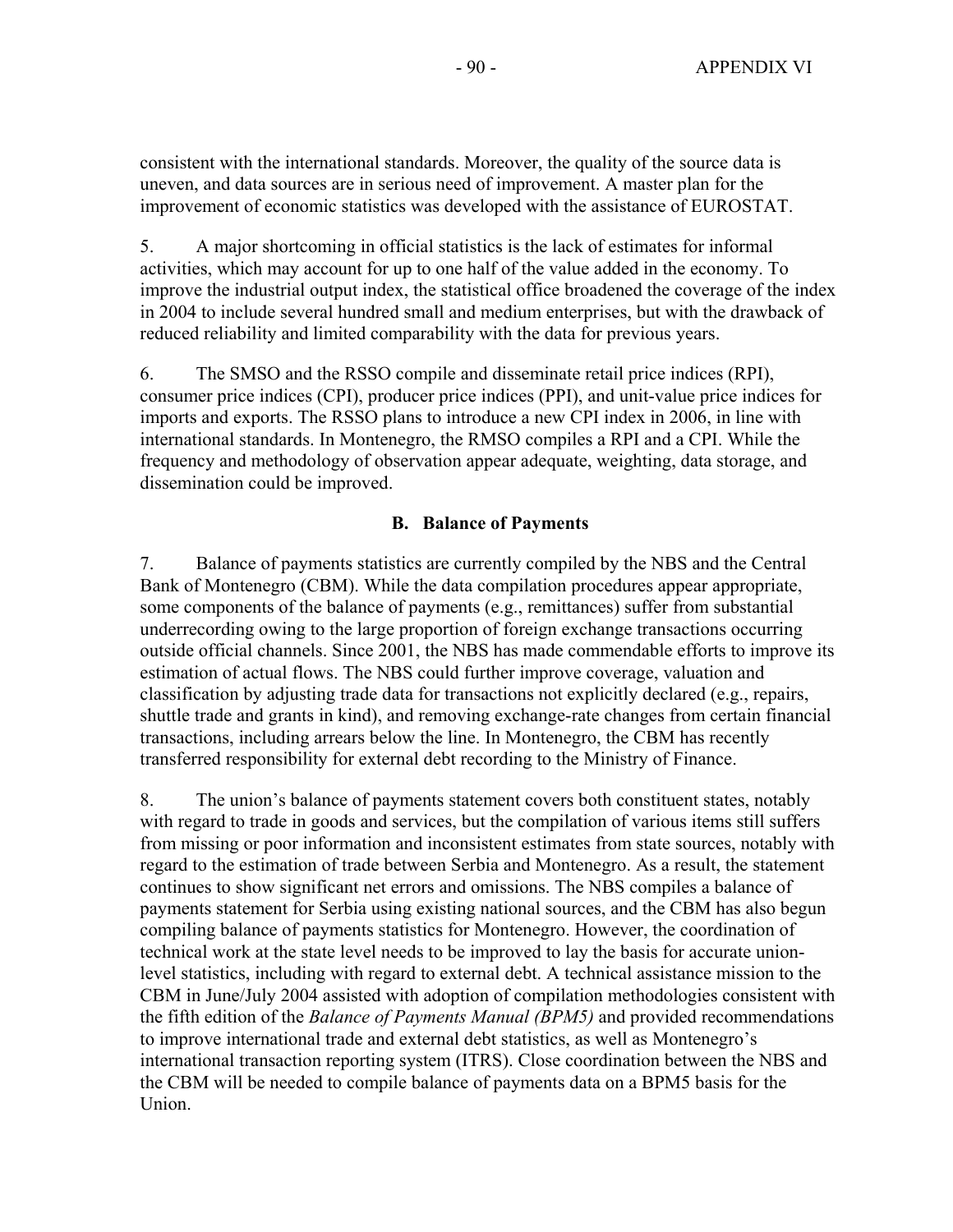### **C. Government Finance**

9. Fiscal statistics are compiled by the Serbian Ministry of Finance and the Montenegro Ministry of Finance. Principal data sources are republican treasuries and the budget execution reports of the spending ministries and first-level budget units. Both report the republican budget implementation data on a monthly basis.

10. While data on the general government are now compiled, they are not fully compliant with the *Government Finance Statistics Manual (GFSM 2001)*. Since 2001, Serbia has made efforts to bring the existing budget reporting system in line with GFS methodology. But full compliance is still to be achieved as full implementation of the new chart of accounts, generally consistent with the classifications of the *GFSM 2001*, has not been completed.

11. Fiscal data for the central government of Montenegro are based on the new GFS classification. However, data for the social security funds, reported directly by the funds with significant delays, are not compiled on a GFS basis. A new chart of accounts was introduced in Montenegro in 2001, and is being implemented at the local level from mid-2005. SCG began reporting data on general government—including local government—in the 2003 edition of the *Government Finance Statistics Yearbook*.

### **D. Monetary Accounts**

12. Monetary and financial statistics are compiled by the NBS and the CBM, broadly following the methodology set forth in the *Monetary and Financial Statistics Manual*. Both meet GDDS recommendations with respect to the periodicity and timeliness of financial sector data. After a break of over a decade, the NBS began reporting to STA monetary statistics for Serbia in November 2002. Since October 2003, the NBS publishes detailed monetary statistics in its monthly *Statistical Bulletin*, which includes tables on monetary statistics, balance sheets and surveys for the NBS and the commercial banks.

13. Serbia introduced new charts of accounts for the NBS and commercial banks in December 2003. Montenegro also introduced new charts of accounts for the CBM (January 2004) and commercial banks (December 2003). Both republics compile monetary statistics from data based on these new charts of accounts. Despite significant progress, there is still room for further improvements. The monetary and financial statistics mission in 2004 made recommendations to the NBS on methodological issues concerning (1) classification of loanloss provisions and treatment of nonoperating banks; (2) uniform treatment of residents and nonresidents and various domestic sectors (including the government sector); and (3) uniform treatment of residents of Montenegro as nonresidents across all macroeconomic statistics in Serbia. The mission also made detailed recommendations to the CBM for improving (1) the classification of financial instruments, including loan-loss provisions and depreciation; (2) sectorization of government units and funds; and (3) mapping between the charts of accounts of the CBM and other depository corporations with the respective sectoral balance sheets. The mission also developed a prototype Depository Corporations Survey for the CBM to use in reporting data to the IMF.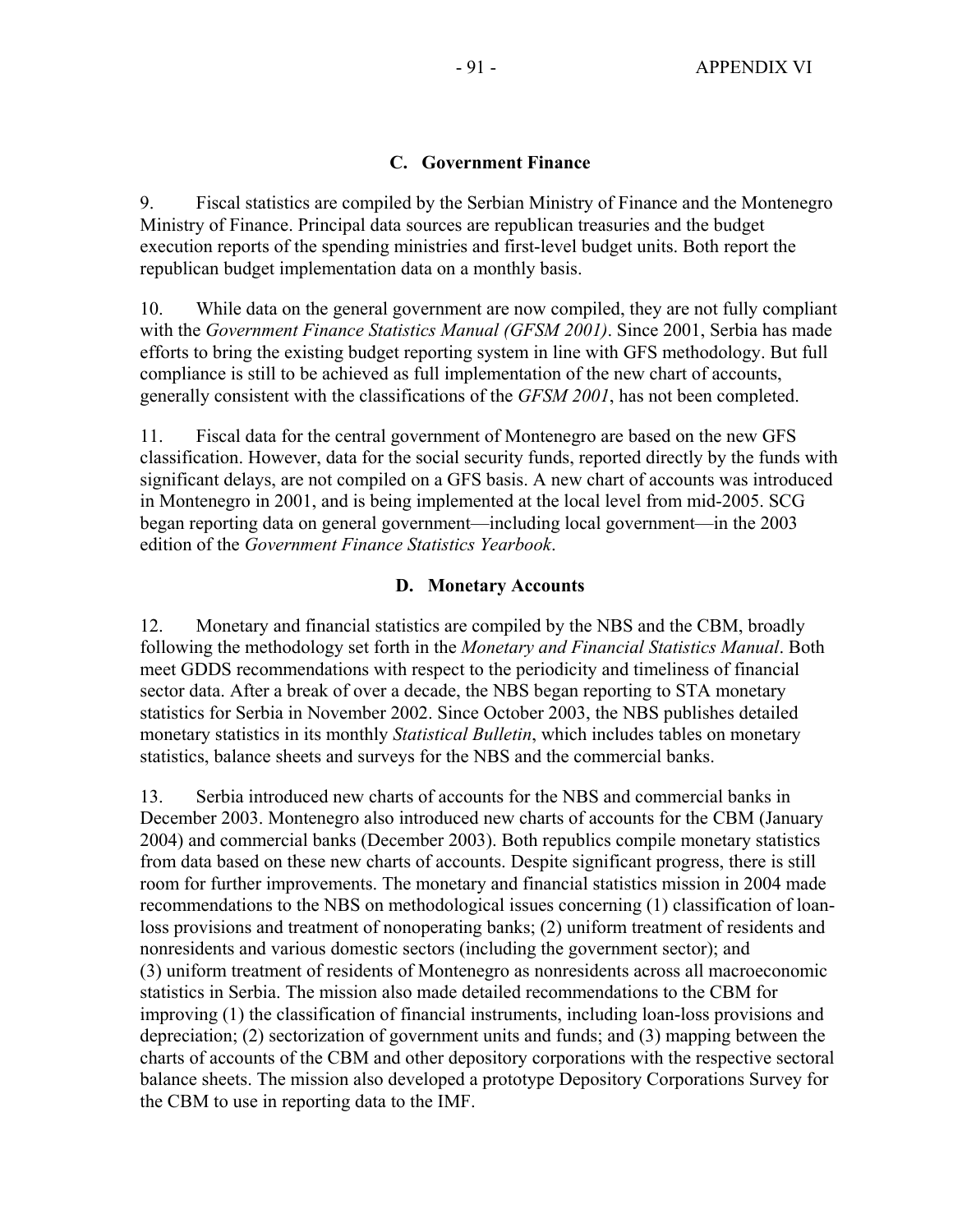#### Date of Latest Observation Date Received Frequency of Data<sup>6</sup> Frequency of Reporting<sup>6</sup> Frequency of Publication  $6$ Exchange rates Dec. 30, 2005 Dec. 30, 2005 D D D International reserve assets and reserve liabilities of the monetary authorities<sup>1</sup> Dec. 30, 2005 Dec. 30, 2005 D | W | M Reserve/base money Dec. 30, 2005 Dec. 30, 2005 D | W | M Broad money Nov. 2005 Dec. 27, 2005 M M M Central bank balance sheet Nov. 2005 Dec. 27, 2005 M M M Consolidated balance sheet of the banking system Nov. 2005 Dec. 27 2005 M M M Interest rates<sup>2</sup> Nov. 2005 Dec. 27 2005 M M M Consumer price index Dec. 2005 Dec. 30, 2005 M M M Revenue, expenditure, balance and composition of financing<sup>3</sup> – general government<sup>4</sup> Nov. 2005 Dec. 15, 2005 M M M Revenue, expenditure, balance and composition of financing<sup>3</sup> – central government Nov. 2005 Dec. 15, 2005 M M M Stocks of central government and central governmentguaranteed debt<sup>5</sup> Nov. 2005 Dec. 15, 2005 M M M External current account balance Oct. 2005 Dec. 19, 2005 M M M Exports and imports of goods and services Oct. 2005 Dec. 19, 2005 M M M GDP/GNP Q3 2005 Dec. 28, 2005  $Q \qquad \qquad Q \qquad \qquad Q$ Gross external debt  $\qquad \qquad$  Oct. 2005 Dec. 16, 2005 M M M

### **SERBIA AND MONTENEGRO: TABLE OF COMMON INDICATORS REQUIRED FOR SURVEILLANCE**

*AS OF DECEMBER 31, 2005* 

 $1$ <sup>1</sup>Includes reserve assets pledged or otherwise encumbered as well as net derivative positions.<br><sup>2</sup> Both market-based and officially-determined, including discount rates, money market rates, rates on treasury bills, no bonds.

 $6$  Daily (D), Weekly (W), Monthly (M), Quarterly (Q), Semi-annually (SA), Annually (A), Irregular (I); or Not Available (NA).

<sup>&</sup>lt;sup>3</sup> Foreign, domestic bank, and domestic non-bank financing.<br><sup>4</sup> The general government consists of the central government (budgetary funds, extra budgetary funds, and social security funds) and state and local governments. General government reporting is incomplete; local government expenditure data are available only after a six-month lag.<br><sup>5</sup> Including currency and maturity composition.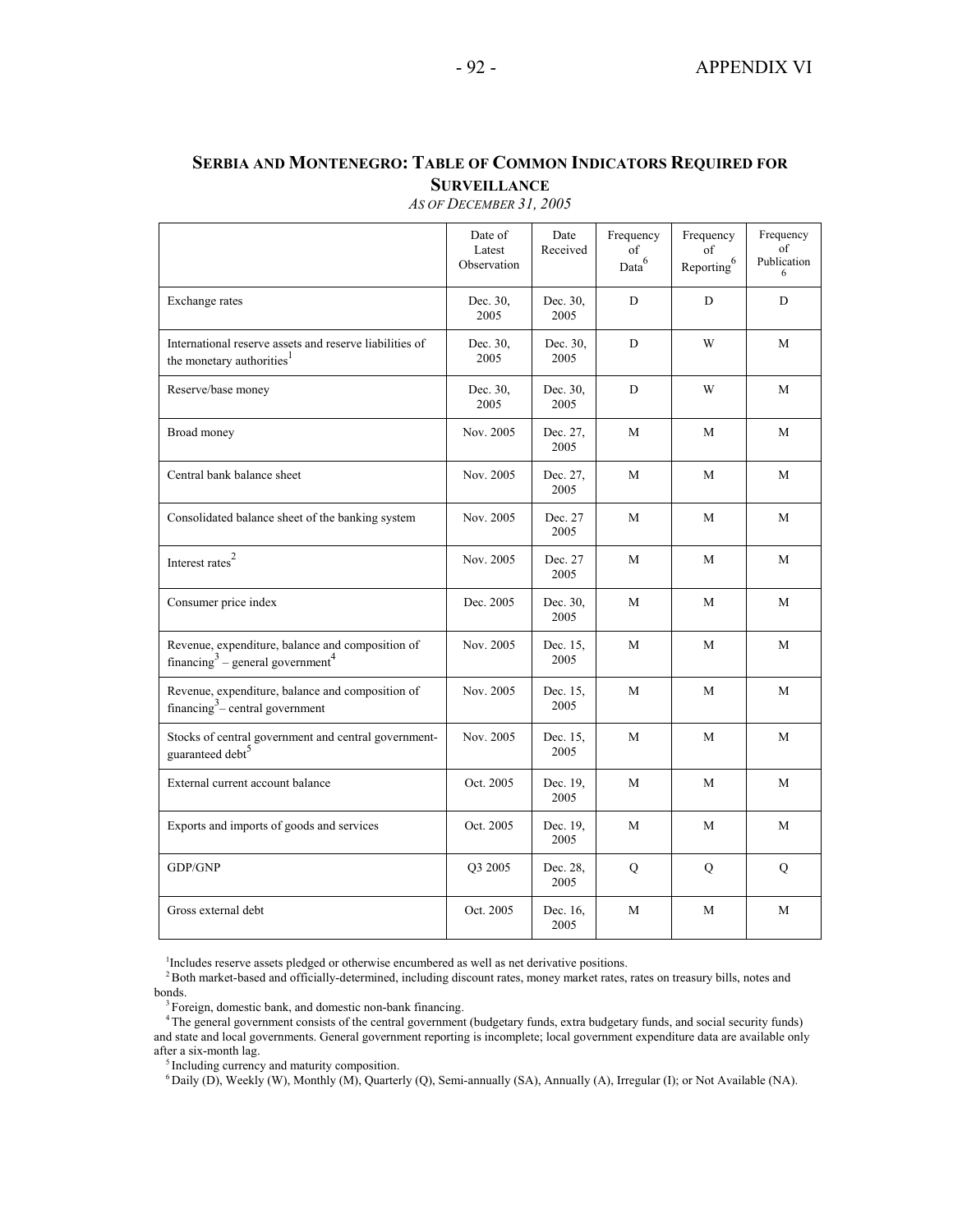### **Statement by Fritz Zurbrügg, Executive Director for Serbia and Montenegro and Srboljub Antic, Senior Advisor to Executive Director February 6, 2006**

### **Introduction**

The authorities of Serbia and Montenegro welcome the staff papers that present a candid assessment of the recent economic developments in the country. The papers highlight the accomplishments under the Extended Arrangement (EA), as well as the numerous challenges that policymakers are still confronted with. Our authorities broadly share the staff's assessment on policy options and the constraints regarding their implementation.

Serbia and Montenegro has started negotiations with the EU under the Stabilization and Association Agreement using the "twin track" approach adopted by the EU. This agreement provides a strong framework and unique opportunity to press ahead with the reforms. Significant progress in the trade area was achieved by the approval of the custom tariffs law and foreign trade law, which are consistent with EU and WTO regulations.

As staff noted, the political situation in the country remains fragile. 2006 will be important for finding a political solution between Serbia and Montenegro, while the negotiations on the status of Kosovo should yield some results. The authorities are fully aware of the challenges for policy making in that environment.

The EA had to deal with a number of outstanding problems of structural nature and an omnipresent trade-off between inflation and current account objectives. This made the task of policymakers very difficult. The complexity of the economic problems, together with a divisive political climate explains the high number of waivers and the prolonged discussions between staff and the authorities regarding this final review. However, it is clear that economic reforms are continuing, which can be seen from a strong fiscal adjustment, growth of foreign exchange reserves, and utility sector restructuring.

### **Reform progress 2000 - present**

As this is the final review of the EA, is the appropriate occasion to summarize the main results achieved during this arrangement as well as past programs . The reform process in Serbia and Montenegro is characterized by five main features:

- The country has managed to consolidate the external public debt on a much lower level. Negotiations with the Paris Club (2001) and London Club (2004) enabled significant debt relief. The finalization of the EA will trigger the last portion of the Paris Club debt relief.
- Foreign exchange reserves growth was strong and reserves reached US\$5.9 billion at the end of 2005, which covers 5 months of imports. The level of foreign exchange reserves is much higher than projected at the beginning of the arrangement.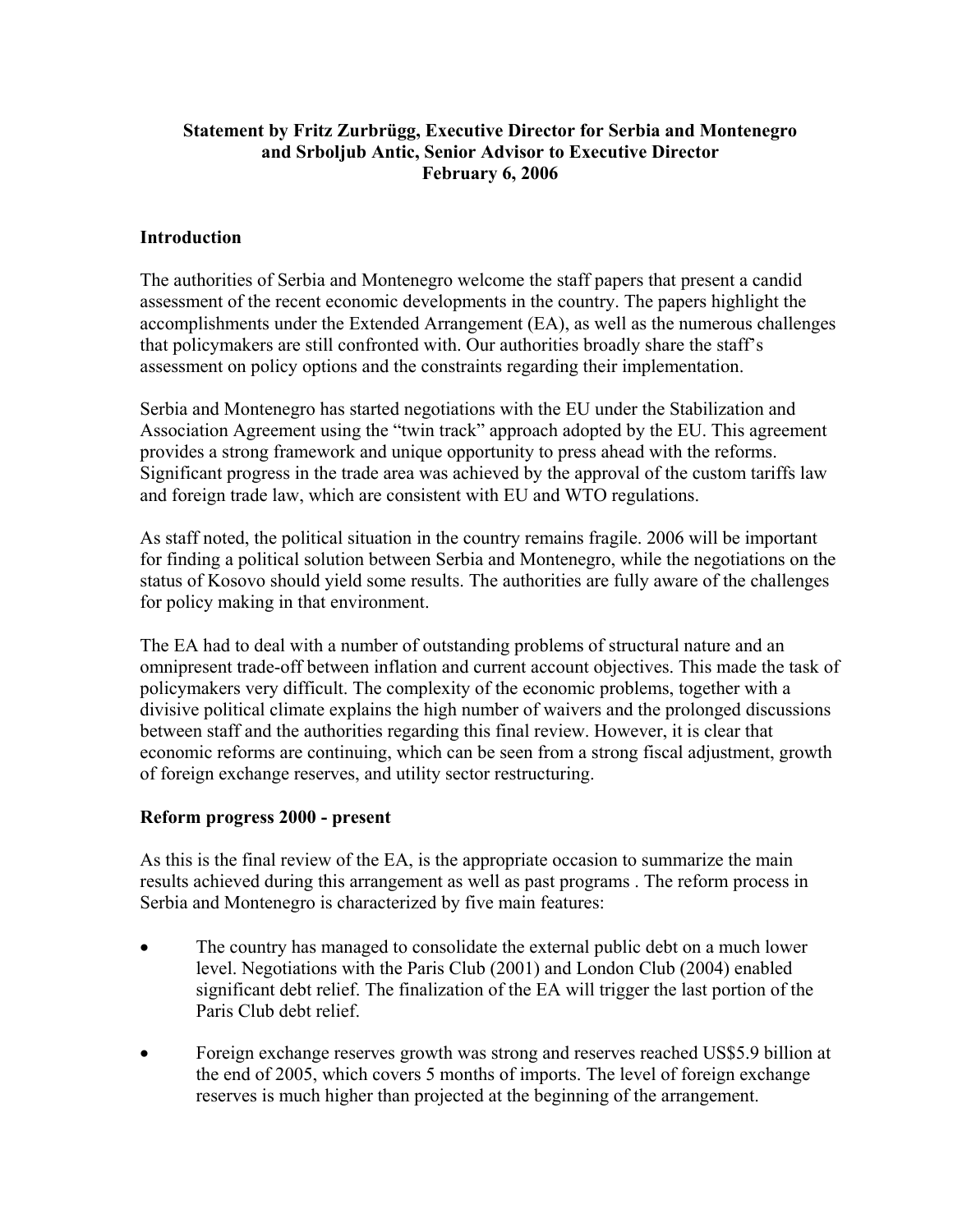- Fiscal adjustment of more than 5 percent of GDP was achieved during 2003-2005. After a long period of deficits, Serbia has a fiscal surplus and will continue with the policy of even higher surpluses in the future.
- Both republics introduced the VAT without problems. The VAT revenues are much higher than the turnover tax in previous years.
- The authorities managed to transform the banking sector from a collection of gambling houses to a group of banks with high credibility. With dominant foreign players, the banking sector has seen a strong increase of the deposit base.

The fruits of these reforms are evident in the economic recovery. After 2000, the economy has grown by a cumulative 28 percent, but it is still significantly below the level of 1990. However, the country is presently facing high inflation and current account deficits, which are the issues that have to be tackled in the future. Therefore, the economic policies in 2006 will be geared toward macroeconomic stabilization, mainly through a further tightening of the policy stance and rapid structural reforms in the real sector.

### **Fiscal policy**

Fiscal consolidation will continue in 2006, through further policy tightening in order to help to reduce the current account deficit and high inflation. In both republics, fiscal tightening will yield more than 1 percent of GDP, with the focus being on expenditure cuts.

After a surplus in 2005, fiscal policy in Serbia in 2006 will be geared to produce a surplus of 2.5 percent of GDP. Fiscal consolidation will be achieved through permanent cuts in current expenditures, while tax policy will stay broadly unchanged. Prudent income policies and continued improvement in tax administration will help to achieve the fiscal target.

In the medium term, the reduction of the high tax burden will be achieved by tight income policies in various sectors, combined with cuts in transfers and subsidies. The average wage growth in the central government, social funds, and the Army will be limited to a small real increase, while the rationalization of employment will continue. The wage bill of municipalities, which recorded a high increase in 2005, will grow below the projected inflation level and will be monitored by the Ministry of Finance. The reform of the health sector will reduce transfers from the Health Fund due to rationalization of health benefits and employment cuts. In the area of subsidies, export subsidies will be cut and agricultural subsidies reduced in line with the agreement with the EU. Subsidies to the railway company will also be reduced, while the Development and Guarantee Fund will no longer receive funds from the budget.

Fiscal consolidation will continue in Montenegro. The fiscal deficit will be reduced by 1 percent of GDP in 2006 mainly by employment cuts and tight income policy in the public sector. The financial operations of the Montenegro Development Fund will be controlled by the Ministry of Finance. Reducing the public debt and net interest bill will be the core of the medium-term policies.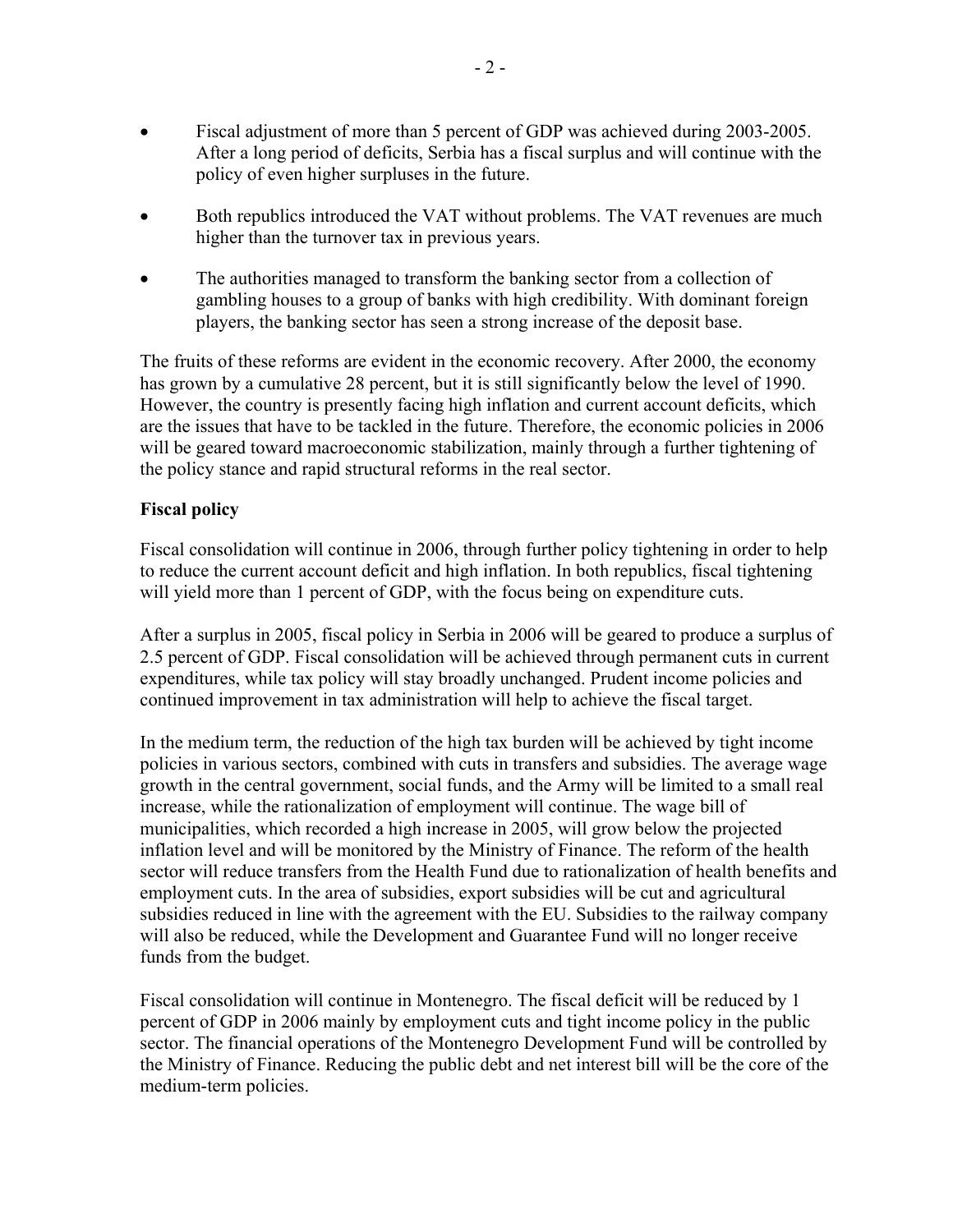### **Monetary policy**

Monetary tightening in 2006 will aim at containing domestic demand and inflationary pressures. To increase confidence in the dinar, the National Bank of Serbia (NBS) will rely on increasing repo operations and on aggressive moves toward positive real interest rates. Reserve requirements on foreign exchange deposits and on commercial banks' foreign borrowing, that were raised and unified at the level of 38 percent, will remain unchanged. The NBS stands ready to adjust reserve requirements if the macroeconomic situation changes.

Conducting the exchange rate policy of the dinar has been a very difficult task. The continual balancing between two conflicting objectives (reducing inflation and containing the current account deficit) will also be the main feature of the exchange rate policy in 2006. The NBS will frequently assess the exchange rate policy in order to prevent a loss of competitiveness and growing eurization.

The privatization of the banking sector will maintain its momentum in 2006. In the second quarter of 2006, one of the two remaining big state-owned banks will be privatized, while the government of Serbia is negotiating with the EBRD about the recapitalization of the second big state owned bank. A couple of smaller state owned banks in Serbia and Montenegro are also in the process of privatization.

### **Real sector**

2006 should bring the process of privatization of state owned companies close to an end, with the exception of utilities and companies under restructuring. The Privatization Agency will offer for sale all companies in its portfolio by the end of 2006. About a third of the companies under restructuring (25 of them) will be offered for sale through tenders by the end of Q3 2006. The government will continue to implement its policy of initiating bankruptcy procedures against companies that twice failed to be sold through auctions or tenders.

The restructuring of public utilities and other state owned monopolies will combine hard budget constraint measures (subsidy cuts and strict wage controls) with measures that introduce competition. The public utilities will strengthen their collections by enforcing penalties on late payments and disconnecting users that are late on their obligations for more than two months. A prior action regarding the hiring of an international advisor for the privatization of the oil company was completed on time and it is expected that international tenders will be launched in Q2 2006.

### **Transparency**

The EA is the third program with the IMF, after Serbia and Montenegro regained its membership. All reviews under all three programs were published. The authorities believe that the benefits of transparency significantly outweigh all political or economic costs that a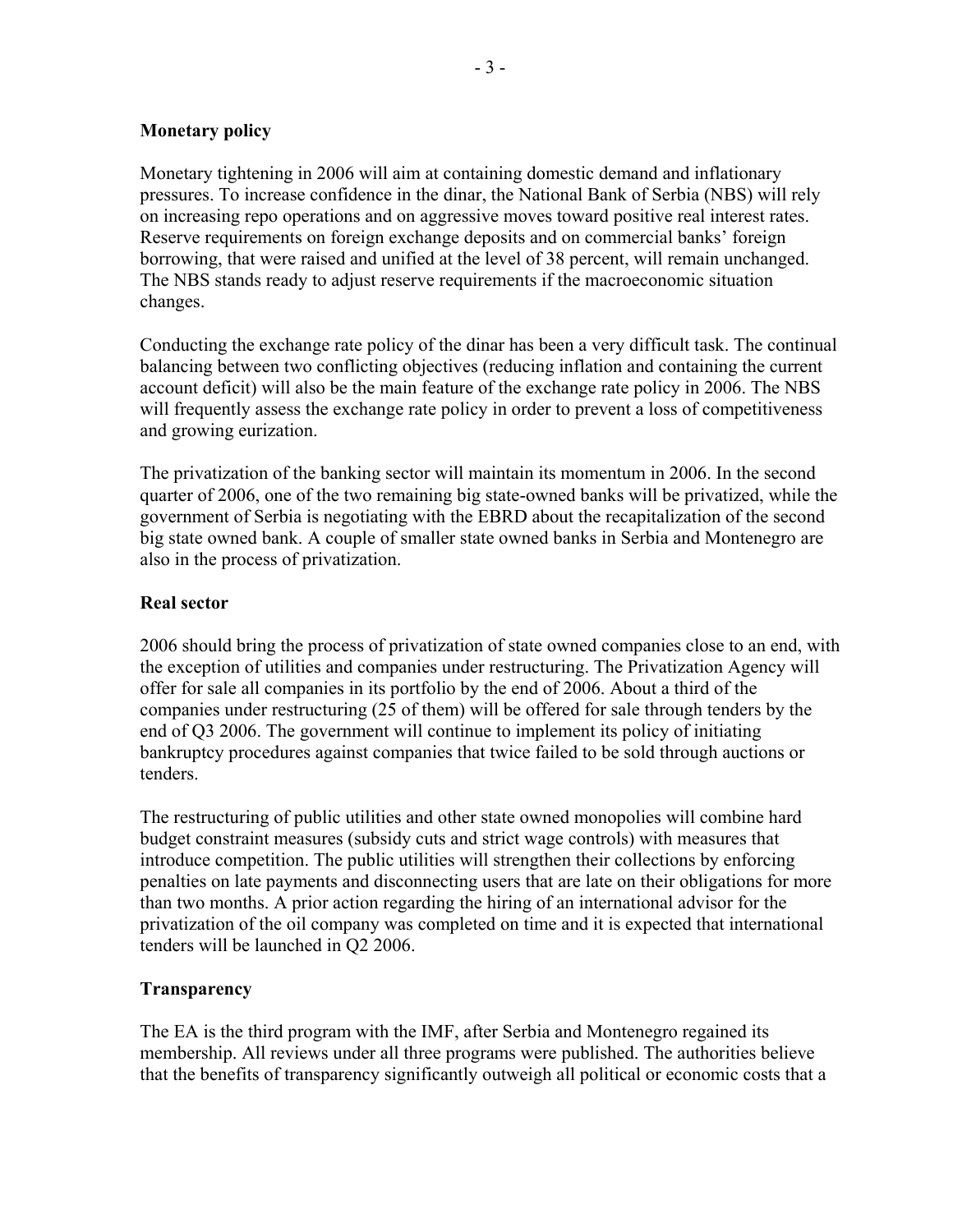publication of IMF reports can cause. In line with the now well established tradition, the authorities of Serbia and Montenegro consent to the publication of the staff documents.

### **Future relations with the Fund**

With the final review of the EA, the country will finalize a phase in its relations with the Fund that was developed for post conflict (and transition) countries. The authorities of Serbia and Montenegro feel that the country is not yet close to graduating from Fund-supported programs. Although macroeconomic conditions are improving, the country still has to address macroeconomic imbalances (high inflation, high current account deficit), an array of structural reforms, and has to explore the issue of the exchange rate regime. Therefore, the Fund's assistance and advice need to play an important role in the design and implementation of future macroeconomic policies, focusing on these issues. The authorities believe that the country will benefit from at least another program with the Fund, the length and type of which will be discussed in due course.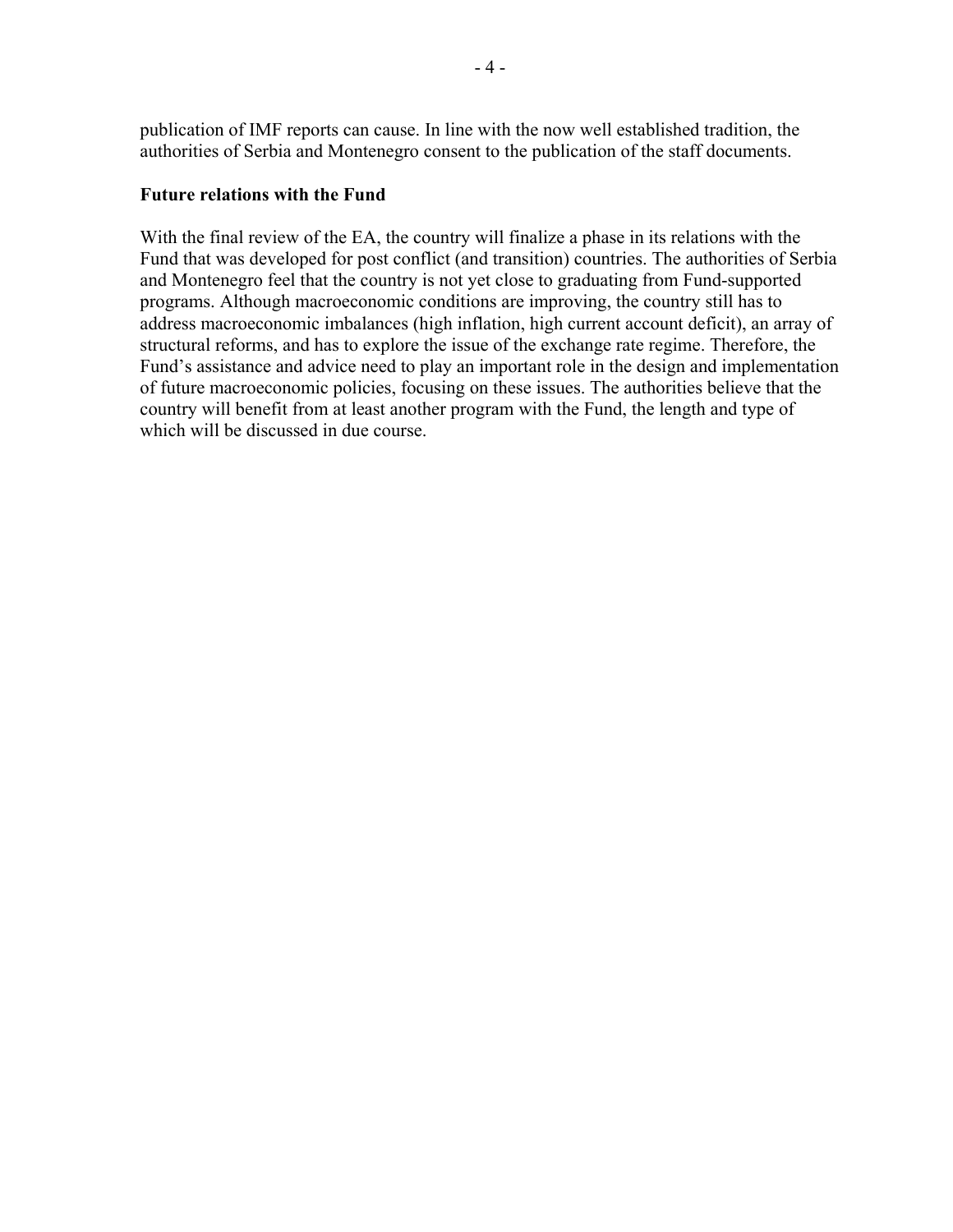

Press Release No. 06/25 FOR IMMEDIATE RELEASE February 7, 2006

International Monetary Fund Washington, D.C. 20431 USA

# **IMF Executive Board Completes Sixth Review Under an Extended Arrangement With Serbia and Montenegro and Approves US\$90.1 Million Disbursement**

The Executive Board of the International Monetary Fund (IMF) today completed the sixth and final review of Serbia and Montenegro's economic performance under an Extended Arrangement. The completion of the review enables the release of an amount equivalent to SDR 62.5 million (about US\$90.1 million), which would bring total disbursements under the program to SDR 650.0 million (about US\$937.2 million).

In completing the review, the Executive Board granted waivers for the non-observance of two end-September 2005 quantitative performance criteria on the ceiling for net credit to government, and on the wage bill of the monitored public enterprises, as well as of five structural performance criteria pertaining to government action on spinning off non-core companies of public enterprises, and parliamentary approval of legislation. In addition, the Board completed a Financing Assurances Review, and called on Serbia and Montenegro to engage in Post-Program Monitoring.

The Executive Board reviewed a non-complying purchase made in 2005 resulting from a misreporting of data. The Board regretted the authorities' failure to provide accurate information, but granted a waiver in light of the minor deviation from the program target and the prompt corrective actions taken by the authorities. The Board also granted a waiver of nonobservance of the performance criterion that gave rise to the non-complying purchase and decided not to take action on the breach of obligations under Article VIII, Section 5, in light of the improvements in monitoring and reporting.

The Extended Arrangement was approved in May 2002 for a total amount equivalent to SDR 650 million (about US\$937.2 million) to support Serbia and Montenegro's 2002–2005 economic program (see Press Release No. 02/25). It was extended twice, on May 13, 2005, and December 21, 2005 respectively.

Following the Executive Board's discussion on Serbia and Montenegro, Ms. Anne O. Krueger, First Deputy Managing Director and Acting Chair, stated:

"The strong growth and export performances in Serbia and Montenegro are notable and have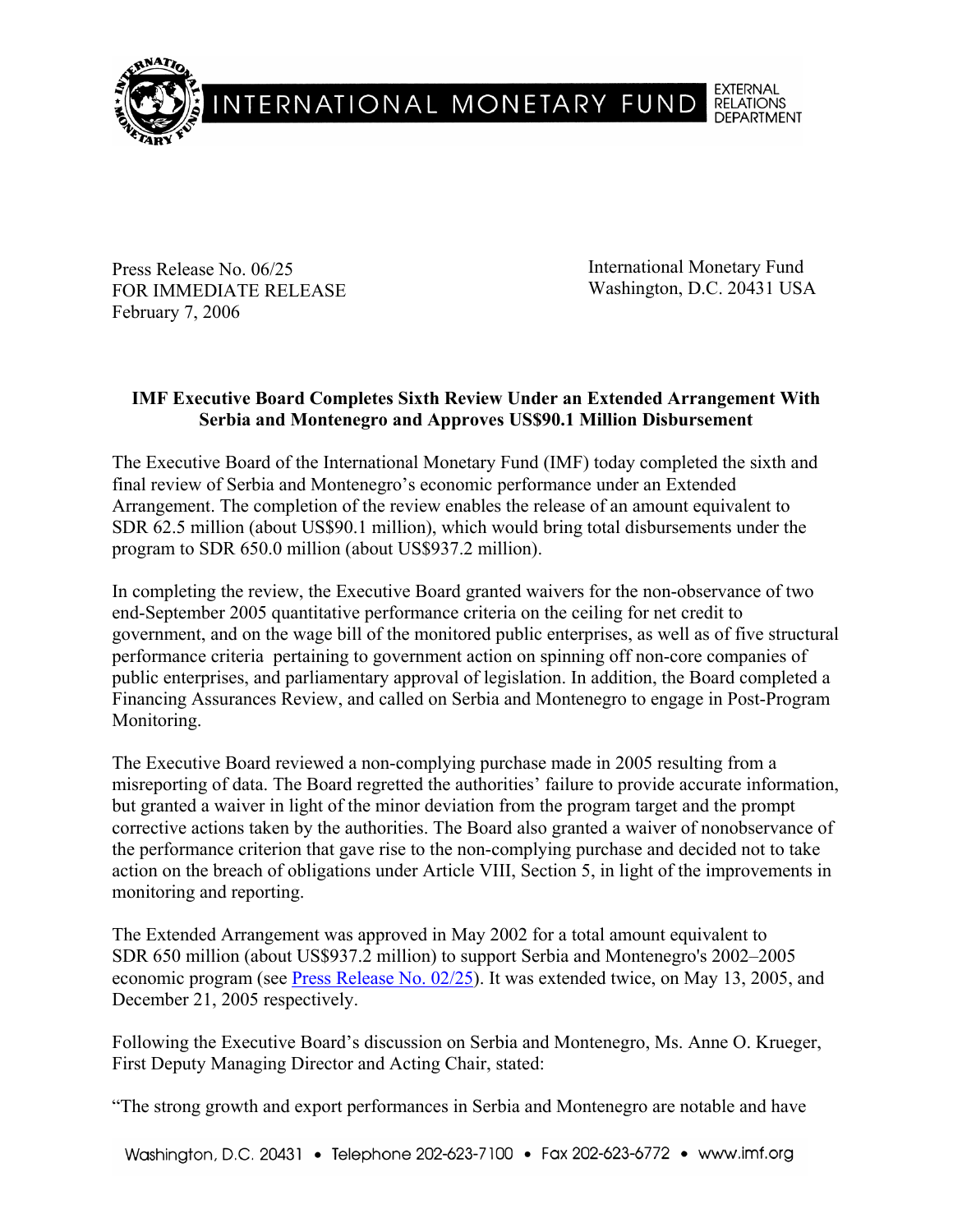been supported by an acceleration of structural reforms. In particular, the restructuring and privatization of banks and the improved business climate have boosted investment. At the same time, macroeconomic imbalances have begun to ease on the strength of a substantial fiscal tightening.

"Despite recent improvements, the high inflation and external current account imbalance remain sources of concern. The large current account deficit and the rise in debt-financing have increased the vulnerability to disruptions in external credit markets or exchange rate changes. In this regard, the slippages in incomes and monetary policies are regrettable, in particular the insufficient sterilization of large capital inflows. The imbalances also reflect the slow restructuring of public and socially owned enterprises, which is limiting potential growth and the authorities' room for maneuver to adjust demand management policies.

"Looking forward to 2006, the envisaged further tightening of macroeconomic policies and acceleration of structural reforms should lower inflationary pressures and reduce the current account deficit, while helping to sustain growth.

"There is a significant fiscal improvement envisaged for 2006. The permanent expenditure savings and the commitment to save higher-than-expected revenues are likely to increase the flexibility of fiscal policy and its medium-term sustainability. At the same time, a stricter incomes policy is needed to contain demand and improve competitiveness.

"Monetary policy in Serbia should continue to be tightened to stem the rapid expansion of credit. The further development of market-based monetary policy instruments by the National Bank of Serbia is welcome, but macro-prudential measures will remain important to contain credit growth in the near term. The enactment of the new banking law represents a major step towards aligning prudential standards to international norms. The rapid credit expansion, rising foreign exchange-indexed lending, and the increase in non-performing loans, point to the need for strengthened bank supervision.

"The current exchange rate policy in Serbia carries risks. While the exchange rate anchor should help lower inflationary expectations, it could endanger the external competitiveness position and slow the necessary adjustment of the external current account imbalance. Therefore, lowering both inflation expectations and the external current account deficit will require tight demand management policies and timely corrections as circumstances change. Over the medium term, success in reducing the imbalances will also depend on progress with structural reforms.

"In Montenegro, a continued tight macroeconomic policy stance is needed to improve competitiveness under the euroized regime. In particular, it will be necessary to resist wage pressures in the public sector in the run-up to the elections. Over the medium term, structural reforms will be of paramount importance to increase productivity, bolster the growth potential, and reduce external imbalances.

"Continued implementation of prudent macroeconomic policies and an acceleration of structural reforms beyond the Extended Arrangement are needed to address the macroeconomic imbalances and foster growth. This will also be key to ensuring the international community's continued support of Serbia and Montenegro's adjustment and reform efforts.